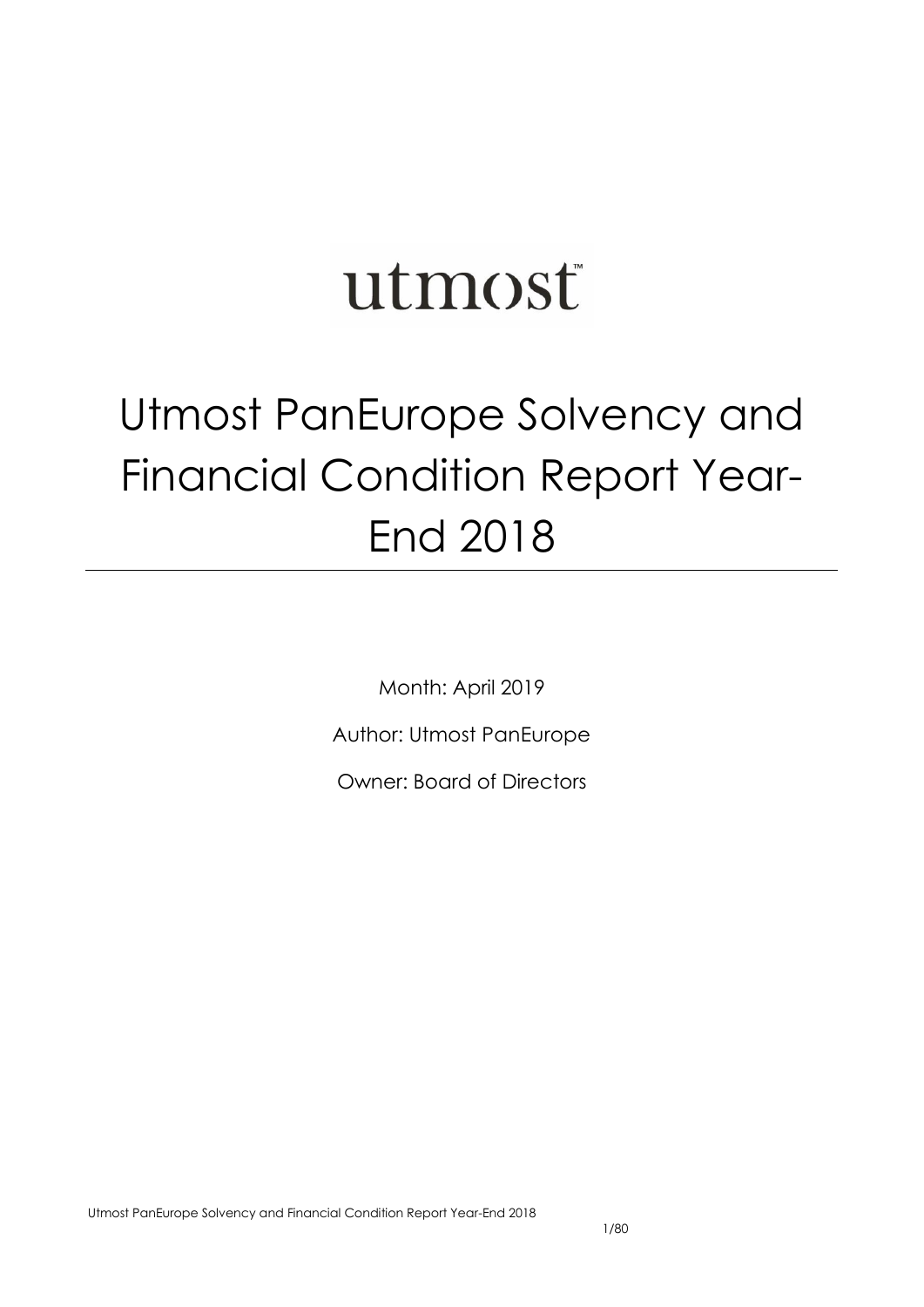# **INDEX**

| Ε. |                                                                                                  |  |
|----|--------------------------------------------------------------------------------------------------|--|
|    |                                                                                                  |  |
|    |                                                                                                  |  |
|    | E.3. Use of the Duration-Based Equity Risk Sub-Module in the Calculation of the Solvency Capital |  |
|    |                                                                                                  |  |
|    |                                                                                                  |  |
|    | E.5. Non-Compliance with the Minimum Capital Requirement and Solvency Capital Requirement62      |  |
|    |                                                                                                  |  |
| F. |                                                                                                  |  |
|    |                                                                                                  |  |
|    |                                                                                                  |  |
|    |                                                                                                  |  |
|    |                                                                                                  |  |
|    |                                                                                                  |  |
|    |                                                                                                  |  |
|    | F.7. S.28.01.01 Linear Formula Component for Life Insurance and Reinsurance Obligations 79       |  |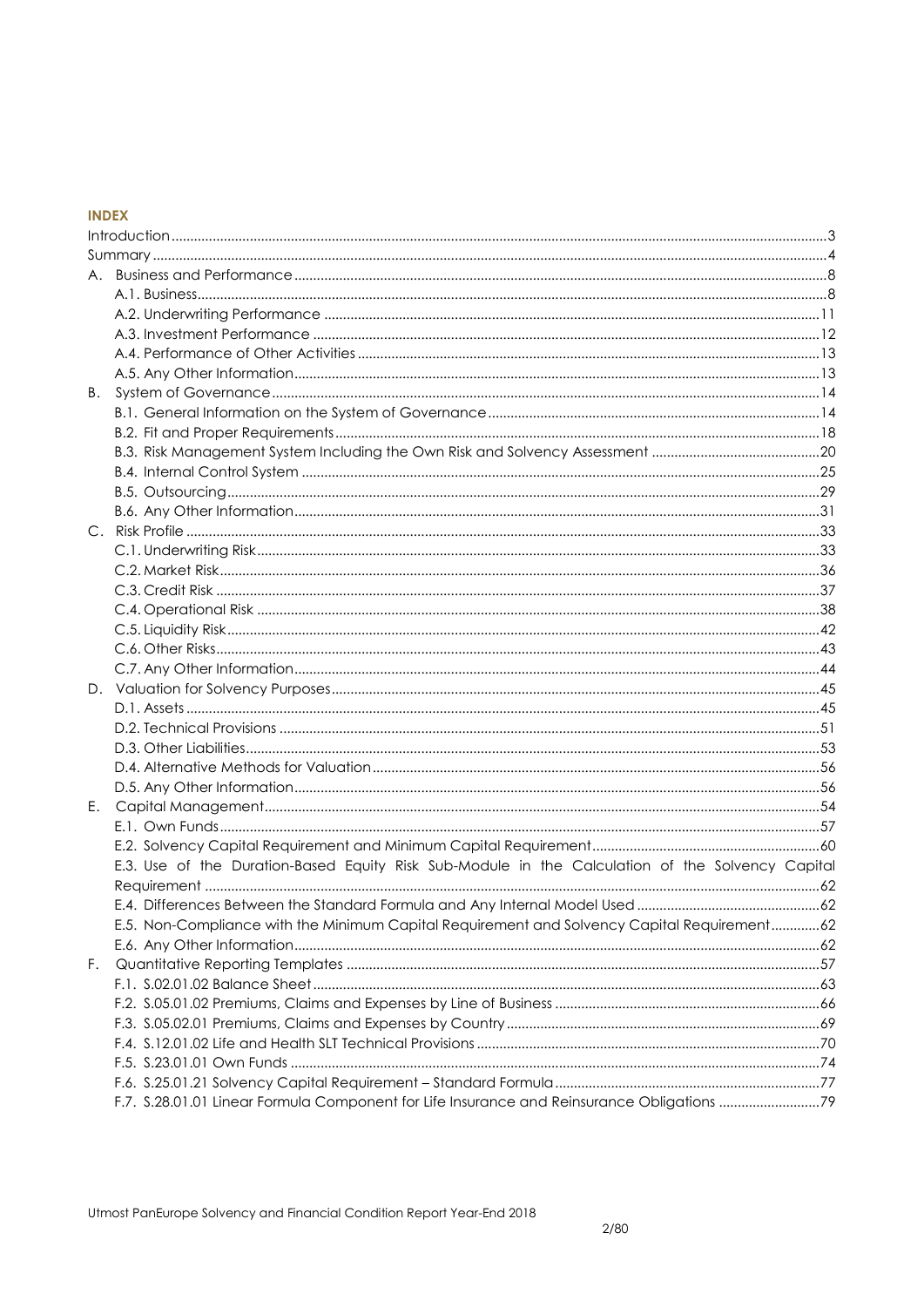# <span id="page-2-0"></span>Introduction

The harmonised European Union ("EU") wide regulatory regime for Insurance Companies, known as Solvency II, came into force with effect from 1 January 2016. The regime requires reporting and public disclosure arrangements to be put in place by insurers. The objective of the Solvency and Financial Condition Report ("SFCR") is to increase transparency in the insurance market by requiring insurance and reinsurance undertakings to disclose publicly, on at least an annual basis, a report on their solvency and financial condition.

This report covers the Business and Performance of Utmost PanEurope ("UPE' or 'the Company"), its System of Governance, Risk Profile, Valuation for Solvency Purposes and Capital Management. The Company's Board of Directors ("the Board") has ultimate responsibility for all of these matters and is assisted by various governance and control functions put in place to monitor and manage the business.

UPE is incorporated in Ireland and authorised by the Central Bank of Ireland ("CBoI") to transact life assurance business in Ireland and on a cross-border basis in the EU under the Third Life Directive, as introduced into domestic Irish legislation by the European Communities (Life Assurance) Framework Regulations, 1994.

The Company's financial year runs to 31 December each year and the results are reported in euro (€).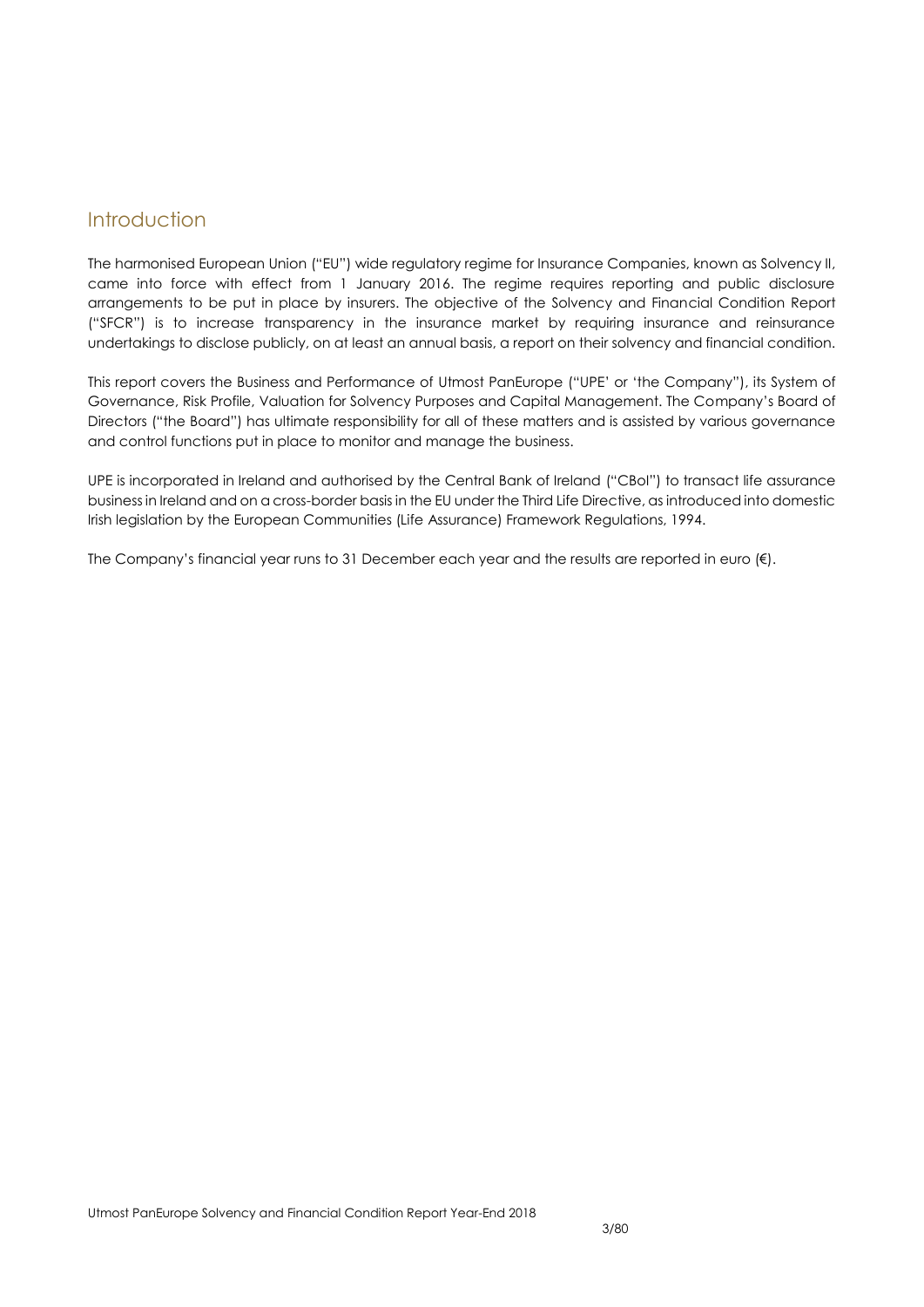# <span id="page-3-0"></span>Summary

# **BUSINESS AND PERFORMANCE**

The core business lines within UPF are:

- Wealth Solutions:
	- o Wealth Protection: Developing insurance solutions, which are aligned to local fiscal and regulatory laws, which may be tailored to meet the unique and exacting requirements of ultra-high-net-worth clients. These solutions are offered through the development and utilisation of the Company's pan-European network of Private Banking relationships.
	- o Investment Planning: Offering individuals flexible products for medium to long term financial planning.
- Corporate Solutions: Offering corporate entities alternative and simplified domestic and cross-border employee benefit solutions.
- Variable Annuities: In relation to a German Variable Annuities portfolio, UPE reinsures the policyholder guarantee, however this guarantee is in turn wholly reinsured.

UPE owns wholly the following subsidiaries:

| <b>Subsidiary Name</b>       | <b>Acquired</b> | <b>Activity</b>           | Nature of Products and Client Base                                                           |
|------------------------------|-----------------|---------------------------|----------------------------------------------------------------------------------------------|
| Utmost Ireland dac           |                 | August 2018   Open Book   | Unit Linked Bonds, Pensions and Inheritance Tax  <br>Planning Products.                      |
| Harcourt Life Ireland<br>dac |                 | August 2018   Closed Book | Unit Linked Bonds, Portfolio Bond type investments,  <br>and Unitised With-profits business. |

Following approval from the CBoI, Life Company Consolidation Group Limited ("LCCG")<sup>1</sup>, a Guernsey incorporated Company who are a specialist European life assurance group, acquired the entire share capital of Generali PanEurope from Assicurazioni Generali on 19 June 2018, through its Irish incorporated subsidiary Company, Utmost Holdings Ireland Limited ("UHIL"). Subsequent to the acquisition, the Company was renamed Utmost PanEurope dac from Generali PanEurope dac.

The six most significant countries for UPE (by 2018 gross written premium) are Italy, United Kingdom, Finland, Spain, Ireland and Portugal. Premiums received during the year relate to Wealth Protection single premiums, Investment Planning single and regular premiums, Corporate Solutions regular premiums and reinsurance premiums from. Total 2018 gross written premiums were €1,028,260k.

The majority of UPE's income comes from the Wealth Protection business line and primarily from the Italian market. Investment Planning is the second largest business line in income terms. Corporate Solutions income accounts for the remaining 2018 income.

In overall terms, the Company generated a loss after tax for the 2018 financial year of (€11,684k). This compares to a restated IFRS profit of €11,214k in 2017. The key drivers behind the loss after tax are investment in subsidiary movements of €6,833k and higher expenses of €28,890k. Operating expenses increased significantly since 2017,

-

<sup>&</sup>lt;sup>1</sup> During 2019 LCCG was renamed Utmost Group of Companies.

Utmost PanEurope Solvency and Financial Condition Report Year-End 2018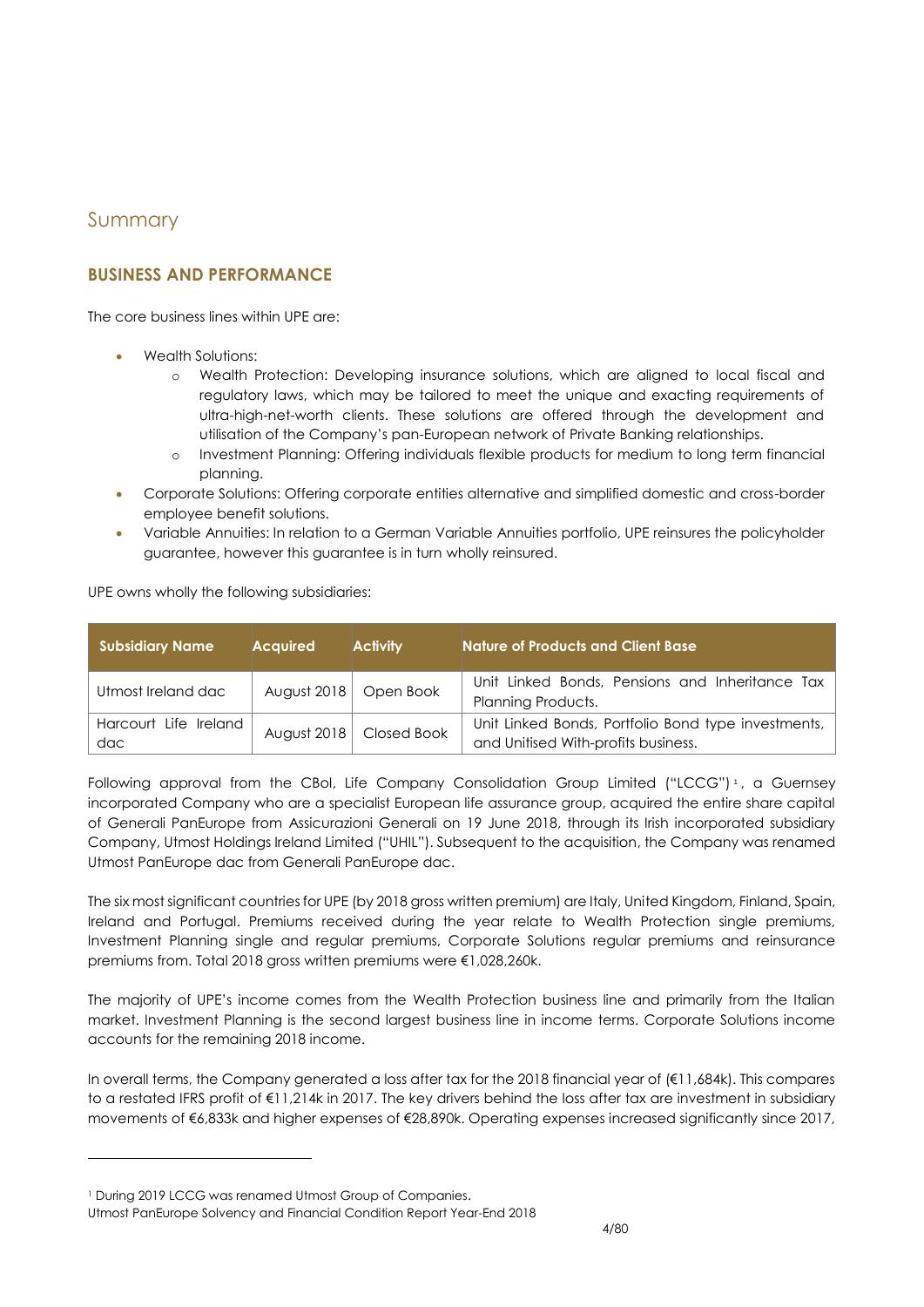a large portion is due to transition costs (€2,977k) and write offs of intangible assets (€10,983k), both of which are one off in nature. Other movements are normal business as usual activity.

# **SYSTEM OF GOVERNANCE**

The Company's corporate governance framework is based on a number of cornerstones, such as the central role played by the Board, the correct management of situations that present conflicts of interest, transparency in disclosing decisions regarding the management of the Company, and the effectiveness of the Internal Control and Risk Management System ("ICRM").

As part of its governance structure, the Company has established a series of Board Committees with specific delegated authorities. Please refer to Section B.1.1 for details.

In accordance with local laws and Solvency II requirements, UPE has established an ICRM which is defined as a set of strategies, guidelines, processes and procedures aimed at identifying, measuring, monitoring and reporting on a continuous basis the risks to which the Company is exposed.

The ICRM is put in place within the Company through specific on-going processes which involve, with different roles and responsibilities, the Board, the Executive Committee ("ExCo") and the first, second and third line organisational structures. The functions involved in the ICRM process operate according to the Three Line of Defence approach:

- First Line of Defence: The operational structures (Risk Owners) are the first line of defence.
- Second Line of Defence: The Risk Management, Legal and Compliance and Actuarial Functions represent the second line of defence.
- Third Line of Defence: UPE Internal Audit is the third line of defence.

# **RISK PROFILE**

UPE is well capitalised relative to the risks that it faces. At year-end 2018 UPE had a solvency capital ratio of 261.65%. Further details on UPE's key risks are outlined below and further information on these, and other risks, is included in Section C.

#### **Market Risks**

UPE is exposed to market risks from both protection and unit-linked business.

For the protection business there is a general asset position held directly to cover the liabilities. These assets are mainly government, corporate and EU supranational bonds, as well as cash or cash equivalents. The main market risk that UPE is exposed to directly is interest rate risk.

In the case of unit-linked business, the Company typically invests the premiums collected in financial instruments but does not bear the market risk directly. However, UPE is exposed to adverse market movements, as income on unit-linked business is calculated as a percentage of asset values, and therefore decreases in market values reduces UPE's fee income. The key market risks associated with UPE's unit-linked business are equity risk and currency risk where adverse movements in equity or currency markets impacts UPE's future fee income.

#### **Credit Risk**

Utmost PanEurope Solvency and Financial Condition Report Year-End 2018 UPE is exposed to the risk of incurring losses due to the inability of counterparties to honour their financial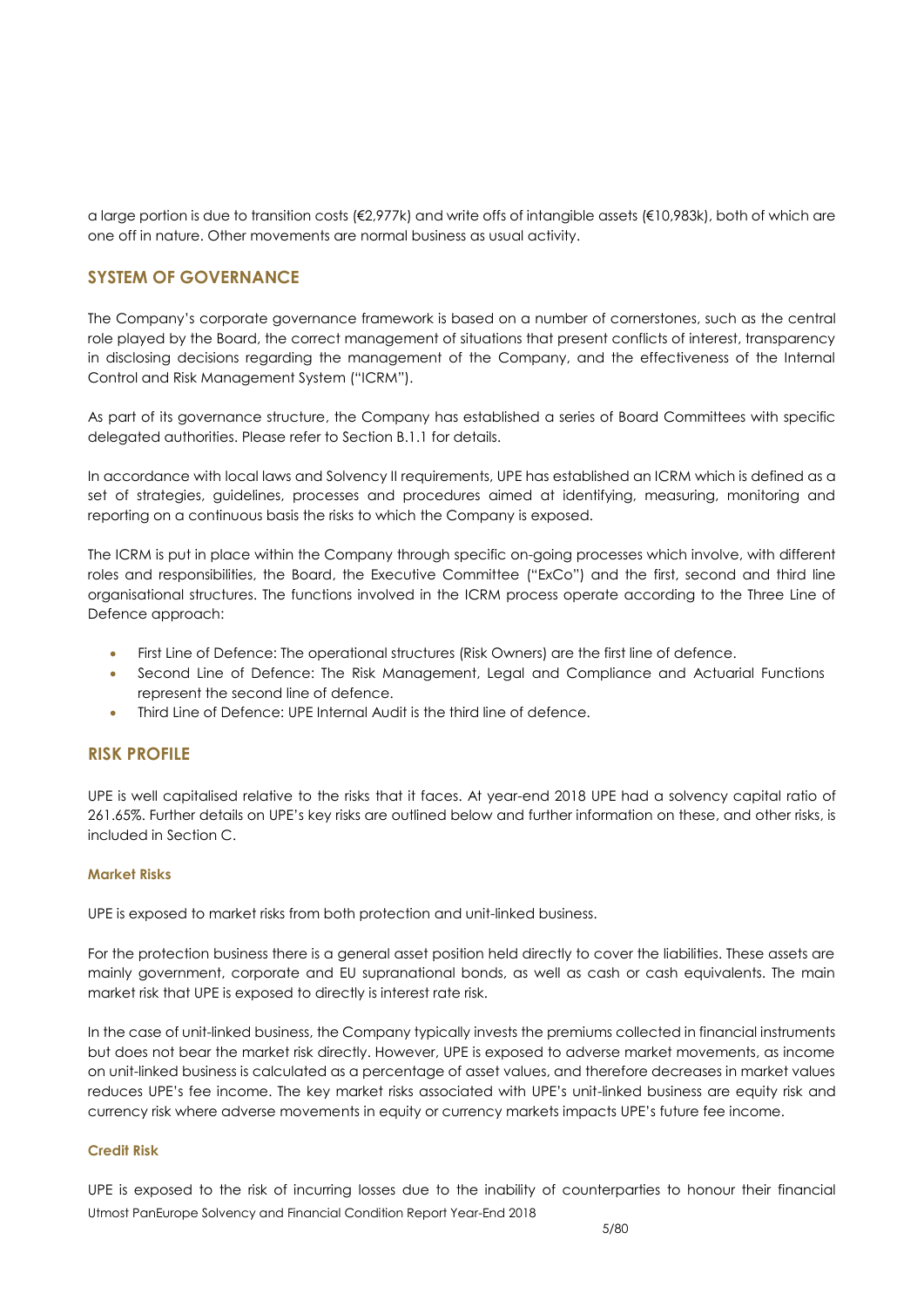obligations. UPE's direct credit risk exposure includes credit default risk and counterparty default risk. UPE's key default risks include:

- The exposure that UPE has to the Italian Revenue as a result of the Italian Tax Asset.
- The exposure to reinsurance counterparties defaulting on their obligations.
- The counterparty default exposure from cash deposits.

#### **Life Underwriting Risks**

Life underwriting risks relate to the risk of unfavourable underwriting and expense experience, relative to assumptions, resulting in reduced profitability for UPE. The key life underwriting risks for UPE are:

- Lapse risk: defined as the change in liabilities due to changes in the expected exit rates. Exits can happen from either a partial or full surrender of a policy. This also includes a catastrophic event resulting in a mass lapse event.
- Expense risk: defined as the change in the value of liabilities resulting from changes in the expenses incurred in servicing insurance contracts.

#### **Operational Risk**

Operational Risk is the risk of loss arising from inadequate or failed internal processes, personnel or systems, or from external events. Compliance and Financial Reporting Risks fall within this category. UPE is exposed to operational risk as part of its day-to-day operations. An operational risk management framework has been implemented to identify, assess control and monitor operational risks.

#### **Liquidity Risk**

Liquidity risk refers to the risk that the Company will not be able to meet both expected and unexpected cash flow requirements. UPE's key liquidity risks relate to Wealth Protection Italian Tax Asset payments and Investment Planning new business commission strain.

Further information on UPE's risks is included in Section C.

# **VALUATION FOR SOLVENCY PURPOSES**

UPE's Solvency II assets and liabilities and technical provisions at 31 December are outlined below.

#### **Solvency II Assets, Liabilities and Technical Provisions**

|                          | 31 December 2017<br>€'000 | 31 December 2018<br>€'000 |
|--------------------------|---------------------------|---------------------------|
| Total Assets             | 11,367,698                | 10,884,814                |
| Total Liabilities        | 11.084.961                | 10,546,218                |
| Net Technical Provisions | 10.814.576                | 10,330,962                |

UPE's assets, liabilities and technical provisions decreased proportionately during 2018. The key reason for the decrease was the impact of adverse market performance on policyholder asset values in the latter half of 2018.

Further information on UPE's assets and liabilities, including the differences between the Solvency II value and the Statutory Accounts value, is provided in Sections D1 and D3.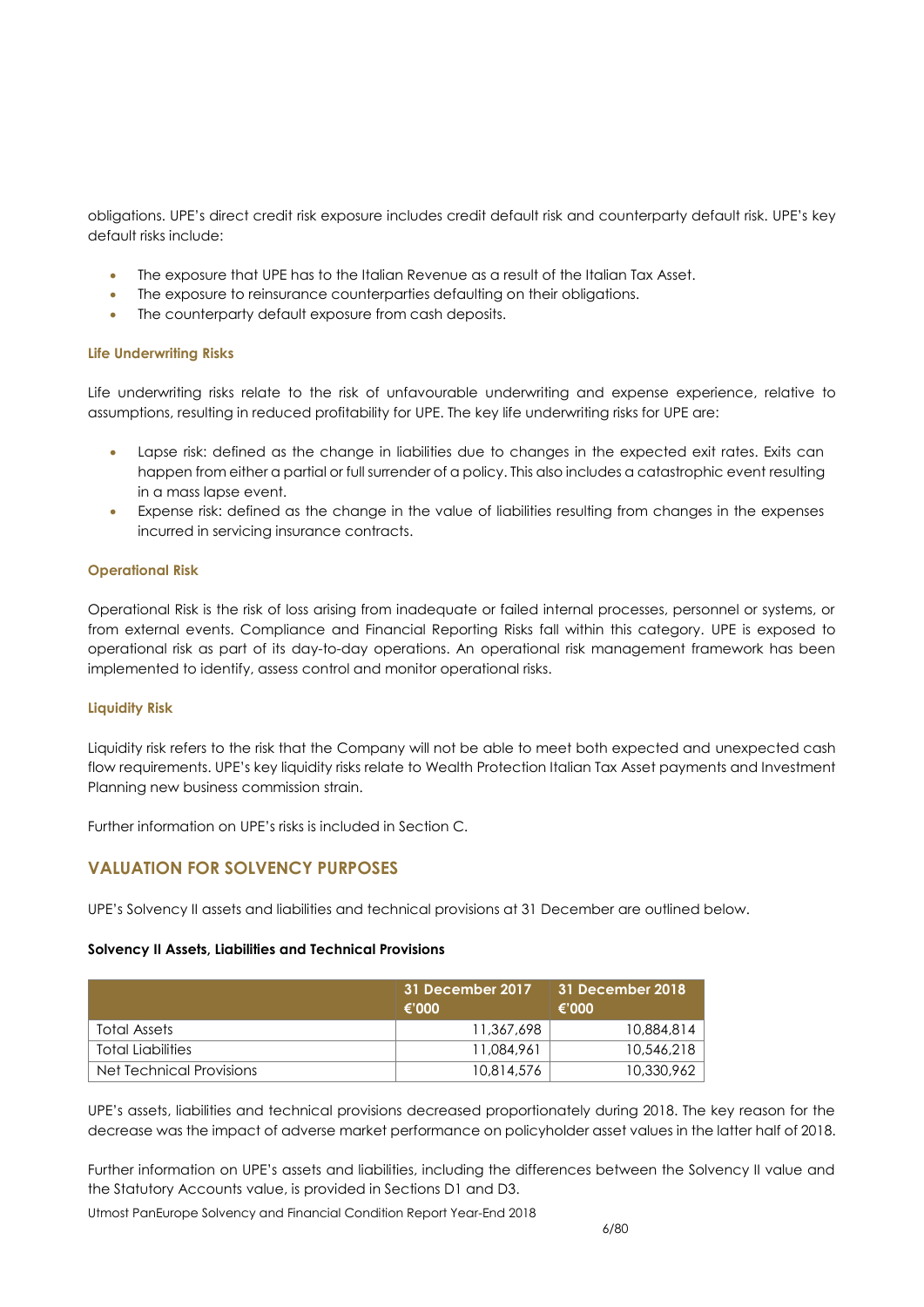# **CAPITAL MANAGEMENT**

UPE calculates its Solvency Capital Requirement ("SCR") according to the Standard Formula methodology. At year-end 2018 UPE had a solvency capital ratio, calculated using the Standard Formula methodology, of 261.65%.

UPE's Own Funds are classified as Tier 1, with the exception of a GBP 20,000k Loan Note UPE issued to Utmost Limited, located in the Isle of Man, which was established as a Tier 2 capital instrument. The table below outlines the Own Funds that are eligible to meet the SCR and Minimum Capital Requirement ("MCR").

There were no instances of non-compliance with the SCR or MCR over the reporting period.

#### **Solvency Capital Requirement and Minimum Capital Requirement**

|                              | 31 December 2017<br>€'000 | 31 December 2018<br>€'000 |
|------------------------------|---------------------------|---------------------------|
| Solvency Capital Requirement | 129,246                   | 137,917                   |
| Minimum Capital Requirement  | 58,161                    | 62,063                    |
| Own Funds to Cover SCR       | 282,737                   | 360,858                   |
| Solvency Capital Ratio       | 218.76%                   | 261.65%                   |
| Own Funds to Cover MCR       | 282,737                   | 351,009                   |
| Minimum Capital Ratio        | 486.13%                   | 565.57%                   |

Further details on UPE's capital position are outlined in Section E.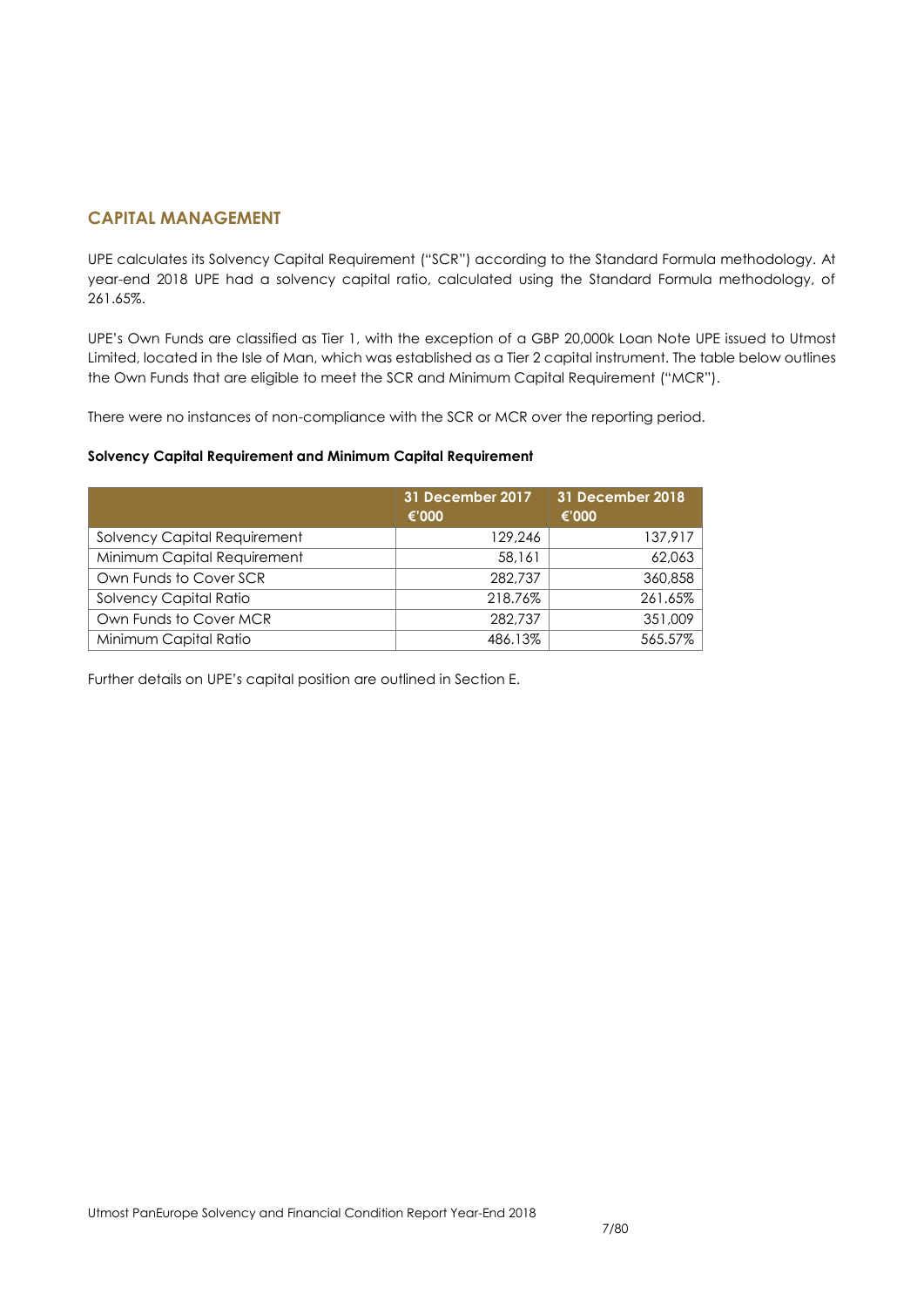# <span id="page-7-0"></span>A. Business and Performance

# <span id="page-7-1"></span>**A.1. BUSINESS**

# **Legal Entity Name:**

Utmost PanEurope dac

## **Registered Office:**

Navan Business Park Athlumney Navan Co. Meath C15 CCW8 Ireland T: (046) 9099 700

# **Auditors:**

PriceWaterhouseCoopers Spencer Dock, North Wall Quay, Dublin 1 T: (01) 792 6000

# **Supervisors:**

Insurance Supervision Department Central Bank of Ireland New Wapping Street North Wall Quay Dublin 1 T: (01) 224 6000

## **Board of Directors as at 31 December 2018:**

| <b>Name</b>                  | <b>Position</b>                          | <b>Nationality</b> | <b>Date Appointed</b> |
|------------------------------|------------------------------------------|--------------------|-----------------------|
| <b>Billy Finn (Chairman)</b> | Independent Non-Executive                | Irish              | June 2018             |
| Paul Thompson                | Non-Executive                            | <b>British</b>     | June 2018             |
| Ian Maidens                  | Non-Executive                            | <b>British</b>     | June 2018             |
| Paul Gillett                 | Executive and Chief Executive<br>Officer | <b>British</b>     | <b>March 2001</b>     |
| Henry O'Sullivan             | Executive and Chief Financial<br>Officer | Irish              | June 2018             |
| Tim Madigan                  | Independent Non-Executive                | <b>Irish</b>       | June 2018             |
| Andrew Milton                | Independent Non-Executive                | <b>British</b>     | <b>March 2012</b>     |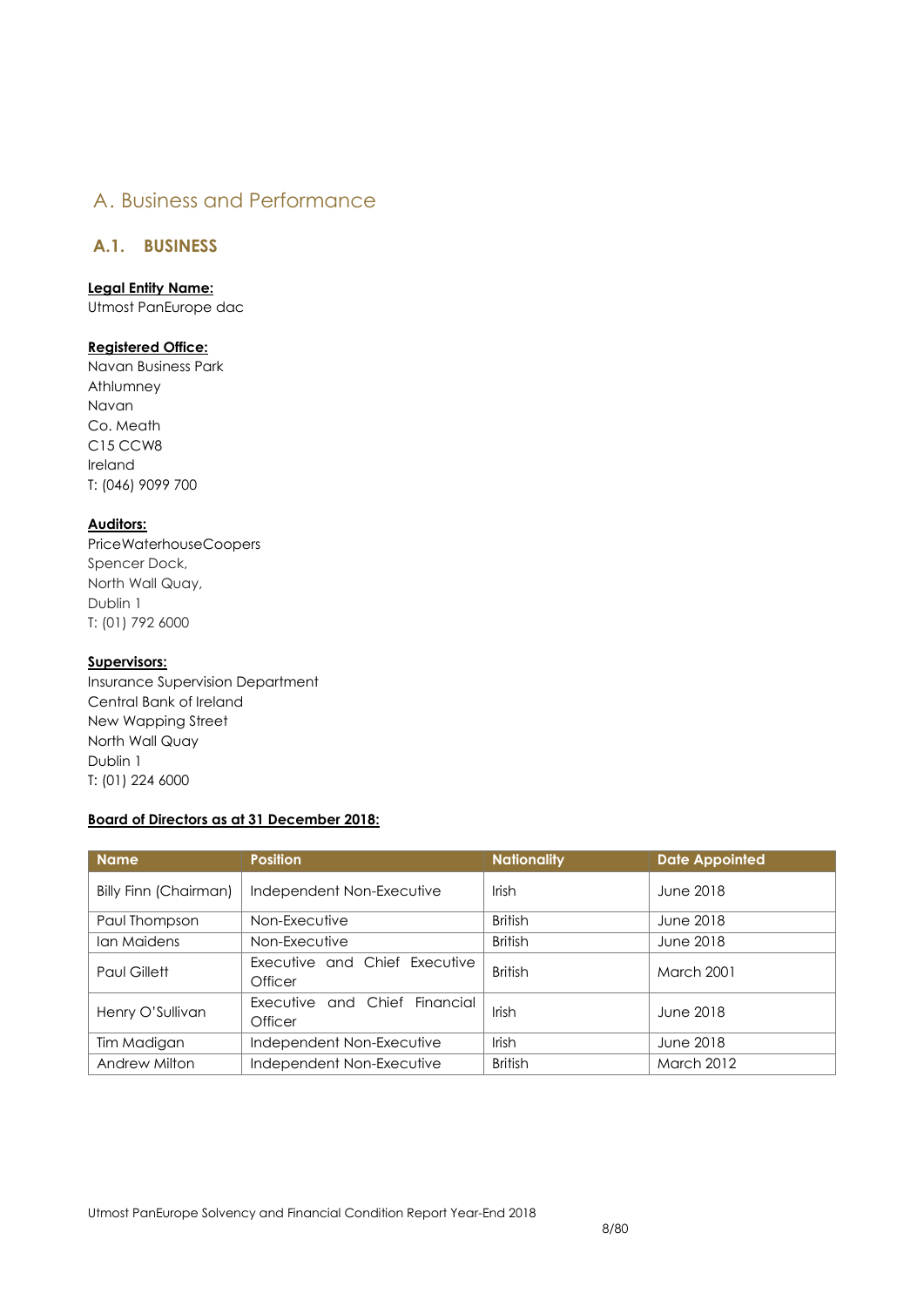#### **UPE Ownership Structure (all ownership is 100% unless otherwise stated)**

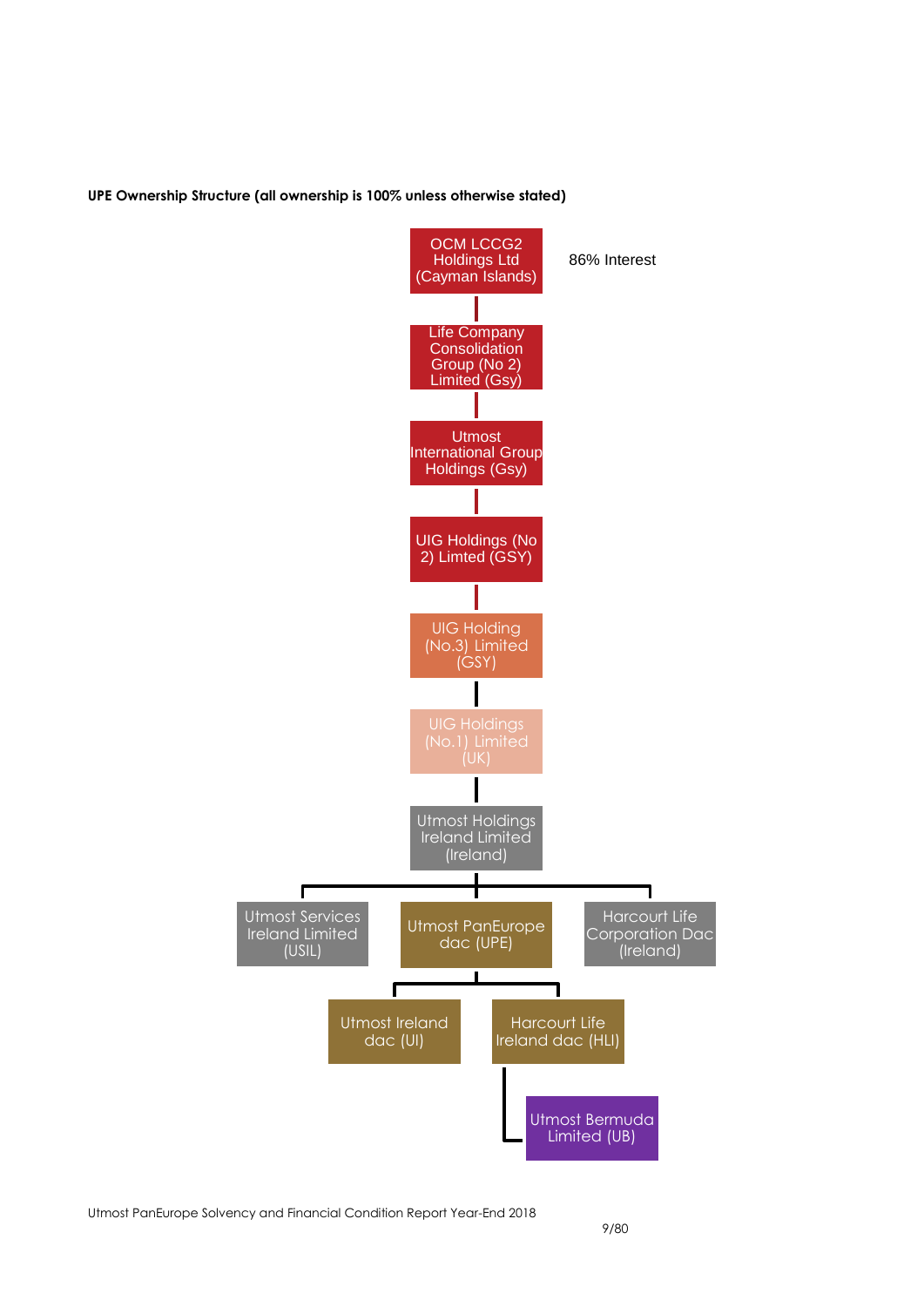UPE is incorporated in Ireland and authorised by the CBoI to transact life assurance business in Ireland and on a cross-border basis in the EU under the Third Life Directive, as introduced into domestic Irish legislation by the European Communities (Life Assurance) Framework Regulations, 1994.

UPE also owns wholly the following subsidiaries:

| <b>Subsidiary Name</b>       | <b>Acquired</b> | <b>Activity</b> | <b>Nature of Products and Client Base</b>                                                  |
|------------------------------|-----------------|-----------------|--------------------------------------------------------------------------------------------|
| Utmost Ireland dac           | August 2018     | Open Book       | Unit Linked Bonds, Pensions and Inheritance Tax<br>Planning Products.                      |
| Harcourt Life Ireland<br>dac | August 2018     | Closed Book     | Unit Linked Bonds, Portfolio Bond type investments,<br>and Unitised With-profits business. |

## **UPE Organisational Structure**



The Company's business is made up of:

- Wealth Solutions:
	- o Wealth Protection: Developing insurance solutions, which are aligned to local fiscal and regulatory laws, which may be tailored to meet the unique and exacting requirements of ultra-high-net-worth clients. These solutions are offered through the development and utilisation of the Company's pan-European network of Private Banking relationships.
	- o Investment Planning: Offering individuals flexible products for medium to long term financial planning.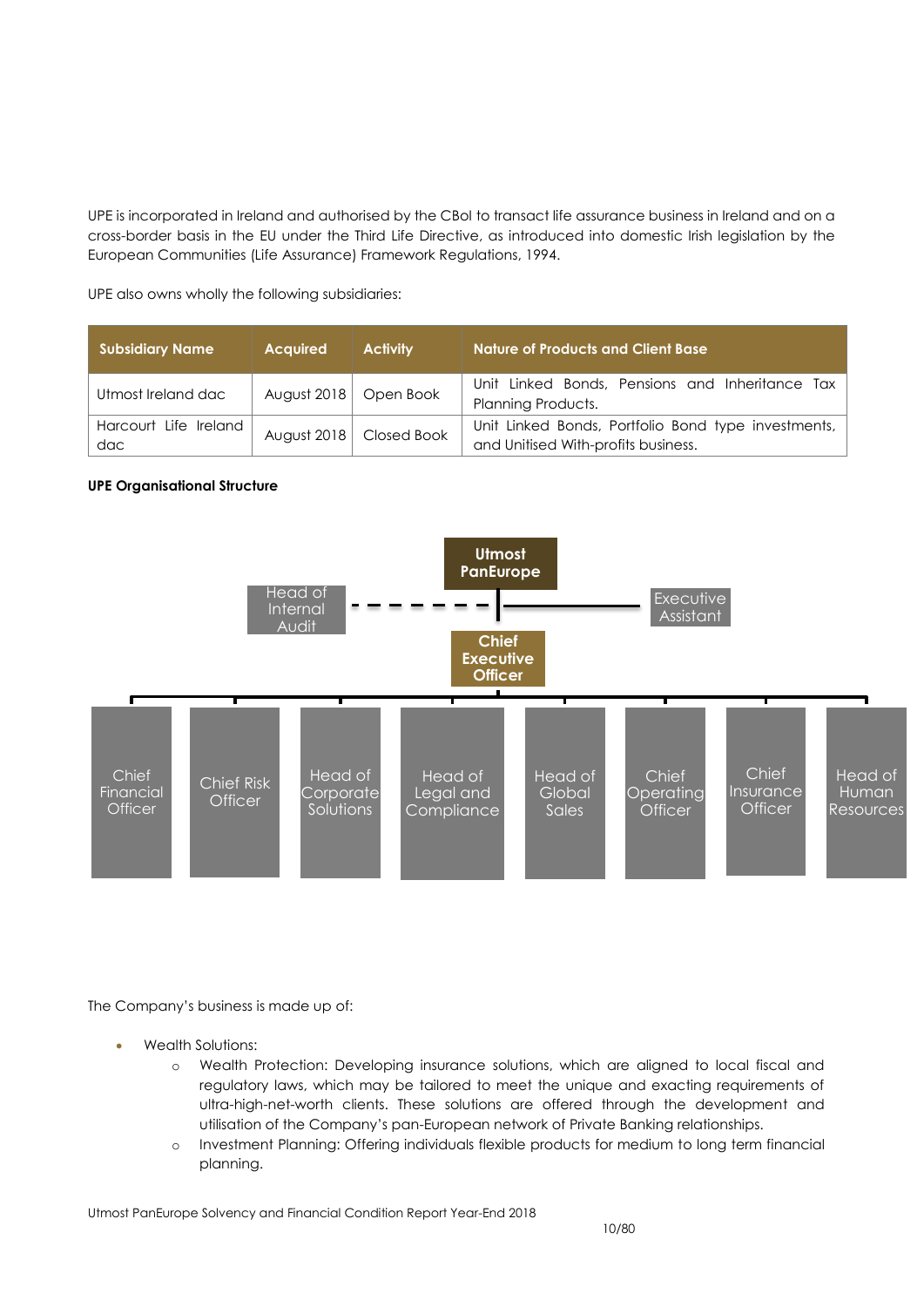- Corporate Solutions: Offering corporate entities alternative and simplified domestic and cross-border employee benefit solutions.
- Variable Annuities: In relation to a German Variable Annuities portfolio, UPE reinsures the policyholder guarantee, however this guarantee is in turn wholly reinsured.

The majority of UPE's income comes from the Wealth Protection business line and primarily from the Italian market. Investment Planning is the second largest business line in income terms. Corporate Solutions income accounts for the remaining 2018 income.

Unit-linked income for UPE is in respect of fees which are charged to investment-linked contracts for contract administration services, investment management services, payment of benefits and other services related to the administration of investment-linked contracts. Fees are recognised as revenue for the services provided.

Corporate Solutions income is generated from a combination of policy servicing fees and the underwriting performance of existing policies.

In overall terms, the Company generated a loss after tax for the 2018 financial year of (€11,684k). This compares to a restated IFRS profit of €11,214k in 2017. The key drivers behind the loss after tax are investment in subsidiary movements of €6,833k and higher expenses of €28,890k. Operating expenses increased significantly since 2017, a large portion is due to transition costs (€2,977k) and write offs of intangible assets (€10,983k), both of which are one off in nature. Other movements are normal business as usual activity.

# <span id="page-10-0"></span>**A.2. UNDERWRITING PERFORMANCE**

The six most significant countries for UPE (by 2018 gross written premium) are Italy, United Kingdom, Finland, Spain, Ireland and Portugal. Premiums received during the year relate to Wealth Protection single premiums, Investment Planning single and regular premiums, Corporate Solutions regular premiums and reinsurance premiums from. Total 2018 gross written premiums were €1,028,260k.

#### **Gross Written Premiums**

|                        | €'000      | $^{\circ}$ 31 December 2017 $\parallel$ 31 December 2018 $^{\circ}$<br>€'000 |
|------------------------|------------|------------------------------------------------------------------------------|
| Gross Written Premiums | 87.0449 .ا | 1,028,260                                                                    |

Decreased unit-linked sales is the key driver for the decrease in gross written premiums in 2018.

The financial statements have been prepared in accordance with International Financial Reporting Standards ("IFRS") and IFRS Interpretations Committee ("FRS IC") interpretations as adopted by the European Union and applicable to companies reporting under IFRS at 31 December 2018. In 2018 the Company has adopted IFRS 15: 'Revenue from Contracts with Customers' and IFRS 9: 'Financial instruments: classification and measurement'.

<span id="page-10-1"></span>Detailed information on the Company's premiums, claims and expenses is included in S.05.01.02 and S.05.02.01 in Section F Quantitative Reporting Templates.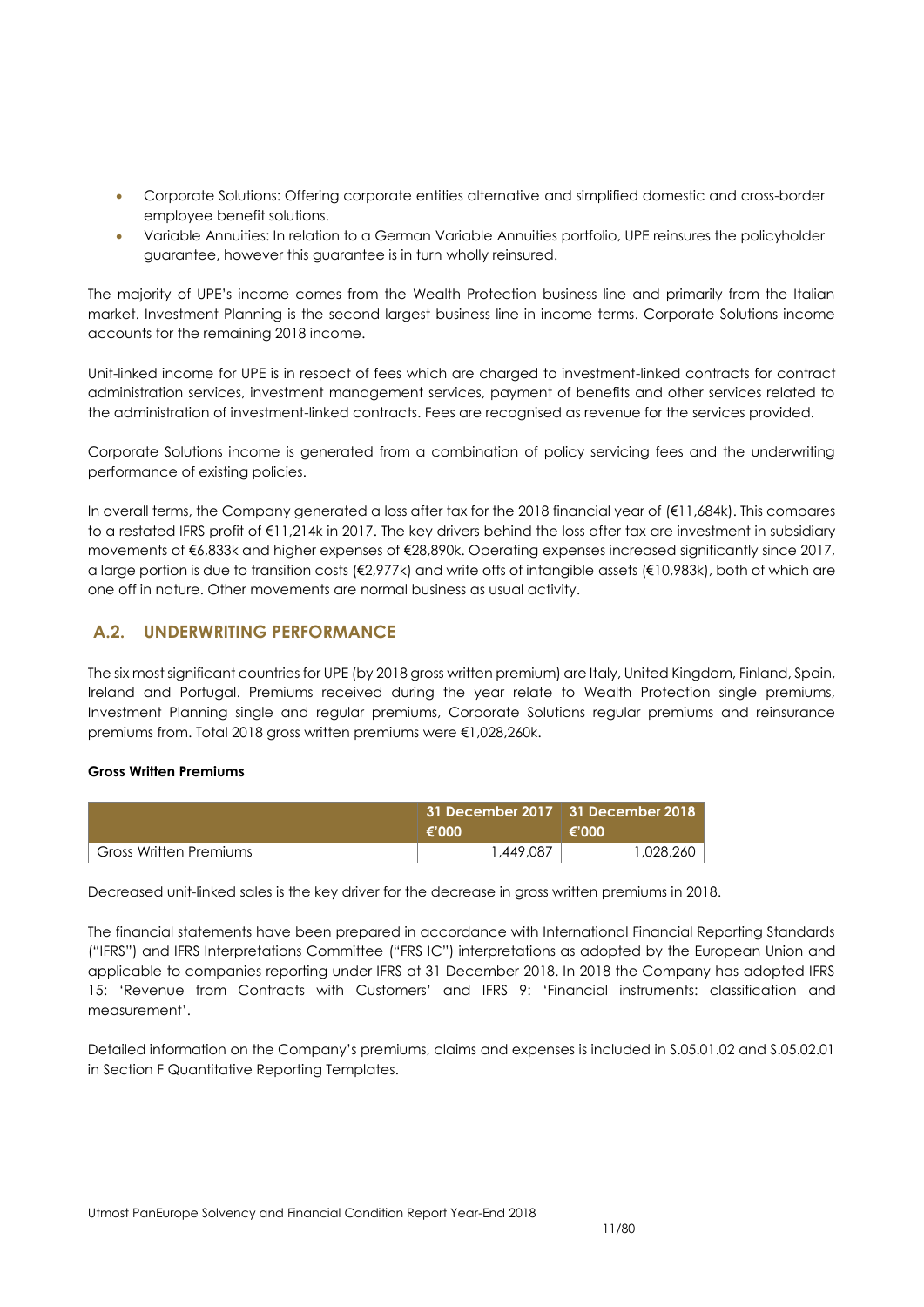# **A.3. INVESTMENT PERFORMANCE**

#### **Investments for the Benefit of Life Assurance Policyholders who bear the Investment Risk**

The investments linked to insurance policies are selected by policyholders, or their appointed advisors or, where applicable, by asset managers selected by the policyholders and appointed for the purpose by the Company. The assets are owned by the Company. The Company is required to maintain assets to match its policyholder liabilities at all times. The value of assets under management is affected by new business, asset and currency performance, fee deductions and policies maturing or surrendering each year.

#### **Investments for the benefit of life assurance policyholders who bear the investment risk**

| <b>Policyholder Investments</b>       | 31 December 2017<br>€'000 | <b>31 December 2018</b><br>€'000 |
|---------------------------------------|---------------------------|----------------------------------|
| Investments                           | 9,657,349                 | 9,082,499                        |
| Cash balances and short term deposits | 1.289.227                 | 1,354,583                        |
| Total                                 | 10,946,576                | 10,437,082                       |
|                                       |                           |                                  |
| <b>Breakdown of Investments</b>       |                           |                                  |
| <b>Bonds</b>                          | 1,641,374                 | 1,774,659                        |
| Equities                              | 1.039.204                 | 991,686                          |
| <b>Funds</b>                          | 6,651,976                 | 6,021,110                        |
| Derivatives                           | 3.797                     | 1,541                            |
| Other Investments                     | 320,998                   | 293,503                          |
| <b>Total Investments</b>              | 9,657,349                 | 9,082,499                        |

Total policyholder investments decreased from 2017 to 2018 primarily due to lapses and financial market performance. However, this was partially offset by the new business premiums written in 2018.

#### **Company Financial Investments**

Company financial investments are primarily bonds, investment funds and investments in subsidiaries.

#### **Company Financial and Subsidiary Investments**

| <b>Company Financial Investments</b>                | 31 December 2017<br>€'000 | 31 December 2018<br>€'000 |
|-----------------------------------------------------|---------------------------|---------------------------|
| <b>Financial Assets</b>                             |                           |                           |
| Debt securities – Fair value through profit or loss | 57,364                    | 8,120                     |
| Debt securities - Amortised Cost                    | 13,042                    | 12,481                    |
| Investment Funds                                    | 22.799                    | 11,154                    |
| <b>Total Financial Assets</b>                       | 93,205                    | 31,755                    |
| <b>Derivatives</b>                                  | 635                       |                           |
| <b>Total Company Financial Investments</b>          | 93,840                    | 31,755                    |
|                                                     |                           |                           |
| <b>Investment in Subsidiaries</b>                   |                           | 124,590                   |

The Company acquired two subsidiaries Utmost Ireland ("UI") dac and Harcourt Life Ireland ("HLI") dac from Utmost Holdings Ireland Limited via an in specie transfer in June 2018.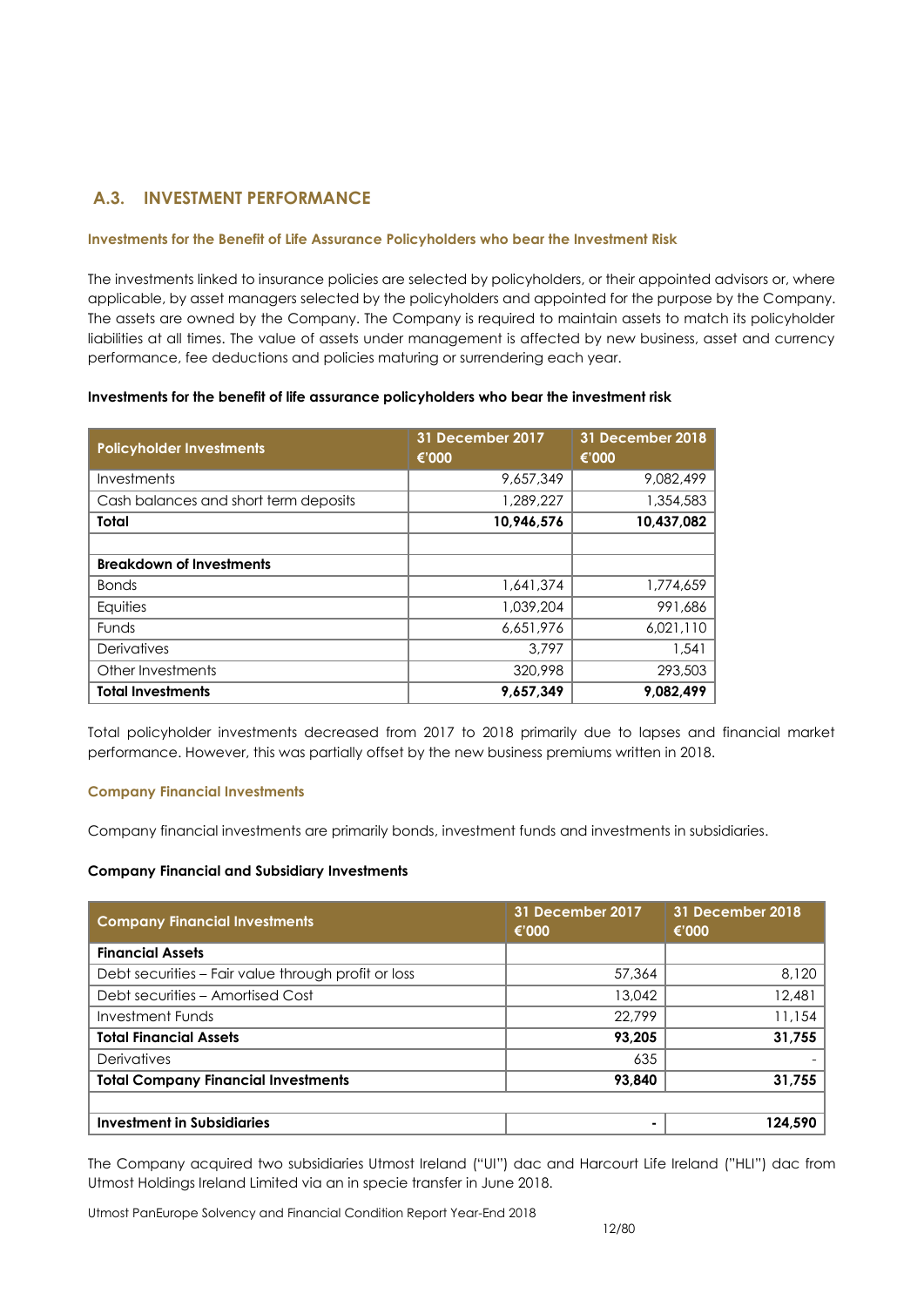Investment income on Company financial investments relates to income on bonds, interest on cash deposits and dividend income. Movements are recognised in the statement of comprehensive income in the period in which they arise.

#### **Company Investment Income**

| Investment Income from Policyholder and Company<br><b>Financial Investments</b> | 31 December 2017<br><b>Restated*</b><br>€'000 | 31 December 2018<br>€'000 |
|---------------------------------------------------------------------------------|-----------------------------------------------|---------------------------|
| Income from financial assets at fair value through profit or<br>loss            | 262.153                                       | (574, 110)                |
| Income from financial assets at amortised cost                                  | 195                                           | 202                       |
| <b>Total Investment Income</b>                                                  | 262.348                                       | (573,908)                 |

<span id="page-12-0"></span>\* Restated due to adoption of IFRS 15 "Revenue from Contracts with Customers".

# **A.4. PERFORMANCE OF OTHER ACTIVITIES**

#### **Expenses**

Operating expenses for the Company include acquisition and other commission for direct insurance. The expenses include payroll costs as well as third party administrator related expenditure and office overheads. Depreciation of tangible fixed assets, amortisation of intangible fixed assets, write-off of intangible fixed assets and Auditors' remuneration for the audit of the entity's financial statements are also included. Operating costs are charged through the technical account of the statement of comprehensive income of the Company.

#### **Dividends**

On 13 December 2018 the Company paid a €2,500k dividend to its immediate parent UHIL (2017: €nil).

#### **Leasing Arrangements**

The Company has no material operating leases and no financial leases in place.

## <span id="page-12-1"></span>**A.5. ANY OTHER INFORMATION**

Following approval from the Central Bank of Ireland, LCCG, a Guernsey incorporated Company who are a specialist European life assurance group, acquired the entire share capital of Generali PanEurope from Assicurazioni Generali on 19 June 2018, through its Irish incorporated subsidiary Company, UHIL. Subsequent to the acquisition the Company was renamed Utmost PanEurope dac from Generali PanEurope dac.

As a result of this transaction there were a number of material events which occurred including changes to funding arrangements, reinsurance strategy, the unwinding of Generali Group obligations and the acquisition of UI and HLI by UPE. Further information on these material events in included in subsequent sections of this report.

<span id="page-12-2"></span>On the 28th February 2018 the Utmost Group of Companies completed the acquisition of Generali Link (now renamed as Utmost Link).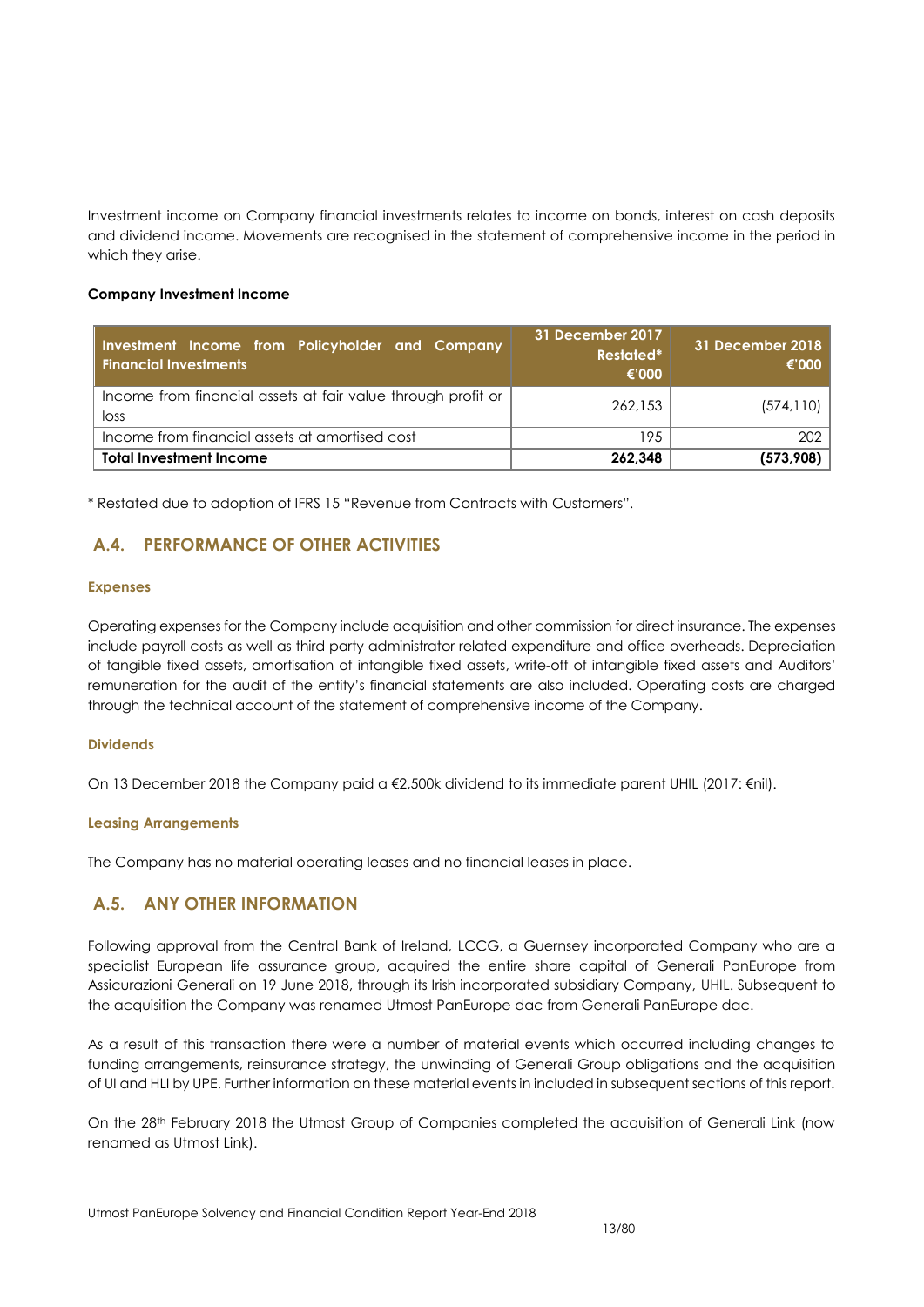# B. System of Governance

# <span id="page-13-0"></span>**B.1. GENERAL INFORMATION ON THE SYSTEM OF GOVERNANCE**

Corporate governance represents the sum of the methods, models and planning, management and control systems that are required for the operation of the Company's governing bodies.

UPE's corporate governance is based on a number of cornerstones, such as the central role played by the Board, the correct management of situations that present conflicts of interest, transparency in disclosing decisions regarding the management of the Company, and the effectiveness of the ICRM .

# **B.1.1. INFORMATION ON GENERAL GOVERNANCE**

Risk governance is aimed at establishing an effective organisational structure based on a clear definition of risk roles and responsibilities, and on a set of policies, guidelines and operating procedures. As part of its governance structure, the UPE Board has established a series of Board Committees with specific delegated authorities.

#### **Governance Structure**



The remit of each of the Committees outlined above is set out in their respective Terms of Reference which are subject to annual review and approval. Furthermore, the performance of each of the Committees is subject to annual review.

## **Board Committees**

| <b>Key Role</b>           | <b>Description</b>                                                                                                                                                                                                                                                                                                                                                                                                                                                                                                                                                                                                                                                                                                                           |
|---------------------------|----------------------------------------------------------------------------------------------------------------------------------------------------------------------------------------------------------------------------------------------------------------------------------------------------------------------------------------------------------------------------------------------------------------------------------------------------------------------------------------------------------------------------------------------------------------------------------------------------------------------------------------------------------------------------------------------------------------------------------------------|
| <b>Board of Directors</b> | The Board ensures that the Risk Management system identifies, evaluates and controls the most<br>significant Company risks. Within the scope of its typical duties and responsibilities, the Board is<br>ultimately responsible for setting strategies and policies in the area of Risk Management and<br>internal control and ensuring their adequacy and sustainability over time, in terms of<br>completeness, functioning and effectiveness. The Board has established the following Board<br>committees: the Audit Committee, the Risk and Compliance Committee, the Investment<br>Committee and the Banking Committee. In addition, UPE has established a Management<br>Committee. Details on the Board Committees are provided below. |
| <b>Audit Committee</b>    | The Audit Committee takes delegated responsibility on behalf of the Board for ensuring that there                                                                                                                                                                                                                                                                                                                                                                                                                                                                                                                                                                                                                                            |
|                           | is a framework for accountability, examining and reviewing systems and methods of financial<br>control and for ensuring UPE is complying with its Constitutional Documents together with all                                                                                                                                                                                                                                                                                                                                                                                                                                                                                                                                                 |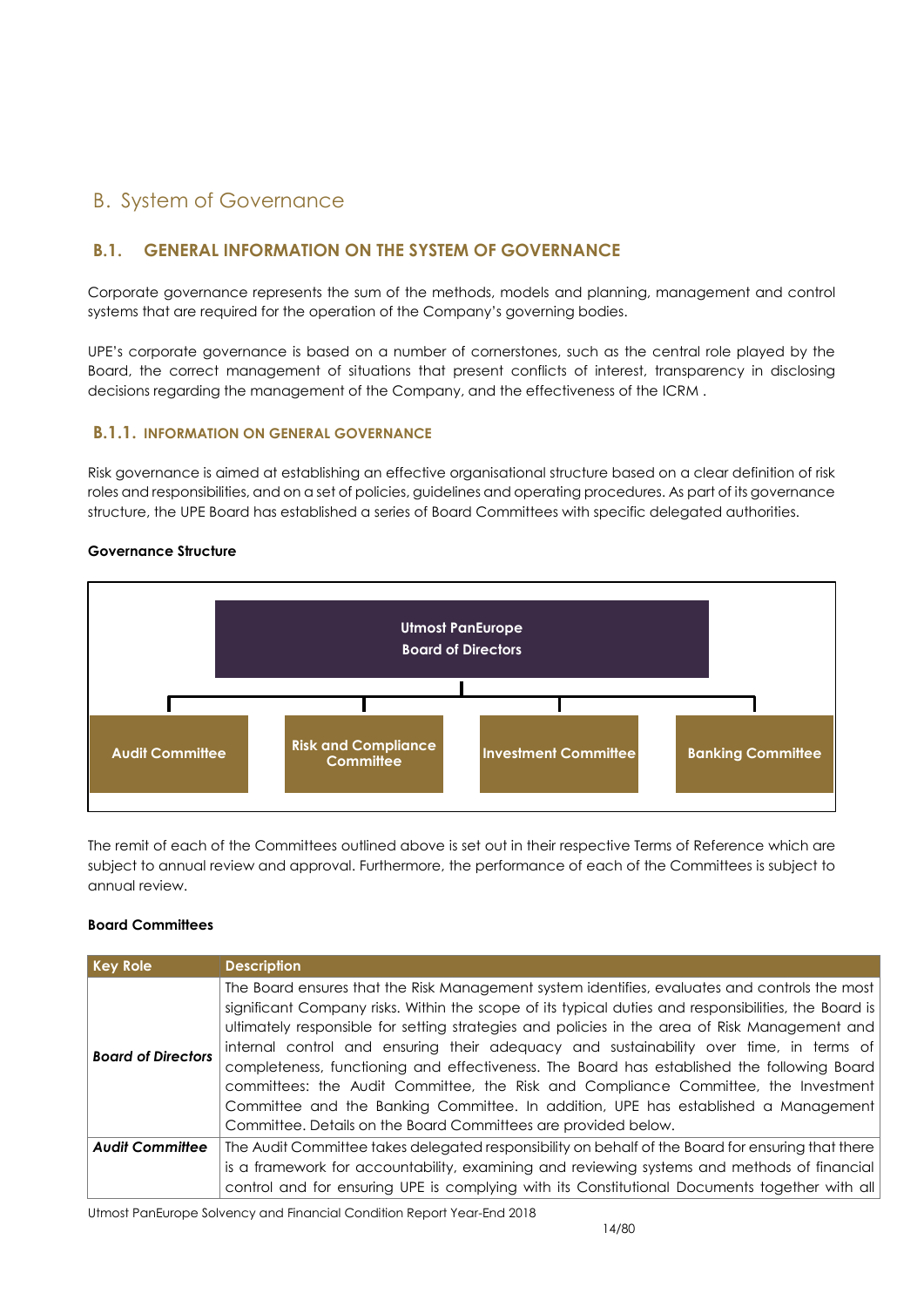| <b>Key Role</b> | <b>Description</b>                                                                                  |
|-----------------|-----------------------------------------------------------------------------------------------------|
|                 | aspects of the law and relevant regulations.                                                        |
| <b>Risk and</b> | The Risk and Compliance Committee has been established by the Board in order to provide             |
| Compliance      | leadership, direction, and oversight with regard to UPE's policies and procedures, including those  |
| Committee       | relating to Risk Management and Legal and Compliance. It assists the Board of Directors in          |
|                 | fulfilling its Risk Management responsibilities as defined by applicable law and regulations, UPE's |
|                 | Constitutional Documents and internal regulations as well as considering leading market             |
|                 | practice standards.                                                                                 |
| Investment      | The Investment Committee has delegated responsibility for recommending overall strategic            |
| Committee       | investment policy to the Board, and for undertaking oversight of the Company's investment           |
|                 | activities, seeking to ensure that these are consistent with the approved Investment Policy.        |
| <b>Banking</b>  | The Banking Committee is responsible for opening and closure of all Master Custodian and            |
| Committee       | Corporate bank accounts in the name of UPE. The Committee is also responsible for the review        |
|                 | and approval of appointments to the authorised signatory list and their levels of authorisation     |
|                 | and approval.                                                                                       |

# **B.1.2. INFORMATION ON RISK MANAGEMENT, INTERNAL AUDIT, COMPLIANCE AND ACTUARIAL FUNCTIONS INTEGRATION INTO THE ORGANISATIONAL STRUCTURE AND THE DECISION MAKING PROCESSES OF THE UNDERTAKING, STATUS AND RESOURCES OF THE FUNCTIONS WITHIN THE UNDERTAKING**

In accordance with local laws and Solvency II requirements, UPE has established a Risk Management System which is defined as a set of strategies, guidelines, processes and procedures aimed at identifying, measuring, monitoring and reporting on a continuous basis the risks to which UPE is exposed.

Risk governance is aimed at establishing an effective organisational structure based on a clear definition of risk roles and responsibilities, and on a set of policies, guidelines and operating procedures.

In addition, as part of its governance structure UPE has established a series of Board Committees with specific delegated authorities (as outlined above).

The Internal Control and Risk Management System is put in place within UPE through a specific on-going process which involves, with different roles and responsibilities, the Board, ExCo and the organisational structures. The functions involved in the risk management process operate according to the Three Line of Defence approach:

- The operational structures (Risk Owners) are the first line of defence. The Risk Owners are ultimately responsible for risks concerning their area and to define and update the actions needed to make their risk management processes effective and efficient. They control the activity of the Risk Takers, who deal directly with the market and the internal and external parties and who define activities and programs from which risks may arise. The risk management initiatives defined by the Risk Owners address the way Risk Takers undertake risks. In addition, there are a number of support units (e.g. Actuarial) and oversight committees (Risk Observers) responsible for constantly monitoring specific risk categories, in order to measure and analyse them and to identity risk mitigation actions to the Risk **Owners**
- The Risk Management, Legal and Compliance and elements of the Actuarial Function represent the Second Line of Defence. The Risk Management Function oversees the whole Risk Management System ensuring its effectiveness. It supports the Board and ExCo in defining the Risk Strategy and in the development of the methodologies to identify, take, assess, monitor and report risks. It also supports the Operating Units implementing and adopting the relevant policies and guidelines. The Head of Outsourcing (reports directly to the Chief Risk Officer) is responsible for the overall execution of the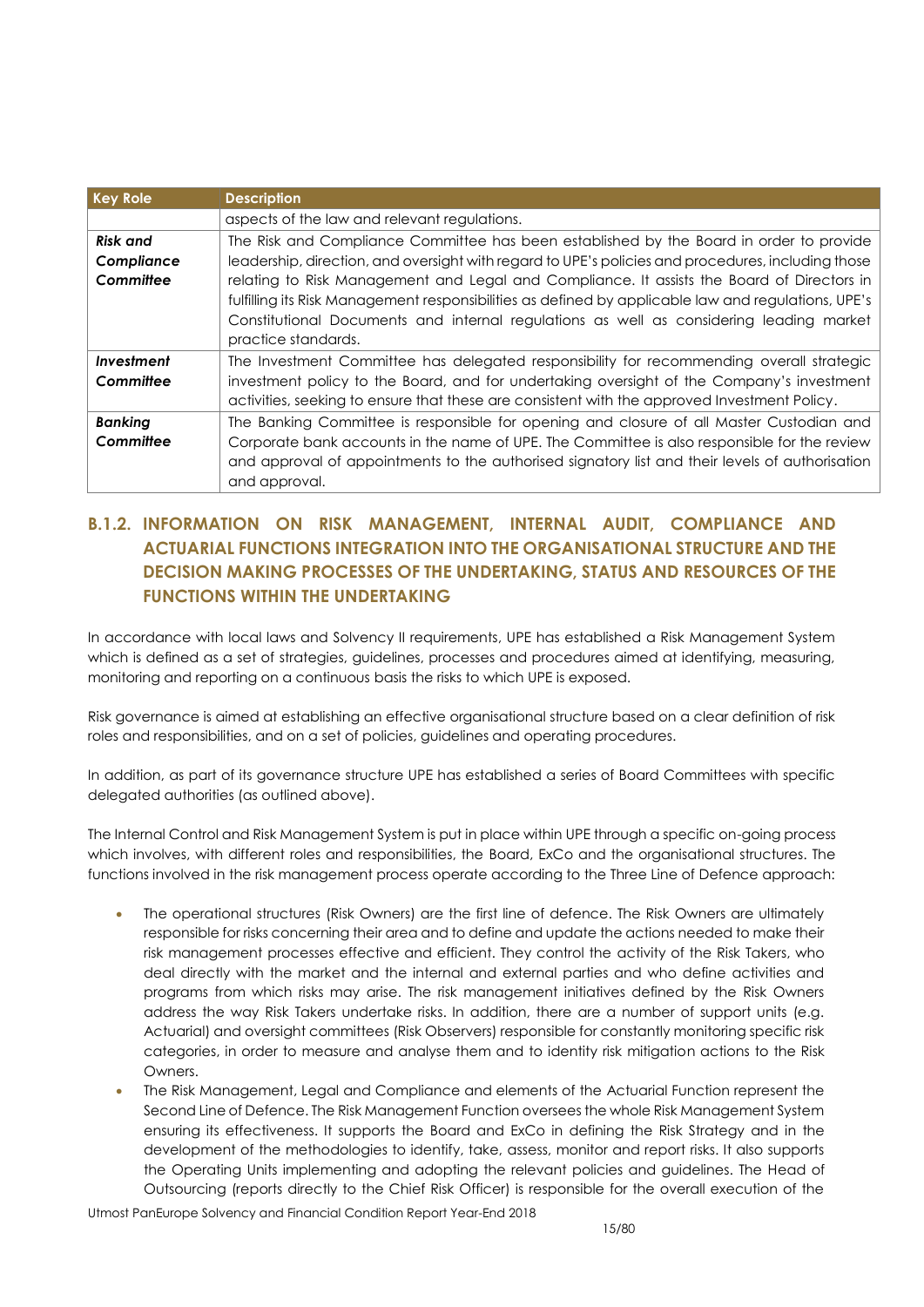outsourcing lifecycle; from the risk assessment to the final management of the agreement and subsequent monitoring activities. The Legal and Compliance Function is in charge of evaluating whether the internal processes are adequate to mitigate compliance risk. The Actuarial Function, through the Head of the Actuarial Function ("HoAF"), challenges the contents and assumptions of the Own Risk and Solvency Assessment ("ORSA") and provides an assessment on the appropriateness of the ORSA.

 Internal Audit is the Third Line of Defence. Internal Audit is responsible for independently evaluating the effectiveness of the Internal Control and Risk Management System and for confirming the operational effectiveness of the controls.

The roles and responsibilities of each of the control functions (Risk Management, Legal and Compliance, Actuarial and Internal Audit) and how they interact with the organisation in the execution of that responsibility are set out in their respective charters. The role of the Head of Outsourcing is articulated in the Outsourcing Policy.

As outlined in the Risk Management Policy, the Risk Management Function acts as guarantor for the effective implementation of the risk management system, as required by law and as established by the Board.

The Risk Management Function supports the Board and ExCo in the definition of the risk management strategy and the development of tools for risk identification, monitoring, management and reporting.

# **B.1.3. INFORMATION ON AUTHORITIES, RESOURCES PROFESSIONAL QUALIFICATIONS, KNOWLEDGE, EXPERIENCE AND OPERATIONAL INDEPENDENCE OF THE FUNCTIONS AND HOW THEY REPORT TO AND ADVISE THE ADMINISTRATIVE, MANAGEMENT OR SUPERVISORY BOARD OF THE INSURANCE UNDERTAKING**

UPE employees are degree and/or professionally qualified and are identified as holding Pre-Approval Controlled Functions ("PCF").

UPE relies heavily on Utmost Services Ireland Ltd. ("USIL") for the provision of its business operations. More than 70% of the USIL employees are degree and/or professionally qualified and all persons identified as holding PCF or Controlled Functions ("CF") in USIL are reviewed annually to ensure they meet the CBoI Fit and Proper requirements.

# **B.1.4. MATERIAL CHANGES TO THE SYSTEM OF GOVERNENCE**

As a result of the acquisition of Generali PanEurope dac by LCCG Holdings Ireland Limited in June 2018, there was a restructure of UPE's Board of Directors.

- Mr. Francesco Bosatra resigned as Director with effect from June 19th 2018.
- Mr. Andrew Smart resigned as Director with effect from June 19th 2018.
- Mr. Alessandro Corsi resigned as Director with effect from June 19th 2018.
- Mr. John Martin resigned as Director with effect from June 19th 2018.
- Mr. Cyril Maybury resigned as Director with effect from June 5th 2018.
- Mr. William Finn was appointed as Director with effect from June 19th 2018.
- Mr. Paul Thompson was appointed as Director with effect from June 19th 2018.
- Mr. Ian Maidens was appointed as Director with effect from June 19th 2018.
- Mr. Tim Madigan was appointed as Director with effect from June 20th 2018.
- Mr. Henry O'Sullivan was appointed as Director with effect from June 20th 2018.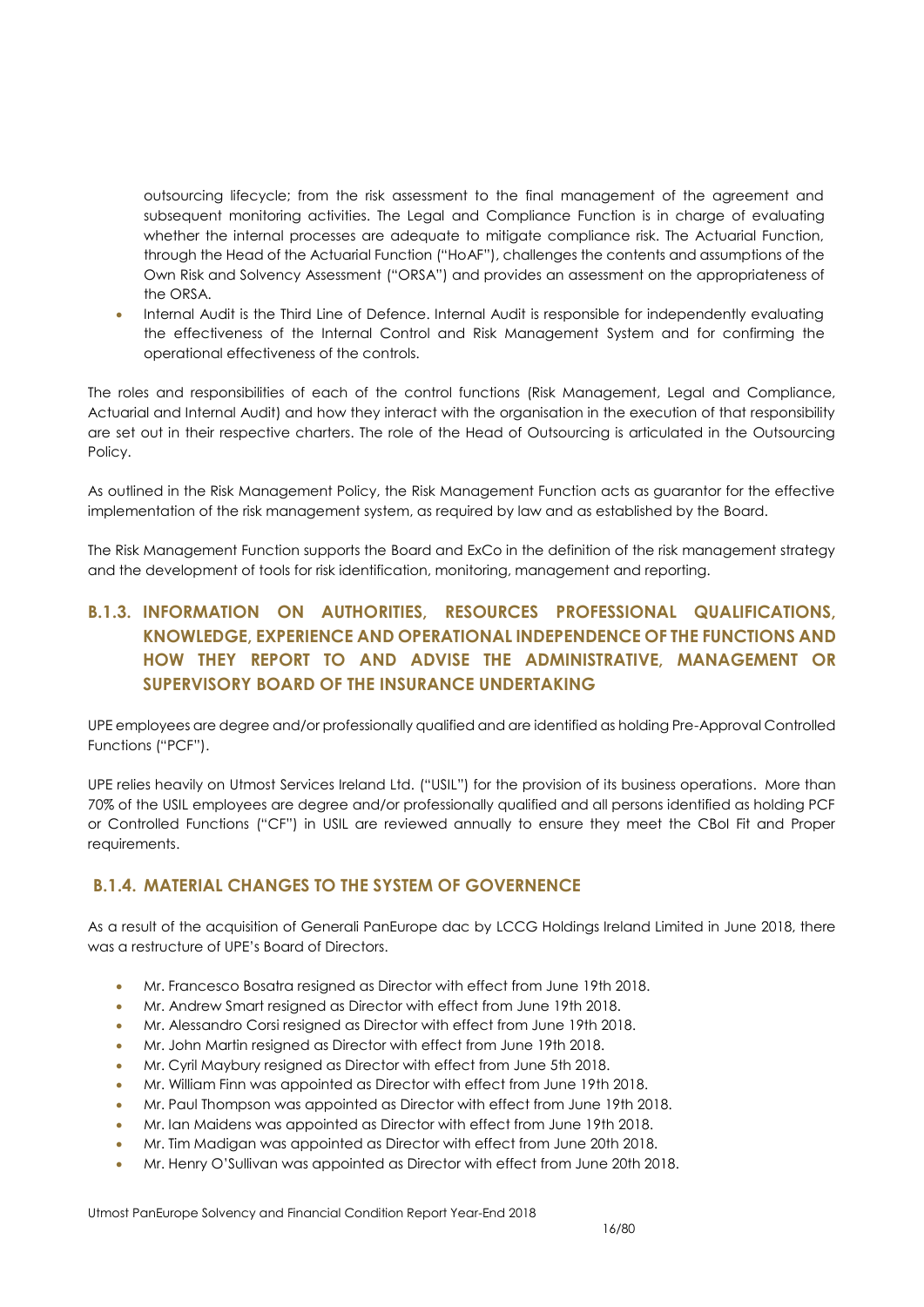With regards to the Executive Committee, the following appointments and resignations took place up to year ending 31st December 2018

- Mr. John Martin resigned from his position as Chief Financial Officer on June 19th 2018.
- Mr. Henry O'Sullivan was appointed to the Executive Committee as Chief Financial Officer in June 20th  $2018$
- Mr. Marco Nuvoloni was appointed to the Executive Committee as Head of Legal and Compliance on June 29th 2018.
- Mr. Stephen Atkinson was appointed to the Executive Committee as Head of Global Sales on June 29th 2018.
- Mr. Andrew Flaherty resigned from his position as Chief Operating Officer on December 14th 2018.

During 2018, UPE entered into an outsourcing arrangement with USIL which had the effect of transferring the core administration, management services and staff of UPE to USIL. Please refer to Section B.5 for details of UPE's Outsourcing Management Framework.

No other material changes to the System of Governance occurred during the year-ended 31 December 2018.

# **B.1.5. REMUNERATION POLICY**

The Remuneration strategy is based on the following principles, which guide the remuneration programmes and consequent actions:

- All staff are rewarded on the basis of both their individual role and contribution to the delivery of the business strategy.
- It is recognised that financial reward is only one aspect of attraction and retention and the development of talent through non-financial measures including training and education are also beneficial and important.
- A performance management process that seeks to encourage performance improvement whilst supporting career development
- Remuneration packages that are offer competitive market rates for base pay, variable reward and benefits for all employees.
- Roles and performance will be evaluated on a fair and transparent basis which, while taking account of the different specialisms within the Company, seeks to apply a consistent and objective methodology.
- Budget and cost discipline determined on an annual basis subject to overall budget.
- Remuneration and supporting structures will promote sound and effective risk management and include measures which prevent conflicts of interest and ensure employees who are responsible for Risk and Legal and Compliance functions are remunerated independently of the performance of the business areas which they monitor and control.

#### **Balanced Remuneration Package**

Utmost Group Ireland offers a remuneration package which is proportional in its fixed components, variable components and benefits and provides an appropriate balance with regard to the variable remuneration for short-term and medium to long-term contracts, in order to avoid adoption of conduct that favours short-term results over medium to long-term goals. The remuneration package is fair and competitive, anticipating the adoption of alternative or additional monetary solutions, such as benefits, with a view to optimising the efficiency of interventions in financial terms.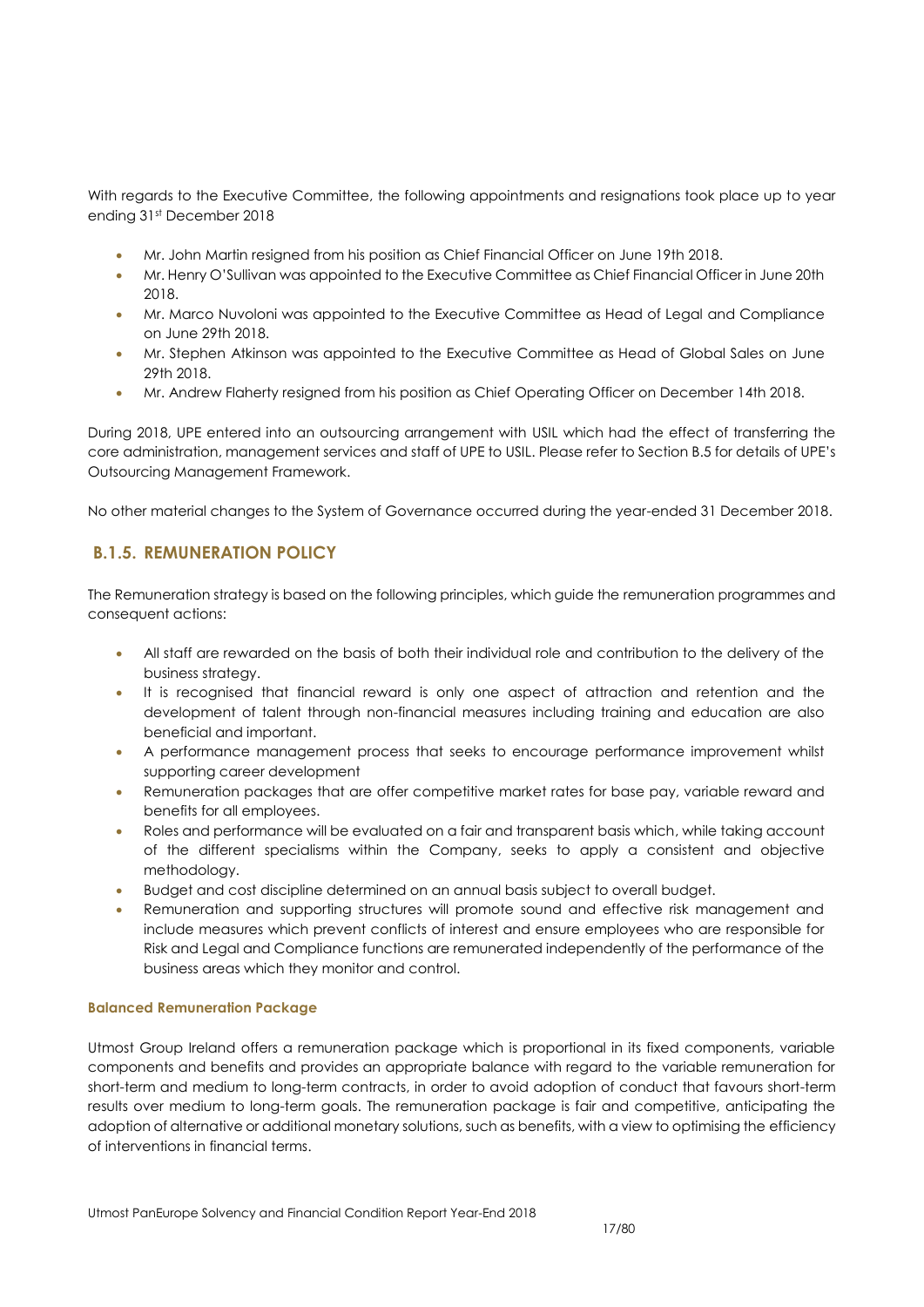#### **Target Setting and Appraisal**

Each year the CEO defines specific targets, both financial and non-financial, against which performance, and thus any bonus payable, is measured.

The Company goals and objectives are cascaded to all functions and individual employee goals are established and evaluated annually.

# **B.1.6. MATERIAL TRANSACTIONS DURING THE REPORTING PERIOD**

Please refer to section B1.4 regarding appointments and resignations during the year.

Following approval from the Central Bank of Ireland, LCCG, a Guernsey incorporated Company who are a specialist European life assurance group, acquired the entire share capital of Generali PanEurope from Assicurazioni Generali on 19 June 2018, through its Irish incorporated subsidiary Company, UHIL. Subsequent to the acquisition the Company was renamed Utmost PanEurope dac from Generali PanEurope dac.

# <span id="page-17-0"></span>**B.2. FIT AND PROPER REQUIREMENTS**

A core component of an effective risk culture is the knowledge and skills of the Company's resources. In order to confirm that the right resources and skills are in place, UPE has implemented a Fitness and Probity Policy and related procedures in order to assess the fitness and probity both initially and on an on-going basis of the individuals who are performing key functions. The policy and procedures have been developed in line with the Fitness and Probity standards and Minimum Competency Code issued by the CBoI.

# **B.2.1. DESCRIPTION OF THE SPECIFIC REQUIREMENTS CONCERNING SKILLS, KNOWLEDGE AND EXPERTISE REQUIRED**

The Board of UPE has adopted a Fit and Proper Policy in order to define the minimum standards to be applied in terms of fitness and probity to all relevant personnel identified in the Policy.

The Fit and Proper Policy also defines the procedure for assessing the fitness and probity of the relevant personnel (both when being considered for the specific position and on an ongoing basis), and a description of the situations that give rise to a re-assessment of the abovementioned fit and proper requirements. The Human Resource ("HR") Function undertakes due diligence of all persons identified under the Fit and Proper guidelines to ensure they can perform their duties by carrying out the following assessments of being Competent and Capable, Honest, Ethical and Act with Integrity and Financial Soundness.

The fitness and probity assessment is performed by the Office of the CEO and the HR Function, who manage all Director and non-Director responsibilities respectively. As part of this assessment, the Office of the CEO and HR request Key Managers, Heads of Control Functions and persons that are in charge of the control of outsourced activities to undertake a self-declaration of compliance with the fit and proper requirements on an annual basis. In addition an annual declaration on adherence to the CBoI requirements is completed by the Human Resources Function. The skillset of the Board and Board Committees is reviewed regularly.

# **B.2.2. PROCESS FOR ASSESSING THE FITNESS AND THE PROBITY OF THE PERSONS**

The CBoI has identified a number of PCF roles for which prior approval of the role holder by the CBoI is required.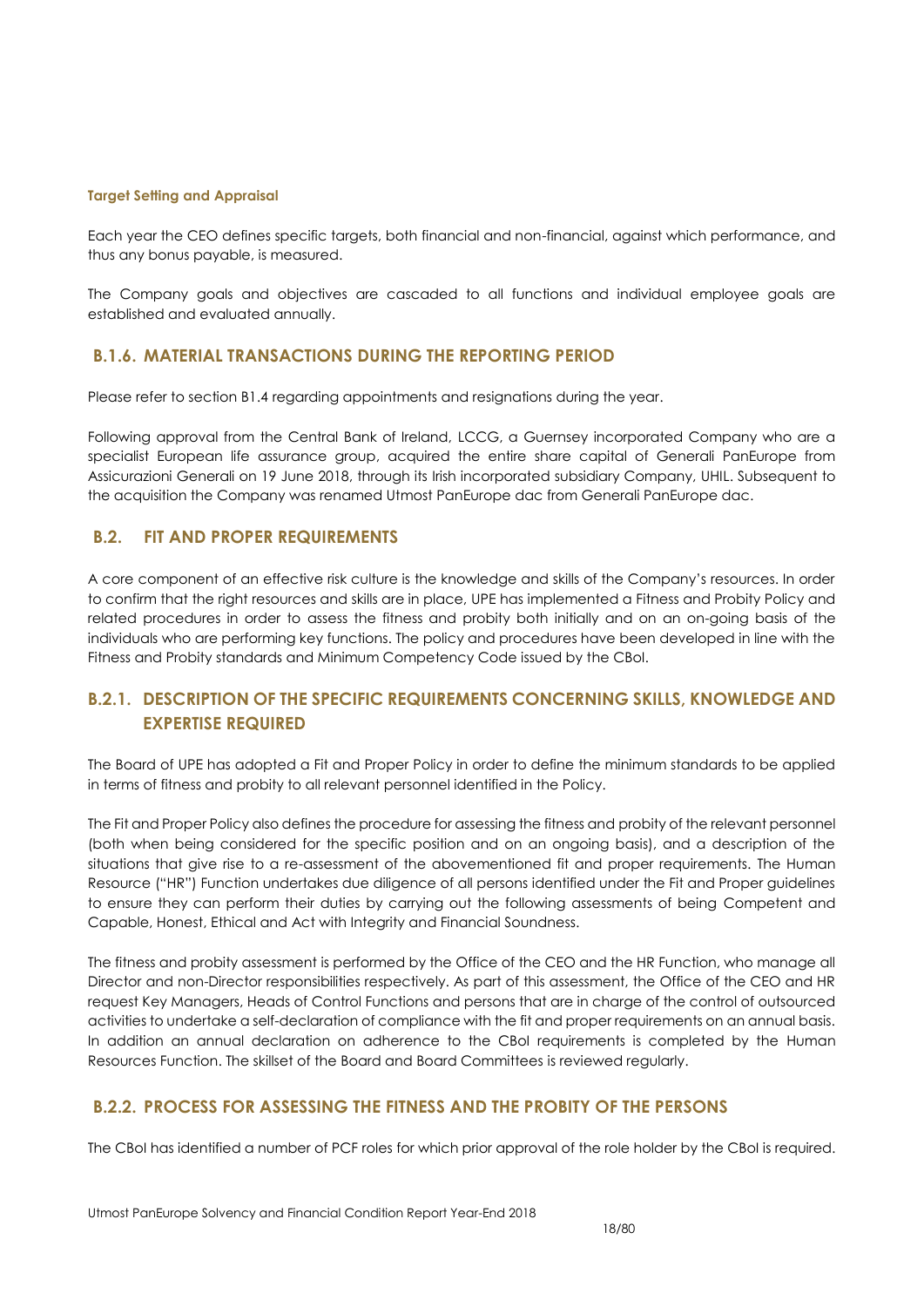#### **Pre-Approval Controlled Functions Roles**

The following PCF Roles are applicable to the Company:

#### **Pre-Approval Controlled Functions Roles**

| Code              | <b>Definition</b>                              |
|-------------------|------------------------------------------------|
| PCF1              | Executive Director                             |
| PCF <sub>2</sub>  | Non-Executive Director                         |
| PCF <sub>3</sub>  | Chairman of The Board of Directors             |
| PCF4              | Chairman of the Audit Committee                |
| PCF <sub>5</sub>  | Chairman of the Risk and Compliance Committee  |
| PCF <sub>6</sub>  | Chairman of the Remuneration Committee         |
| PCF <sub>8</sub>  | Chief Executive Officer                        |
| PCF11             | Head of Finance                                |
| PCF <sub>13</sub> | Head of Internal Audit                         |
| PCF14             | Chief Risk Officer                             |
| PCF <sub>15</sub> | Head of Compliance with responsibility for AML |
| PCF <sub>18</sub> | Head of Underwriting                           |
| PCF <sub>19</sub> | Head of Investment                             |
| PCF42             | <b>Chief Operations Officer</b>                |
| PCF43             | Head of Claims                                 |
| PCF48             | Head of Actuarial Function                     |

#### **Controlled Functions Roles**

In addition to the above, an assessment of roles which are classified as a CF is completed. UPE is required to undertake due diligence on each CF and the Fitness and Probity requirements are applicable to all staff. The following CF roles are applicable to UPE:

#### **Controlled Functions Roles**

| Code            | <b>Definition</b>                       |
|-----------------|-----------------------------------------|
| CF1             | <b>Board of Directors of UPE</b>        |
|                 | Executive Committee of UPE              |
|                 | Head of Human Resources                 |
| C <sub>F2</sub> | <b>Risk Department</b>                  |
|                 | Legal and Compliance Department         |
|                 | Internal Audit Department               |
|                 | Actuarial Department                    |
|                 | Head of Change Management               |
|                 | Human Resources Business Partner        |
|                 | Head of Information Technology          |
|                 | <b>Financial Controller</b>             |
|                 | Head of Tax                             |
|                 | Head of Operations, CCS                 |
| CF <sub>5</sub> | Head of Operations, Corporate Solutions |
|                 | Claims Specialist, Corporate Solutions  |
| CF6             | Claims Specialist, Corporate Solutions  |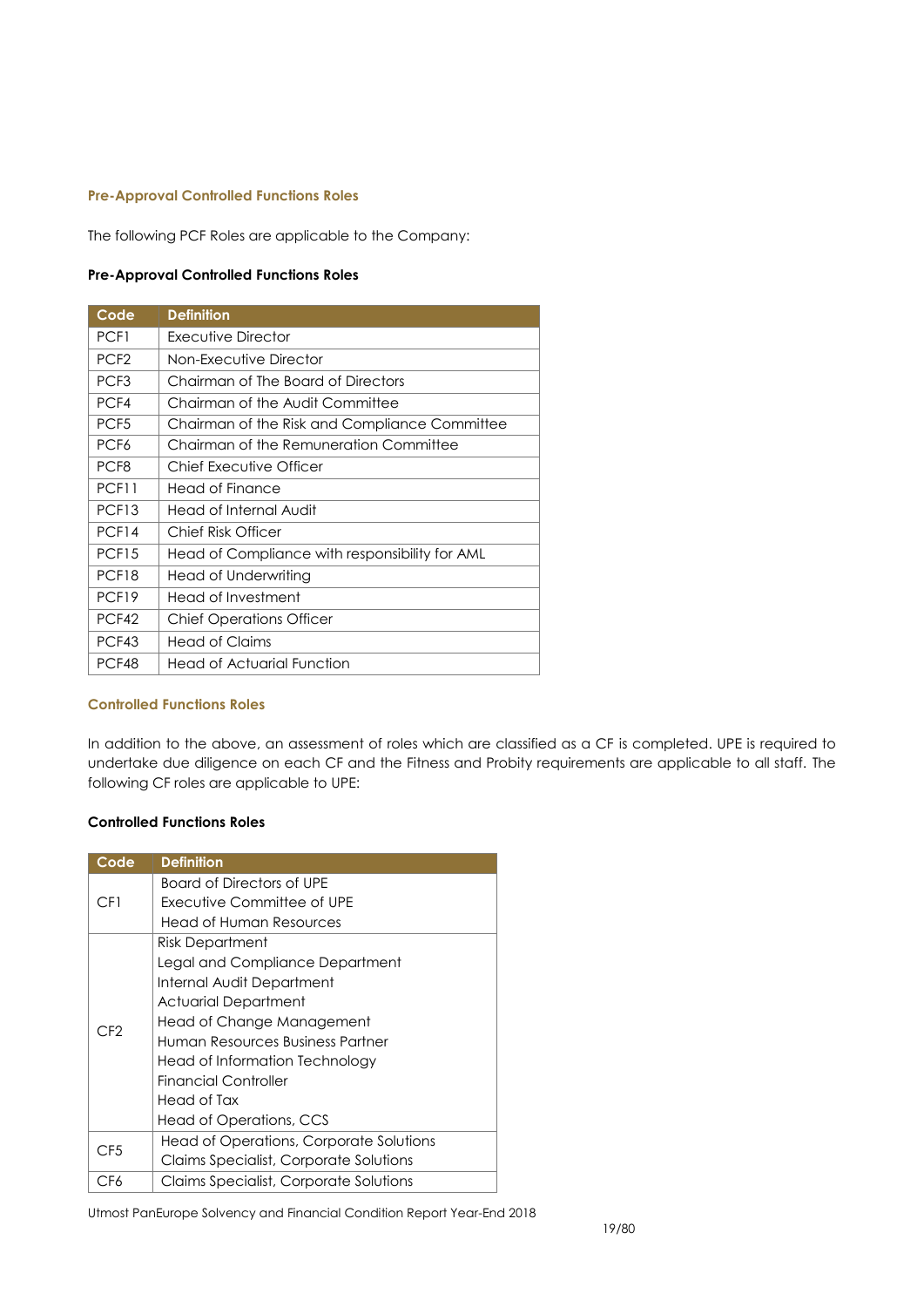| CF7             | Operations Manager, CCS                  |
|-----------------|------------------------------------------|
|                 | Corporate Solutions Operations Manager   |
| CF <sub>8</sub> | Head of Operations, CCS                  |
|                 | <b>Head of Legal and Compliance</b>      |
| CFI0            | Corporate Customer Services Team Leaders |
| CFT1            | Middle to Senior Finance employees       |

HR manage the ongoing maintenance of employee roles, through the PCF and CF process.

# <span id="page-19-0"></span>**B.3. RISK MANAGEMENT SYSTEM INCLUDING THE OWN RISK AND SOLVENCY ASSESSMENT**

# **B.3.1. RISK MANAGEMENT SYSTEM**

As outlined in the Company's Risk Management Policy, the Risk Management Function acts as guarantor for the effective implementation of the Risk Management System, as required by law and as established by the Board. The Risk Management Function supports the Board and ExCo in the definition of the Risk Management strategy and the development of tools for risk identification, monitoring, management and reporting.

#### **Risk Management Function**

The Risk Management Function is separate from the operational business units and does not have operating responsibilities or a direct reporting line to those responsible for the operating activities. The independence of the Risk Management Function is guaranteed through its direct reporting line to the Risk and Compliance Committee. The structure of the function, including its reporting lines and its relationship with the various committees that perform risk management tasks are set out below.

The Risk Management function consists of the Chief Risk Officer ("CRO") supported by a Risk Manager, a Risk Specialist, Risk Actuary and an Internal Control Analyst. The CRO's primary responsibility is to the Board with direct access to the Board Chairman and Chairman of the Risk and Compliance Committee. The CRO has a dotted reporting line to the Chief Executive Officer ("CEO") on operational issues. The diagram below illustrates the Risk Management structure and reporting lines: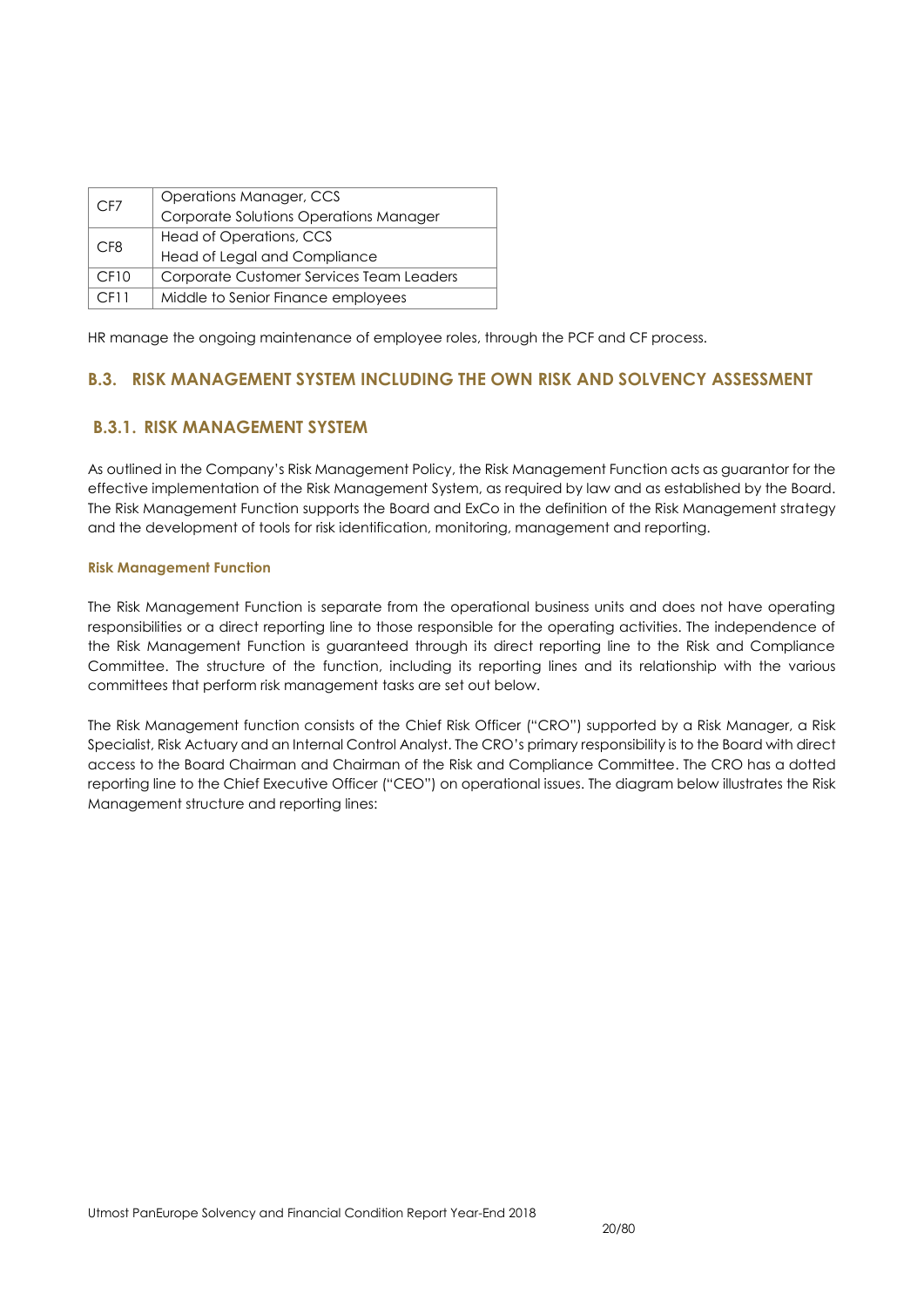

#### **Risk Management Structure and Reporting Lines**

The Risk Management Function oversees the sustainability of the risk management system. The Risk Management Function supports the Board, ExCo and departmental managers in defining risk management strategies and the instruments to monitor and measure risks, providing, through an appropriate reporting system, the elements for an assessment of the performance of the risk management system as a whole. The Risk Management Function is responsible in particular for the following activities:

- Defining the risk measurement methodologies and models.
- Cooperating, with the Risk Owners, on the definition of the operating limits attributed to the operating structures and on the definition, with the first level functions (i.e. senior management) in charge of control, of the procedures for the prompt verification of such limits.
- Validating the information flows, prepared by the various Risk Owners, necessary to ensure the timely control of risk exposures and the prompt identification of any operational anomaly.
- Presenting appropriate reports to the Board and the Risk and Compliance Committee on the overall performance of the risk control and management system and its ability, in particular, to react to context and market changes, as well as on the development of risks and any instances in which the operating limits have been exceeded.
- Ensuring that the Executive Committee reacts to results from the stress tests if unexpected events or results are identified.

The Risk Management, Legal and Compliance and Internal Audit Functions are operationally independent from ExCo and have unfettered access to the Board.

## **Policy Framework**

The documentation tree is structured into:

- First Level Policies (required by art.41 of the Solvency II Directive and approved by the Board).
- **Second Level Policies approved by the Board.**
- Guidelines providing operating rules.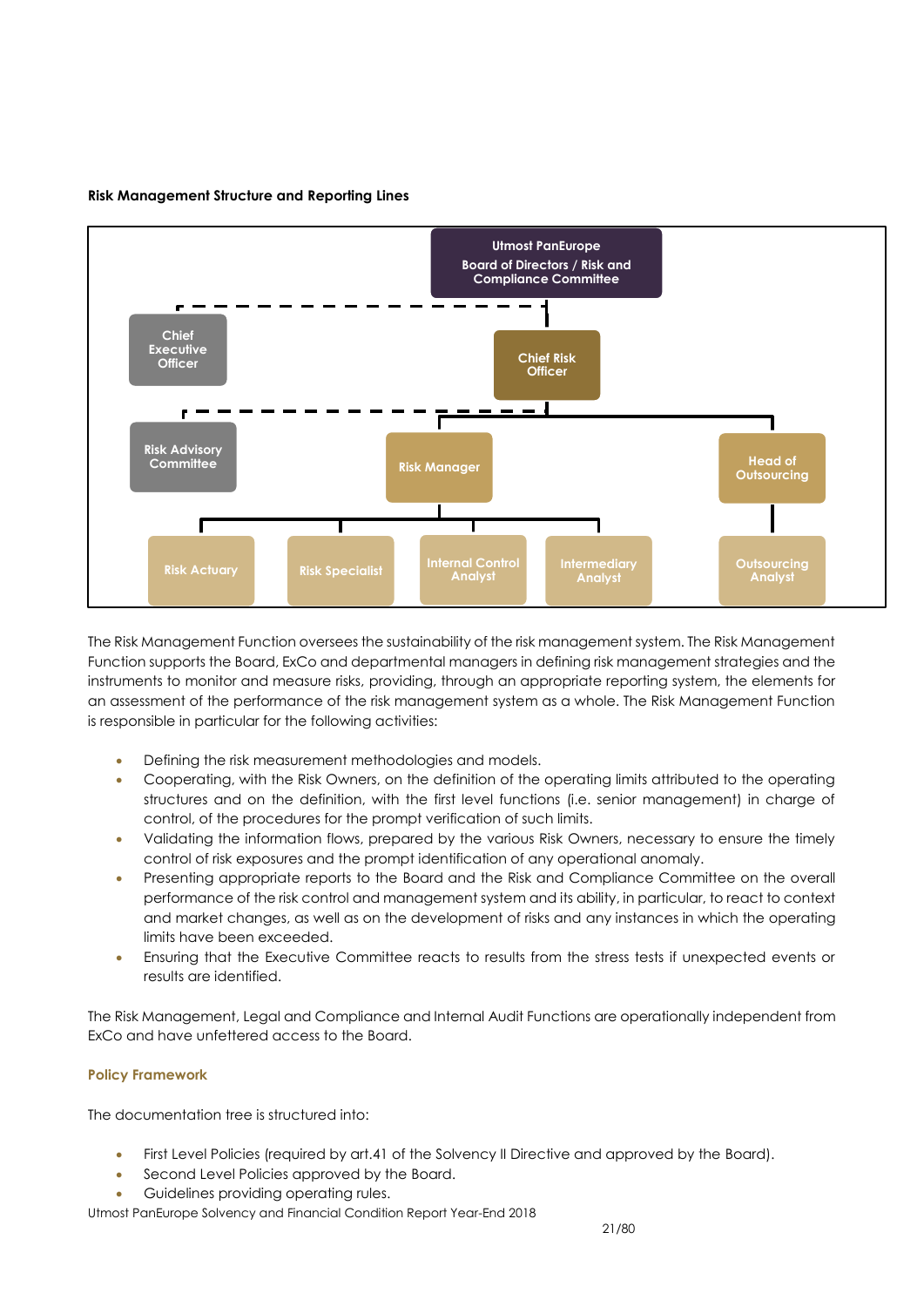Operating Procedures.

#### **Risk Management System**

The purpose of the Risk Management System is to ensure that all risks to which the Company is exposed to are properly and effectively managed on the basis of the risk strategy defined, following a set of processes and procedures and based on clear governance provisions.

The principles defining the Risk Management System are provided in the Risk Management Policy, which is the cornerstone of all risk-related policies and guidelines. The Risk Management Policy outlines all risks the Company is exposed to, on a current or on forward-looking basis.

UPE's Risk Management process is defined in the following phases:

#### **Risk Management Process**



#### **1. Risk Identification**

The purpose of the risk identification phase is to ensure that all material risks to which the Company is exposed are properly identified. For that purpose, the Risk Management Function interacts with the main Business Functions in order to identify the main risks, assess their importance and ensure that adequate measures are taken to mitigate them according to a sound governance process. Within this process, emerging risks are also taken into consideration.

Based on Solvency II risk categories, and for the purpose of SCR calculation, risks are categorised according to the Risk Map below.

#### **Risk Map**

| <b>Financial Risks</b>          | <b>Credit Risks</b>         | <b>Insurance Risks</b> | <b>Other Risks</b>      |
|---------------------------------|-----------------------------|------------------------|-------------------------|
| Interest Rate Yields            | Credit Default              | Mortality CAT          | Operational             |
| <b>Interest Rate Volatility</b> | <b>Counterparty Default</b> | Mortality no CAT       | Liquidity               |
| <b>Equity Price</b>             |                             | Longevity              | Strategic               |
| <b>Equity Volatility</b>        |                             | Morbidity/Disability   | Reputational            |
| Currency                        |                             | Life Lapse             | Contagion               |
| Concentration                   |                             | Expense                | Emerging                |
| Property                        |                             | <b>Health CAT</b>      | Regulatory / Compliance |
| Spread                          |                             | <b>Health Claim</b>    | Conduct                 |

#### **2. Risk Measurement**

UPE has formally adopted a number of risk assessment methodologies.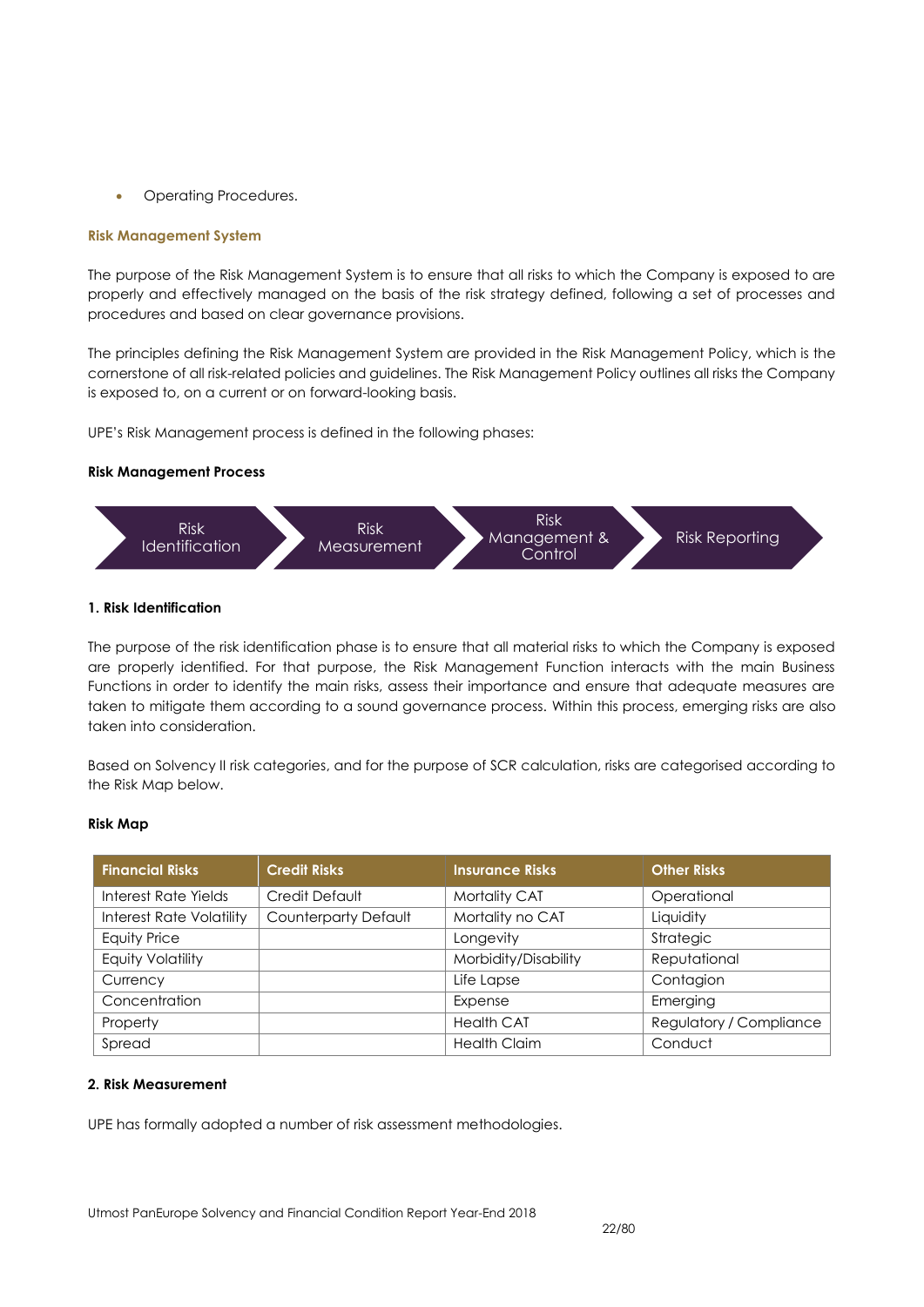In compliance with Solvency II regulation, the SCR is calculated based on the European Insurance and Occupational Pensions Authority ("EIOPA") Standard Formula. On an annual basis UPE completes an appropriateness assessment of the Standard Formula against UPE's risk profile.

#### **3. Risk Management and Control**

The Company operates a sound Risk Management System in line with the established strategy and processes. To ensure that the risks are managed according to the risk strategy, the Company follows the governance defined in the Risk Appetite Statement ("RAS") and Risk Management Governance and Control Framework. This provides a framework for Risk Management embedding in day-to-day and extraordinary business operations, control mechanisms as well as escalation and reporting processes.

The purpose of the RAS is to set the desired level of risk (in terms of risk appetite and risk preferences) and limit excessive risk-taking. Tolerance Levels on the basis of capital and liquidity metrics are set accordingly. Should an indicator approach or breach the defined Tolerance Levels, escalation mechanisms are then activated.

#### **4. Risk Reporting**

Risk monitoring and reporting is a key Risk Management process which allows Business Functions, ExCo, Board and also the CBoI to be aware of, and informed about, the risk profile development, risk trends and any breaches of risk tolerances.

Risk factors are taken into consideration in the following decision making processes: Strategic Planning Process; Capital Allocation and Management; Asset Liability Matching and Investments; Solvency, Liquidity and Funding; Product Pricing, Development and Monitoring; Management Information; and Performance Management.

#### **Risk Culture**

A core objective of the Risk Management Function is to embed a positive and open risk management culture within UPE. In support of this objective, risk management and compliance training is provided to all new staff. In addition, the following structures have been established in order to embed a risk culture within UPE:

- The ExCo, supported by the Risk Management Function, meet regularly to review risk management issues and to integrate risk management thinking into the decision making process. Furthermore, material risk incidents and the results of risk assessments are reviewed, resulting in the required corrective actions being identified; and
- The Risk Management Function meet regularly with key departments to discuss operational risk.

The risk culture is further embedded within UPE through the following:

- The CRO is a member of ExCo and in the execution of his role integrates risk management thinking into the decision making process.
- The strategic planning process must remain consistent with the ORSA in order to include a risk based forward-looking view in the development of the strategic plan.
- The Risk Management Function is involved in the material initiatives which may impact on the risk profile of UPE. The role of the Risk Management Function is to integrate the risk management assessment methodologies into the decision making process by supporting the business in identifying, assessing and managing the risks associated with these initiatives.
- The Risk Management Function meet, on at least a monthly basis, with the First Line of Defence to discuss core Risk Management activities.
- The Risk Management Function works closely with the business units providing advisory services.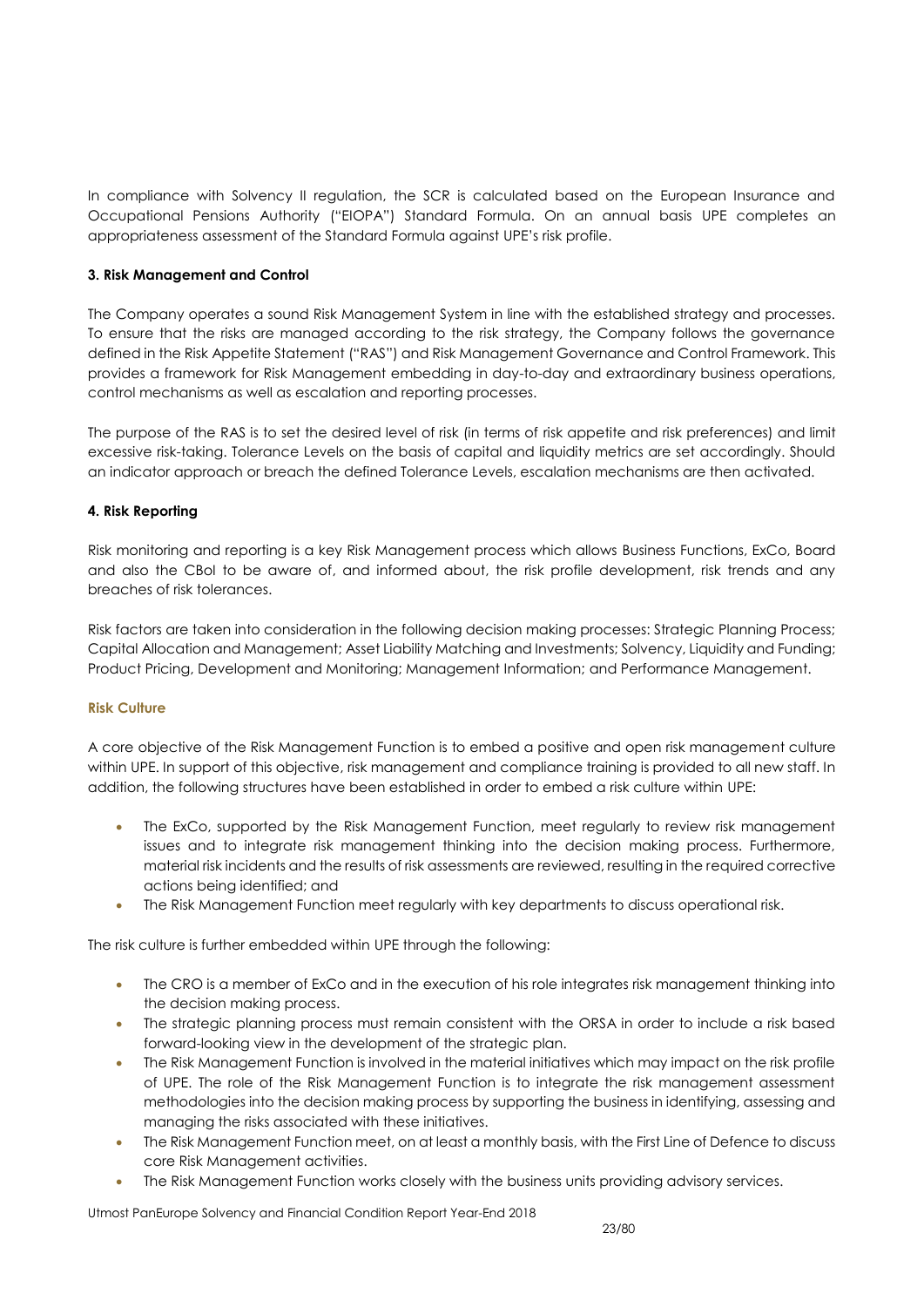# **B.3.2. INTERNAL MODEL FRAMEWORK: GOVERNANCE, DATA AND VALIDATION**

This section is not applicable to the Company.

# **B.3.3. ORSA PROCESS**

The ORSA process is a key component of the Risk Management System which is aimed at assessing the adequacy of the solvency position and the risk profile on a current and forward-looking basis.

The ORSA process documents and assesses the main risks the Company is exposed to, or might be exposed on the basis of its Strategic Plan. It includes the assessment of the risks in scope of the SCR calculation, but also the other risks not included in SCR calculation. In terms of risk assessment techniques, stress test and sensitivity analysis are also performed with the purpose of assessing the resilience of the Company risk profile to changed market conditions or specific risk factors.

The ORSA Report is produced on an annual basis. In addition to the annual ORSA Report, a non-regular ORSA Report will be produced if the risk profile of the Company changes significantly.

All results are documented in the ORSA Report and which is reviewed by the UPE Risk and Compliance Committee and the Board. After discussion and approval by the Board, the ORSA Report is submitted to the CBoI. The information included in the ORSA Report is sufficiently detailed to ensure that the relevant results can be used in the decision-making process and business planning process.

UPE's risk profile, including ORSA triggers which would prompt the undertaking of a non-regular ORSA report, is monitored on an ongoing basis and reported to the Risk and Compliance Committee quarterly.

The Head of Actuarial Function provides an Actuarial Opinion on the ORSA. The opinion addresses the following areas:

- The range of risks and the adequacy of stress scenarios considered as part of the ORSA process.
- The appropriateness of the financial projections included within the ORSA process.
- Whether the undertaking is continuously complying with the requirements regarding the calculation of Technical Provisions and potential risks arising from the uncertainties connected to this calculation.

# **B.3.4. RISK EMBEDDING IN CAPITAL MANAGEMENT PROCESS**

Capital Management, Strategic Planning and Risk Management are strongly integrated processes. This integration is deemed essential to ensure alignment between business and risk strategies.

Through the ORSA process, the projection of the capital position and the forward-looking risk profile assessment contributes to the Strategic Planning and Capital Management process.

The ORSA Report also leverages on the Capital Management Plan to verify the adequacy, including the quality, of the Eligible Own Funds to cover the overall solvency needs on the basis of the plan assumptions.

<span id="page-23-0"></span>To ensure the on-going alignment of the business strategy to UPE's risk appetite, the Risk Management Function actively supports the Strategic Planning process. This process includes strategy discussions, initiatives to be implemented, monitoring the business performance and oversight on risk and capital positions.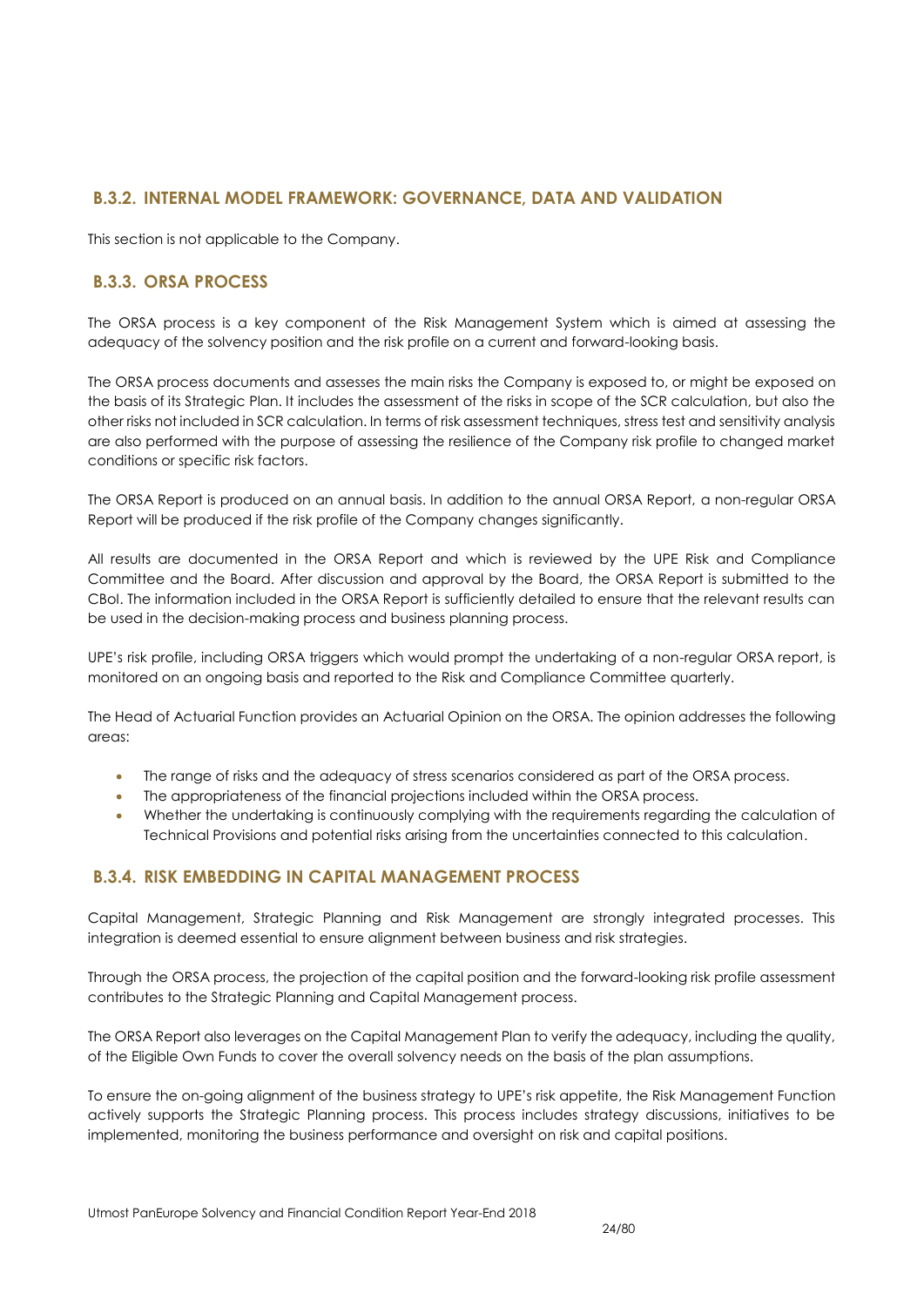# **B.4. INTERNAL CONTROL SYSTEM**

The ICRM, whose design and structure is approved by the Board, is the system in place to ensure that business activity complies with the law and with the various directives and procedures in place. It also ensures that UPE's processes are efficient and effective and that accounting and management information is reliable and complete.

Internal Control comprises a set of tools that helps the Company reach its targets in line with the level of risk selected by ExCo and the Board. Such targets are not restricted solely to business targets, but extend also to those connected with financial reporting as well as compliance with all internal and external rules and regulations, and take on varying importance depending on the risk that has been identified. It follows that the relevant internal control mechanisms take on a varying nature and form too, depending on the particular process or processes under the examination.

It is the responsibility of the Board to encourage the development and spread of the 'culture of control', requiring senior management to make all staff aware of the importance of internal controls and the role that they play, as well as the added value that they represent to the business. Senior management is responsible for implementing both the 'culture of processes' and the 'culture of control' together with ensuring that employees are made aware of their individual roles and responsibilities regarding internal controls. The system of delegated powers and procedures governing the allocation of duties, the operating processes and the reporting channels is duly formalised and employees are sufficiently informed and receive adequate training in relation to such systems.

The effectiveness of the control mechanisms listed above is delivered not only by means of monitoring and control activities carried out throughout the entire organisational structure of the business, but also via suitable channels for reporting any breaches.

As a result, UPE's internal controls are organised on the basis of various operational levels and levels of responsibility, these being regulated and codified:

- The controls that are the duty of the organisational units that form an integral part of each company process and represent the basis of the internal control system.
- The controls carried out by the corporate functions whose main activity is to perform control tasks. These include:
	- o The Risk Management Function, which controls the risk profile of the Company and compliance by management with the limits established by the Board and senior management;
	- o The Legal and Compliance Function, which represents an additional and independent line of defence within the ICRM overall, being responsible for assessing whether the organisation of the insurance business and its internal procedures are sufficient to prevent the risk of incurring penalties for regulatory offences or penalties imposed by law and the risk of suffering financial losses or reputational harm to the corporate image of the Company as a result of a breach of the law, of regulations or of measures imposed by the supervisory authorities or self-regulatory provisions
	- o The budgeting and controlling activities, with the aim of observing and analysing business performance as far as meeting the targets established at the planning stage is concerned, demonstrating, by measuring specific indicators, any variance between the targets established at the planning stage and performance, and identifying any unusual changes;
	- o The Risk Management activities in fraud prevention, which work to prevent both internal and external fraud and to identify and suppress the same; and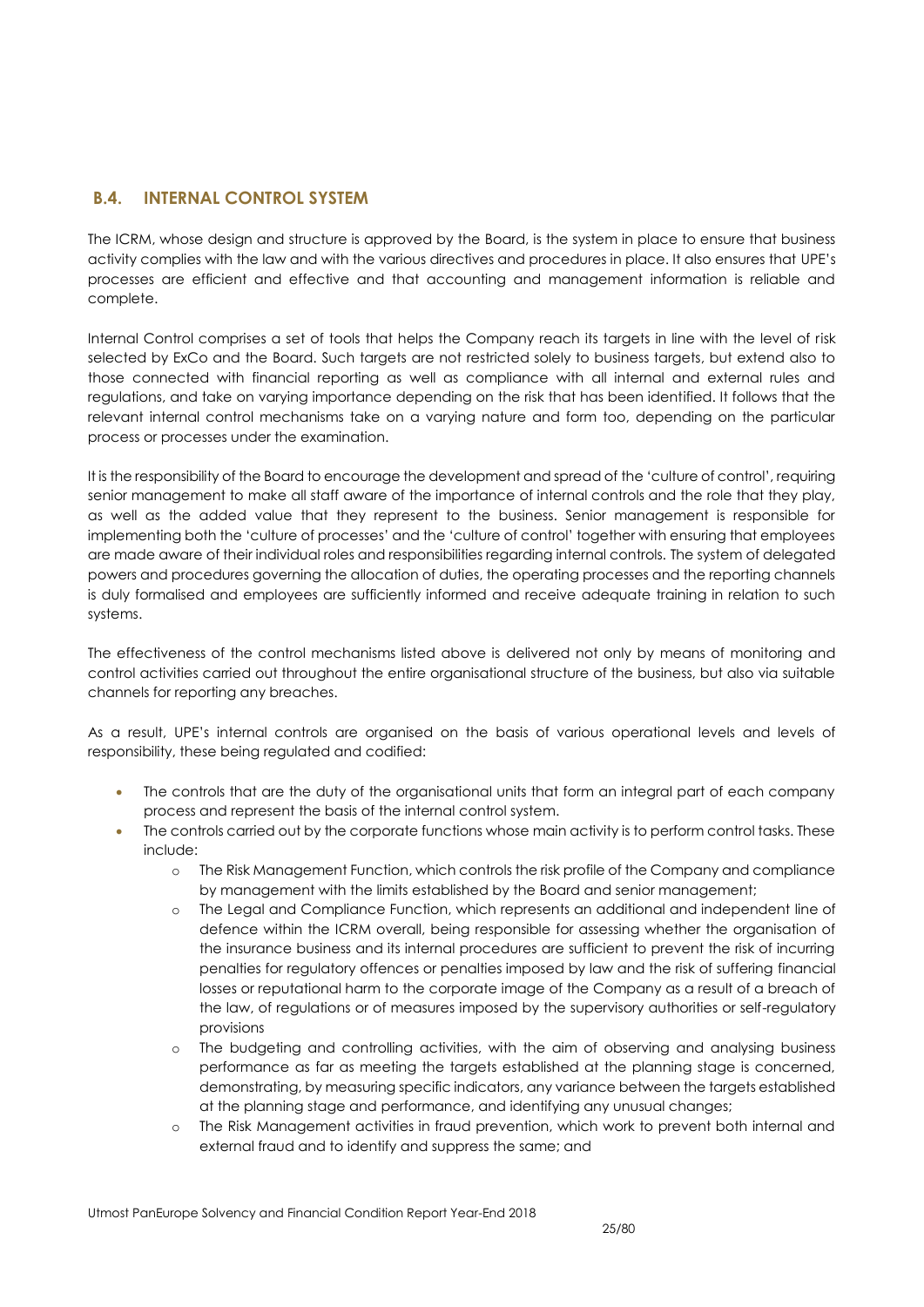o The various inspectorate bodies, which within the sales and claim settlement networks mainly conduct inspections for the supervision, control and monitoring of certain operational areas or some provision of services.

In addition, there are other non-operational functions which, in providing advice to other corporate functions, assist in implementing all internal control objectives (tax advice, advice on privacy issues, legal counsel, etc.).

 The independent assessment carried out by Internal Audit of the quality and effectiveness of the controls put in place by the other corporate functions.

# **B.4.1. INTERNAL CONTROL FUNCTIONS**

The Risk Management, Legal and Compliance and Internal Audit Functions operate within the framework of specific policies that are subject to periodic updates and approval by the Board. Specific regulations stemming from these policies govern in some detail the activities to be performed as part of the specific mission assigned, as well as the powers and responsibilities allocated by the Board. Legal and Compliance and Risk Management Functions are involved where new material processes are drawn up and where changes are made to the organisational structure of the business. In particular, the Legal and Compliance Function must always be involved in the drafting of processes where the issue of compliance is relevant.

# **B.4.2. LEGAL AND COMPLIANCE FUNCTION**

UPE has established a separate Legal and Compliance Function with the primary aim of facilitating the development of a compliance culture across the business. In this context, one of the core responsibilities of the Legal and Compliance Function is to reinforce and promote ethical standards of behaviour and compliance awareness within UPE.

The Legal and Compliance Function seeks to achieve this objective through the delivery of training to the Board and UPE staff relating to key compliance risks including:

- Anti-Money Laundering and Counter Terrorism Financing;
- Data Protection, including General Data Protection Requirements;
- Code of Conduct;
- Financial Sanctions;
- New laws and regulations (upstream risk);
- Processes for the management of obligations arising out of contracts; and
- Managing claims and obligations arising from actual and potential/threatened legal claims and litigation.

The Legal and Compliance Function works closely with the business in order to assist in identifying, assessing and managing compliance and legal risks. Through the facilitation of dedicated training and working closely with the business, the Legal and Compliance Function promotes a positive compliance culture within UPE.

The Head of Legal and Compliance reports to the Board and Risk and Compliance Committee and has a dotted reporting line to the CEO on operational issues. The Legal and Compliance Function is operationally independent from ExCo and has unfettered access to the Board.

UPE's Legal and Compliance Function monitors compliance with all corporate legal and regulatory requirements which apply to its business activities. These requirements include current legislation, regulations, regulatory standards and codes of practices. The scope of the requirements embraces both the country of establishment where UPE is regulated and supervised and also the countries of sale where its products are distributed to customers.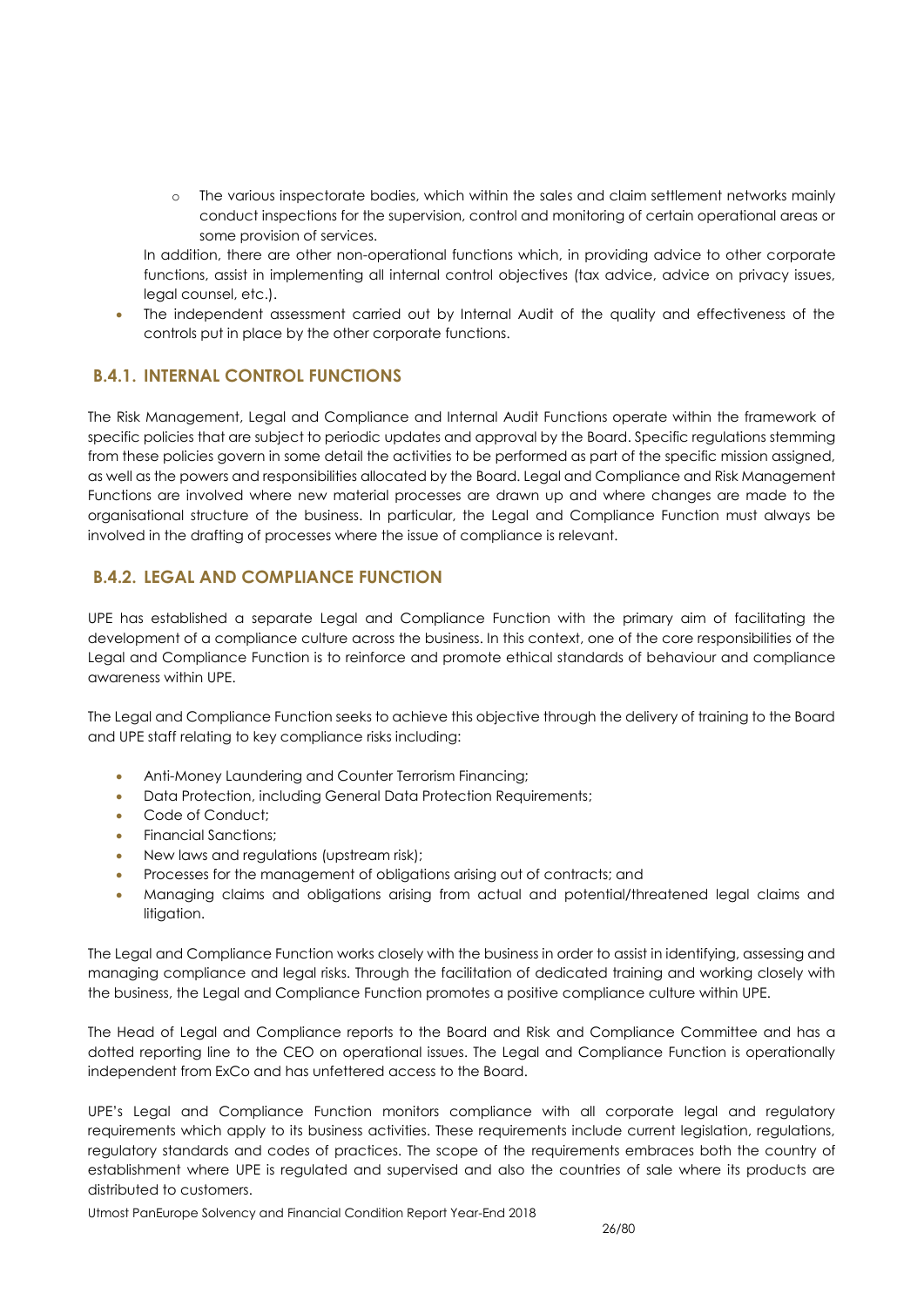To support this process, the Compliance team presents a Compliance Monitoring Plan to the Risk and Compliance Committee and assesses progress against the plan on an ongoing basis. The Legal and Compliance Function conducts routine monitoring and surveillance over the first line of defence and reports the results to the Risk and Compliance Committee. The monitoring completed includes the following:

- AML (Anti Money Laundering) and CTF (Counter Terrorism Financing): Conducting reviews of policyholder documentation for AML and CTF purposes. Performing AML/CTF risk assessments.
- Transaction Monitoring: Monitoring transactions for potentially suspicious activity.
- Regulatory and legislation monitoring: Monitoring and recording legislative requirements and conduct of business obligations that apply to the company.
- Data Protection: Conducting Data Protection monitoring and risk assessments.
- Online Training: Rolling out companywide training in areas such as Anti Money Laundering, Data Protection and supporting the Code of Conduct training.
- Legal cases: Monitoring and reporting on-going and recently closed legal cases.
- Complaints: Monitoring and reporting on complaints.
- Financial Sanctions: Monitoring by the Head of Financial Crime.

# **B.4.3. INTERNAL AUDIT FUNCTION**

The Internal Audit Function ("IAF") is an independent, effective and objective function established by the Board to examine and evaluate the adequacy, functioning, effectiveness and efficiency of the internal control system and all other elements of the system of governance, with a view of improving the efficacy and efficiency of the internal control system, of the organization and of the governance processes. This is set out in the Internal Audit Policy, Internal Audit Charter and Audit Committee terms of reference.

The IAF supports the Board in identifying the strategies and guidelines on internal control and risk management, ensuring they are appropriate and valid over time and provides the Board with analysis, appraisals, recommendations and information concerning the activities reviewed. IAF also carries out assurance and advisory activities for the benefit of the Board, the Top Management and other departments.

IAF's authority is enshrined in the Internal Audit Charter which is reviewed and approved annually by the Audit Committee and Board. Per the Internal Audit Charter IAF has full, free, unrestricted and timely access to any and all the organisation's records, physical properties, and personnel pertinent to carry out any engagement, with strict accountability for confidentiality and safeguarding records and information.

The IAF governs via the Utmost Internal Audit methodology. This methodology is aligned with the Institute of Internal Auditors' mandatory guidance including the Definition of Internal Auditing, the Code of Ethics, and the International Standards for the Professional Practice of Internal Auditing (Standards). This mandatory guidance constitutes principles of the fundamental requirements for the professional practice of auditing and for evaluating the effectiveness of the audit activity's performance. Given the delicate and important nature of the assurance role carried out within the business, all the personnel of the IAF must have specific fit and proper requirements as requested by the Utmost Group Ireland Fit and Proper Policies.

The activity of IAF remains free from interference by any element in the organization, including matters of audit selection, scope, procedures, frequency, timing, or report content to permit maintenance of a necessary independent and objective mental attitude. On an annual basis the Group Head of Internal Audit ("GHoIA") confirms his independence and that of the IAF to the Audit Committee.

On an annual basis, the GHoIA presents a proposed 12-month Internal Audit plan to the Audit Committee requesting approval. This plan is developed based on an audit universe using a risk-based methodology, taking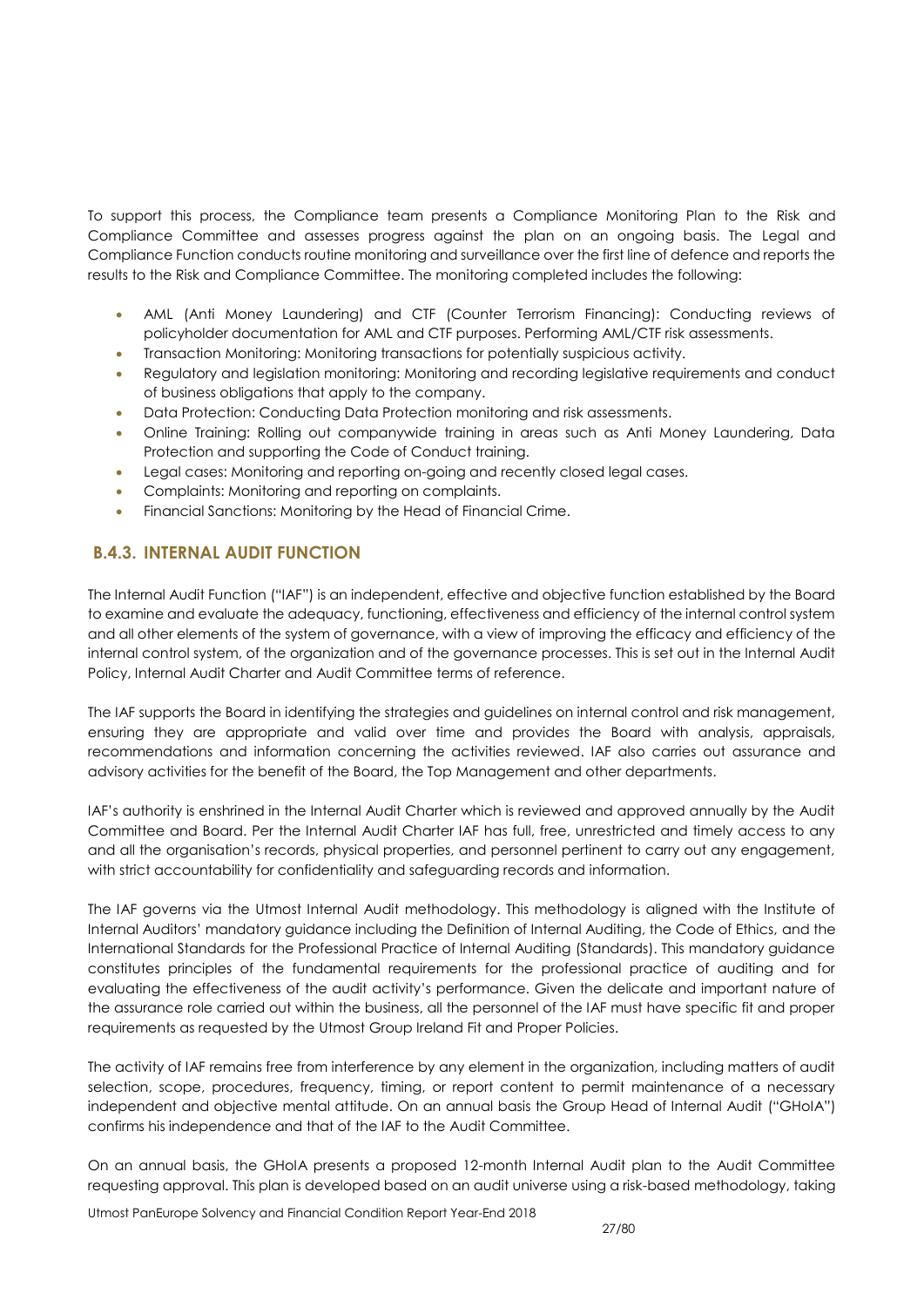into account all past audit activities, the complete system of governance output, the expected developments of activities and innovations and including input of Top management and the Board. The GHoIA reviews the Internal Audit plan on an ongoing basis and adjusts the plan in response to changes in the organisation's business, risks, operations, programs, systems, controls and findings. This review is informal and any change to the Internal Audit plan is first approved by the Chair of the Audit Committee.

Following the conclusion of each Internal Audit engagement, a written audit report is prepared and issued to the auditee and the auditee's hierarchy. The GHoIA, on a quarterly basis, provides the Audit Committee with a report on activities, status of open and overdue audit issues, any significant issues and audit reports issued during the period. However, in the event of any particularly serious situation, such as the emergence of a conflict of interest, the GHoIA will immediately inform the Audit Committee and Board.

# **B.4.4. ACTUARIAL FUNCTION**

The Actuarial Function is an oversight ("second line of defence") role that is required under Solvency II. The purpose and scope of the Actuarial Function is to perform the specified tasks as set out in Article 48 of the Solvency II Directive.

The key responsibilities of the Actuarial Function are to review and validate the calculation of the Technical Provisions, to provide opinions on the underwriting and reinsurance policies and to assist the Risk Management Function with certain tasks.

The UPE Actuarial Function reports to the UPE Board. The Actuarial Function is led by the HoAF. The HoAF reports to the UPE Chief Financial Officer ("CFO").

The UPE Actuarial Function comprises the HoAF plus the Calculation Unit team and the Validation Unit team. Members of the Calculation Unit team and Validation Unit team are Fellows, or training to become Fellows, of the Society of Actuaries in Ireland.

The Actuarial Function is responsible for the following activities:

- Coordinating the calculation of technical provisions;
- Ensuring the appropriateness of the methodologies and underlying models used as well as the assumptions made in the calculation of technical provisions;
- Assessing the sufficiency and quality of the data used in the calculation of technical provisions;
- Comparing best estimates against experience;
- **Informing the Board of the reliability and adequacy of the calculation of technical provisions;**
- Overseeing the calculation of technical provisions in the cases where approximations need to be used due to insufficient and/or inadequate data ;
- Expressing an opinion on the overall underwriting policy;
- Expressing an opinion on the adequacy of reinsurance arrangements; and
- Contributing to the effective implementation of the risk management system referred to in Article 44, in particular with respect to the risk modelling underlying the calculation of the capital requirements in the ORSA.

The Board receives an annual report from the HoAF which assesses the adequacy, appropriateness and reliability of technical provisions, underwriting, reinsurance, contributions to Risk Management and conflicts of interest. The report clearly identifies any deficiencies or areas for improvement and provides recommendations as to how such improvements could be implemented.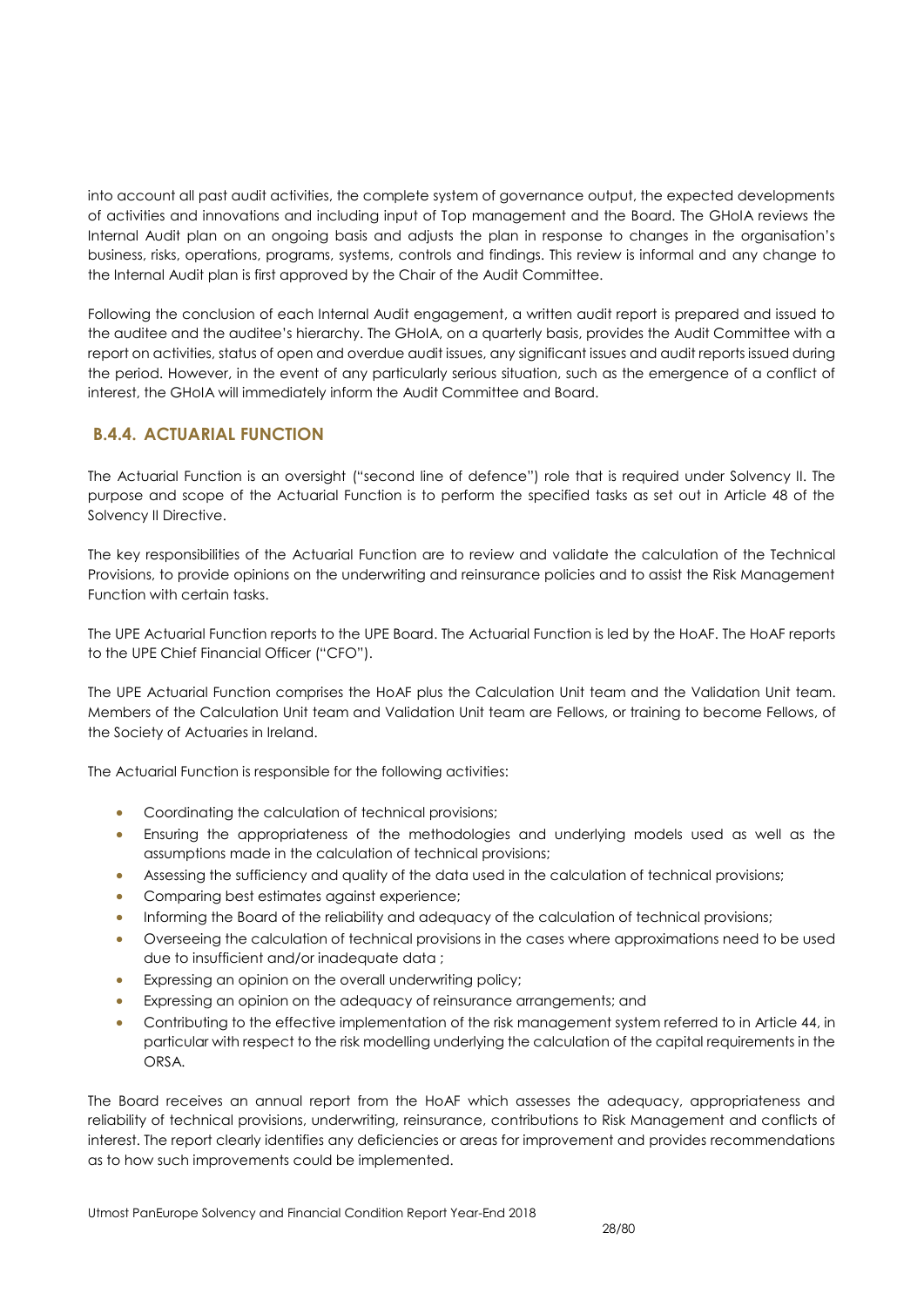All first line of defence actuarial activities are carried out by a separate Actuarial Team e.g. product development and product pricing.

The Actuarial Function works very closely with the UPE Risk Management Function in UPE and has contributed to the Risk Management System in the following ways:

- Contributed to and reviewed UPE's ORSA policy and provided feedback to UPE's CRO.
- Reviewed UPE's ORSA reports and provided feedback to the CRO on these reports, in particular on the range of risks and adequacy of the stress scenarios. This activity is now officially part of a wider local regulatory requirement for the HoAF on ORSA items.
- Contributed to and reviewed the various narrative Solvency II submissions made to date by Risk Management.
- Reviewed UPE's Underwriting Policy and associated documents. This review included a review of the alignment to UPE's Risk Appetite Statement.
- Reviewed UPE's Reinsurance Policies and provided comments and recommendations to UPE on possible enhancements. This review included a review of the alignment to UPE's Risk Appetite Statement.
- Attended and actively contributed to:
	- o Risk and Compliance Committee, in particular review and consideration of Risk Incidents; and
	- o Investment Committee and Asset-Liability Matching activities.
- Assessed the appropriateness of the Standard Formula.
- Advised on the risks associated with product design.

With effect from the start of 2016, the HoAF is required to provide to the Board and CBoI a separate opinion on every ORSA produced.

During 2018 the Actuarial Function has reviewed:

- The calculation of the Best Estimate Liabilities ("BEL");
- The Capital Requirements (including a review of the model, methodology and assumptions used);
- The calculation of the Risk Margin; and
- The 2018 ORSA Report.

# <span id="page-28-0"></span>**B.5. OUTSOURCING**

UPE relies heavily on internal and external service providers for the provision of its business operations.

During 2018, UPE entered into an outsourcing arrangement with USIL which had the effect of transferring the core administration and management services of UPE to USIL.

In order to mitigate the risks associated with outsourcing, ExCo in conjunction with the Risk Management Function and Head of Outsourcing has implemented an Outsourcing Management Framework. This framework includes a process for both the selection of and the ongoing review and monitoring of outsourced service providers' performance.

A due diligence process, which addresses all material factors that could impact on the potential service provider's ability to perform the business activity, is undertaken prior to the appointment of all outsourcing.

UPE has established an Outsourcing Policy to establish the requirements for identifying, justifying and implementing material outsourcing arrangements. The Outsourcing Policy sets out minimum mandatory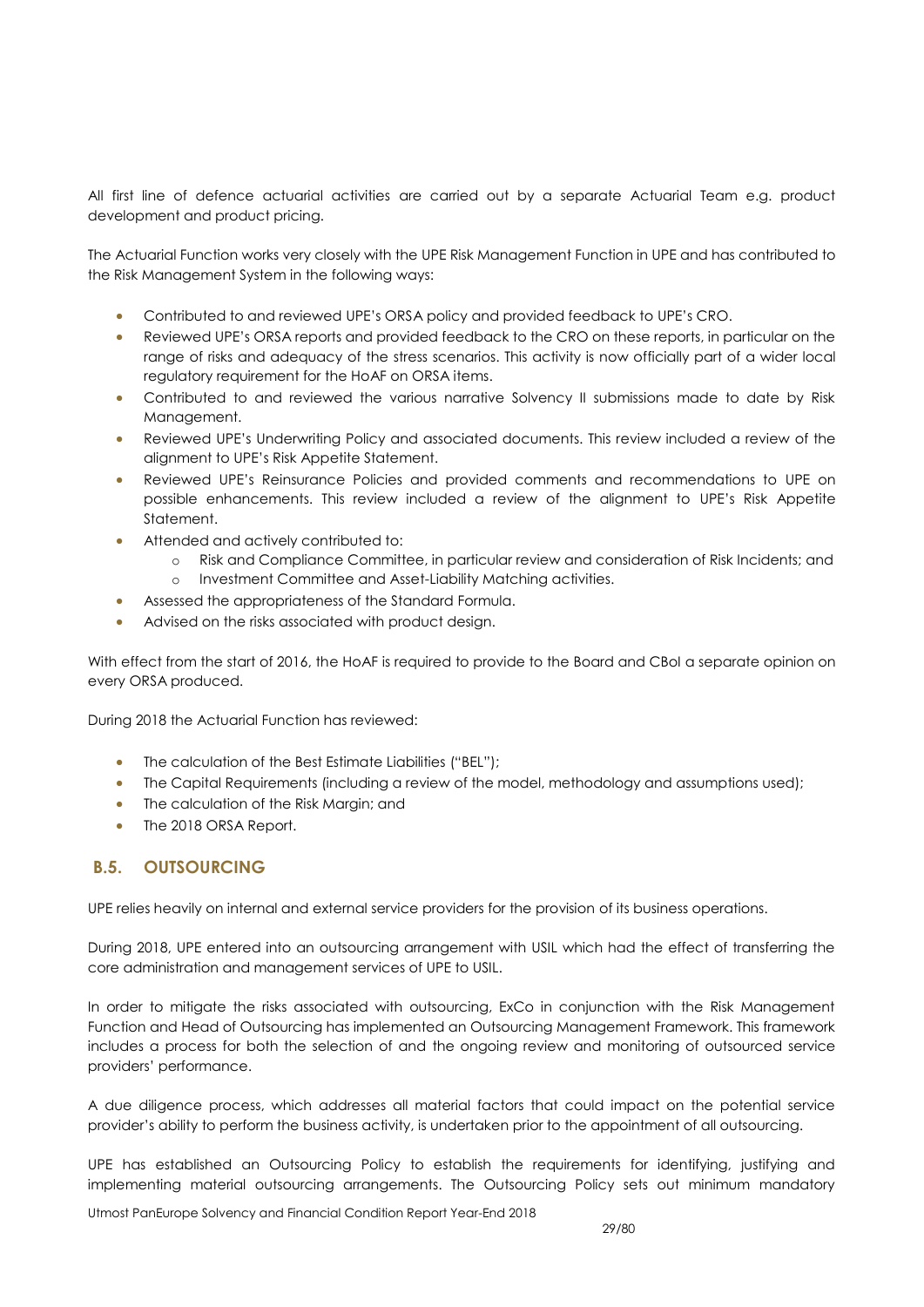outsourcing standards, assigns main outsourcing responsibilities and ensures that appropriate controls and governance structures are established within any outsourcing provision.

The Outsourcing Policy introduces a risk-based approach, adopting a proportionality principle to apply requirements according to the risk profile (distinguishing between critical and non-critical outsourcing) and the materiality of each outsourcing agreement. The outsourcing of critical or important operational functions or activities is managed in compliance with the relevant CBoI guidelines and processes.

The Outsourcing Policy also requires the appointment, for each outsourcing agreement, of a specific business referent. The business referent is responsible for the overall execution of the outsourcing lifecycle, from the initial risk assessment to the final management of the agreement and subsequent monitoring activities of the service level agreements defined in each contract.

This Outsourcing Policy is reviewed and approved on an annual basis and encompasses the following lifecycle stages:

- Risk Assessment: identify the critical and non-critical outsourcing initiatives through a structured risk evaluation. Risk Management reviews the risk assessment related to critical outsourcing initiatives;
- Outsourcer sourcing and Due Diligence: assess vendor capability to perform the activities according to UPE standards, internal and external regulations. UPE Procurement supports the activities in case of third party service providers;
- Agreement Negotiation and Management: allocate rights and obligations, provide standard clauses and minimum contents (e.g. privacy and confidentiality) for the written agreement, requiring written Service Level Agreements and the implementation of one single company agreement repository. Legal department is responsible for drafting the agreement and negotiating legal clauses. UPE Procurement is responsible for maintaining the agreement repository at local level;
- Migration Plan: require the definition of a structured migration plan to minimise transition risks (e.g. service interruptions);
- Monitoring and Reporting: ensure the implementation of appropriate organisational safeguards to monitor the outsource provider performance and set reporting obligations for critical outsourced activities; and
- Exit Strategy: set up appropriate measures to ensure the continuity of the activities in case of emergency or contract termination.

UPE has implemented an outsourcing oversight process which is co-ordinated by the Head of Outsourcing. The output of the oversight process is reported to the Risk and Compliance Committee on a quarterly basis. UPE's outsourcing arrangements are also subject to a detailed annual review and the findings of this report are reviewed by the Board.

The following is a list of the critical outsourced service providers, together with the jurisdiction in which the service providers of such functions or activities are located.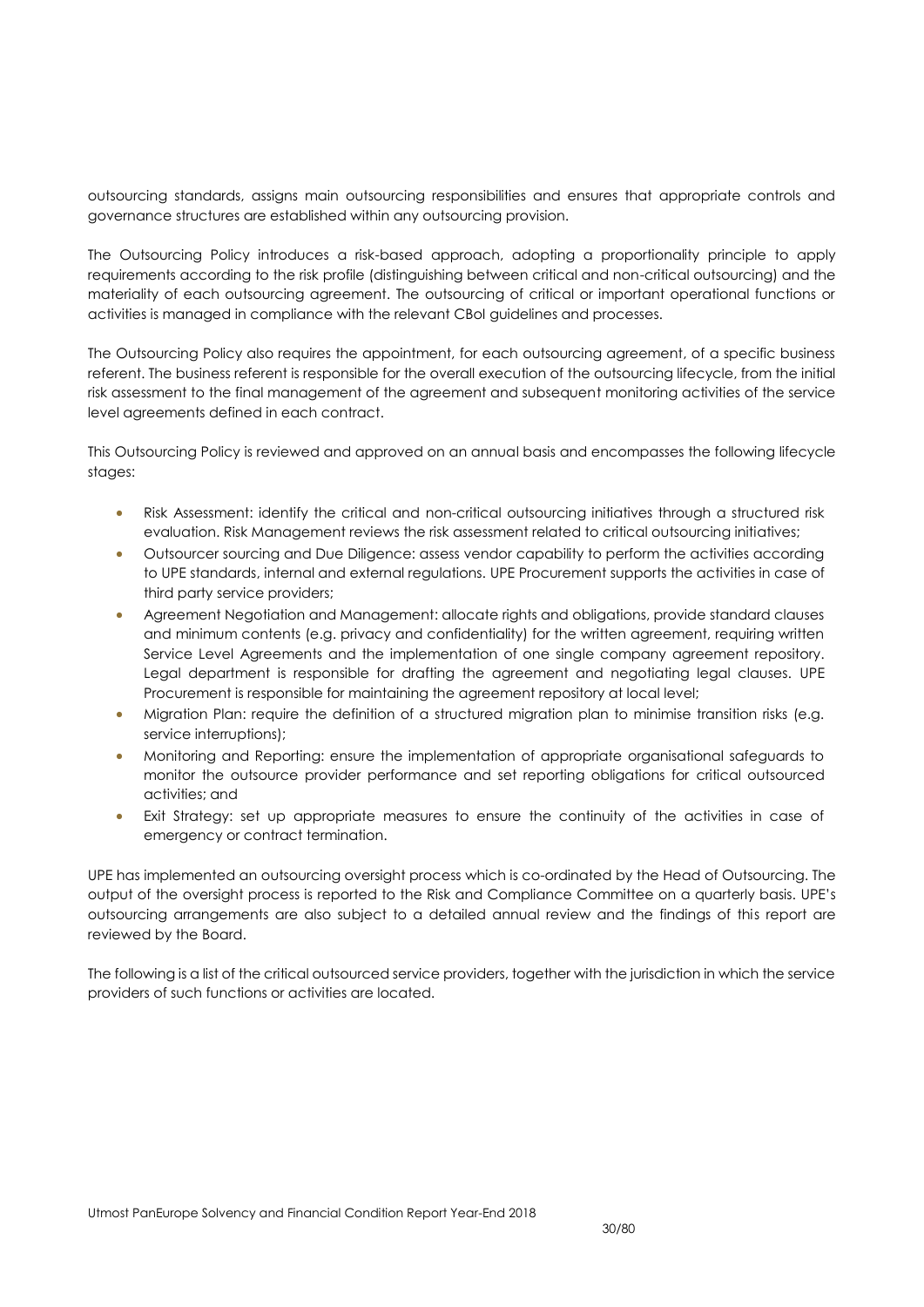#### **List of Critical Outsource Providers**

| <b>Name</b>                     | <b>Services Outsourced</b>                          | Group<br>/ External | <b>Jurisdiction</b> |
|---------------------------------|-----------------------------------------------------|---------------------|---------------------|
| Utmost Services Ireland Limited | Service company providing all core administration   | Group               | Ireland             |
| (USIL)                          | and management services to UPE.                     |                     |                     |
| (Previously<br>Utmost<br>Link   | Administration of UPE's Investment<br>Planning      | Group               | Ireland             |
| Generali Link) <sup>2</sup>     | business                                            |                     |                     |
|                                 | Marsh administers the Housing Financing Authority   |                     | Ireland             |
|                                 | scheme which provides life and disability covers    |                     |                     |
| Marsh Ireland                   | for people with a Local Authority mortgage in       | External            |                     |
|                                 | Ireland. Marsh provides premium collection,         |                     |                     |
|                                 | limited claims admittance, claims telephony and     |                     |                     |
|                                 | complaints management services.                     |                     |                     |
|                                 | Hienfeld performs the following activities over the |                     |                     |
|                                 | Corporate Solutions book of business based in the   |                     |                     |
|                                 | Netherlands:                                        |                     |                     |
| Hienfeld                        | Premium Administration.<br>۰                        | External            | <b>Netherlands</b>  |
|                                 | Renewals of Schemes/Policies.                       |                     |                     |
|                                 | Pricing and Underwriting.                           |                     |                     |
|                                 | Complaints Management Process.                      |                     |                     |

# <span id="page-30-0"></span>**B.6. ANY OTHER INFORMATION**

# **B.6.1. ASSESSMENT OF THE ADEQUACY OF THE SYSTEM OF GOVERNANCE TO THE NATURE, SCALE AND COMPLEXITY OF THE RISKS INHERENT IN THE BUSINESS**

The UPE Board, as part of the ORSA process, has assessed its corporate governance system and has concluded that it effectively provides for the sound and prudent management of the business, which is proportionate to the nature, scale and complexity of the operations of the Company.

# **B.6.2. OTHER MATERIAL INFORMATION REGARDING THE SYSTEM OF GOVERNANCE**

The following additional processes are implemented under the System of Governance.

## **Business Continuity**

 $\overline{a}$ 

UPE has defined, implemented and maintains a sound framework, including applicable business continuity plans, to safeguard its operations in case of a disruptive incident.

UPE's Business Continuity procedures are drafted to ensure that they are consistent with the business continuity objectives. The results of testing performed are reported to the Board.

Utmost PanEurope Solvency and Financial Condition Report Year-End 2018 <sup>2</sup> Utmost Link (previously Generali Link) and Generali PanEurope had previously both been part of the Assicurazioni Generali Group. In June 2018 Generali PanEurope was acquired by LCCG with Generali Link acquired by LCCG in Q1 2019.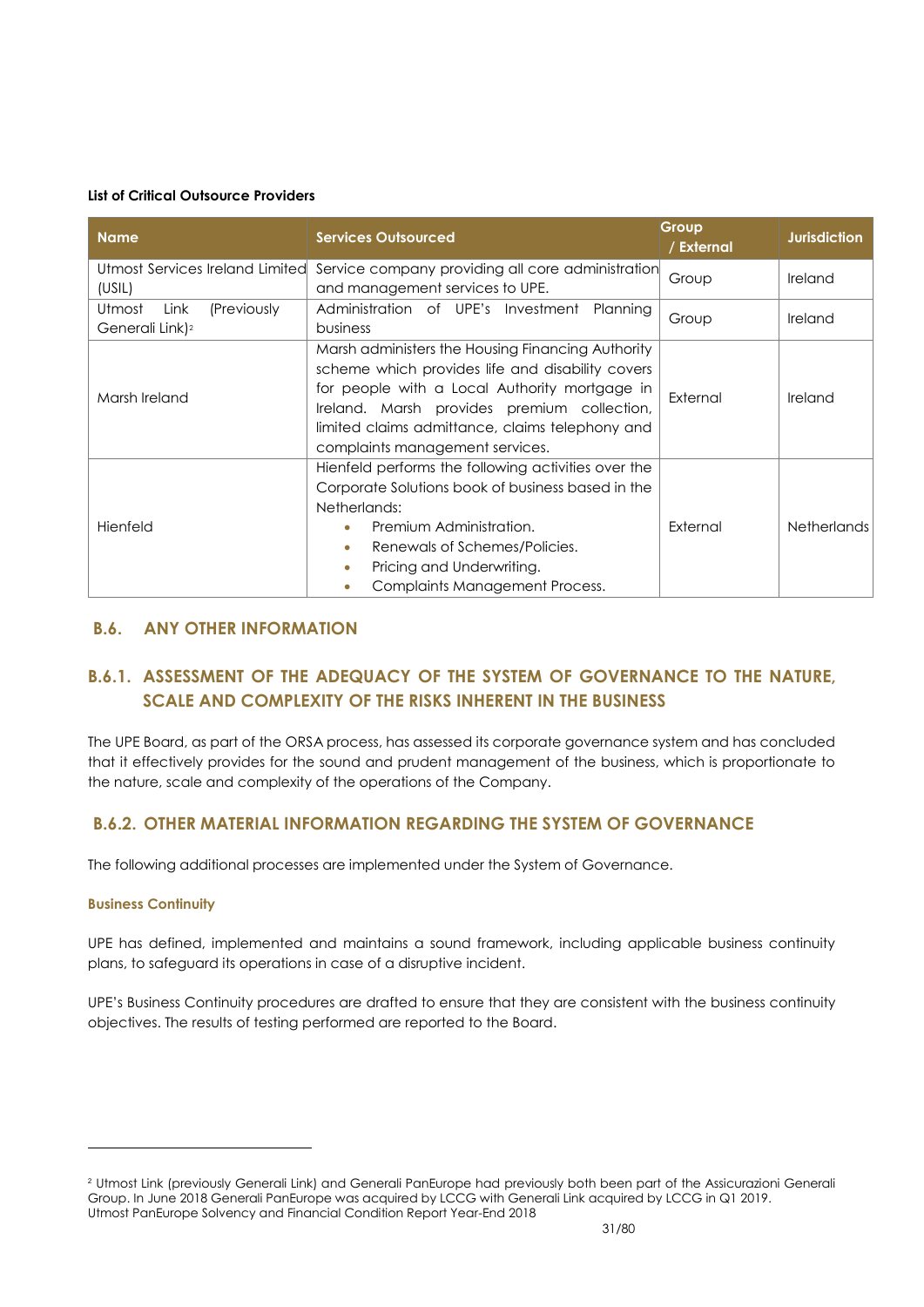#### **Information Technology and Cyber Security**

UPE has implemented an Information Technology and Cyber Security framework, designed to safeguard the management and treatment of information. The adoption and design of security controls is carried out following a control framework that incorporates all activities and technologies (managing servers, storage systems, networks and premises).

UPE is completing a review to satisfy itself that the Information Security and Cyber Security standards in place within both UPE and existing vendors/third parties are appropriate and effective. The results of all assessments are reported to the Board.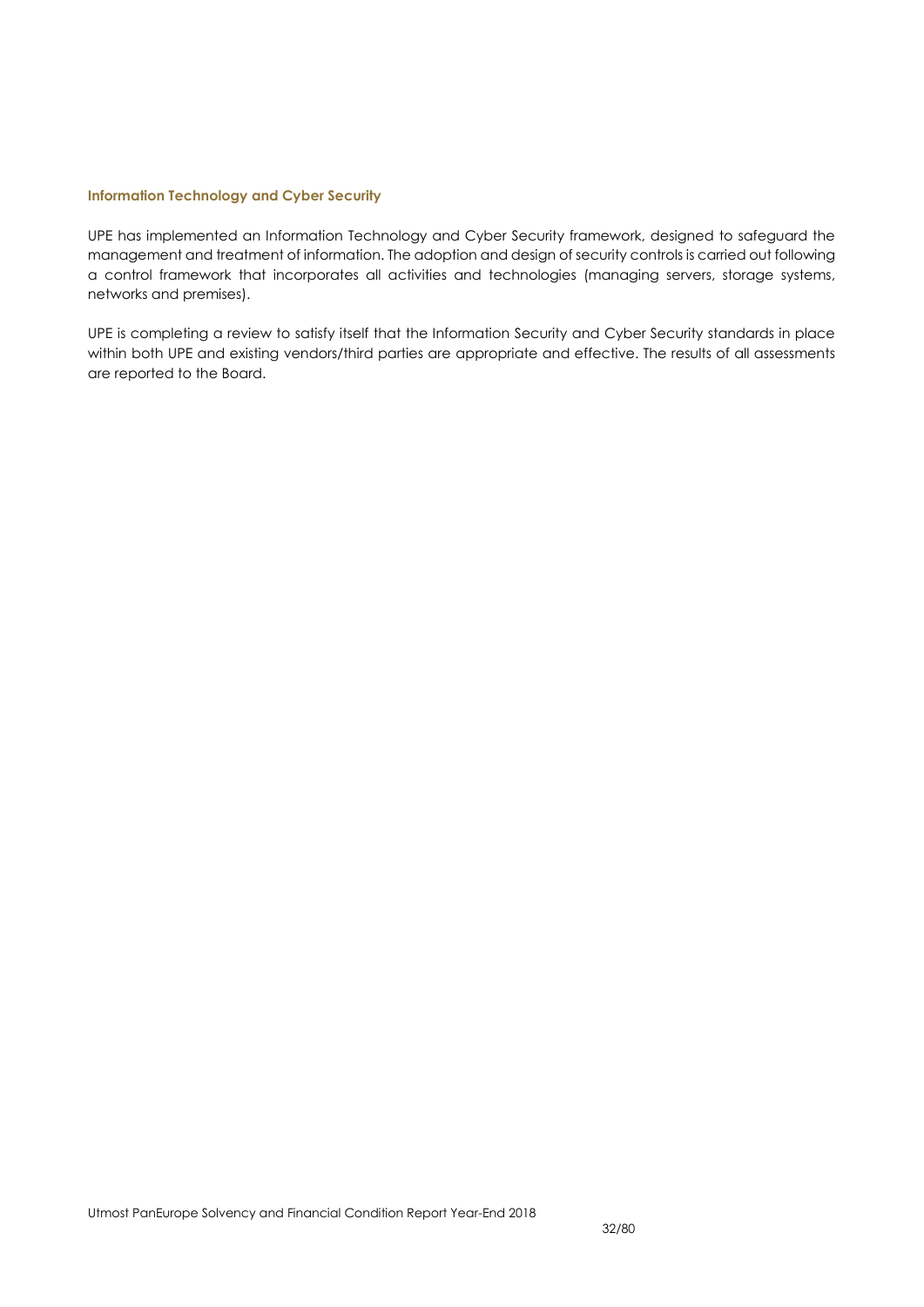# C. Risk Profile

<span id="page-32-0"></span>As a life insurance company, UPE is at risk from the uncertainty in the assumptions used in the calculation of its liabilities. Assumptions are necessary for expectations of future claims (life or health claims), lapse rates and expenses among other items.

Investment activities are carried out in a sound and prudent manner and according to the Prudent Person Principles. Through portfolio diversification and a prudent liability-driven investment strategy, UPE aims to maximise the investment returns for shareholder investments in line with the Company's Risk Appetite and to achieve the Strategic Plan objectives.

UPE's regulatory capital requirements for each main risk category, calculated using the Standard Formula methodology are outlined below.

#### **Solvency Capital Requirements**

|                                                        | 31 December 2017<br>€'000 | 31 December 2018<br>€'000 |
|--------------------------------------------------------|---------------------------|---------------------------|
| Life Underwriting Risk                                 | 83,598                    | 88,395                    |
| <b>Health Underwriting</b>                             | 557                       | 2,444                     |
| Non-Life Underwriting                                  | 0                         |                           |
| Market Risk                                            | 78,382                    | 79,344                    |
| Counterparty Risk                                      | 26,004                    | 26,937                    |
| <b>Operational Risk</b>                                | 4,964                     | 7,109                     |
| <b>Diversification</b>                                 | (49, 820)                 | (52, 743)                 |
| Adjustment for the loss-absorbing capacity of deferred | (14,440)                  | (13, 569)                 |
| taxes                                                  |                           |                           |
| <b>Solvency Capital Requirement</b>                    | 129,246                   | 137,917                   |

It is noted that there has been no change in risk measurement methodologies during the reporting period.

Further information on the Company's key risks is outlined below.

## **C.1. UNDERWRITING RISK**

## **C.1.1. LIFE UNDERWRITING RISK**

<span id="page-32-1"></span>Life underwriting risks relate the risk of unfavourable underwriting and expense experience relative to assumptions and expectations resulting in reduced profitability for UPE. As a life insurance company, UPE is at risk from the uncertainty in the assumptions used in the calculation of its liabilities. Assumptions are necessary for expectations of future claims (life or health claims), lapse rates and expenses among other items.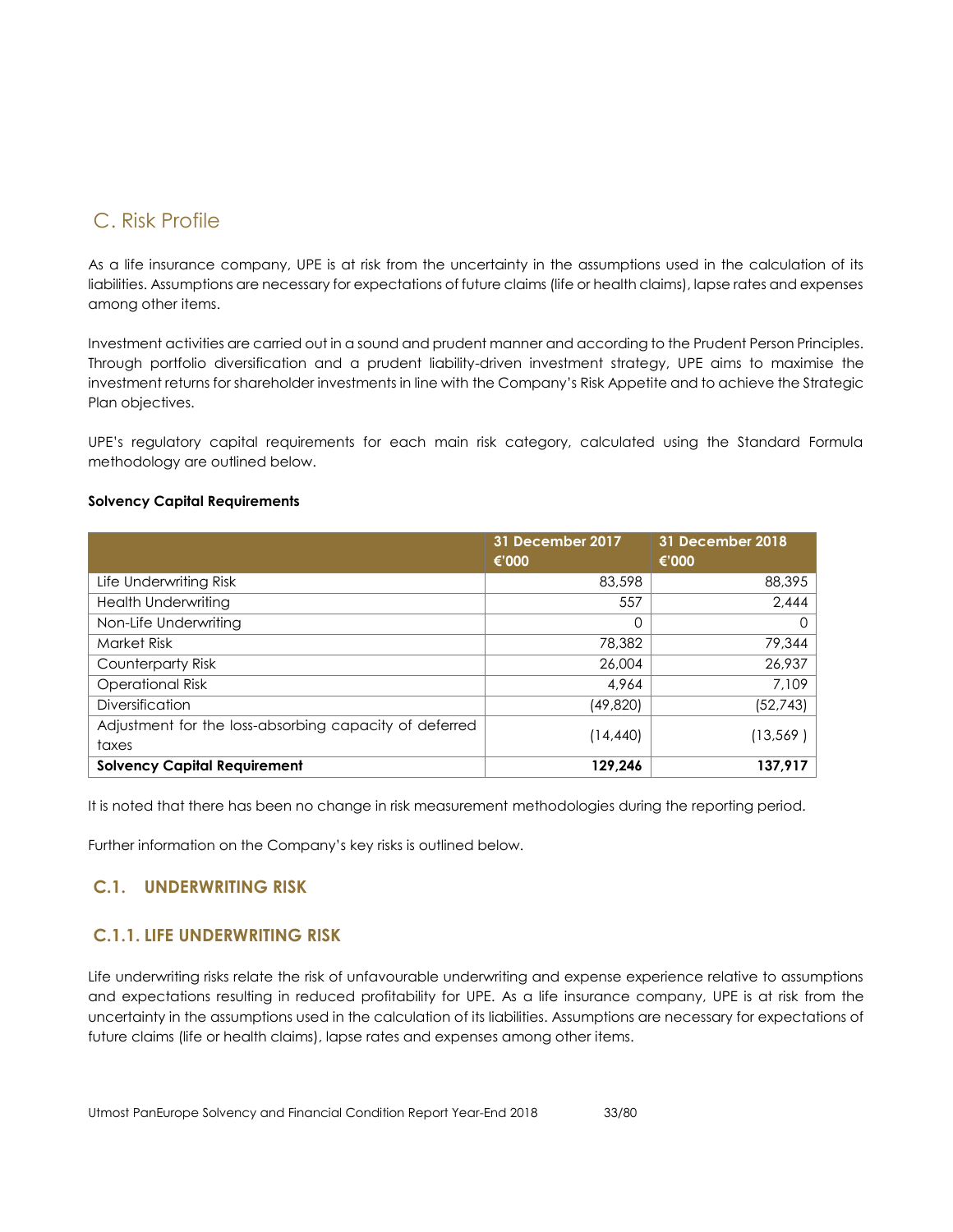# **C.1.2. RISK EXPOSURE AND ASSESSMENT**

The Risk Map, outlined in Section B.3.1, outlines the Life and Health risks which the Company is exposed to. The key Life and Health Underwriting Risks the Company is exposed to include:

- Mortality risk, defined as change in the value of liabilities resulting from changes in the mortality rates, where an increase in the mortality rates leads to an increase in the value of insurance liabilities. Mortality Risk also includes Mortality Catastrophe Risk, defined as a change in the value of the liabilities, resulting from extreme or irregular events;
- Lapse risk, defined as the change in liabilities due to changes in the expected exit rates. Exits can happen from either a partial or full surrender of a policy. This also includes a catastrophic event with a mass lapse resulting;
- Expense risk, defined as the change in the value of liabilities resulting from changes in the expenses incurred in servicing insurance contracts; and
- Health risk, defined as the change in the value of liabilities resulting from changes in the Health claims. It also includes Health Catastrophe Risk defined as the change in the value of liabilities, resulting from extreme or irregular events for the Health insurance business.

The SCR for Life Underwriting Risks is calculated using the Standard Formula approach. The measurement is made by applying pre-defined stresses to the best estimate operating assumptions with a probability of occurrence equal to 0.5%.

- For the Mortality Risks, the uncertainty in insured population mortality and its impact on the Company is measured by applying permanent and catastrophe stresses to the policyholders' death rates.
- For Lapse Risk, the measurement is done via the application of a permanent and a catastrophic stress to the underlying lapse rates.
- Expense Risk is measured through the application of stresses to the amount of expenses and expense inflation that the Company expects to incur in the future.
- For the Health Risks, the uncertainty in insured population sickness or morbidity and its impact on the Company is measured by applying permanent or catastrophic stresses to the policyholders' morbidity, disability and recovery rates.

UPE's life underwriting risk capital requirement increased by circa €4,797k at year-end 2018 relative to year-end 2017 due primarily to changes in reinsurance arrangements on the Unit Linked and Domestic Corporate Solutions business lines as well as actuarial assumption changes to reflect UPE experience and future expectations in the year.

# **C.1.3. RISK MANAGEMENT AND MITIGATION**

#### **Reinsurance Strategy**

UPE has a number of reinsurance objectives which include: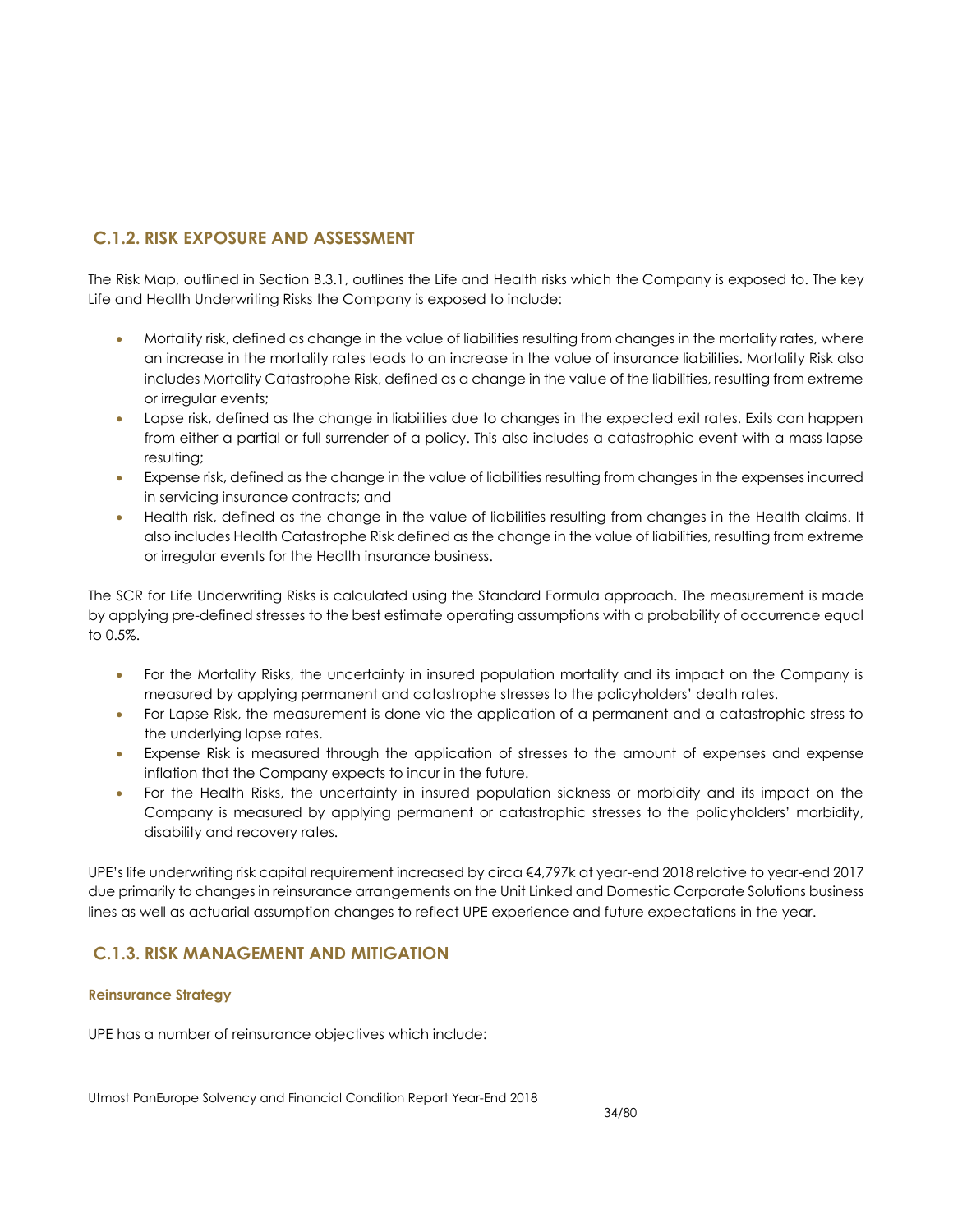- To provide both statement of financial position and statement of comprehensive income protection against material losses and events in accordance with the UPE Risk Appetite Statement.
- To manage volatility in UPE's financial performance.
- To optimise the cost effectiveness of reinsurance.
- To provide support to emerging portfolios in new geographic territories or new product lines.
- To retain a portion of the underwriting risk in line with UPE's risk appetite which balances the benefits to the capital and liquidity positions afforded by reinsurance with the impact on profitability and embedded value on both a best estimate and stressed basis.
- To project a strong image in the Group Risk market by having the backing of a large, stable, global reinsurer.
- To provide protection against concentrations of risk, particular on the Group Risk portfolio.

UPE sets its reinsurance arrangements in accordance with the UPE Risk Appetite Statement, the Life Underwriting Risk Policy and Statement of Reinsurance Policy and Strategy and in conjunction with its business strategy. Following the acquisition by LCCG, UPE chose to increase the risk retention on all business lines.

UPE has developed a reinsurance risk monitoring program which identifies and monitors appropriate limits regarding UPE's risk exposure to reinsurers.

#### **Product Approval Process**

UPE has a detailed product design and approval process in place which sets out the framework for product prioritisation, development, approval and management and this process ensures that there are appropriate governance practices over product development.

The following stages are completed as part of the product development process:



- Product and Pricing ("PandP"): Commercial initiatives are assessed by the Head of Products and Pricing in the PandP department. This assessment is referred to as the Commercial Innovation Pipeline ("CIP") Screening Assessment and involves objectively reviewing the idea using a standardised independent scoring model. Those propositions which achieve a minimum score will be recommended to proceed from the 'Idea' stage to the 'Scope' stage of the product development process.
- Change Board: is a cross functional body made up of the members of ExCo plus the Head of Change Management. The Change Board meets monthly to discuss the change agenda, including the progress of any in-flight product developments. Sign-off is required from the Change Board on the Business Case at the 'Scope' stage. The Business Case will provide clarity on the level of effort involved in the Plan and Deliver phases of the process as well as confirming the associated budget and timelines for delivery.
- Board of Directors: The Board meets on a quarterly basis to discuss items of strategic importance to UPE. If there are any initiatives in the 'Deliver' phase of the product development process, they may be discussed as part of the Board meeting agenda. For new product developments, the Product Summary document must be reviewed and signed off by the Board before the product can be launched.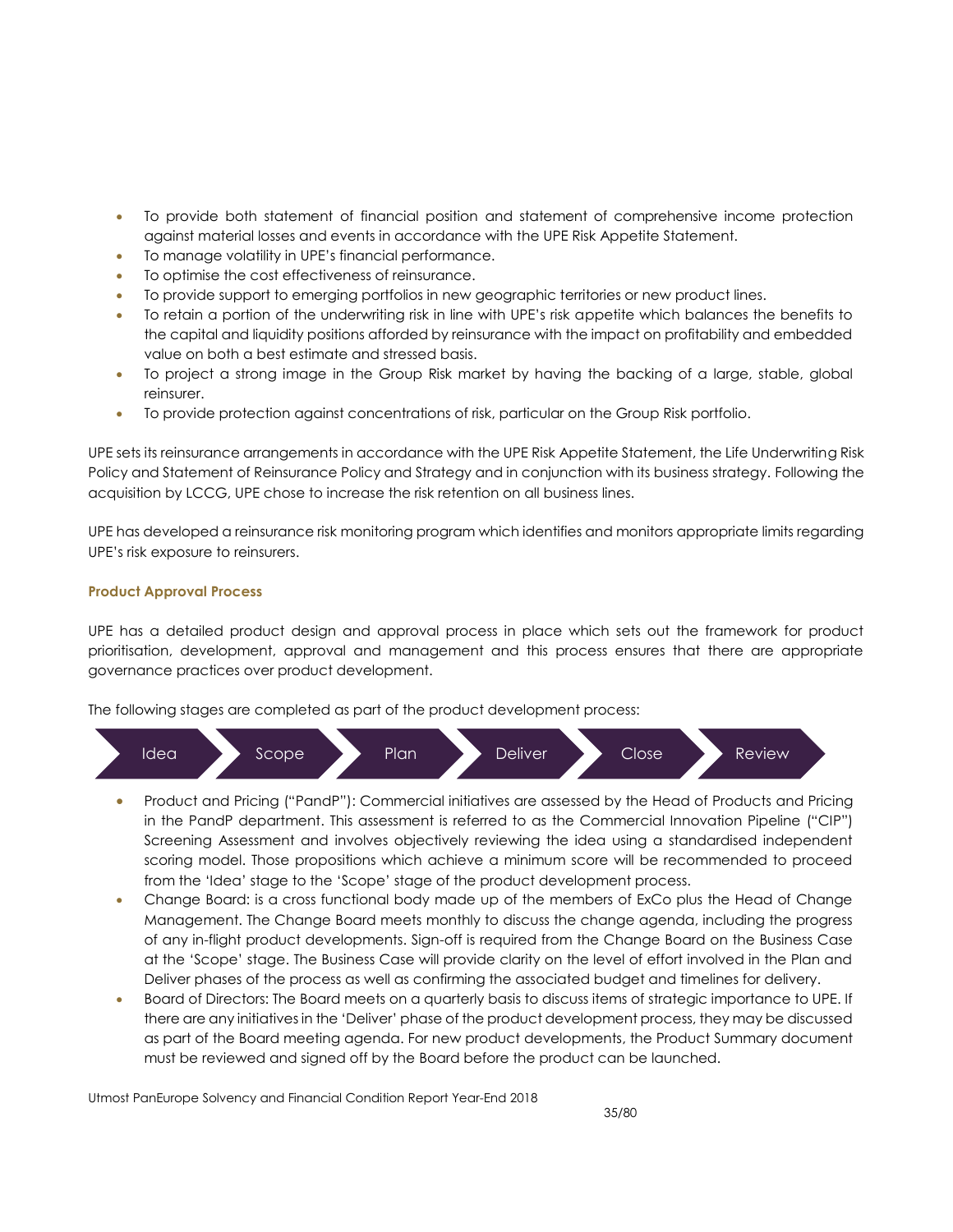# **C.1.4. RISK SENSITIVITY FOR UNDERWRITING RISKS**

The Company carries out stress and scenario testing as part of the ORSA process which includes stress testing for the material underwriting risks. The results of this analysis showed that the most material impact on the SCR cover was in the lapse and expense stress which is consistent with lapse and expense risks being key drivers of the overall SCR, and that the impact from the mortality and morbidity stresses was relatively small, consistent with the reinsurance risk mitigation in place.

# **C.1.5. NON-LIFE UNDERWRITING RISK**

This section is not applicable to UPE.

# **C.2. MARKET RISK**

# **C.2.1. RISK EXPOSURE AND ASSESSMENT**

<span id="page-35-0"></span>UPE is exposed to market risks from both protection and unit-linked business.

For the Protection business there is a general asset position held directly to cover the liabilities. These assets are mainly Government, Corporate and EU Supranational bonds, as well as cash or cash equivalents. The main risk that UPE is exposed to directly is interest rate risk.

In the case of unit-linked business the Company typically invests the premiums collected in financial instruments but does not bear the Market Risk directly. However, the Company is exposed with respect to its earnings as fees are the main source of profits for the Company from this business line. Adverse developments in the markets directly affects the profitability of the Company as fee income is reduced. The main risks that UPE's unit-linked business is exposed to are equity, currency and interest rate risks.

The key Market Risks that UPE is exposed to include:

- Equity risk: a reduction in equity values reduces asset values and hence reduces future fee income.
- Interest rate risk: where movements in interest rates directly impacts the value of an asset as well as the value of a liability and hence future fee income.
- Currency risk: where the movement in exchange rates can reduce the value of an asset and hence reduce future fee income.
- Property risk: where movements in property values reduce asset values and future fee income.
- Spread Risk: is defined as the risk of adverse changes in the market value of the assets due to changes in the market value of non-defaulted credit assets. The market value of an asset can decrease because of spreads widening either because the market's assessment of the creditworthiness of the specific obligor decreases, which is typically accompanied by a credit rating downgrade, or because there is a marketwide systemic reduction in the price of credit assets.

UPE's market risk capital requirement increased by circa €962k at year-end 2018 relative to year-end 2017. The main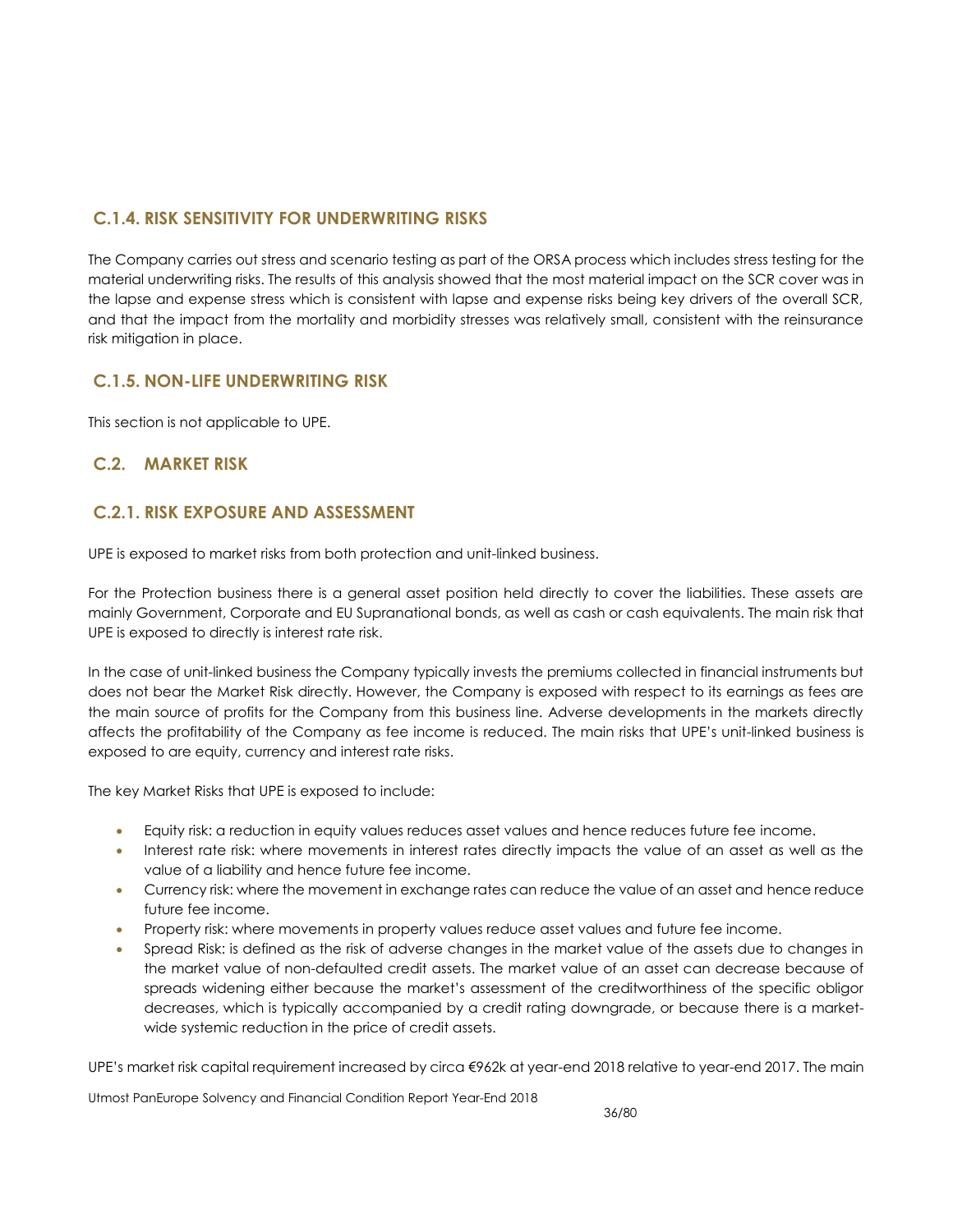movements were driven by UPE's Investment in Utmost Ireland and Harcourt Life Ireland, which was offset by movements in the policyholder's asset information and EIOPA's symmetric adjustment.

# **C.2.2. RISK MANAGEMENT AND MITIGATION**

The following Risk Management and mitigation activities are in place:

- In UPE the actuarial team undertakes a quarterly asset liability matching exercise and sends the figures to the investment team for observation and analysis. UPE uses cash flow duration matching to ensure that its liabilities are well matched by assets of a similar nature and term. The results of this exercise are presented to the Board and Management Investment Committees on a quarterly basis for review.
- The assets held by UPE's shareholder fund follow a strict investment mandate with asset type and counterparty limits in place.
- Quarterly monitoring and reporting against the investment limits outlined in the RAS.

# **C.2.3. RISK SENSITIVITY FOR MARKET RISKS**

The Company carries out stress and scenario testing as part of the ORSA process which includes stress testing for the material market risks. This analysis indicated that the Company can withstand a severe market risk shock.

# **C.3. CREDIT RISK**

# **C.3.1. RISK EXPOSURE AND ASSESSMENT**

The credit risks that UPE is exposed to include:

 Default Risk: defined as the risk of incurring losses because of the inability of a counterparty to honour its financial obligations. Distinct modelling approaches have been implemented to model default risk in the bond portfolio (referred to as Credit Default Risk) and the default risk arising from the default of counterparties in cash deposits, risk mitigation contracts (including reinsurance), and other type of exposures subject to credit risk (referred to as Counterparty Default Risk).

UPE's main exposures to default risk include:

- The exposure that UPE has to the Italian Revenue with relating to the Italian Tax Asset. This is a prepayment of policyholder capital gains tax that UPE makes to the Italian Revenue. The Italian Revenue hold it for 5 years when UPE can then reclaim either from:
	- o Deductions from future payments to the Italian Revenue; or
	- o Directly from the Italian Revenue.
- The exposure to reinsurance companies defaulting in their obligations.
- UPE's counterparty default exposure from cash deposits, bond holdings or derivative positions with banks.

UPE's counterparty risk capital requirement increased by circa €933k at year-end 2018 relative to year-end 2017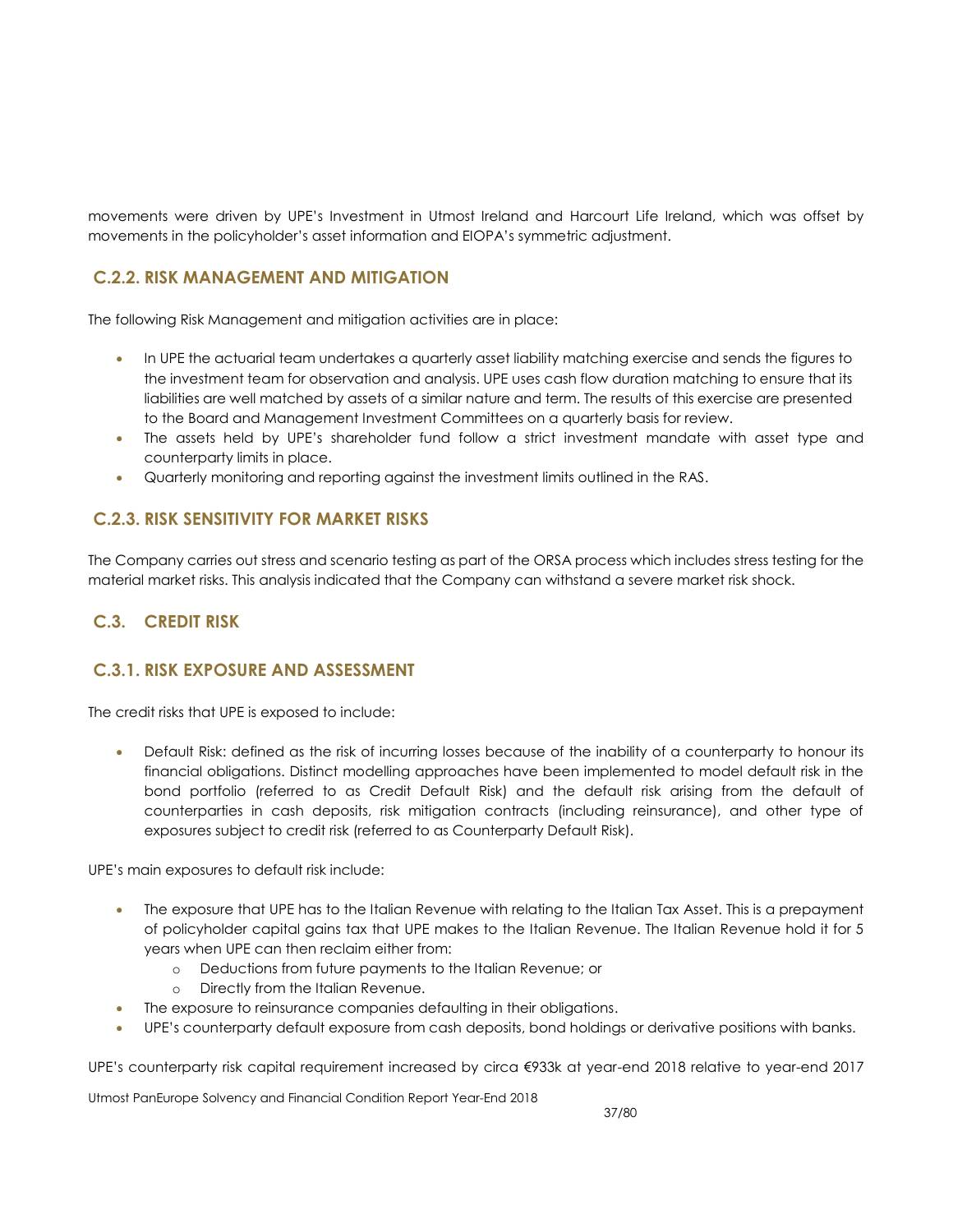primarily due growth in the SCR backing the Italian Tax Asset.

# **C.3.2. RISK MANAGEMENT AND MITIGATION**

The UPE Board monitors UPE's solvency position with the Italian Tax Asset both included and excluded from UPE's own funds. The Board has imposed internal hard and soft solvency ratio limits with the Italian Tax Asset excluded from UPE's own funds. An escalation process is required to be followed in the event of a breach of the hard or soft limits.

# **C.3.3. RISK SENSITIVITY FOR CREDIT RISKS**

The Company carries out stress and scenario testing as part of the ORSA process which includes stress testing for the material credit risks. As part of UPE's capital policy, the Solvency Capital Ratio is monitored net of the Italian Tax Asset (i.e. impact of a full default of the Italian Revenue).

# **C.4. OPERATIONAL RISK**

# **C.4.1. RISK EXPOSURE AND ASSESSMENT**

Operational Risk is the risk of loss arising from inadequate or failed internal processes, personnel or systems, or from external events. Losses from events such as fraud, litigation, damages to premises, cyber-attacks and failure to comply with regulations are therefore covered in the definition. It also includes financial reporting risk but excludes strategic and reputational risks.

In line with industry practices, UPE adopts the following operational risk classification categories:

- Internal fraud defined as the losses due to acts of a type intended to defraud, misappropriate property or circumvent regulations, the law or Company Policy, excluding diversity/discrimination events, which involves at least one internal party.
- External fraud defined as the losses due to acts of a type intended to defraud, misappropriate property or circumvent the law, by a third party.
- Employment Practices and Workplace Safety defined as the losses arising from acts inconsistent with employment, health or safety laws or agreements, from payment of personal injury claims, or from diversity/discrimination events.
- Clients, Products and Business Practices defined as the losses arising from an unintentional or negligent failure to meet a professional obligation to specific clients (including fiduciary and suitability requirements), or from the nature or design of a product.
- Damage to Physical Assets defined as the losses arising from loss or damage to physical assets from natural disaster or other events.
- Business disruption and system failures defined as the losses arising from disruption of business or system failures.
- Execution, Delivery and Process Management defined as the losses from failed transaction processing or process management, from relations with trade counterparties and vendors.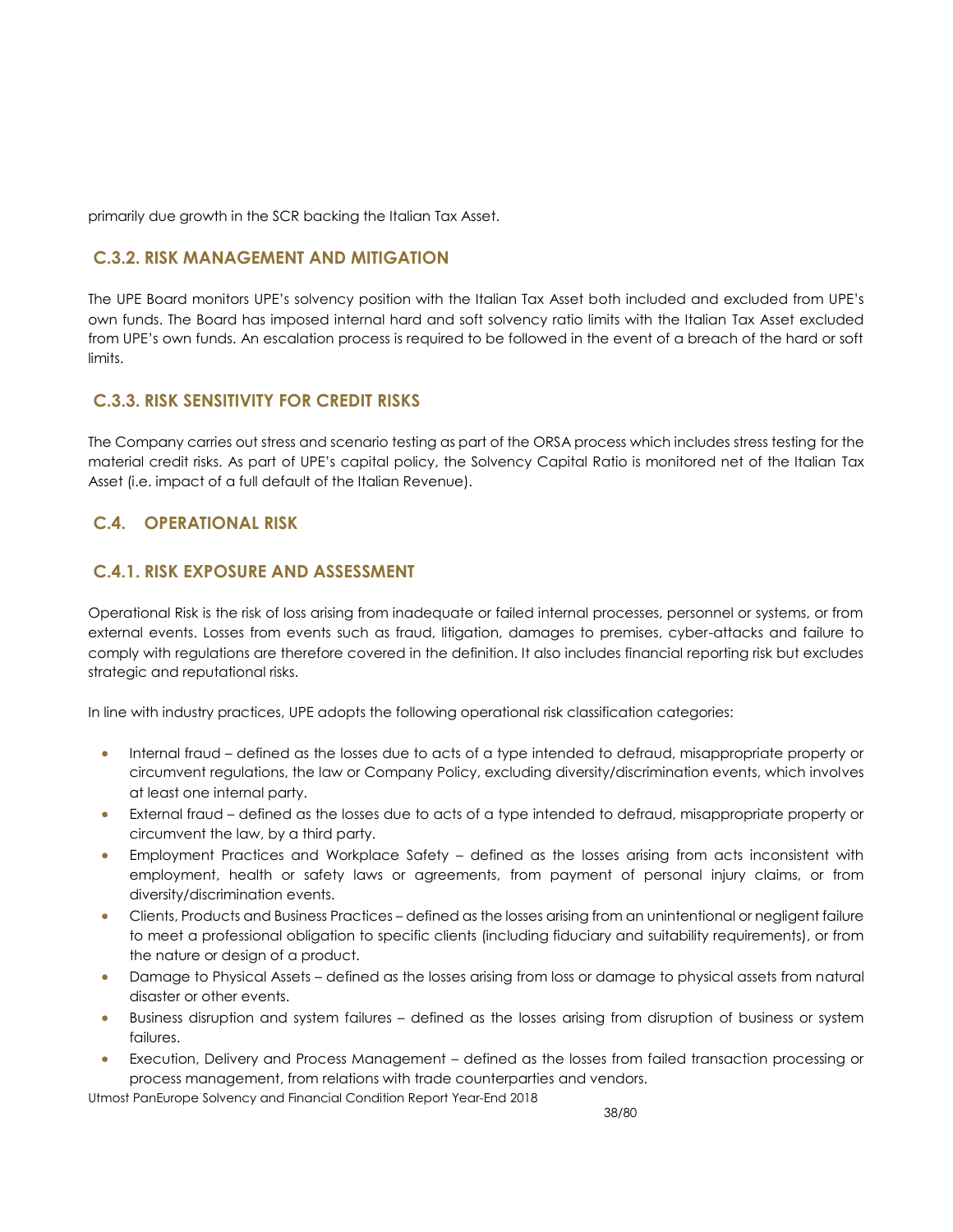Following best industry practices, UPE's framework for Operational Risk Management includes as main activities the risk incident reporting and loss data collection process, risk assessment and scenario analysis.

The risk incident reporting and loss data collection process involves the collection of losses incurred as a result of the occurrence of operational risk events and provides a backward-looking view of the historical losses incurred due to operational risk events.

The risk assessment and scenario analysis processes provide a forward-looking view on the operational risks UPE is exposed to. The Annual Operational Risk and Compliance Assessment provides a high-level evaluation of the forward-looking inherent and residual operational risks faced by UPE. The outcomes of the assessment drive the scenarios assessed as part of the scenario analysis. Scenario analysis is a recurring process which provides a detailed evaluation of the key operational risks faced by UPE and their potential impact.

The operational risk SCR has increased year-on-year due to the increase in Unit-Linked expense assumptions for 2018. It is noted that the element of the operational risk SCR driven by Corporate Solutions premiums is in line with YE17 figures.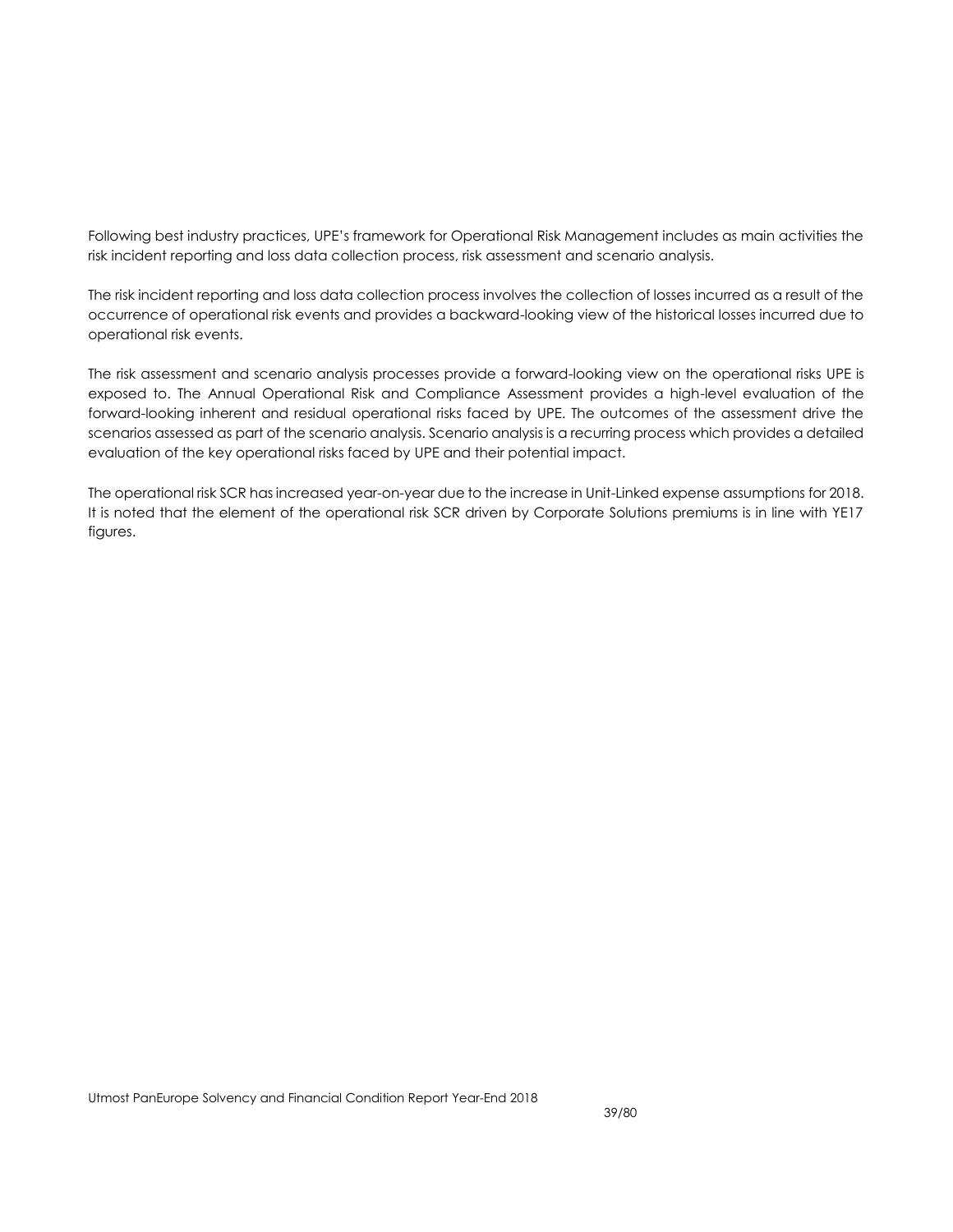# **C.4.2. RISK MANAGEMENT AND MITIGATION**

UPE has identified the following key operational risks for the year-ended 31 December 2018:

| <b>Risk Category</b>       | <b>Risk Summary</b>                                                                                                                                                                                                                                                         | <b>UPE Mitigating Activities</b>                                                                                                                                                                                                                                                                                                                                                                                                                                                                                                                                                                                                                                                                                                                                                                                                                                                                                                                                                            |
|----------------------------|-----------------------------------------------------------------------------------------------------------------------------------------------------------------------------------------------------------------------------------------------------------------------------|---------------------------------------------------------------------------------------------------------------------------------------------------------------------------------------------------------------------------------------------------------------------------------------------------------------------------------------------------------------------------------------------------------------------------------------------------------------------------------------------------------------------------------------------------------------------------------------------------------------------------------------------------------------------------------------------------------------------------------------------------------------------------------------------------------------------------------------------------------------------------------------------------------------------------------------------------------------------------------------------|
| Outsourcing<br><b>Risk</b> | The risk that entities providing services to the<br>Company do not perform to the required<br>standards. The risk includes a failure by the<br>Company itself to adequately manage, monitor<br>and oversee those outsourcing arrangements.                                  | UPE has the following controls/processes in place to<br>reduce the inherent risk to within tolerance:<br>Outsourcing Management Framework, coo-<br>$\bullet$<br>ordinated by the Head of Outsourcing, which<br>includes a process for both the selection of<br>and the ongoing review and monitoring of<br>outsourced service providers' performance.<br>Annual review<br>and<br>approval of the<br>Outsourcing<br>Policy<br>and<br>Outsourcing<br>Management Process.<br>Risk assessments (including site visits were<br>required) over all new Outsourced Service<br>Providers.<br>Quarterly assessments and full annual review<br>$\bullet$<br>over all Outsourced Service Providers.<br>Management of Outsourced Agreement<br>$\bullet$<br>Repository.<br>Quarterly reporting to both ExCo and the Risk<br>$\bullet$<br>and Compliance Committee.<br>Business Continuity Capabilities: Evidence of /<br>$\bullet$<br>Contractual requirement to perform Business<br>Continuity testing. |
| Regulatory<br><b>Risk</b>  | Risk of non-compliance with existing or future<br>regulations.                                                                                                                                                                                                              | UPE has the following controls/processes in place to<br>reduce the inherent risk to within tolerance:<br>Regulatory monitoring framework to identify<br>new or changing regulations.<br>Formal processes and procedures in place for<br>existing regulations.<br>Legal and Compliance and Product and<br><b>Technical Services Teams.</b><br>Use of external legal providers, as required.                                                                                                                                                                                                                                                                                                                                                                                                                                                                                                                                                                                                  |
| Cyber Risk                 | Cyber Risk is defined as the threat, vulnerabilities<br>and consequences that could arise if logical data<br>is not protected. It can be caused by external<br>attacks to the IT systems in order to steal and<br>manipulate data or make business services<br>unavailable. | UPE has the following controls/processes in place to<br>reduce the inherent risk to within tolerance:<br>Business continuity and disaster recovery<br>$\bullet$<br>planning and testing.                                                                                                                                                                                                                                                                                                                                                                                                                                                                                                                                                                                                                                                                                                                                                                                                    |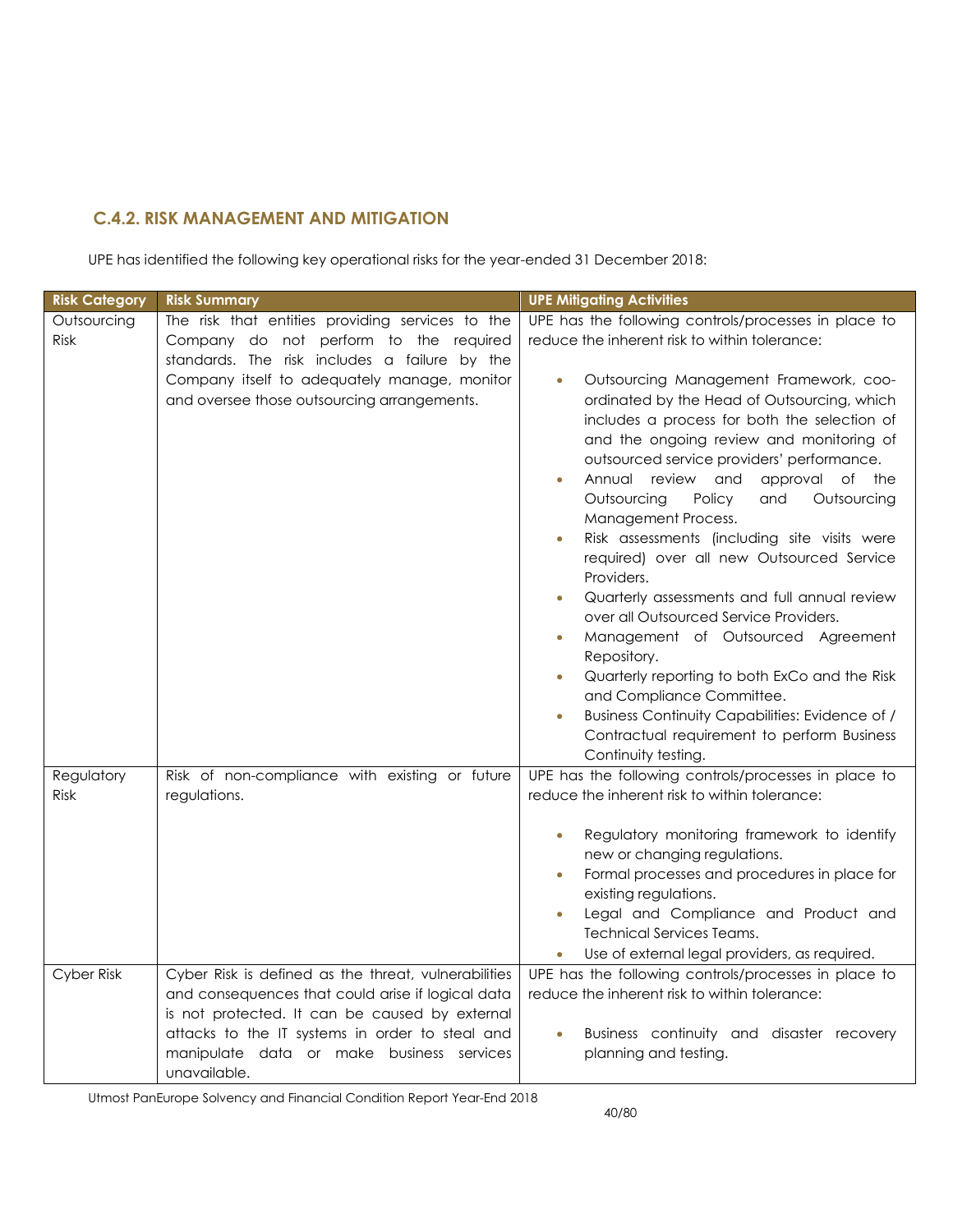| <b>Risk Category</b>                    | <b>Risk Summary</b>                                                                                                                                                                                                                                                                                                                                                                                                                                                                                                                                                                                                                                                                                                                                                                                                                                                                                                                                | <b>UPE Mitigating Activities</b>                                                                                                                                                                                                                                                                                                                                                                                                                                                                                                                                                                                      |
|-----------------------------------------|----------------------------------------------------------------------------------------------------------------------------------------------------------------------------------------------------------------------------------------------------------------------------------------------------------------------------------------------------------------------------------------------------------------------------------------------------------------------------------------------------------------------------------------------------------------------------------------------------------------------------------------------------------------------------------------------------------------------------------------------------------------------------------------------------------------------------------------------------------------------------------------------------------------------------------------------------|-----------------------------------------------------------------------------------------------------------------------------------------------------------------------------------------------------------------------------------------------------------------------------------------------------------------------------------------------------------------------------------------------------------------------------------------------------------------------------------------------------------------------------------------------------------------------------------------------------------------------|
|                                         | Information technology is fundamental to the<br>operations of the financial services sector and this<br>dependency increases the risks associated with<br>cyber-attacks.                                                                                                                                                                                                                                                                                                                                                                                                                                                                                                                                                                                                                                                                                                                                                                           | Bi-annual independent third party testing of<br>$\bullet$<br>the external defences e.g. firewalls.<br>Annual independent third party review of the<br>$\bullet$<br>systems<br>and<br>access<br>internal<br>controls<br>benchmarked against industry best practice.<br>Ongoing internal review and monitoring of<br>$\bullet$<br>technologies which keep technical controls<br>up to date.<br>Ongoing monitoring of regulatory changes<br>$\bullet$<br>implementation<br>$\circ$ of<br>the<br>required<br>and<br>procedures and controls including those<br>related to General Data Protection Regulation<br>("GDPR"). |
| Conduct Risk                            | Conduct Risk is defined (by the CBoI) as 'the risk the<br>firm poses to its customers from its direct interaction<br>with them'. Firms need to ensure that they are<br>putting the customer and the integrity of markets at<br>the heart of their business models and strategies.<br>This includes making strategic cultural changes<br>which promote good conduct, establishing<br>oversight around the design and innovation of<br>products and services; and ensuring they are<br>transparent in their dealings with customers. Failure<br>to meet these requirements could result in<br>regulatory scrutiny and fines, reputational loss and<br>potential loss of revenues.<br>Over recent years there has been increasing onus<br>on firms to define and manage Conduct Risk<br>explicitly as part of their Risk Management<br>Framework and it is considered to be a central part<br>of a firm's Enterprise Risk Management and<br>Strategy. | UPE has the following controls/processes in place to<br>reduce the inherent risk to within tolerance:<br>A Conduct Risk Framework based on EIOPA's<br>$\bullet$<br>guidelines on Product Oversight<br>and<br>Governance arrangements by insurance<br>undertakings and insurance distributors.<br>An Intermediary Monitoring Programme to<br>$\bullet$<br>oversee the performance and conduct of<br>UPE's agents and brokers.<br>An Operational Control department to<br>$\bullet$<br>oversee the performance and conduct of<br>UPE's investment partners.                                                             |
| Policy<br>Administration<br><b>Risk</b> | Risk of errors or delays in administration of<br>policyholder assets including investment and claims<br>management                                                                                                                                                                                                                                                                                                                                                                                                                                                                                                                                                                                                                                                                                                                                                                                                                                 | UPE has the following controls/processes in place to<br>reduce the inherent risk to within tolerance:<br>Formal processes and procedures in place.<br>$\bullet$<br>Internal Control Framework.<br>$\bullet$<br>Risk assessments and themed reviews.<br>۰<br>Partner and outsourcing framework.<br>۰<br>Operational risk incident reporting<br>and<br>۰<br>escalation process.                                                                                                                                                                                                                                         |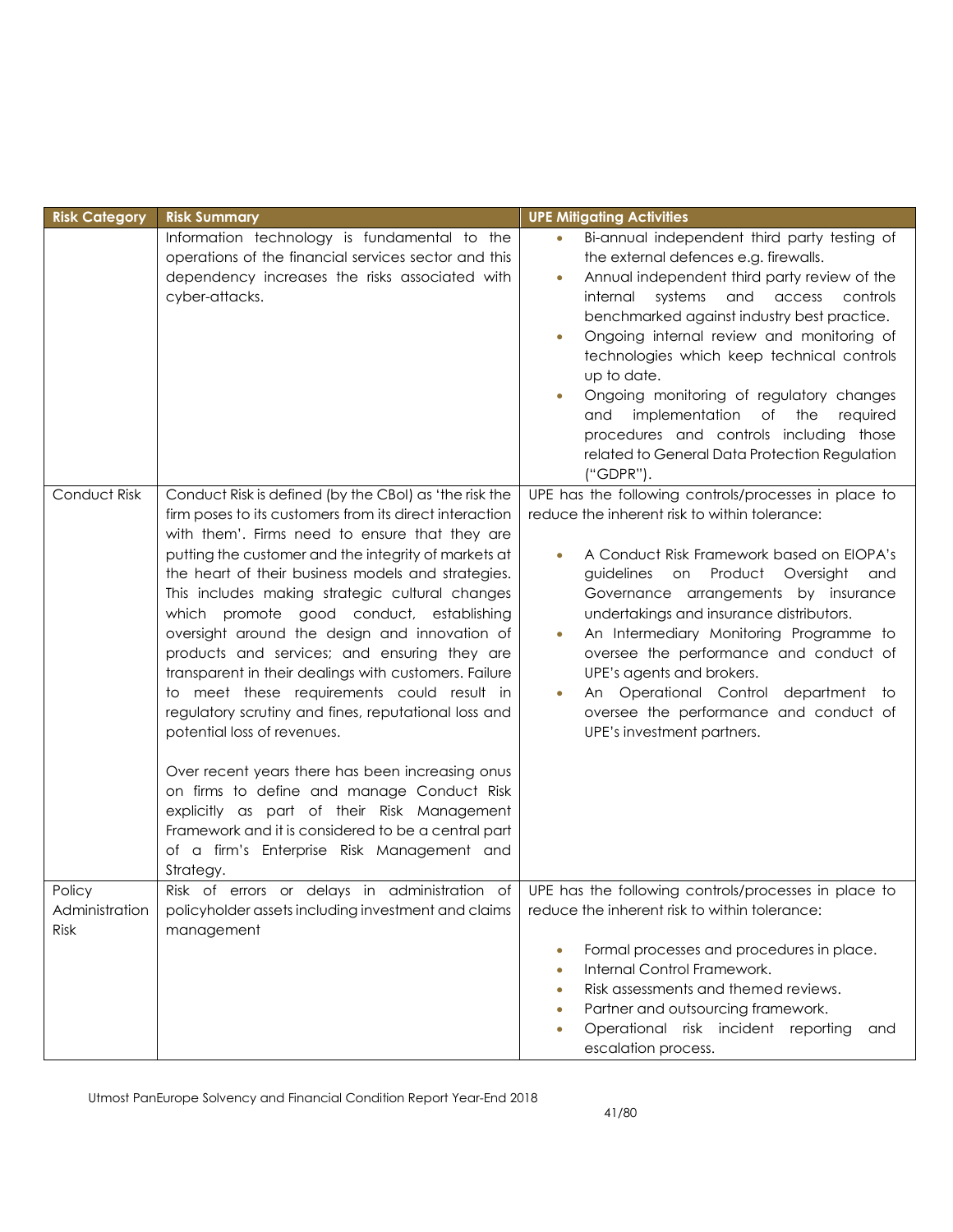| <b>Risk Category</b> | <b>Risk Summary</b>                                    | <b>UPE Mitigating Activities</b>                           |  |  |
|----------------------|--------------------------------------------------------|------------------------------------------------------------|--|--|
| Tax Laws and         | Tax Risk refers to the risk of failure to comply with  | UPE has the following controls/processes in place to       |  |  |
| Regulations          | existing tax regulation or the risk of a change to the | reduce the inherent risk to within tolerance:              |  |  |
|                      | International taxation treatment of life assurance     |                                                            |  |  |
|                      | products in respect of policyholders. Changes in       | Monitoring potential changes in International<br>$\bullet$ |  |  |
|                      | the tax regimes and related government policies        | tax legislation and policy in all jurisdictions of         |  |  |
|                      | and regulations in the countries in which the          | operation.                                                 |  |  |
|                      | Company operates could adversely affect the            | Head of Taxation responsible for ongoing tax<br>$\bullet$  |  |  |
|                      | future profitability of the Company.                   | compliance.                                                |  |  |
|                      |                                                        | Formal processes and procedures in place.<br>$\bullet$     |  |  |
|                      |                                                        | Tax Strategy approved by the Board of<br>$\bullet$         |  |  |
|                      |                                                        | Directors.                                                 |  |  |

# **C.5. LIQUIDITY RISK**

# **C.5.1. RISK EXPOSURE AND ASSESSMENT**

Liquidity risk refers to the risk that the Company will not be able to meet both expected and unexpected cash flow requirements.

UPE has a Liquidity Risk Policy in place that is reviewed and approved at least annually by the Board. The Policy outlines the strategies, principles and processes to identify, assess and manage present and forward-looking liquidity risks to which UPE is exposed.

It defines in particular:

- The processes and procedures to be followed to ensure an effective liquidity risk mitigation and management;
- The system of governance in place, including roles and responsibilities; and
- The internal and external reporting requirements.

The CFO is responsible for managing the on-going liquidity requirements of UPE.

The shareholder assets of UPE are predominantly comprised of an Italian Tax Asset, a portfolio of Euro denominated investment grade bonds, fund investments and a number of money market funds. These bonds are easily realisable and convertible to cash at short notice. UPE has committed to maintain a minimum liquidity 10% of SCR in liquid assets.

When considering Liquidity Risks, the key elements are Wealth Protection Italian Tax payments and Investment Planning new business commission strain. The Wealth Protection business does not suffer from new business cash strain. However, the majority of UPE's income is sourced from the Wealth Protection business line, and is generated by issuing quarterly fee invoices to the custodians. As a result, prompt fee collection is a key liquidity metric for UPE.

Utmost PanEurope Solvency and Financial Condition Report Year-End 2018 The Investment Planning products pay commission which results in New Business Commission strain. As a result, new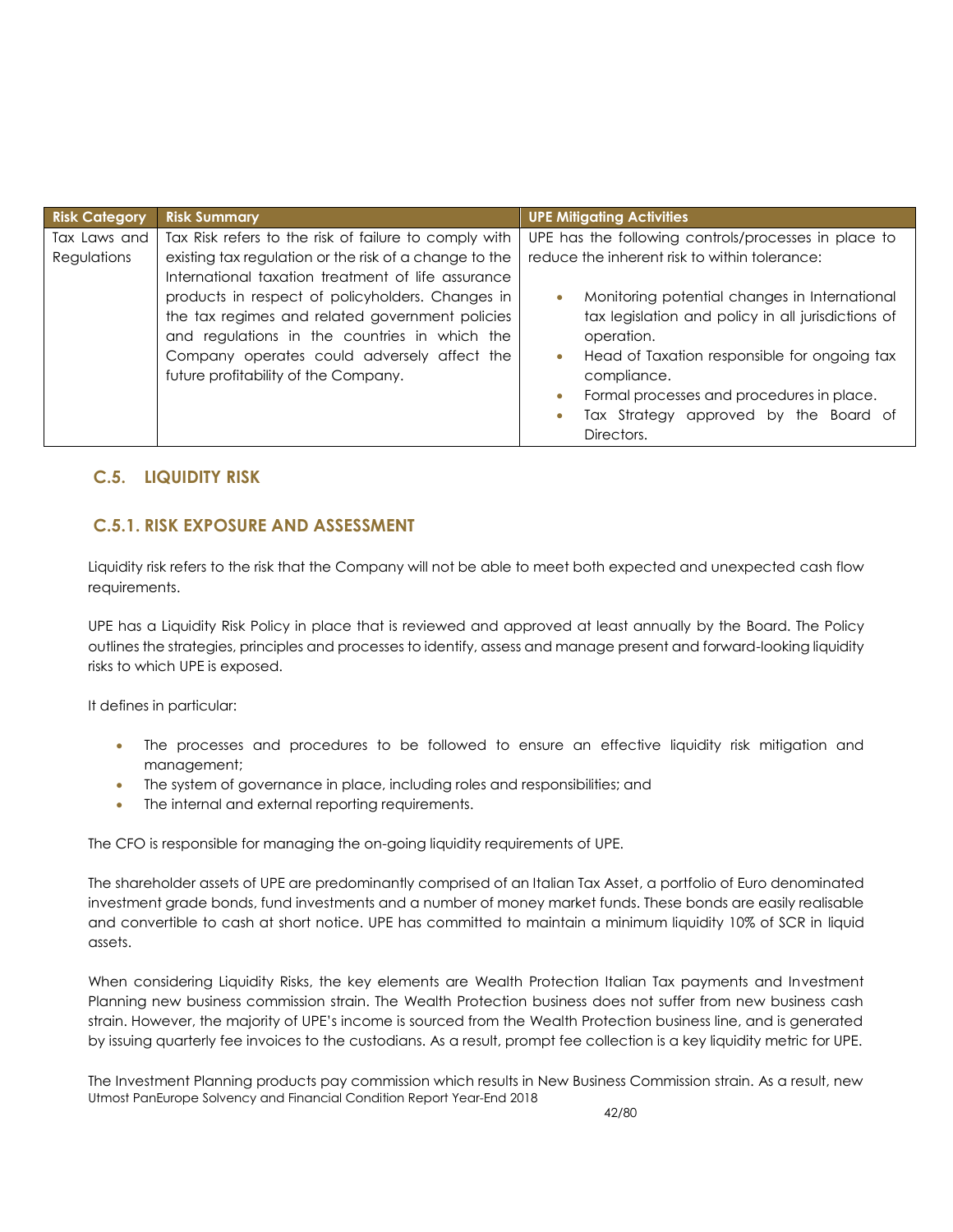business sales are a key liquidity metric that is monitored by UPE management.

# **C.5.2. RISK MANAGEMENT AND MITIGATION**

UPE manages Liquidity Risk to meet its own obligations and cash commitments along with unexpected contingent market situations, through a constant monitoring of actual and expected cash flows, and the availability of assets that can be sold easily without loss in the event of need. This activity is aimed at maintaining a high level of financial robustness both in the short and long term, which helps to mitigate UPE's liquidity risk and is the basis for the evaluation of the adequacy of the adopted measures.

UPE maintains sufficient liquidity levels with specified limits relating to the minimum amount of shareholder assets invested in short term liquid investments such as deposit accounts or short term bonds.

UPE carries out annual rolling 5-year cash flow projections based on the Strategic Plan targets. These cashflow projections include a number of liquidity stress scenarios.

# **C.6. OTHER RISKS**

# **C.6.1. RISK CONCENTRATION**

Concentration risk is the risk stemming from all risk exposures with a potential loss which could threaten the solvency or the liquidity position of the Company, thus substantially impacting the Company's risk profile. UPE seeks to limit concentration risk by assigning concentration limit to counterparties, sectors and industries where appropriate.

UPE's material risk concentrations are as follows:

- Italian Tax Asset a material proportion of UPE's own funds are comprised of the Italian Tax Asset.
- Reinsurance Counterparties UPE reinsurance counterparties are concentrated in a small number of reinsurers.

UPE mitigates the risk of the concentration risk of the Italian Tax Asset by monitoring UPE's solvency position including and excluding the Italian Tax Asset. The UPE Board has imposed internal hard and soft solvency ratio limits with the Italian Tax Asset excluded from UPE's own funds. An escalation process is required to be followed in the event of a breach of the hard or soft limits.

UPE mitigates the concentration risk from reinsurers by implementing and monitoring exposures against Board approved concentration limits. UPE's exposure against these limits is reported to the Risk and Compliance Committee quarterly.

## **C.6.2. REPUTATIONAL RISK**

Utmost PanEurope Solvency and Financial Condition Report Year-End 2018 UPE defines reputational risk as the possibility of a potential decrease in UPE's value or worsening of its risk profile, due to a reputational deterioration or to a negative perception of UPE's image among its stakeholders. In particular,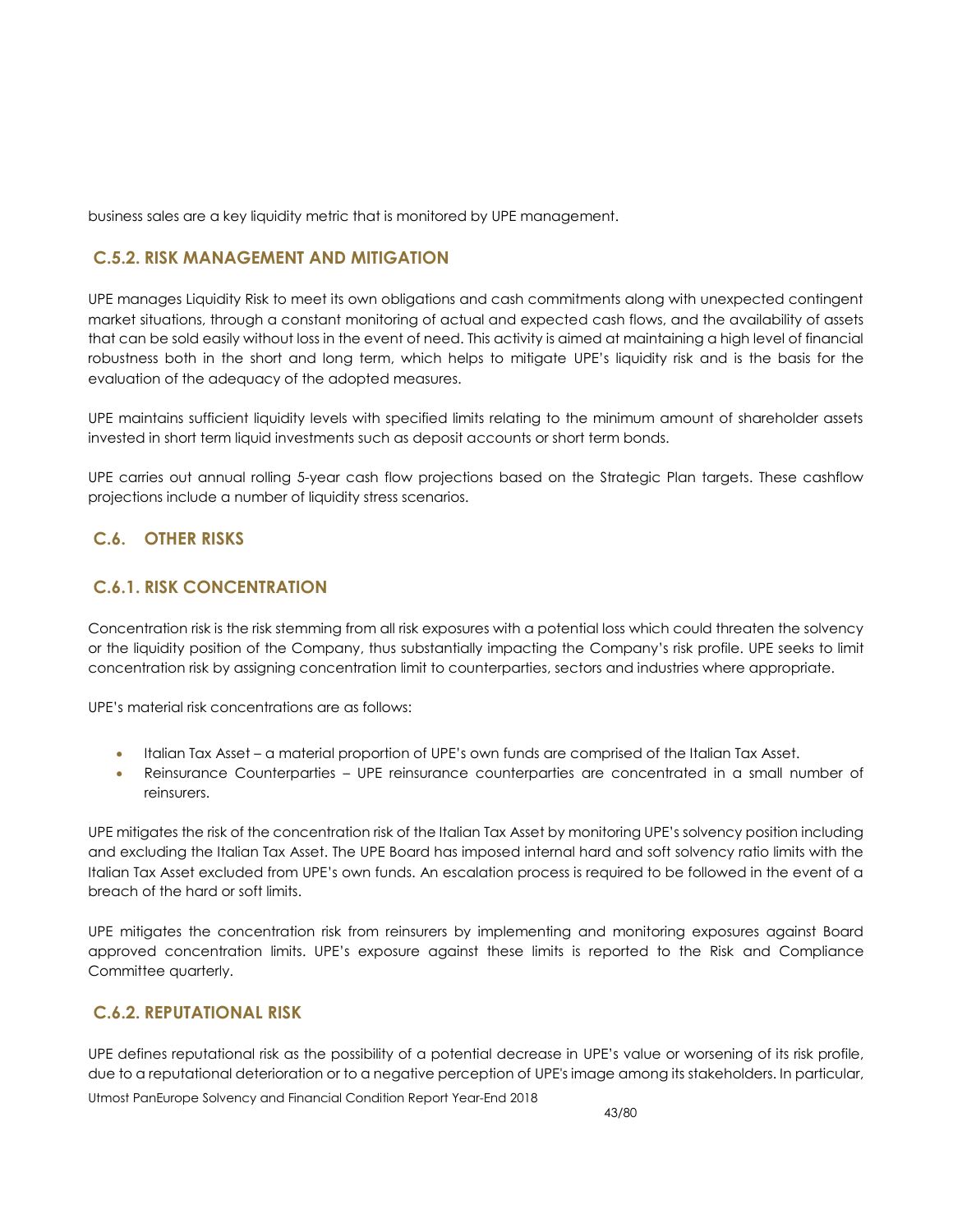reputational risk is managed mainly as a second level risk originated from a first level risk (as for example an operational or a financial risk).

# **C.6.3. EMERGING RISKS**

Emerging risks arising from new trends or risks difficult to perceive and quantify, although typically systemic. These usually include changes to the internal or external environment, social trends, regulatory developments, technological achievements, etc. UPE reviews the Emerging Risk Register on a quarterly basis and reports to the Risk and Compliance Committee.

# **C.6.4. STRATEGIC RISK**

UPE is authorised by the CBoI to transact cross-border life assurance business within the EU on a Freedom of Services basis. UPE addresses the needs of markets not traditionally served by country specific operations. The core business lines within UPE are Wealth Protection, Investment Planning and Corporate Solutions.

Strategic Risk is defined as the possible source of loss that might arise from the pursuit of an unsuccessful [business](http://www.businessdictionary.com/definition/business-plan.html)  [plan.](http://www.businessdictionary.com/definition/business-plan.html) For example, strategic risk might arise from making poor [business](http://www.businessdictionary.com/definition/business.html) decisions, from the substandard [execution](http://www.businessdictionary.com/definition/execution.html) of decisions, from inadequate [resource](http://www.businessdictionary.com/definition/resource.html) [allocation,](http://www.businessdictionary.com/definition/allocation.html) or from a [failure](http://www.businessdictionary.com/definition/failure.html) to respond well to [changes](http://www.businessdictionary.com/definition/changes.html) in the [business](http://www.businessdictionary.com/definition/business-environment.html)  [environment.](http://www.businessdictionary.com/definition/business-environment.html)

UPE ExCo and Board are involved in the strategic planning process of the Company, starting from the target setting phase through to the monitoring of processes. UPE has a number of specific strategic risk preferences and these are actively monitored through the RAS.

## **C.6.5. CONTAGION RISK**

UPE defines Contagion Risk to be the probability that significant economic changes in one country will spread to other countries. Contagion can refer to the spread of either economic booms or economic crises throughout a geographic region. This risk is mitigated through the diversification of UPE's business operations and products.

# **C.7. ANY OTHER INFORMATION**

## **C.7.1. EXPECTED PROFIT INCLUDED IN FUTURE PREMIUMS**

The total expected profits included in future premiums is €12,105k at 31 December 2018, compared with €15,434k at 31 December 2017.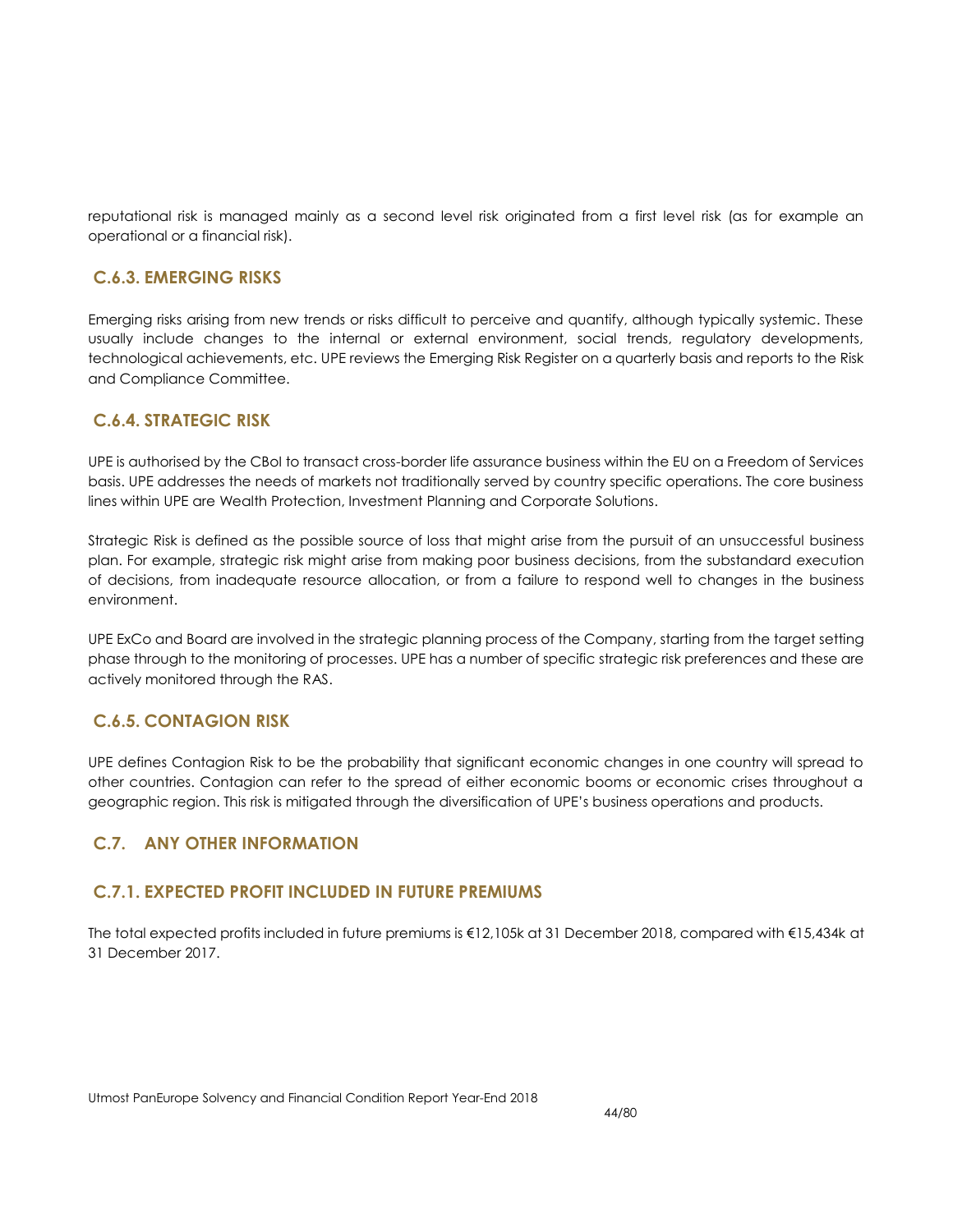# D. Valuation for Solvency Purposes

# **D.1. ASSETS**

# **D.1.1. VALUATION OF ASSETS FOR SOLVENCY II BALANCE SHEET**

The following paragraphs describe the value of assets for solvency and financial statements purposes, along with the valuation criteria and the common methodology used by UPE for the determination of fair value of assets and liabilities. The following sections are covered in the report below:

- Valuation of assets explanation of differences between the financial statements and Solvency II balance sheet.
- Fair value hierarchy explanation of methods used to classify assets into three levels, based on the inputs used in valuation techniques to increase consistency and comparability of fair value measurements.
- Guidance on fair value measurement approach UPE reviews its financial investments and classifies them in accordance with IFRS 13 'Fair Value Measurement'. The same approach is taken for investments held on behalf of life assurance policyholders who bear the investment risk.
- Valuation techniques the methods used to maximise the use of observable inputs.

### **Solvency II Assets Valuation**

|                                     | 31 December 2017<br>Restated*<br>€'000 | 31 December 2018<br>€'000 |  |
|-------------------------------------|----------------------------------------|---------------------------|--|
| Solvency II Valuation               | 11,367,698                             | 10,884,814                |  |
| <b>Statutory Accounts Valuation</b> | 11,415,013                             | 10.951.017                |  |
| <b>Difference</b>                   | (47, 315)                              | (66,203)                  |  |

\* Restated due to adoption of IFRS 15 "Revenue from Contracts with Customers".

### **Valuation of Assets**

The financial statements have been prepared in accordance with International Financial Reporting Standards ("IFRS") and IFRS Interpretations Committee ("IFRS IC") interpretations as adopted by the European Union and applicable to companies reporting under IFRS at 31 December 2018. For all periods up to and including 31 December 2017, the Company prepared its financial statements in accordance with local generally accepted accounting practice (Local GAAP). These financial statements for the year ended 31 December 2018 are the first the Company has prepared in accordance with IFRS.

In 2018 the Company has also adopted IFRS 15 'Revenue from Contracts with Customers', this is a new accounting standard for revenue recognition. The effect of this change in accounting policy was to decrease the profit before tax by €551k (2017: decrease profit by €7,606k).

Certain assets are excluded or measured at fair value to comply with Solvency II principles. In particular, the exceptions and non-applicable items for UPE are summarised in below.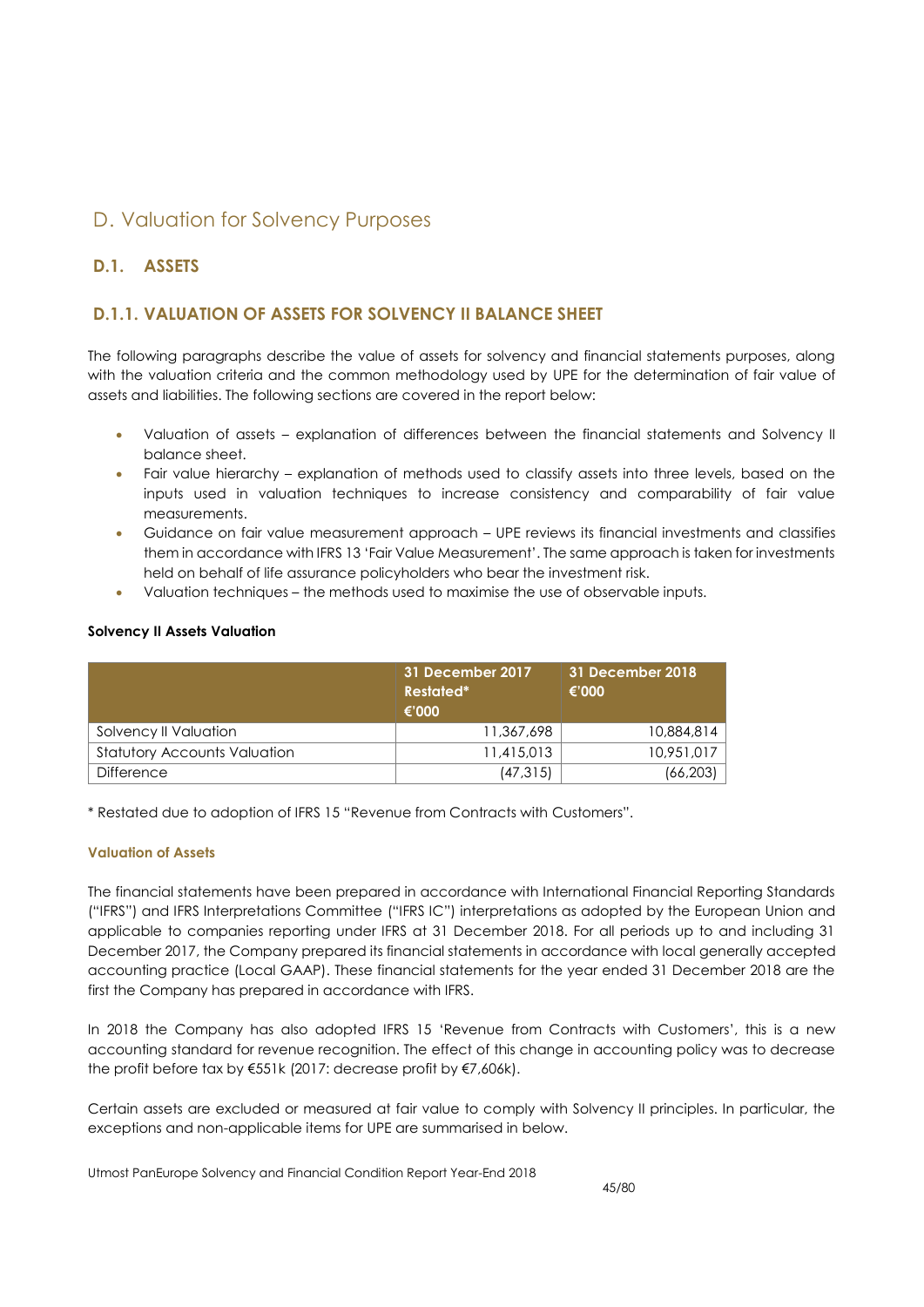### **Asset Exceptions under Solvency II**

| <b>Valuation of Assets</b>                           | <b>Solvency II</b> | <b>Statutory Accounts</b> | <b>Difference</b> |
|------------------------------------------------------|--------------------|---------------------------|-------------------|
| 31 December 2018                                     | €'000              | €'000                     | €'000             |
| Deferred Tax Assets                                  | 15,633             | 6.026                     | 9.607             |
| <b>Deferred Acquisition Costs</b>                    | 0                  | 59,676                    | (59,676)          |
| <b>Fixed Assets</b>                                  | 322                | 322                       |                   |
| Investments (Other than assets held for Index Linked | 143,899            | 156,345                   | (12, 446)         |
| and Unit-Linked funds)                               |                    |                           |                   |
| Assets held for Index Linked and Unit-Linked funds   | 10,437,082         | 10,437,082                |                   |
| Ceded Reinsurance Reserves                           | 64,317             | 66.925                    | (2,608)           |
| <b>Receivables</b>                                   | 46,580             | 46,580                    |                   |
| Cash and Cash Equivalents                            | 22,804             | 22,804                    |                   |
| Italian Tax Asset                                    | 154,179            | 155,258                   | (1,080)           |
| <b>Total Assets</b>                                  | 10,884,814         | 10,951,017                | (66, 203)         |

The primary objective for valuation as set out in Article 75 of L1 - Dir (EIOPA guidelines) requires an economic, market-consistent approach to the valuation of assets and liabilities. According to the approach for Solvency II, when valuing balance sheet items on an economic basis, undertakings need to consider the risks that arise from a particular balance sheet item, using assumptions that market participants would use in valuing the asset or the liability.

Assets should be valued at the amount for which they could be exchanged between knowledgeable willing parties in an arm's length transaction.

Liabilities should be valued at the amount for which they could be transferred, or settled, between knowledgeable and willing parties in an arm's length transaction.

This valuation section describes the value of assets for Solvency II purposes and for financial statements, valuation criteria and the methodology used by UPE for the determination of fair value of assets and liabilities.

### *Deferred Tax Asset*

Deferred taxation is provided in the financial statements on timing differences that have originated but not reversed at the statement of financial position date where transactions or events that result in an obligation to pay more tax in the future or a right to pay less tax in the future have occurred at the statement of financial position date. Timing differences are temporary differences between profits as computed for taxation purposes and profits as stated in the financial statements which arise because certain items of income and expenditure in the financial statements are dealt with in different years for taxation purposes.

Deferred tax is measured at the tax rates that are expected to apply in the years in which the timing differences are expected to reverse based on tax rates and laws that have been enacted by the statement of financial position date. Deferred tax is not discounted.

In the Solvency II balance sheet, deferred tax assets and liabilities arise because there are differences between the value ascribed to an asset or a liability for tax purposes, and its value in accordance to the Solvency II principles.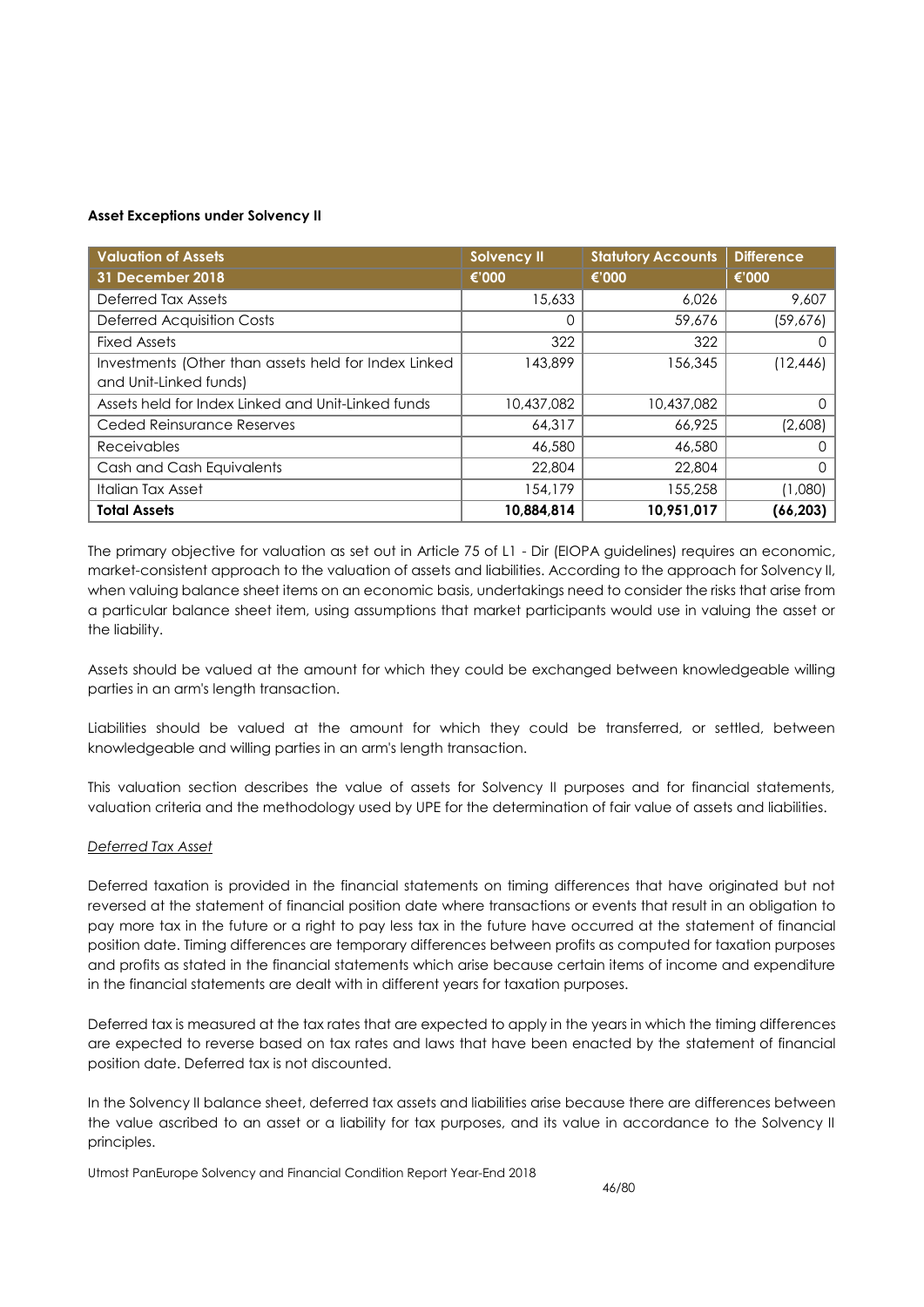A deferred tax asset ("DTA") should be recognised in the following cases:

- The Solvency II balance sheet value of an asset is lower than the related carrying value for tax purposes; or
- The Solvency II balance sheet value of a liability is higher than the related carrying value for tax purposes.

A DTA is a tax credit which should be recovered in the future because of an expected loss (decrease of the net asset value). The adjustments that gave rise to a deferred tax asset are set out in the table below. As a result, the DTA for Solvency II increased by €9,607k.

# **Solvency II Balance Sheet Adjustments and Deferred Tax Asset Impact**

| <b>Solvency II Balance Sheet Adjustments</b> | <b>Balance</b><br>Adi<br>-to<br><b>Sheet</b> | <b>Deferred Tax Asset</b><br>Impact |
|----------------------------------------------|----------------------------------------------|-------------------------------------|
| 31 December 2018                             | €'000                                        | €'000                               |
| Elimination for Deferred Acquisition Costs   | (59,676)                                     | 7.459                               |
| Reinsurance Share of Technical Provisions    | (2,608)                                      | 326                                 |
| Discount Italian Tax Asset                   | (1,080)                                      | 135                                 |
| Investment in Subsidiaries                   | (13, 495)                                    | 1,687                               |
| Total                                        | (76, 859)                                    | 9,607                               |

## *Deferred Acquisition Costs (DAC)*

Commission costs incurred in the acquisition of new business are deferred as an explicit DAC asset. This asset is amortised against future revenue margins on the related policies. The DAC asset is reviewed for recoverability at the end of each accounting period against future revenue margins expected to arise from the related policies. They are the part of acquisition costs allocated to future reporting periods. DAC is recognised under IFRS but is disallowed for Solvency II asset valuation purposes. As a result, the DAC asset for Solvency II decreased by €59,676k.

## Investment in Subsidiaries

Subsidiaries are entities controlled by UPE. UPE controls an entity when it is exposed to, or has rights to, variable returns from its involvement with the entity and has the ability to affect those returns through its power over the entity.

Investments in subsidiary undertakings are accounted for at fair value. These investments are initially measured at cost. Thereafter, valuation of regulated insurance company subsidiaries is based on the subsidiaries Own Funds under Solvency II, adjusted for the adding back of foreseeable dividends, 50% of Risk Margin and VIF outside of contract boundaries.

In the Solvency II balance sheet valuation of subsidiaries is calculated in accordance with the Solvency II framework. As a result the valuation for Solvency II decreased by €13,495.

## *Fixed Assets*

Utmost PanEurope Solvency and Financial Condition Report Year-End 2018 Fixed assets are stated at cost less accumulated depreciation. Depreciation is calculated to write off the original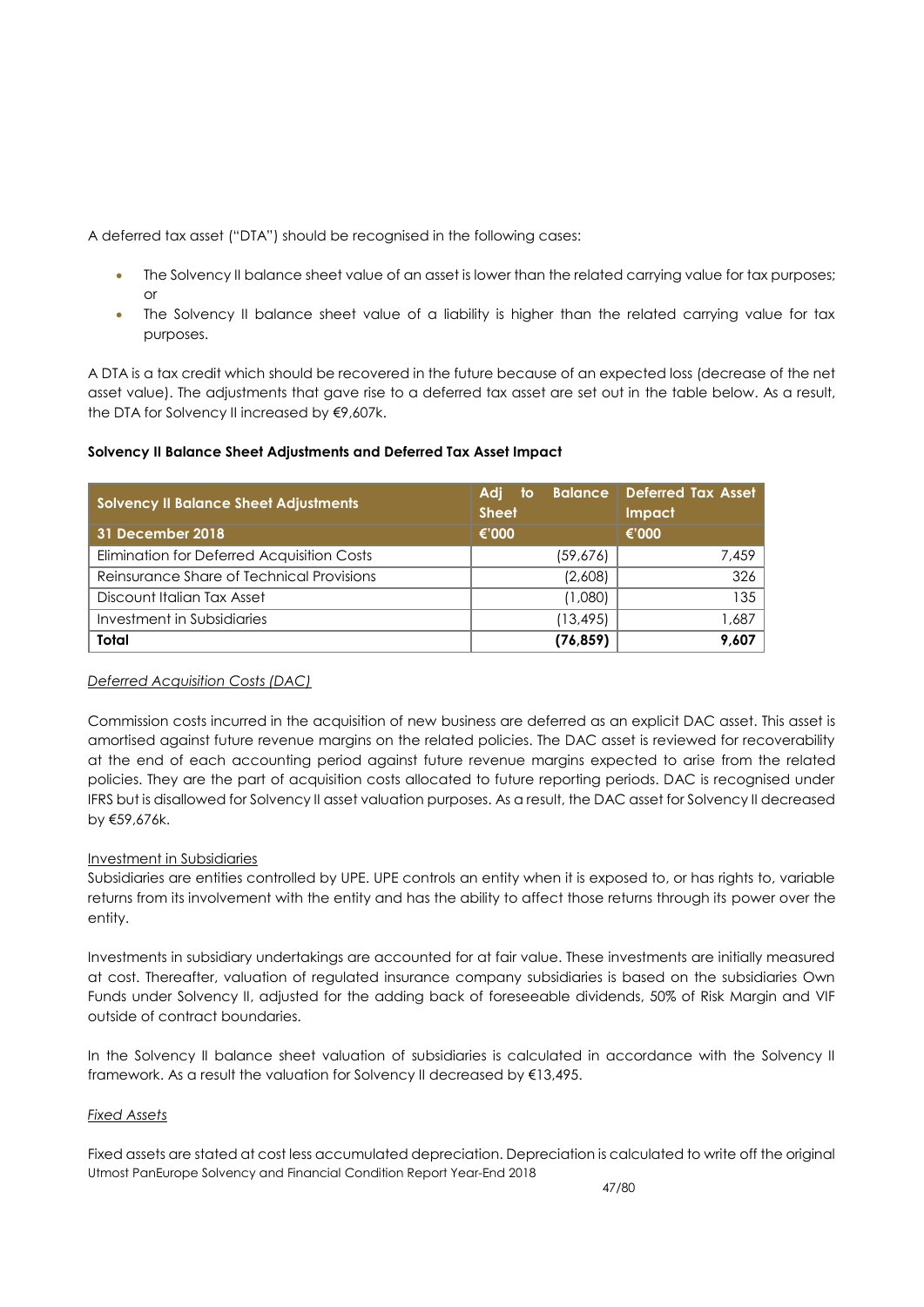cost of these assets over their estimated useful lives in equal instalments at the following rates:

### **Depreciation**

| Asset Category        | Rate<br>оf<br><b>Depreciation</b> | l Basis<br><b>Depreciation</b> |
|-----------------------|-----------------------------------|--------------------------------|
| Fixtures and Fittings |                                   | 20%   Straight Line            |
| Computer Equipment    |                                   | 50% Straight Line              |

There is no valuation difference under Solvency II and the financial statements.

### *Investments including assets held for index-linked and unit-linked funds*

In the statutory financial statements UPE has classified its financial assets into the following categories:

Assets held at fair value through profit or loss

Financial assets held to back investment contracts and one of UPE's solvency portfolios have been designated upon initial recognition as at fair value through profit or loss and are carried at fair value. The basis of this designation is that financial assets and liabilities in connection with investment contracts are managed and evaluated together on a fair value basis. This designation eliminates or significantly reduces a measurement inconsistency that would otherwise occur if these financial assets were not measured at fair value and the changes in fair value were not recognised in the statement of comprehensive income account. There is no valuation difference under Solvency II and the financial statements.

Amortised cost investments

UPE holds a solvency portfolio which consists of relatively long dated bonds (or fixed income securities) which are held for asset-liability matching purposes. UPE has classified these as amortised cost investments and has the positive intention and ability to hold them to maturity. After initial measurement, these investments are measured at amortised cost using the effective interest rate method, less impairment. The amortisation, and any impairment, is included as investment income. In the Solvency II balance sheet these assets are revalued on a fair value basis. As a result, on a fair value basis the valuation for Solvency II increased by €1,050k.

Derivative financial instruments

Derivatives are initially recognised at fair value on the date on which a derivative contract is entered into and are subsequently re-measured at their fair value. Changes in the fair value are recognised immediately in the statement of comprehensive income account. Fair values are obtained from the quoted market prices in active markets. All derivatives are carried as assets when the fair value is positive and as liabilities when the fair value is negative.

Listed investments are valued at current mid-price on the statement of financial position date. Unlisted investments for which a market exists are also stated at the current mid-price on the statement of financial position date or the last trading day before that date. The value of other unlisted investments, for which no active market exists, are established at directors' best estimate of fair value, based on third party information or valuations provided by counterparties, or valued at cost and reviewed for impairment at the statement of financial position date. There is no valuation difference under Solvency II and the statutory financial statements.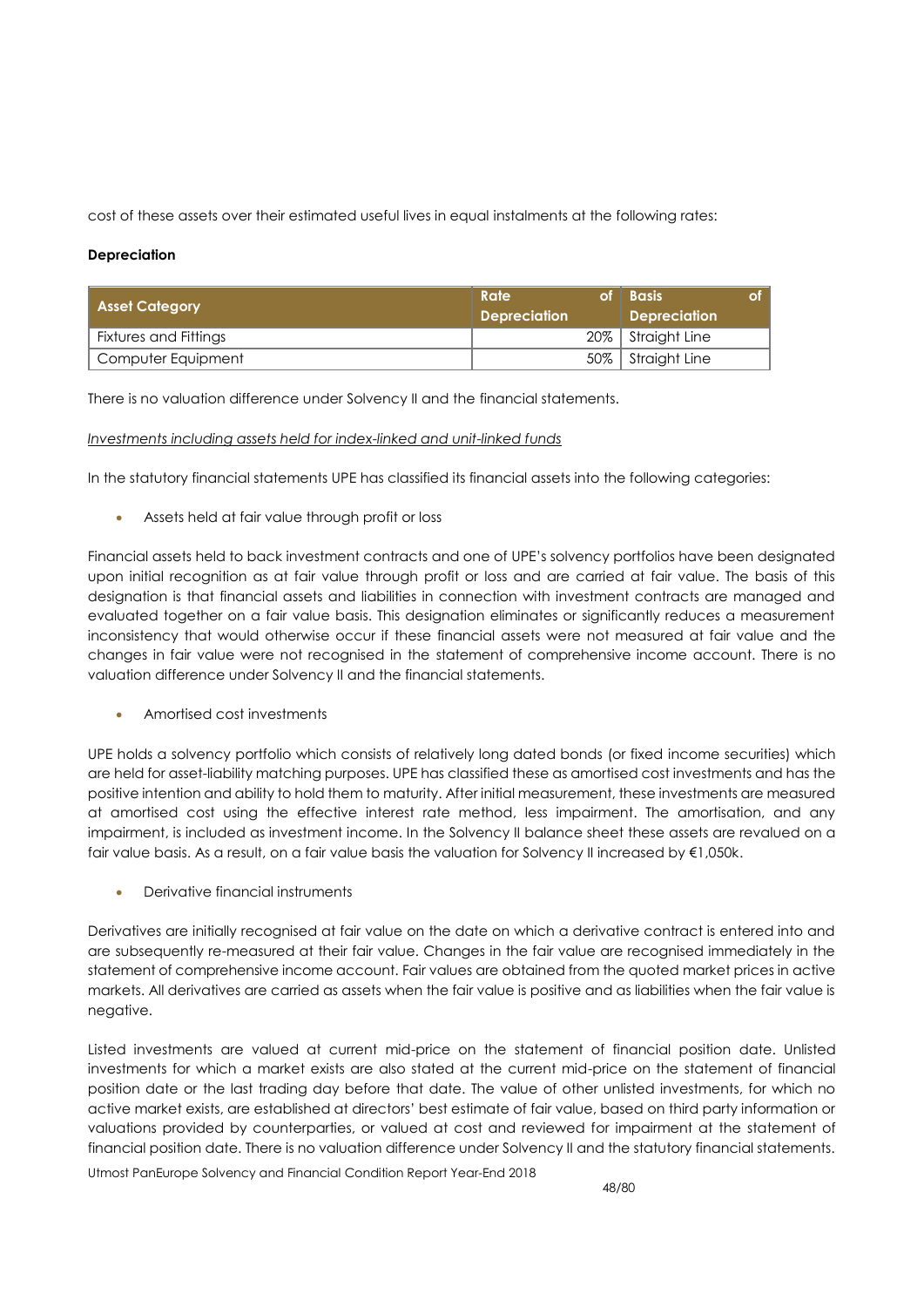#### *Ceded reinsurance reserves*

This amount represents the reinsurers' share of technical reserves. The ceded reinsurance reserves for Solvency II decreased by €2,608k. Please refer to section D.2 for detailed narrative on the valuation of technical liabilities.

#### *Receivables*

Receivables represent amounts owing to UPE. Receivables are held at initial book value in the Company's financial statements and are recoverable within one year. There is no valuation difference under Solvency II and the statutory financial statements.

#### *Cash and cash equivalents*

Cash is a liquid asset and comprises cash holdings in current accounts. Balances are held at initial book value in the Company's financial statements. There is no valuation difference under Solvency II and the statutory financial statements.

#### *Italian Tax Asset*

UPE, as an Italian Tax Agent is required to make an annual tax prepayment to the Italian Tax Authorities of 0.45% of the Italian assets under administration at 31 December. Contributions to the Italian Revenue are recognised as a tax prepayment asset. This asset has not been discounted in the statutory financial statements. The asset has been discounted in the Solvency II balance sheet as the recoverability of this asset is greater than one year. As a result, the Italian Tax Asset for Solvency II decreased by €1,080k.

### **Fair Value Hierarchy**

IFRS 13 seeks to increase consistency and comparability in fair value measurements and related disclosures through a 'fair value hierarchy'. The hierarchy categories the inputs used in valuation [techniques](http://www.iasplus.com/en/standards/ifrs/ifrs13#measurement_techniques) into three levels. The hierarchy gives the highest priority to (unadjusted) quoted prices in active markets for identical assets or liabilities and the lowest priority to unobservable inputs:

### Level 1 inputs

Level 1 inputs are quoted prices in active markets for identical assets or liabilities that the entity can access at the measurement date. A quoted market price in an active market provides the most reliable evidence of fair value and is used without adjustment to measure fair value whenever available, with limited exceptions. If an entity holds a position in a single asset or liability and the asset or liability is traded in an active market, the fair value of the asset or liability is measured within Level 1 as the product of the quoted price for the individual asset or liability and the quantity held by the entity, even if the market's normal daily trading volume is not sufficient to absorb the quantity held and placing orders to sell the position in a single transaction might affect the quoted price.

### Level 2 inputs

Level 2 inputs are inputs other than quoted market prices included within Level 1 that are observable for the asset or the liability, either directly or indirectly.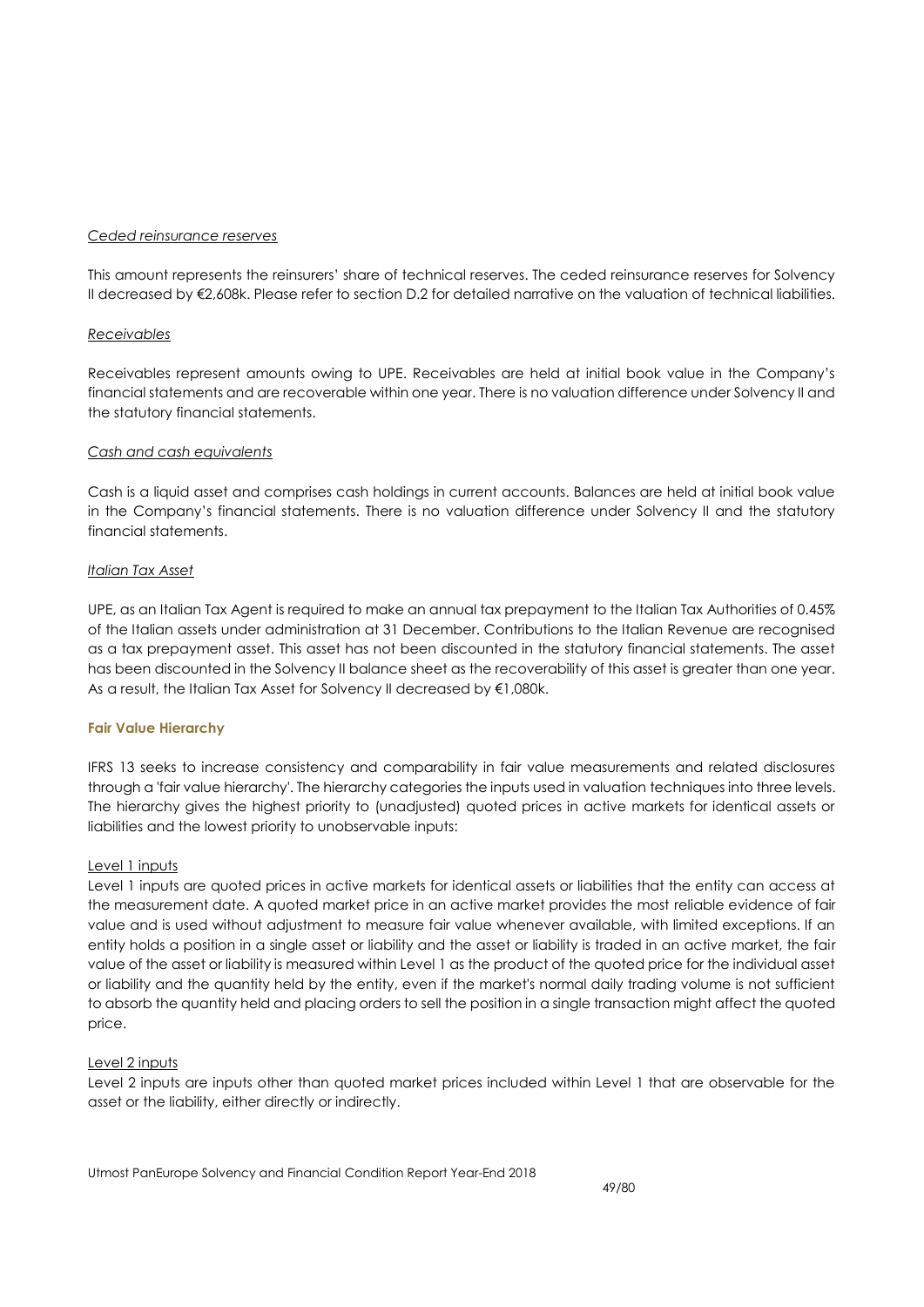### Level 3 inputs

Level 3 inputs are unobservable inputs for the asset. Unobservable inputs are used to measure fair value to the extent that relevant observable inputs are not available, thereby allowing for situations in which there is little, if any, market activity for the asset or liability at the measurement date. An entity develops unobservable inputs using the best information available in the circumstances, which might include the entity's own data, taking into account all information about market participant assumptions that is reasonably available.

### **Guidance on Fair Value Measurement Approach**

The objective of a fair value measurement is to estimate the price at which an orderly transaction to sell the asset or to transfer the liability would take place between market participants at the measurement date under current market conditions.

A fair value measurement requires an entity to determine all of the following:

- The particular asset or liability that is the subject of the measurement (consistently with its unit of account);
- For a non-financial asset, the valuation premise that is appropriate for the measurement (consistently with its highest and best use);
- The principal (or most advantageous) market for the asset or for the liability; and
- The valuation technique(s) appropriate for the measurement, considering the availability of data with which to develop inputs that represent the assumptions that market participants would use when pricing the asset or the liability and the level of the fair value hierarchy within which the inputs are categorised.

IFRS 13 provides further guidance on the measurement of fair value, including the following:

- An entity takes into account the characteristics of the asset or the liability being measured that a market participant would take into account when pricing the asset or the liability at measurement date (e.g. the condition and location of the asset and any restrictions on the sale and use of the asset);
- Fair value measurement assumes an orderly transaction between market participants at the measurement date under current market conditions;
- Fair value measurement assumes a transaction taking place in the principal market for the asset or the liability, or in the absence of a principal market, the most advantageous market for the asset or the liability;
- A fair value measurement of a non-financial asset takes into account its highest and best use;
- A fair value measurement of a financial or non-financial liability or an entity's own equity instruments assumes it is transferred to a market participant at the measurement date, without settlement, extinguishment, or cancellation at the measurement date;
- The fair value of a liability reflects non-performance risk (the risk the entity will not fulfil an obligation), including an entity's own credit risk and assuming the same non-performance risk before and after the transfer of the liability; and
- An optional exception applies for certain financial assets with offsetting positions in market risks or counterparty credit risk, provided conditions are met (additional disclosure is required).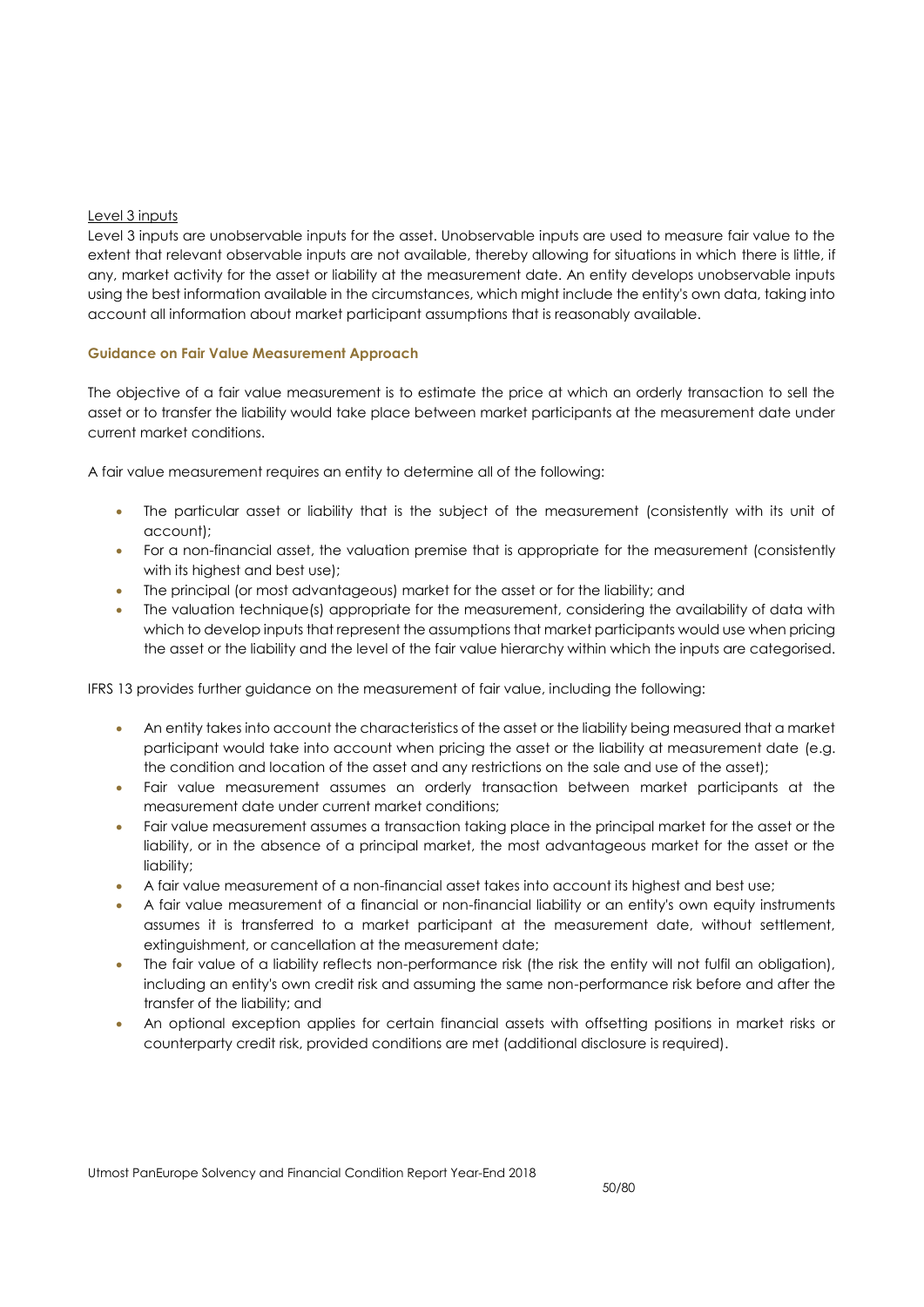#### **Valuation Techniques**

An entity uses valuation techniques appropriate in the circumstances and for which sufficient data are available to measure fair value, maximising the use of relevant observable inputs and minimising the use of unobservable inputs.

The objective of using a valuation technique is to estimate the price at which an orderly transaction to sell the asset would take place between market participants and the measurement date under current market conditions. Three used valuation techniques are:

- Market approach uses prices and other relevant information generated by market transactions involving identical or comparable (similar) assets/liabilities or a group of assets/liabilities (e.g. a business).
- Cost approach reflects the amount that would be required currently to replace the service capacity of an asset (current replacement cost).
- Income approach converts future amounts (cash flows or income and expenses) to a single current (discounted) amount, reflecting current market expectations about those future amounts.

In some cases, a single valuation technique will be appropriate, whereas in other cases multiple valuation techniques will be appropriate.

Further information on UPE's assets is included in S.02.01.02 in Section F.

# **D.2. TECHNICAL PROVISIONS**

The Life Technical Provisions as at 31 December 2018 have been assessed adopting UPE's methodology and techniques which are compliant with the Solvency II framework and are proportionate to the nature, scale and complexity of the business in question.

Life Technical Provisions results as at 31 December 2018 are set out in the table below. No transitional adjustments have been deducted from the Life Technical Provisions.

### **Main Technical Provisions Results**

| <b>Entity</b>                     | 31 December 2017<br>€'000 | 31 December 2018<br>€'000 |  |
|-----------------------------------|---------------------------|---------------------------|--|
| Best Estimate of Liabilities      | 10,820,501                | 10,336,473                |  |
| Risk Margin                       | 55,445                    | 58,806                    |  |
| <b>Gross Technical Provisions</b> | 10,875,946                | 10,395,279                |  |
| Reinsurance Recoverable           | (61, 369)                 | (64, 317)                 |  |
| <b>Net Technical Provisions</b>   | 10,814,576                | 10,330,962                |  |

UPE's assets, liabilities and technical provisions decreased proportionately during 2018. The key reason for the decrease was the impact of adverse market performance on policyholder asset values in the latter half of 2018.

Utmost PanEurope Solvency and Financial Condition Report Year-End 2018 The difference between IFRS reserves and SII technical provisions is due to the methodological differences between the two valuations. The valuation of the IFRS reserves is based on technical provisions calculated in accordance with local accounting principles. The Solvency II valuation, instead, is based on the projection of future cash flows performed using best estimate assumptions, and discounting using the current interest rate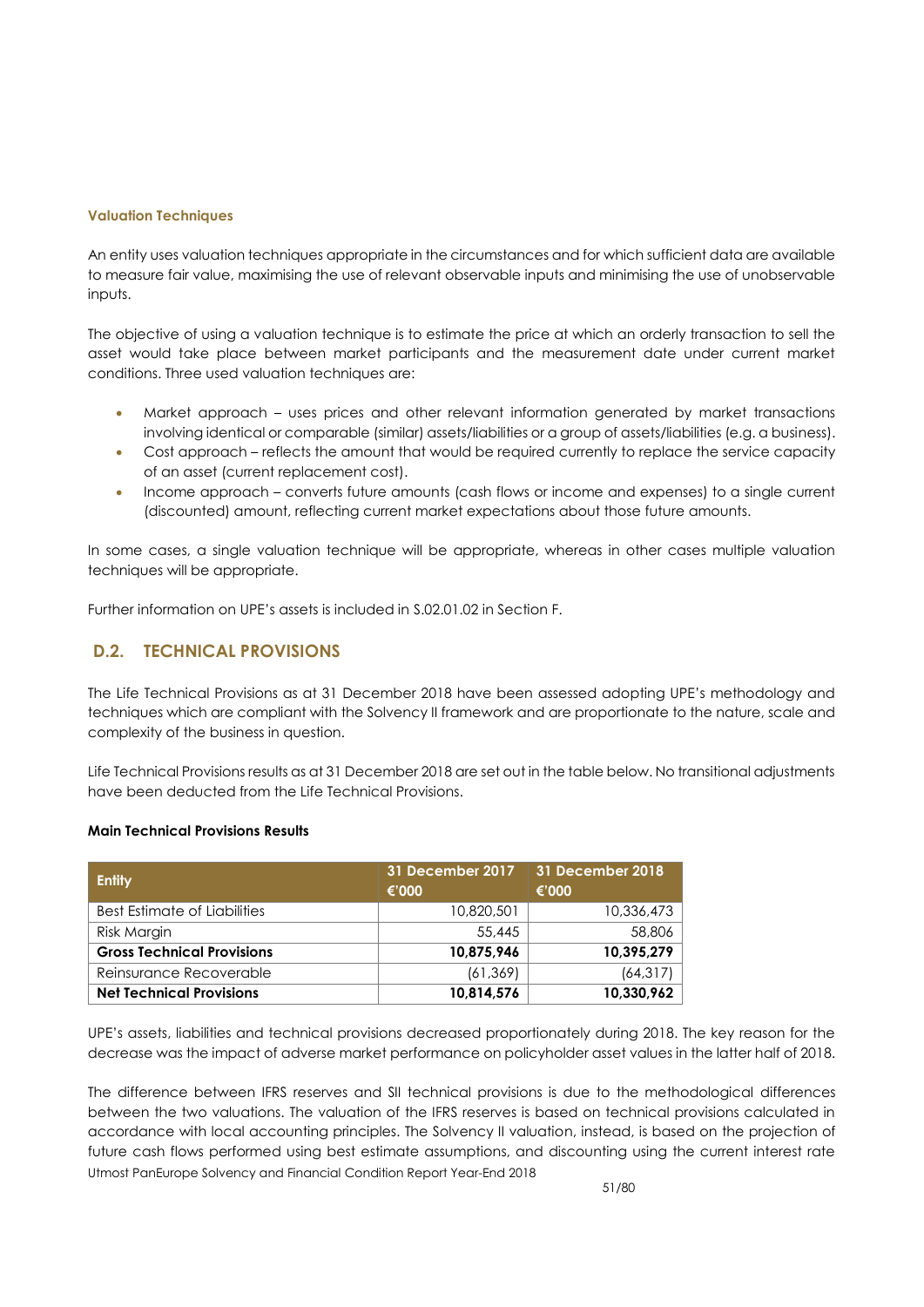term structure. Moreover, under the Solvency II framework, the valuation of technical provisions includes the risk margin which is not included in the valuation of IFRS reserves

The main factors that have an impact on the Technical Provisions are set out below:

- The Best Estimate assumptions;
- The application of contract boundaries; and
- Projected SCRs: The risk margin is a constituent part of the total Technical Provisions. As the risk margin is based on projected SCRs the method and assumptions used in projecting these SCRs can have a sizeable impact on the resulting risk margin.

In calculating the Technical Provisions, UPE has made material judgments in relation to:

- The choice of what are deemed to be best estimate assumptions;
- The use of certainty equivalent deterministic calculations;
- The choice of method used in calculating the risk margin; and
- The application of contract boundaries.

### **Best Estimate of Liabilities**

The BEL is defined as the probability-weighted average of future cash-flows, taking account of the time value of money (expected present value of future cash-flows), using the relevant risk-free interest rate term structure.

The method used to derive the BEL is the direct approach, which specifically refers to a valuation method based on projecting and discounting on a market consistent basis all expected future cash flows to policyholders in the certainty equivalent scenario. Therefore, the cash flow projection used in this context considers all potential cash in-and-out flows required to settle the insurance obligations over their lifetime, within the appropriate contract boundaries.

The projected future cash flows typically include:

- Regular premium receipts (subject to contract boundaries);
- Claims payments with an allowance for any early discontinuance charges;
- Expenses;
- Commissions;
- External fund charaes:
- Costs associated with the Italian Tax Asset; and
- Profit share payments.

These cash flows are then discounted using the relevant risk-free rates provided by EIOPA to obtain the gross **BEL.** 

### **Reinsurance Recoverables**

Reinsurance recoverable is defined as the present value of the future liability cash flows referring to the reinsurance contractual agreements.

From the ceding Company perspective, the reinsurance cash inflows include at a minimum: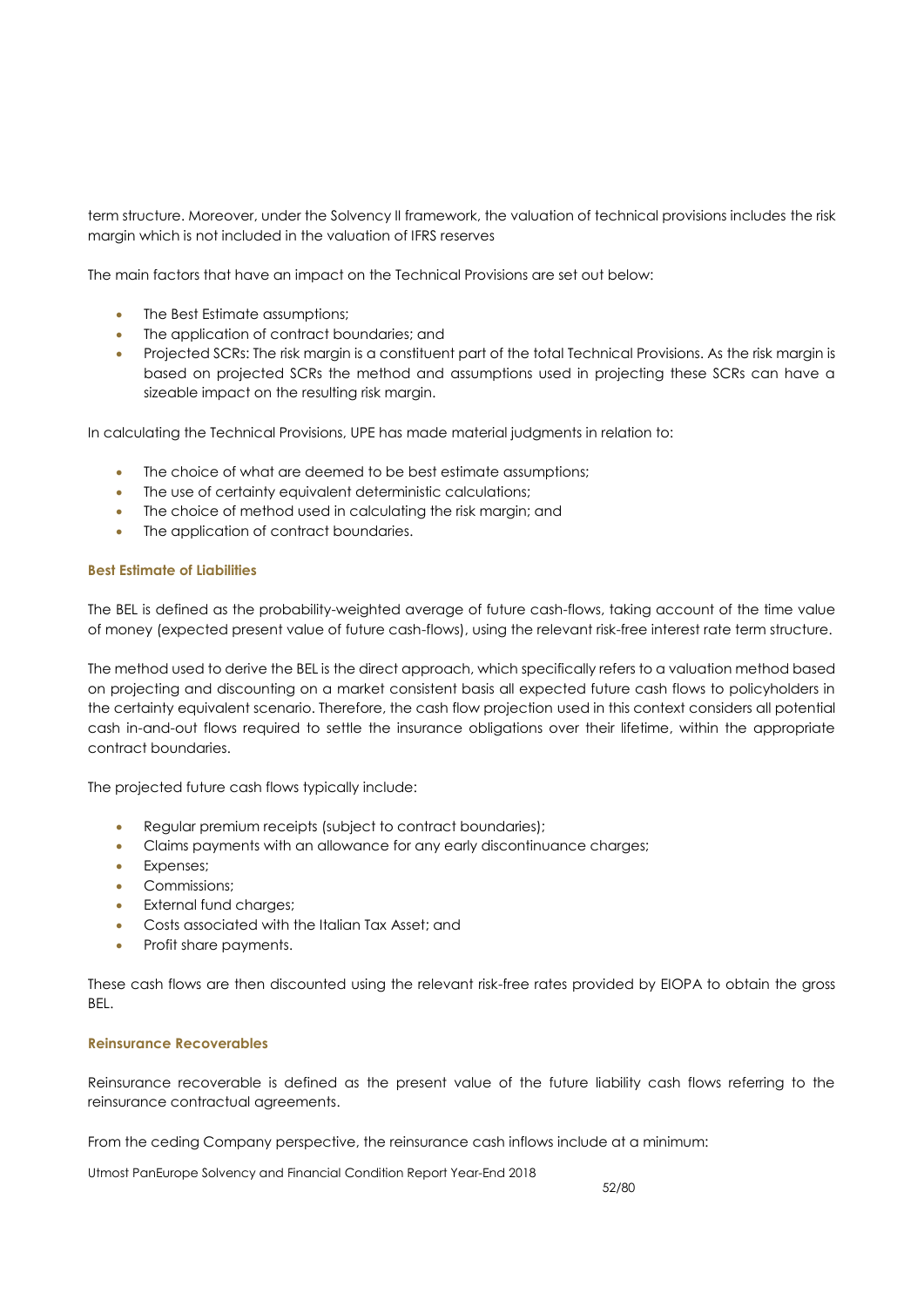- Reinsurance recoverables for claims payments and expenses contractually recoverable by the Company from the agreement; and
- Revenues from reinsurance commissions and from shares in profit from technical sources relevant to reinsurance contracts paid to the Company.

From the ceding Company perspective, the reinsurance cash outflows includes at least:

Future premiums paid by the Company to reinsurers.

### **Risk Margin**

The risk margin represents a prudent margin for unavoidable uncertainty. The risks considered are:

- Mortality Trend Risk;
- **Mortality Catastrophe Risk;**
- **•** Morbidity Risk;
- **•** Longevity Risk;
- Lapse Risk:
- **Expense Risk:**
- Credit Risk with respect to Reinsurance contracts; and
- Operational Risk.

### **Description of the Level of Uncertainty of Life Technical Provisions Valuation**

The key sources of uncertainty for the Company are expenses, policyholder behaviour assumptions and potential costs arising out of litigation.

It is noted that no significant simplified methods were used to calculate technical provisions, including those used for calculating the risk margin.

UPE does not apply a volatility adjustment, as referred to in Article 77d of Directive 2009/138/EC.

No basic own fund items have been subject to transitional arrangements.

Further information on the technical provisions is included in S.02.01.02 and S.12.01.02 in Section F.

# **D.3. OTHER LIABILITIES**

# **D.3.1. VALUATION OF LIABILITIES FOR SOLVENCY II BALANCE SHEET**

The following paragraphs describe the valuation criteria and the common methodology used by UPE for the determination of fair value of other liabilities.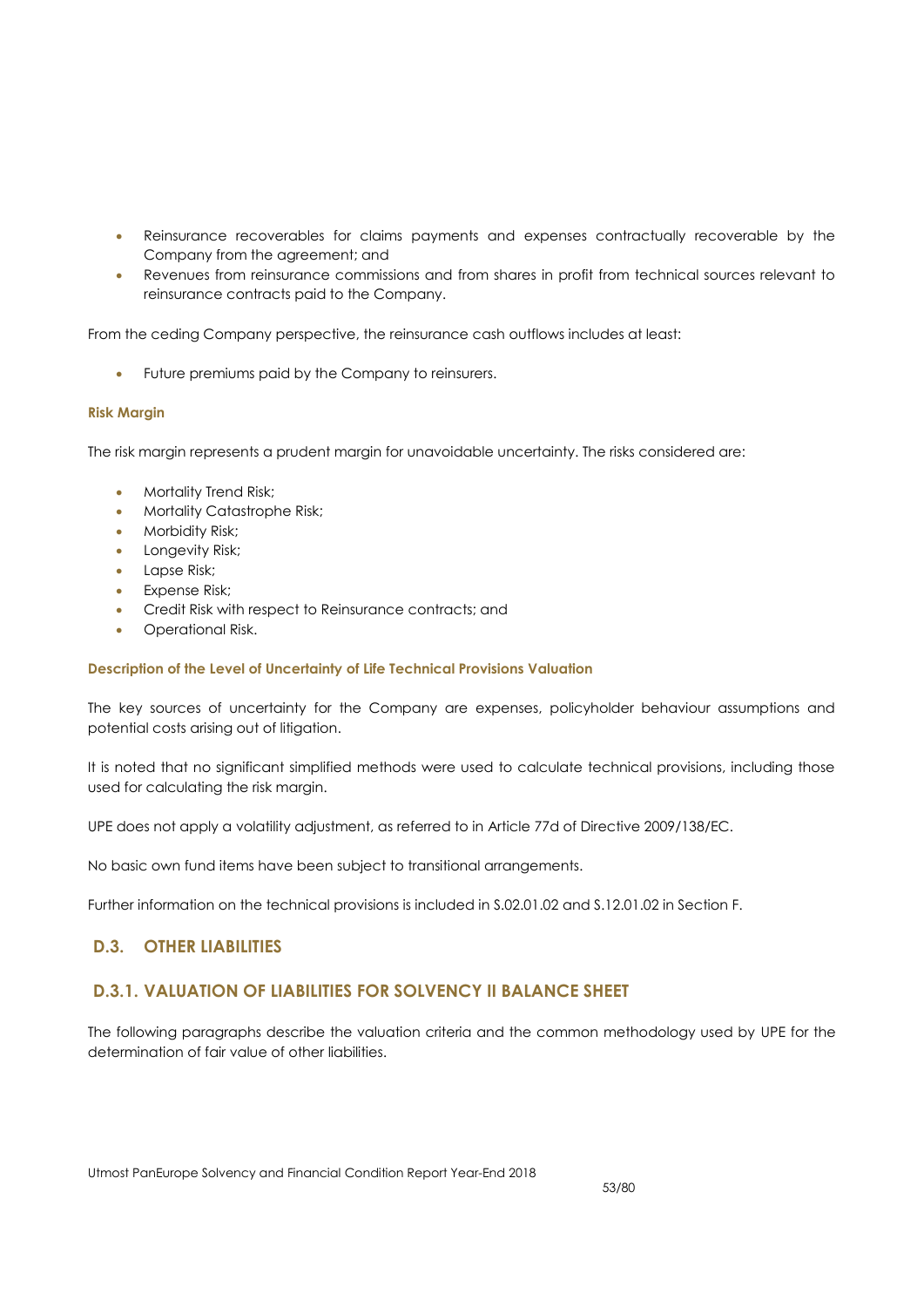### **Valuation of Liabilities**

In the Solvency II environment, fair value should be generally determined in accordance with International Financial Reporting Standards ("IFRS"). Certain liabilities are excluded or fair valued to comply with Solvency II principles. In particular, the exceptions and non-applicable items for the Company are as follows.

- Technical liabilities:
- Deferred taxes;
- Financial liabilities;
- Deferred income liability;
- Other liabilities; and
- Contingent liabilities (not applicable for UPE).

#### **Solvency II Liabilities Valuation**

|                                     | <b>Restated</b> *<br>€'000 | 31 December 2017   31 December 2018<br>€'000 |
|-------------------------------------|----------------------------|----------------------------------------------|
| Solvency II Valuation               | 11.084.961                 | 10,546,218                                   |
| <b>Statutory Accounts Valuation</b> | 11,280,818                 | 10.749.583                                   |
| <b>Difference</b>                   | (195, 857)                 | (203, 365)                                   |

\* Restated due to adoption of IFRS 15 "Revenue from Contracts with Customers".

#### **Value of Liabilities**

| <b>Values of Liabilities</b><br><b>31 December 2018</b>               | <b>Solvency II Value</b> | <b>Statutory Accounts</b><br><b>Value</b> | <b>Difference</b> |
|-----------------------------------------------------------------------|--------------------------|-------------------------------------------|-------------------|
|                                                                       | €'000                    | €'000                                     | €'000             |
| Technical Liabilities - Life (Inc. Index Linked<br>and United Linked) | 10,395,279               | 10,528,390                                | (133, 111)        |
| Deferred Tax Liabilities                                              | 29,202                   |                                           | 29,202            |
| Financial Liability - Bank Overdraft                                  | 47                       | 47                                        |                   |
| Deferred Income Liability                                             | $\Omega$                 | 99,457                                    | (99, 457)         |
| Other Liabilities                                                     | 99,428                   | 99,428                                    |                   |
| Subordinated Liability                                                | 22.261                   | 22.261                                    | Ω                 |
| <b>Total Liabilities</b>                                              | 10,546,218               | 10,749,583                                | (203, 365)        |

The valuation section describes the value of liabilities for solvency purposes and for financial statements, valuation criteria and the common methodology used by the Company for the determination of fair value of assets and liabilities.

#### *Technical Liabilities*

The Technical Liabilities comprise the Technical Provisions for life assurance policies where the investment risk is borne by the policyholders, the provision for claims, the life assurance provision and the provision for unearned premiums.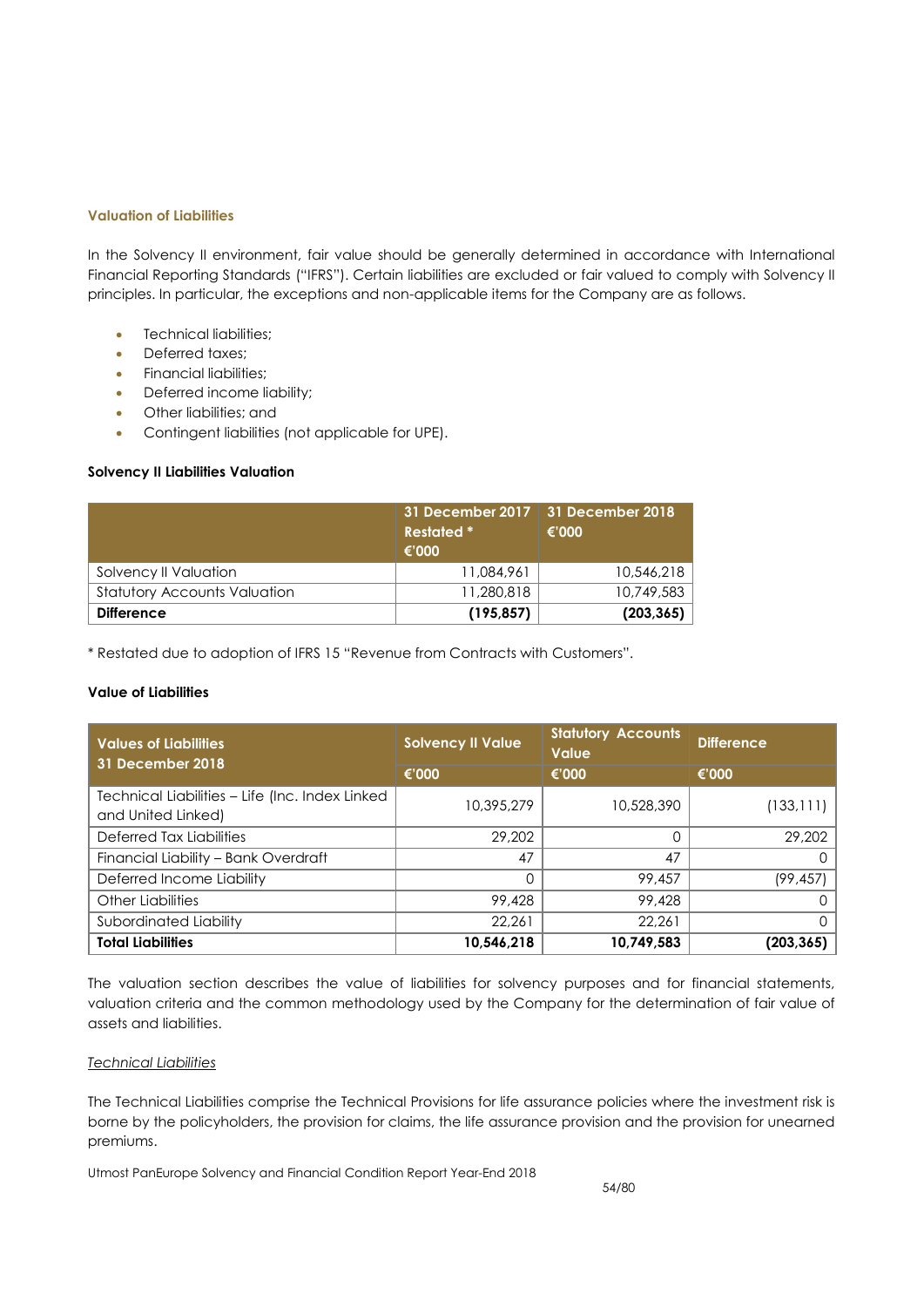Under Solvency II, Technical Provisions comprise the BEL and risk margin. The BEL recognises the cashflow required to meet policyholder liabilities, while the risk margin represents a prudent margin for unavoidable uncertainty. The Technical Provisions liability for Solvency II decreased by €133,111k.

Please refer to section D2 for detailed narrative on the valuation of Technical Provisions.

### *Deferred Tax Liability*

In the Solvency II balance sheet, deferred tax assets and liabilities arise because there are differences between the value ascribed to an asset or a liability for tax purposes, and its value in accordance to the Solvency II principles.

Therefore, a deferred tax liability ("DTL") should be recognised in the following cases:

- The Solvency II Balance Sheet value of an asset is higher than the related carrying value for tax purposes; or
- The Solvency II Balance Sheet value of a liability is lower than the related carrying value for tax purposes.

A DTL is the recognition of a tax debt to be paid at a later date because of a future profit which is already anticipated in the economic balance sheet. This profit (i.e. the difference between the market value and the book value) leads to an increase of the net asset value. A DTL will be recognised for unrealised taxable gains such as an increase of a financial asset value, or a decrease of the value of Technical Provisions when shifting from book value to market value. The adjustments that gave rise to a DTL are set below. The DTL for Solvency II increased by €29,202k at year-end 2018.

## **Solvency II Balance Sheet Adjustments and Deferred Tax Liability Impact**

| <b>Solvency II Balance Sheet Adjustments</b><br>31 December 2018 | <b>Adjustment</b><br>to<br><b>Balance Sheet</b> | <b>Deferred</b><br>Tax<br><b>Liability Impact</b> |  |
|------------------------------------------------------------------|-------------------------------------------------|---------------------------------------------------|--|
|                                                                  | €'000                                           | €'000                                             |  |
| FV of Amortised Cost Investments                                 | 1.049                                           | (131                                              |  |
| <b>Technical Provisions</b>                                      | 133,111                                         | (16,639)                                          |  |
| Elimination of Deferred Income Liability                         | 99.457                                          | (12, 432)                                         |  |
| Total                                                            | 233,617                                         | (29,202)                                          |  |

## *Financial Liabilities*

All financial liabilities outstanding at 31 December 2017 were repaid in full during 2018. In 2018 however, the Company issued a GBP 20,000k loan to another group company Utmost Limited. The balance outstanding at 31 December amounted to €22,261k. There is no valuation difference between the Solvency II and the statutory financial statements. Note that the GBP 20,000k Loan Note issued by UPE to Utmost Limited was established as a Tier 2 Capital instrument. There is a UPE liability for this on the Solvency II Balance sheet of €22,261k declared as a Subordinated Liability in Basic Own Funds.

### *Deferred Income Liability*

Utmost PanEurope Solvency and Financial Condition Report Year-End 2018 A portion of the unit-linked front-end fees received at the inception of a contract and anticipated future margins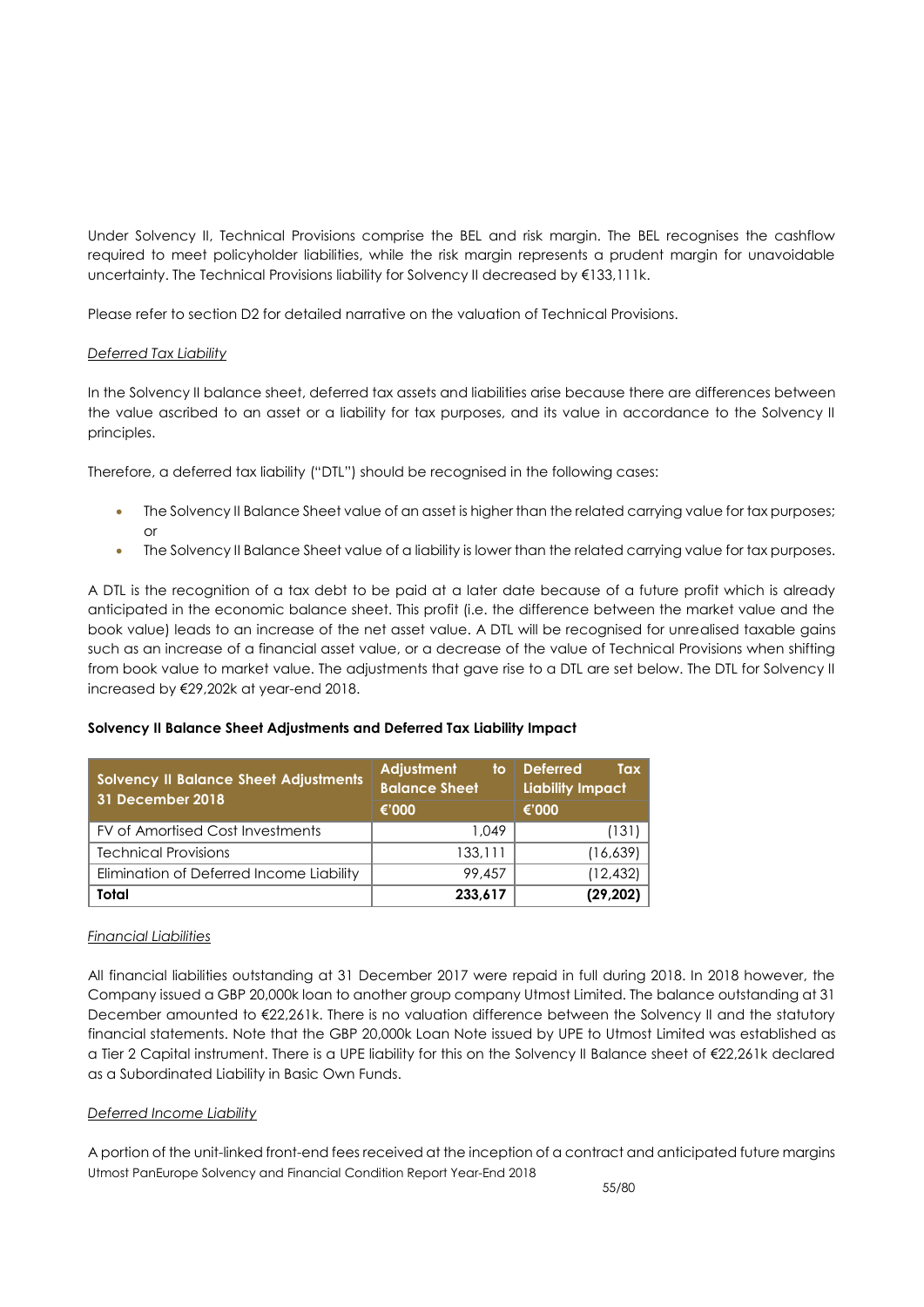such as actuarial funding are deferred and presented as a deferred income liability ("DIL"), gross of tax, in the financial statements. The liability is amortised over the expected term of the contract. DIL is recognised under IFRS but is disallowed under Solvency II.

### *Other Liabilities*

Other liabilities represent amounts owing by UPE. Other liabilities are held at initial book value in the Company's financial statements. There is no valuation difference between the Solvency II and the statutory financial statements

#### *Contingent Liabilities*

UPE does not have any contingent liabilities.

#### **Fair Value Measurement Approach**

The fair value measurement approach for other liabilities is outlined above.

Further information on UPE's liabilities is included in S.02.01.02 in Section F.

# **D.4. ALTERNATIVE METHODS FOR VALUATION**

The Company does not use any alternative methods for valuation.

# **D.5. ANY OTHER INFORMATION**

No other information noted.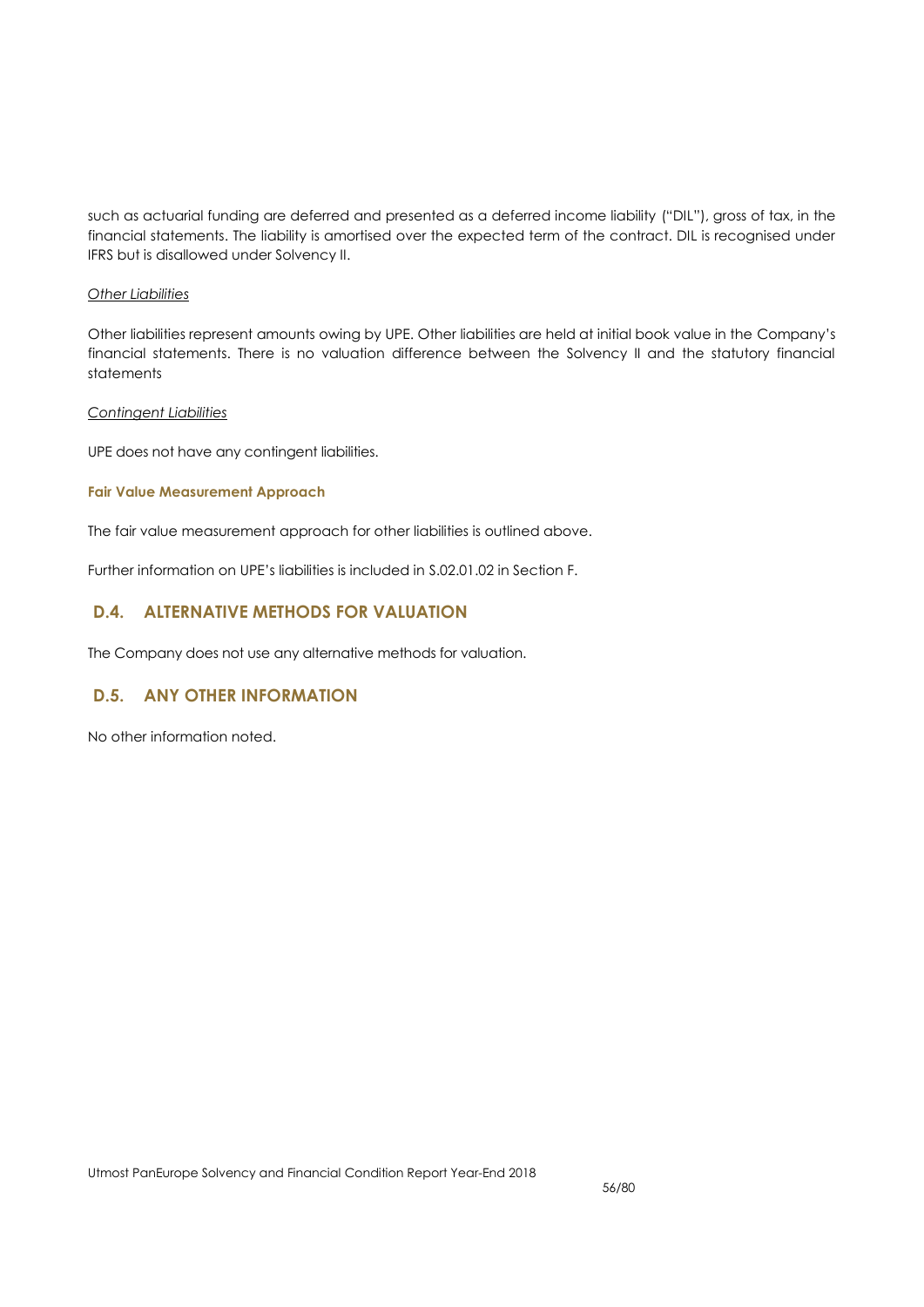# E. Capital Management

# **E.1. OWN FUNDS**

According to the Article 87 of the Directive 2009/138/EC (hereinafter 'Directive' or 'L1 – Dir"), own funds comprise the sum of Basic Own Funds, referred to in Article 88 and ancillary own funds referred to in Article 89.

# **E.1.1. CAPITAL MANAGEMENT POLICIES**

UPE has a Capital Management policy in place which is approved on an annual basis by the Board and includes the following:

- A description of the procedure to ensure that own fund items, both at the time of issue and subsequently, meet the requirements of the applicable capital and distribution regime and are classified correctly as the applicable regime requires;
- A description of the procedure to monitor the issuance of own fund items according to the mediumterm capital management plan;
- A description of the procedure to ensure that the terms and conditions of any own fund item are clear and unambiguous in relation to the criteria of the applicable capital regime; and
- A description of the procedures to:
	- o ensure that any policy or statement in respect of ordinary share dividends is taken into account in consideration of the capital position; and
	- o identify and document instances in which distributions on an own funds item are expected to be deferred or cancelled.

In addition to the Capital Management policy, UPE prepares a Capital Management Plan which is approved by the Board on an annual basis. The purpose of the Capital Management Plan is to outline the capital requirements of UPE.

Planning and managing own funds are a core part of the strategic planning process.

## **Basic Own Funds**

According to Article 88 of L1-Dir, Basic Own Funds is defined as the sum of the excess of assets over liabilities (reduced by the amount of own shares held by the insurance or reinsurance undertaking) and subordinated liabilities.

The components of the excess of assets over liabilities are valued in accordance with Article 75 and Section 2 of the Directive, which states that all assets and liabilities must be measured on market consistent principles.

Basic own fund items shall be classified into three tiers, depending on the extent to which they possess specific characteristics. Article 69 of Delegated Acts issued at October 2014 (hereinafter 'L2 – DA' or 'DA"), outlines Tier 1 capital, with Article 72 and Article 76 covering Tier 2 and Tier 3 capital respectively.

UPE's basic own funds includes ordinary share capital, capital contributions and reconciliation reserve. UPE holds mainly Tier 1 Capital, with a small element of Tier 2 Capital.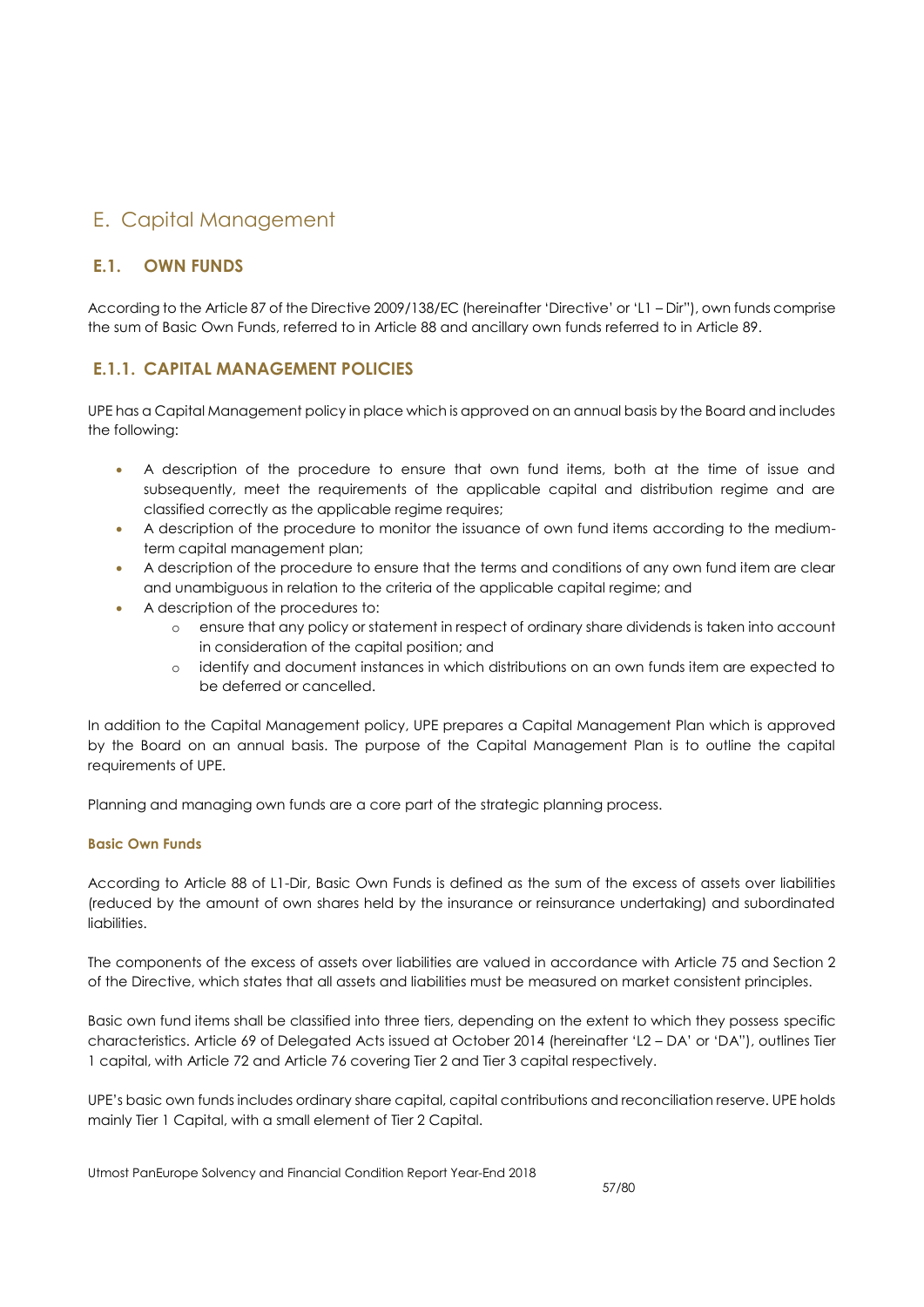### **Basic Own Funds**

|                             | <b>Total</b> | <b>Tier</b><br><b>Unrestricted</b> | <b>Tier</b><br><b>Restricted</b> | Tier 2 | Tier <sub>3</sub> |
|-----------------------------|--------------|------------------------------------|----------------------------------|--------|-------------------|
|                             | €'000        | €'000                              | €'000                            | €'000  | €'000             |
| Total eligible Own Funds to |              |                                    |                                  |        |                   |
| meet the SCR at 31 Dec      | 360,858      | 338,597                            |                                  | 22,261 |                   |
| 2018                        |              |                                    |                                  |        |                   |
| Total eligible Own Funds to |              |                                    |                                  |        |                   |
| meet the SCR at 31 Dec      | 282,737      | 282,737                            |                                  |        |                   |
| 2017                        |              |                                    |                                  |        |                   |

### *Tier 1 Basic Own Funds*

Basic own fund items are classified into three tiers, depending on the extent to which they possess specific characteristics. Generally, assets which are free from any foreseeable liabilities are available to absorb losses due to adverse business fluctuations on a going-concern basis or in the case of winding-up. UPE's excess of assets over liabilities, is valued in accordance with the principles set out in L1 - Dir, and treated as Tier 1. Details on the composition of UPE's Own Funds assets are outlined above.

### Ordinary Share Capital:

The paid-in ordinary share capital is identified by the following methods:

- The shares are issued directly by the undertaking with the prior approval of its shareholders or, where permitted under national law, it's administrative, supervisory or management body.
- UPE has issued 500,000 ordinary shares valued at €1.269738 each and 60,500,000 non-voting B ordinary shares valued at €1 each.

### Capital Contribution:

During 2018, the Company received a €81,423k capital contribution from its parent company, UHIL, by way of an in specie transfer of two subsidiaries, Utmost Ireland dac and Harcourt Life Ireland dac.

### Reconciliation Reserve:

The excess of assets over liabilities are divided into amounts that correspond to capital items in the financial statements and a reconciliation reserve. The reconciliation reserve may be positive or negative. For UPE, the reconciliation reserve is made up of the revenue reserves as per the financial statements and adjustments to assets and liabilities for Solvency II purposes, as outlined in sections D1 and D3.

### *Tier 2 Basic Own Funds*

During 2018, UPE issued a loan note for GBP 20,000k to Utmost Limited. This loan was established as a Tier 2 capital instrument and is included on the Solvency II balance sheet at €22,261k. In addition, this is declared as a Subordinated Liability in Basic Own Funds in Section D.3.1.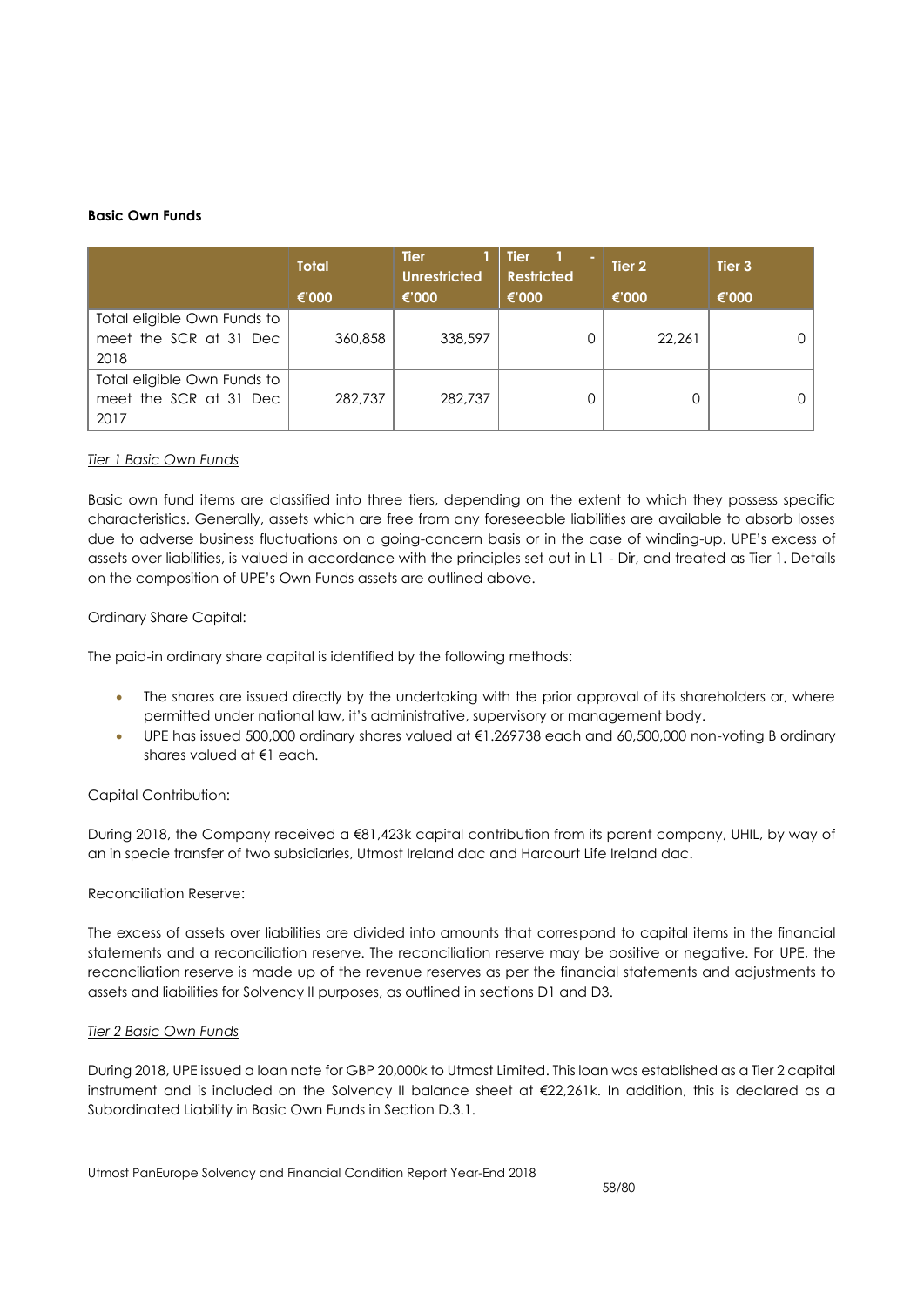### *Tier 3 Basic Own Funds*

This does not apply to the Company.

#### **Reconciliation between Equity in the Financial Statements and Basic Own Funds**

Basic Own Funds is valued at €338,597k, while the shareholders' equity per the statutory accounts is €201,434. The table below reconciles the movement from shareholders' equity to basic own funds.

#### **Reconciliation to Shareholders' Equity**

| <b>Reconciliation of Shareholders Equity to Basic Own Funds</b>             | 31 December 2017<br>€'000 | 31 December 2018<br>€'000 |
|-----------------------------------------------------------------------------|---------------------------|---------------------------|
| <b>Shareholder Equity</b>                                                   | 175,490                   | 201,434                   |
| Elimination for Deferred Acquisition Costs and Deferred Income<br>Liability | (10,960)                  | 39,781                    |
| Elimination of Intangible Assets                                            | (11, 928)                 |                           |
| <b>SII Valuation of Technical Provisions</b>                                | 146,319                   | 130,502                   |
| <b>SII Valuation of Financial Liabilities</b>                               | (1,082)                   |                           |
| <b>SII Valuation of Investments</b>                                         | 1.127                     | (12,446)                  |
| SII Valuation of Italian Tax Asset                                          | (908)                     | (1,080)                   |
| Deferred Taxes                                                              | (15, 321)                 | (19, 595)                 |
| <b>Basic Own Funds</b>                                                      | 282.737                   | 338,597                   |

Own Funds increased by €78,121k in 2018 over 2017. This is mainly driven by capital contributions received in the period of €81,423k and the issue of a Loan Note to a group company which qualifies as Tier 2 capital. Other movements are IFRS losses in the period.

Basic own funds increased by €55,860k from 31 December 2017 to 31 December 2018. Retained earnings are a key driver for the increase.

### **Deduction from Own Funds**

The deduction rule from own funds does not apply to the Company.

#### **Ancillary Own Funds**

Ancillary own funds does not apply to the Company.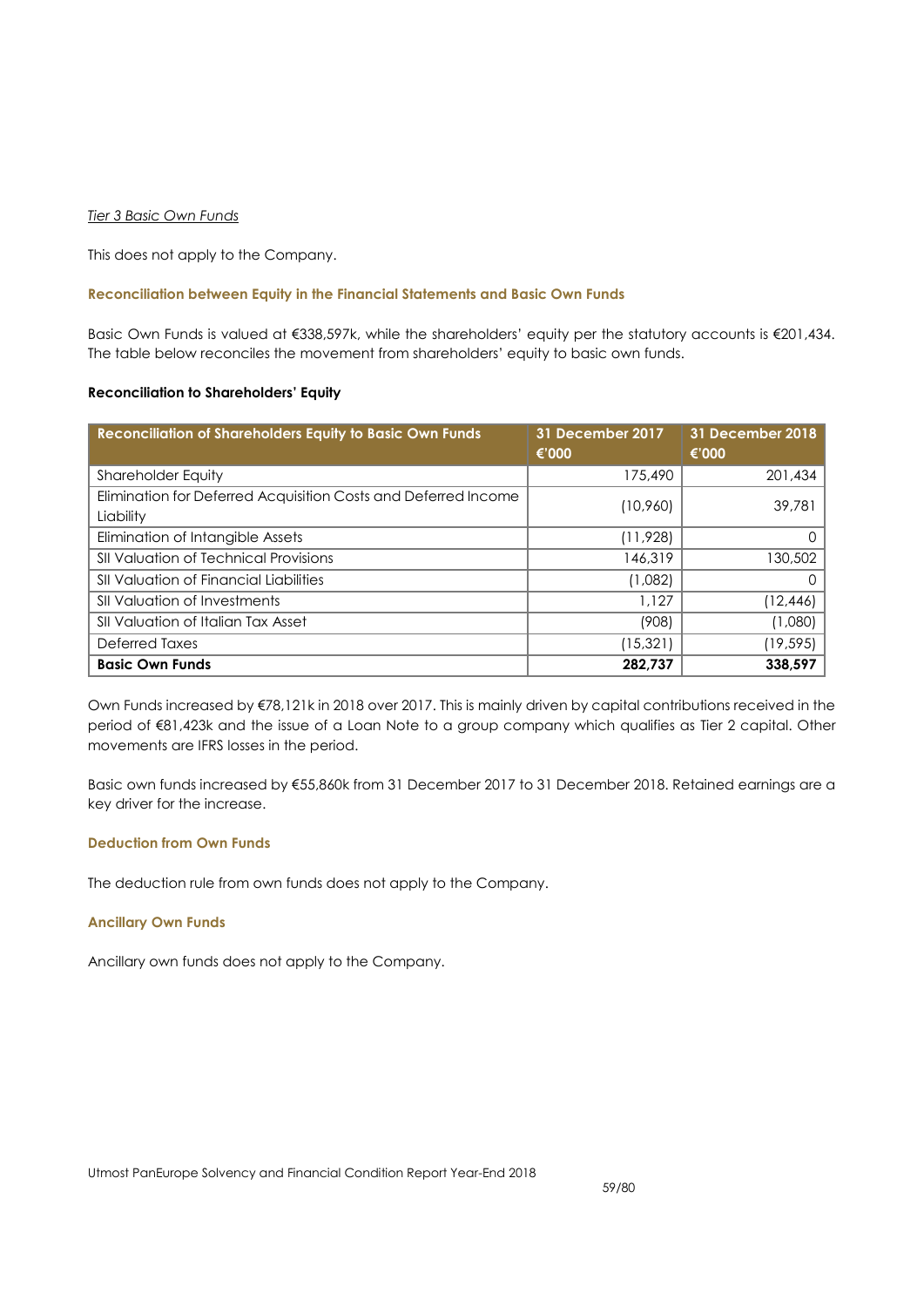# **E.1.2. ELIGIBLE OWN FUNDS**

#### **Own Funds Assets**

|                                                            | <b>Total</b><br>€'000 | <b>Tier</b><br><b>Unrestricted</b><br>€'000 | <b>Tier</b><br><b>Restricted</b><br>€'000 | Tier 2<br>€'000 | Tier <sub>3</sub><br>€'000 |
|------------------------------------------------------------|-----------------------|---------------------------------------------|-------------------------------------------|-----------------|----------------------------|
| Total Eligible Own Funds to Meet<br>the SCR at 31 Dec 2018 | 360,858               | 338,597                                     |                                           | 22.261          |                            |
| Total Eligible Own Funds to Meet<br>the SCR at 31 Dec 2017 | 282,737               | 282,737                                     |                                           |                 |                            |
| Total Eligible Own Funds to Meet<br>the MCR at 31 Dec 2018 | 351,009               | 338,597                                     |                                           | 12,413          |                            |
| Total Eligible Own Funds to Meet<br>the MCR at 31 Dec 2017 | 282,737               | 282,737                                     |                                           |                 |                            |

The Company maintains an efficient capital structure to meet its regulatory requirements. The Company is required to hold sufficient capital to cover the SCR. The SCR at 31 December 2018 was €137,917k. The Company's Own Funds at that date were €360,858k. This represents a solvency ratio of 261.65%.

Most of the Company's Own Funds are classified as Tier 1, with €22,261k classified as Tier 2. All of the Own Funds are eligible to cover the SCR, but there is a restriction on eligible own funds to cover the MCR.

# **E.1.3. ELIGIBLE OF OWN FUNDS TO MEET THE SOLVENCY CAPITAL REQUIREMENT**

All of the Company's Own Funds are classified as Tier 1 or Tier 2 and are eligible to meet the SCR.

# **E.1.4. ELIGIBLE OF OWN FUNDS TO MEET THE MINIMUM CAPITAL REQUIREMENT**

All of the Company's Own Funds Tier 1 capital is eligible to meet the MCR, but the Tier 2 Capital is restricted as a result of EIOPA guidelines.

Further information on the own funds is included in S.23.01.01 in Section F.

# **E.2. SOLVENCY CAPITAL REQUIREMENT AND MINIMUM CAPITAL REQUIREMENT**

## **E.2.1. SCR AND MCR VALUES**

The SCR at year-end 2018 was €137,917k. The MCR at year-end 2018 was €62,063k. The calculations of the capital follow EIOPA's Standard Formula regime. The Directive 2009/138/EC and the Delegated Regulation (EU) 2015/35 describe the process to be followed by companies applying the Standard Formula approach, defined by EIOPA.

The MCR is taken as a percentage of the SCR in UPE's case, where the percentage used is 45%.

The primary reason for changes in capital requirements from 2017 to 2018 is the capital requirements from the Investment in UI and HLI.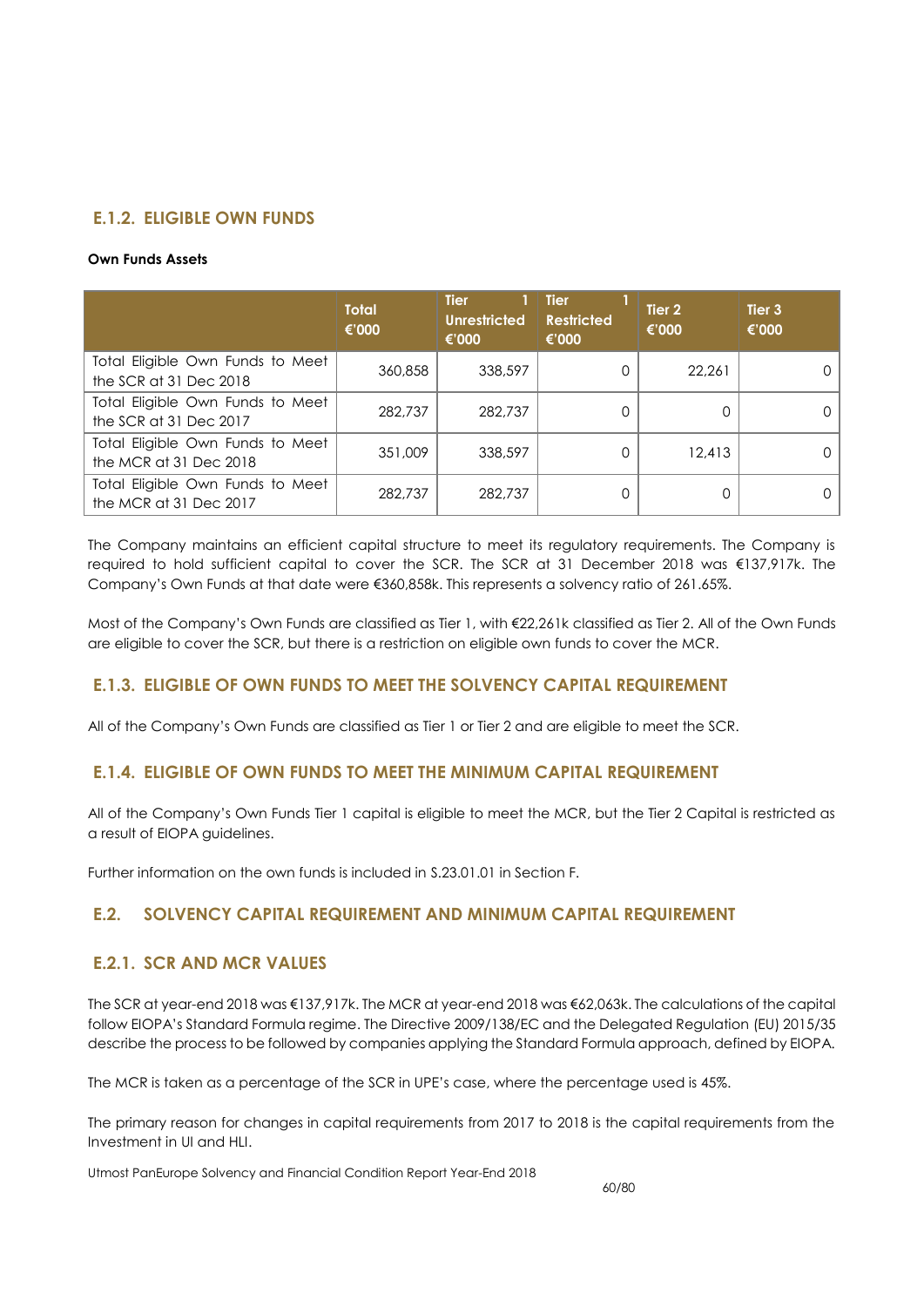### **SCR and MCR Values**

|                                     | 31 December 2017 | 31 December 2018 |
|-------------------------------------|------------------|------------------|
|                                     | €'000            | €'000            |
| <b>Solvency Capital Requirement</b> | 129,246          | 137,917          |
| Minimum Capital Requirement         | 58,161           | 62,063           |
| Own Funds to Cover SCR              | 282,737          | 360,858          |
| <b>Solvency Capital Ratio</b>       | 218.76%          | 261.65%          |
| Own Funds to Cover MCR              | 282,737          | 351,009          |
| Minimum Capital Ratio               | 486.13%          | 565.57%          |

In addition to monitoring the SCR and MCR, the Company aims to hold a solvency ratio net of the Italian Tax Asset of greater than 110%, meaning that the Italian Tax Asset will be used to back that part of Own Funds in excess of SCR. UPE management has set internal restrictions on the Italian Tax Asset and monitor these on a quarterly basis. The below table shows the solvency capital ratio gross and net of the Italian Tax Asset.

### **SCR Coverage Excluding Italian Tax Asset ("ITA")**

| <b>SCR Coverage Excluding ITA</b>         |                   | 31 December 2017  <br>€'000 | 31 December 2018<br>€'000 |
|-------------------------------------------|-------------------|-----------------------------|---------------------------|
| Total Eligible Own Funds (net of ITA)     |                   | 138,246                     | 206,680                   |
| Solvency Capital Requirement (net of ITA) | (2)               | 123,487                     | 130,298                   |
| Solvency Capital Ratio (Net of ITA)       | $(3) = (1) / (2)$ | 111.95%                     | 158.62%                   |

The solvency capital ratio (net of ITA) excludes the Italian Tax Asset from the own funds and the SCR.

# **E.2.2. SCR BREAKDOWN**

A summary of Company's SCR is provided below with further detail provided in S.25.01.21 in Section F.

### **SCR Breakdown**

|                                                        | <b>31 December 2017</b><br>€'000 | 31 December 2018<br>€'000 |
|--------------------------------------------------------|----------------------------------|---------------------------|
| Life Underwriting Risk                                 | 83,598                           | 88,395                    |
| <b>Health Underwriting</b>                             | 557                              | 2,444                     |
| Non-Life Underwriting                                  | 0                                |                           |
| <b>Market Risk</b>                                     | 78,382                           | 79,344                    |
| Counterparty Risk                                      | 26,004                           | 26,937                    |
| <b>Operational Risk</b>                                | 4.964                            | 7,109                     |
| <b>Diversification</b>                                 | (49,820)                         | (52, 743)                 |
| Adjustment for the loss-absorbing capacity of deferred |                                  |                           |
| taxes                                                  | (14,440)                         | (13,569)                  |
| <b>Solvency Capital Requirement</b>                    | 129.246                          | 137,917                   |

Further information on UPE's SCR is included in S.25.01.21 in Section F.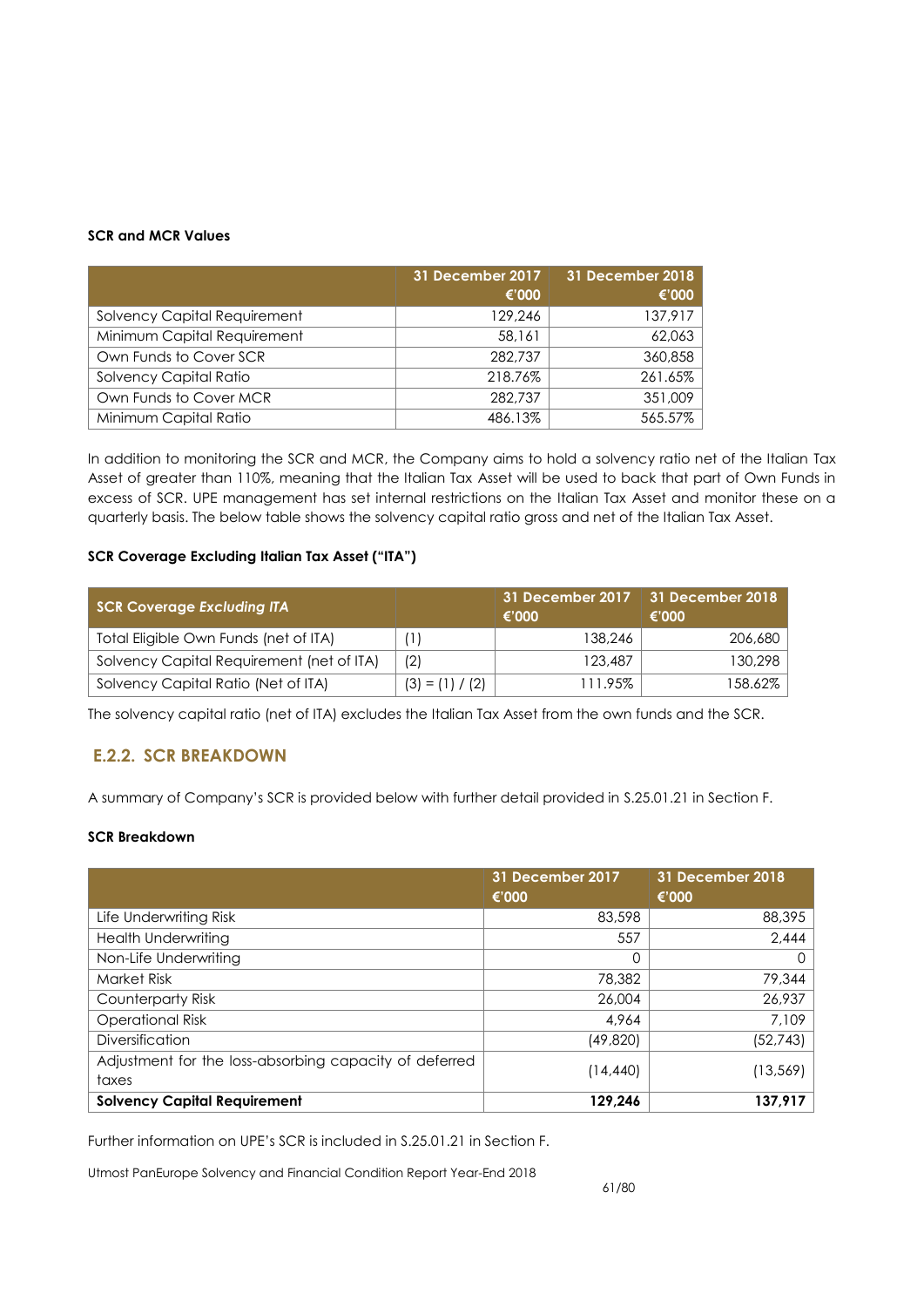# **E.3. USE OF THE DURATION-BASED EQUITY RISK SUB-MODULE IN THE CALCULATION OF THE SOLVENCY CAPITAL REQUIREMENT**

This section is not applicable to UPE.

# **E.4. DIFFERENCES BETWEEN THE STANDARD FORMULA AND ANY INTERNAL MODEL USED**

This section is not applicable to UPE.

# **E.5. NON-COMPLIANCE WITH THE MINIMUM CAPITAL REQUIREMENT AND SOLVENCY CAPITAL REQUIREMENT**

UPE has complied with the MCR and the SCR at all times.

# **E.6. ANY OTHER INFORMATION**

No additional information required.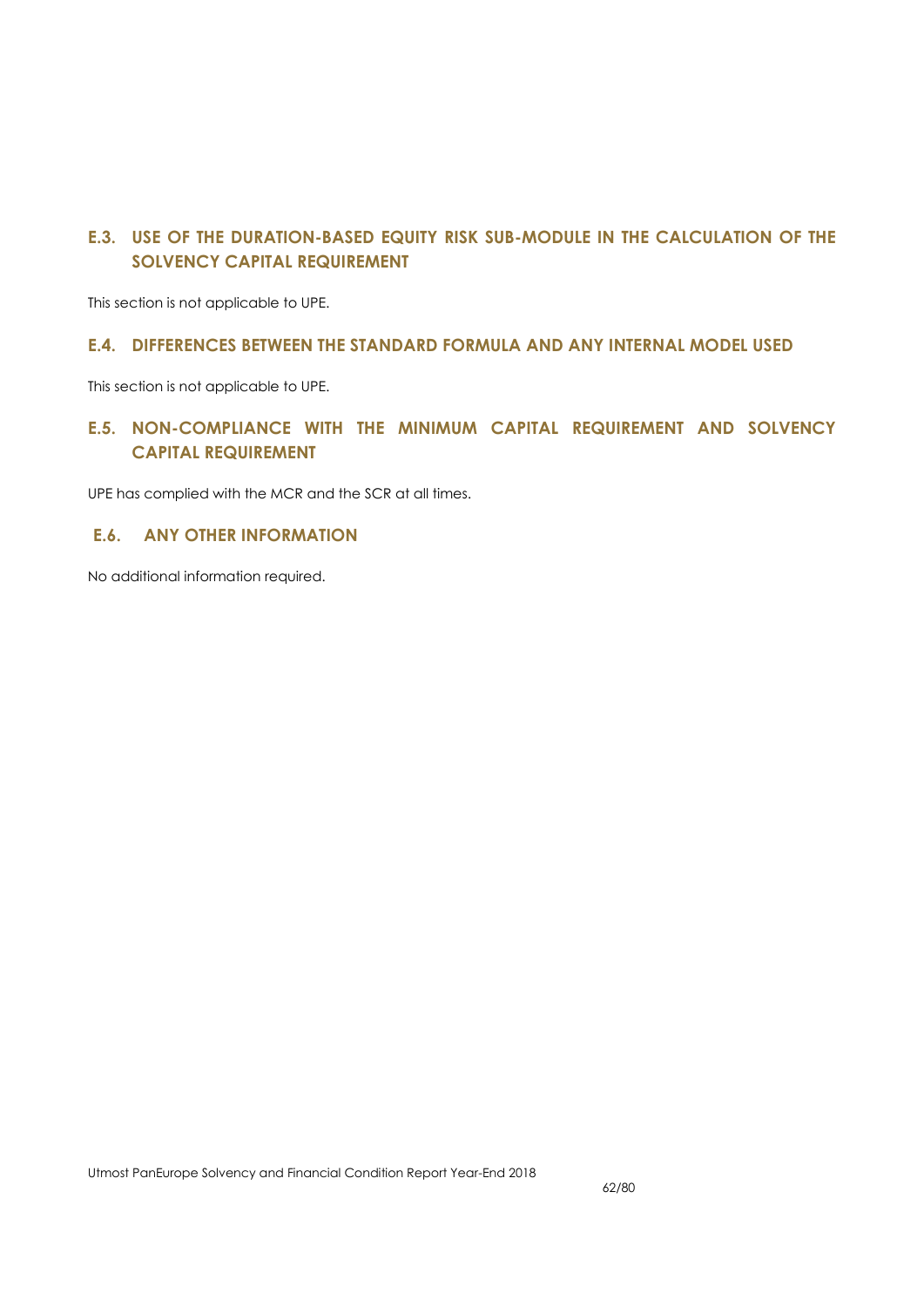# F. Quantitative Reporting Templates

# **F.1.S.02.01.02 BALANCE SHEET**

|                                                                                        |              | <b>Solvency II Value</b> |
|----------------------------------------------------------------------------------------|--------------|--------------------------|
| <b>Assets</b>                                                                          |              | C0010                    |
| Goodwill                                                                               | R0010        |                          |
| Deferred acquisition costs                                                             | <b>R0020</b> |                          |
| Intangible assets                                                                      | <b>R0030</b> | 0.00                     |
| Deferred tax assets                                                                    | <b>R0040</b> | 15,632,946.99            |
| Pension benefit surplus                                                                | <b>R0050</b> | 0.00                     |
| Property, plant and equipment held for own use                                         | <b>RO060</b> | 321,843.97               |
| Investments (other than assets held for index-linked and unit-linked<br>contracts)     | <b>R0070</b> | 143,898,876.58           |
| Property (other than for own use)                                                      | <b>R0080</b> |                          |
| Holdings in related undertakings, including participations                             | <b>ROO90</b> | 111,094,957.14           |
| Equities                                                                               | R0100        | 0.00                     |
| Equities - listed                                                                      | R0110        |                          |
| Equities - unlisted                                                                    | R0120        |                          |
| <b>Bonds</b>                                                                           | R0130        | 21,650,296.45            |
| Government Bonds                                                                       | R0140        | 19,831,630.28            |
| Corporate Bonds                                                                        | R0150        | 1,818,666.17             |
| Structured notes                                                                       | R0160        | 0.00                     |
| Collateralised securities                                                              | R0170        | 0.00                     |
| Collective Investments Undertakings                                                    | R0180        | 11,153,622.99            |
| Derivatives                                                                            | R0190        | 0.00                     |
| Deposits other than cash equivalents                                                   | R0200        | 0.00                     |
| Other investments                                                                      | R0210        | 0.00                     |
| Assets held for index-linked and unit-linked contracts                                 | R0220        | 10,437,081,710.85        |
| Loans and mortgages                                                                    | R0230        | 0.00                     |
| Loans on policies                                                                      | R0240        |                          |
| Loans and mortgages to individuals                                                     | R0250        |                          |
| Other loans and mortgages                                                              | R0260        |                          |
| Reinsurance recoverables from:                                                         | R0270        | 64,316,950.34            |
| Non-life and health similar to non-life                                                | <b>R0280</b> | 0.00                     |
| Non-life excluding health                                                              | R0290        |                          |
| Health similar to non-life                                                             | <b>R0300</b> |                          |
| Life and health similar to life, excluding health and index-linked and unit-<br>linked | R0310        | 62,786,431.43            |
| Health similar to life                                                                 | R0320        | 27,569,997.55            |
| Life excluding health and index-linked and unit-linked                                 | <b>R0330</b> | 35,216,433.87            |
| Life index-linked and unit-linked                                                      | R0340        | 1,530,518.91             |
| Deposits to cedants                                                                    | R0350        | 0.00                     |
| Insurance and intermediaries receivables                                               | R0360        | 11,962,269.52            |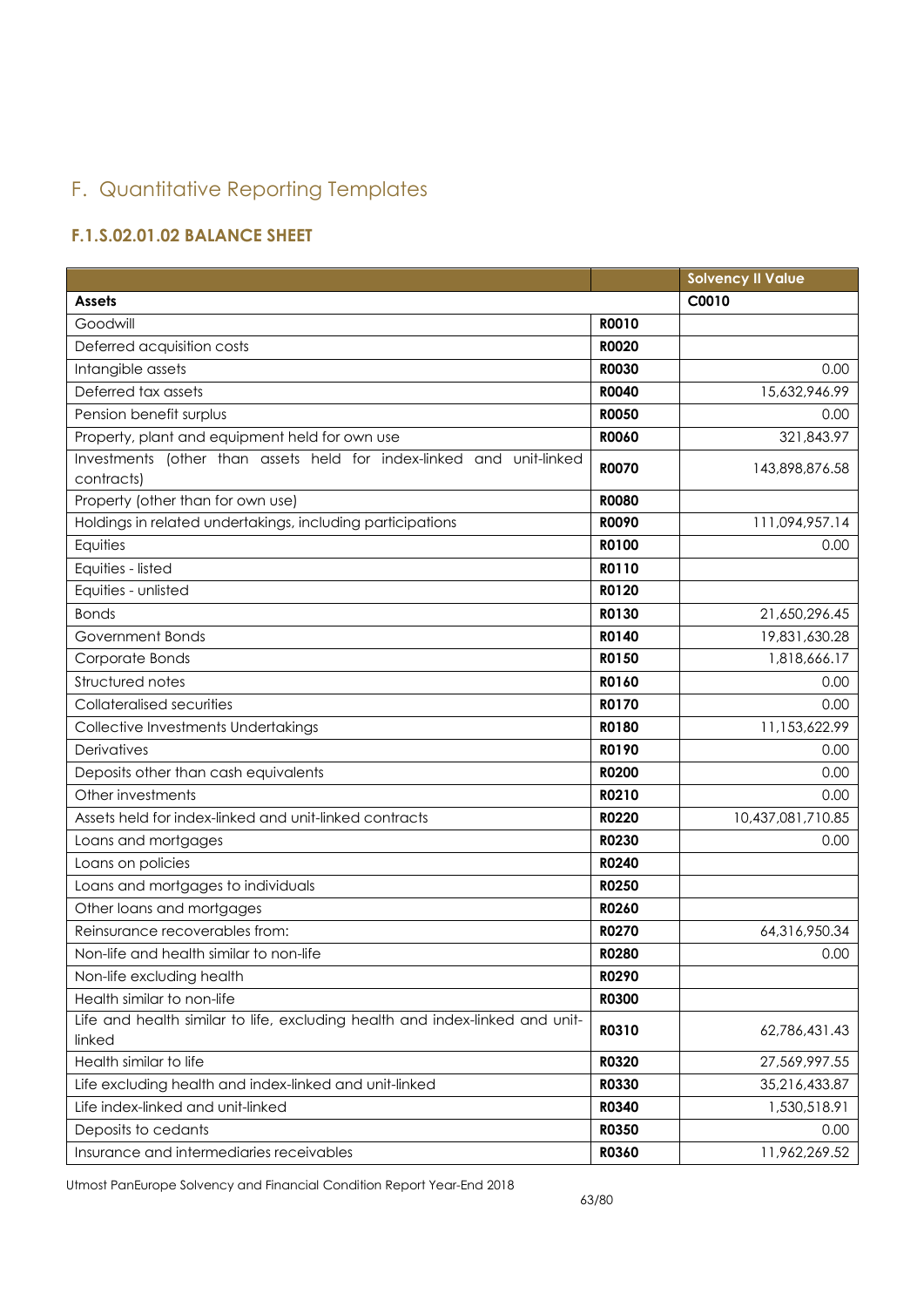|                                                                                    |               | <b>Solvency II Value</b> |
|------------------------------------------------------------------------------------|---------------|--------------------------|
| Reinsurance receivables                                                            | <b>R0370</b>  | 18,971,044.35            |
| Receivables (trade, not insurance)                                                 | <b>R0380</b>  | 154, 178, 613.84         |
| Own shares (held directly)                                                         | R0390         | 0.00                     |
| Amounts due in respect of own fund items or initial fund called up but not         | <b>R0400</b>  | 0.00                     |
| yet paid in                                                                        |               |                          |
| Cash and cash equivalents                                                          | R0410         | 22,803,574.37            |
| Any other assets, not elsewhere shown                                              | R0420         | 15,646,612.91            |
| <b>Total Assets</b>                                                                | <b>R0500</b>  | 10,884,814,443.72        |
| <b>Liabilities</b>                                                                 |               |                          |
| Technical provisions - non-life                                                    | R0510         | 0.00                     |
| Technical provisions - non-life (excluding health)                                 | <b>R0520</b>  | 0.00                     |
| Technical provisions calculated as a whole                                         | <b>R0530</b>  |                          |
| <b>Best Estimate</b>                                                               | R0540         |                          |
| Risk margin                                                                        | <b>R0550</b>  |                          |
| Technical provisions - health (similar to non-life)                                | <b>R0560</b>  | 0.00                     |
| Technical provisions calculated as a whole                                         | <b>R0570</b>  |                          |
| <b>Best Estimate</b>                                                               | <b>R0580</b>  |                          |
| Risk margin                                                                        | <b>R0590</b>  |                          |
| Technical provisions - life (excluding index-linked and unit-linked)               | <b>R0600</b>  | 84,568,318.02            |
| Technical provisions - health (similar to life)                                    | R0610         | 42,354,927.05            |
| Technical provisions calculated as a whole                                         | R0620         |                          |
| <b>Best Estimate</b>                                                               | R0630         | 42,217,340.25            |
| Risk margin                                                                        | R0640         | 137,586.80               |
| Technical provisions - life (excluding health and index-linked and unit-linked)    | R0650         | 42,213,390.97            |
| Technical provisions calculated as a whole                                         | <b>R0660</b>  |                          |
| <b>Best Estimate</b>                                                               | R0670         | 41,749,040.67            |
| Risk margin                                                                        | <b>R0680</b>  | 464,350.29               |
| Technical provisions - index-linked and unit-linked                                | R0690         | 10,310,710,780.53        |
| Technical provisions calculated as a whole                                         | R0700         |                          |
| <b>Best Estimate</b>                                                               | R0710         | 10,252,506,845.08        |
| Risk margin                                                                        | R0720         | 58,203,935.45            |
| Other technical provisions                                                         | R0730         |                          |
| Contingent liabilities                                                             | R0740         | 0.00                     |
| Provisions other than technical provisions                                         | R0750         | 0.00                     |
| Pension benefit obligations                                                        | R0760         | 0.00                     |
| Deposits from reinsurers                                                           | <b>R0770</b>  | 0.00                     |
| Deferred tax liabilities                                                           | <b>R0780</b>  | 29,202,093.27            |
| Derivatives                                                                        | R0790         | 0.00                     |
| Debts owed to credit institutions                                                  | <b>R0800</b>  | 47,298.21                |
| Debts owed to credit institutions resident domestically                            | ER0801        |                          |
| Debts owed to credit institutions resident in the euro area other than<br>domestic | <b>ER0802</b> | 47,298.21                |
| Debts owed to credit institutions resident in rest of the world                    | <b>ER0803</b> |                          |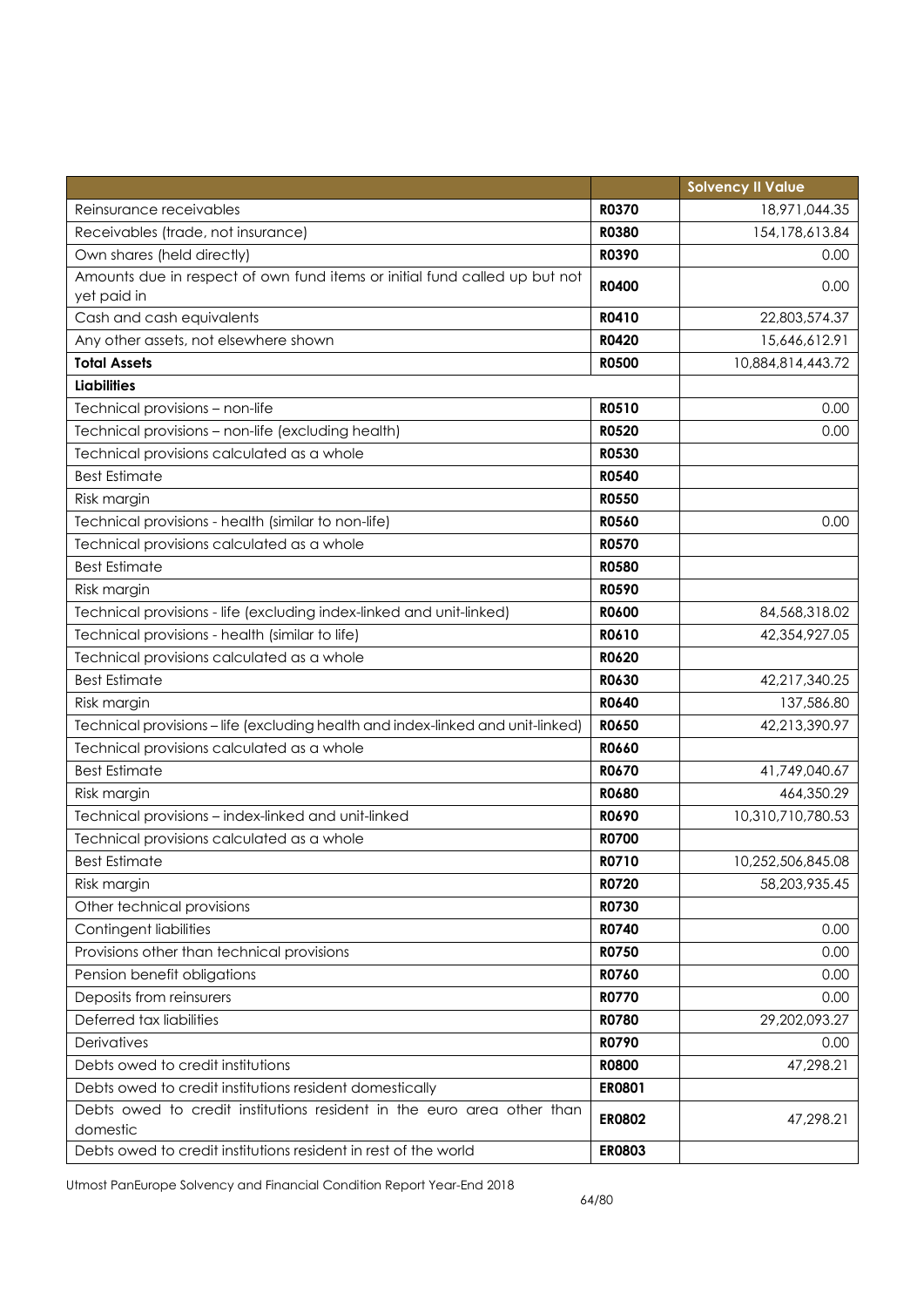|                                                                                        |                   | <b>Solvency II Value</b> |
|----------------------------------------------------------------------------------------|-------------------|--------------------------|
| Financial liabilities other than debts owed to credit institutions                     | R0810             | 0.00                     |
| Debts owed to non-credit institutions                                                  | ER0811            | 0.00                     |
| Debts owed to non-credit institutions resident domestically                            | <b>ER0812</b>     |                          |
| Debts owed to non-credit institutions resident in the euro area other than<br>domestic | <b>ER0813</b>     |                          |
| Debts owed to non-credit institutions resident in rest of the world                    | <b>ER0814</b>     |                          |
| Other financial liabilities (debt securities issued)                                   | <b>ER0815</b>     |                          |
| Insurance and intermediaries payables                                                  | <b>R0820</b>      | 9,573,647.93             |
| Reinsurance payables                                                                   | <b>R0830</b>      | 41,789,078.36            |
| Payables (trade, not insurance)                                                        | <b>R0840</b>      | 48,065,014.19            |
| Subordinated liabilities                                                               | <b>R0850</b>      | 22, 261, 427.07          |
| Subordinated liabilities not in Basic Own Funds                                        | <b>R0860</b>      | 0.00                     |
| Subordinated liabilities in Basic Own Funds                                            | <b>R0870</b>      | 22, 261, 427.07          |
| Any other liabilities, not elsewhere shown                                             | <b>R0880</b>      | 0.00                     |
| <b>Total liabilities</b>                                                               | <b>RO900</b>      | 10,546,217,657.58        |
| <b>Excess of assets over liabilities</b>                                               | R <sub>1000</sub> | 338,596,786.14           |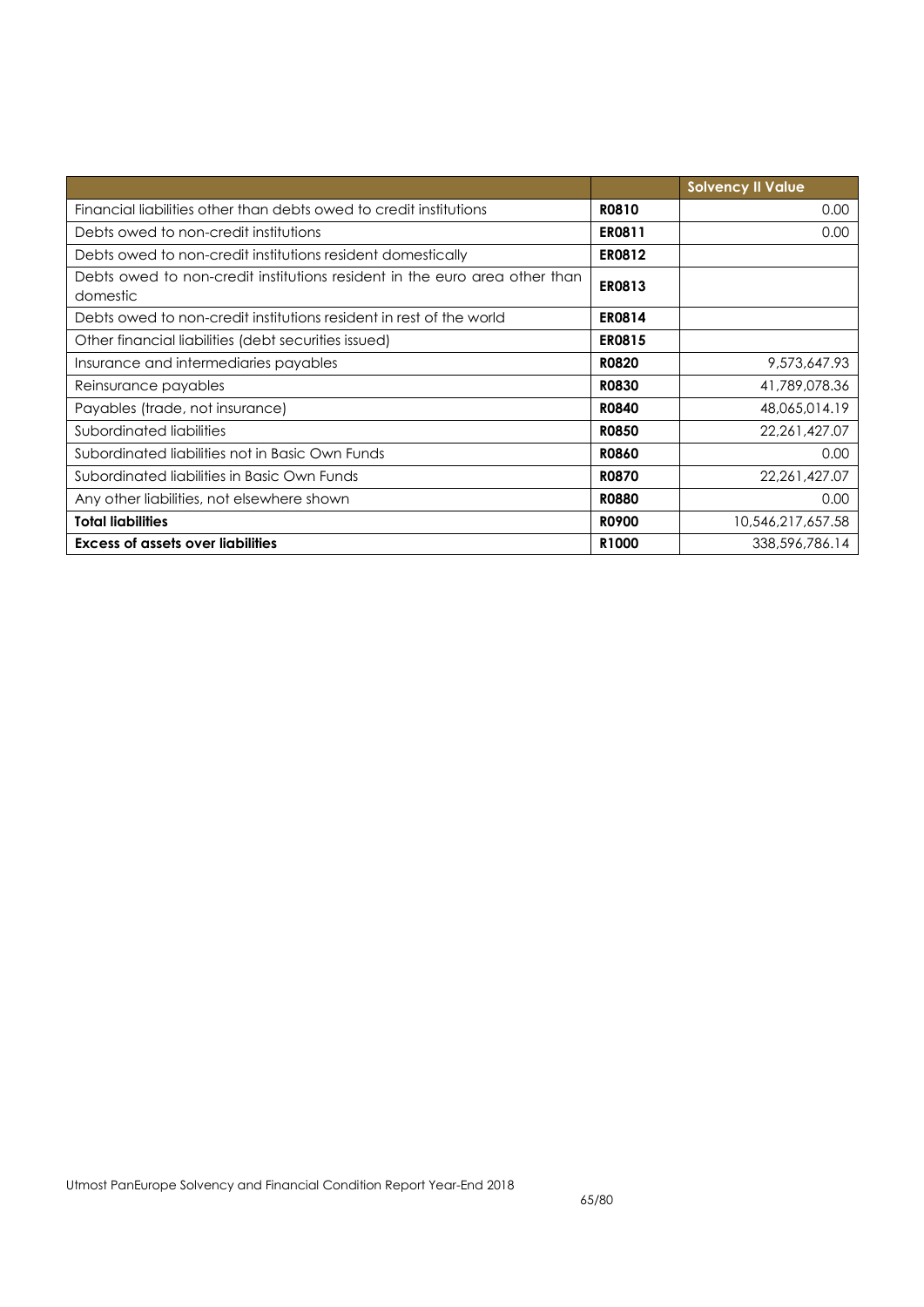# **F.2.S.05.01.02 PREMIUMS, CLAIMS AND EXPENSES BY LINE OF BUSINESS**

|                         |       | Line of Business for: life insurance obligations |                                                     |                                                     |                                   |                                                                                                                                     |                                                                                                                                                                               |                              | Life reinsurance obligations |                  |
|-------------------------|-------|--------------------------------------------------|-----------------------------------------------------|-----------------------------------------------------|-----------------------------------|-------------------------------------------------------------------------------------------------------------------------------------|-------------------------------------------------------------------------------------------------------------------------------------------------------------------------------|------------------------------|------------------------------|------------------|
|                         |       | <b>Health</b><br>insurance                       | <b>Insurance</b><br>with<br>profit<br>participation | <b>Index-linked</b><br>and unit-linked<br>insurance | life<br><b>Other</b><br>insurance | <b>Annuities</b><br>stemming<br>from non-life<br>insurance<br>contracts and<br>to<br>relating<br>health<br>insurance<br>obligations | <b>Annuities</b><br>stemming<br>from non-life<br>insurance<br>contracts<br>and relating<br>to insurance<br>obligations<br>other<br>than<br>health<br>insurance<br>obligations | <b>Health</b><br>reinsurance | Life<br>reinsurance          | <b>Total</b>     |
|                         |       | C0210                                            | C0220                                               | C0230                                               | C0240                             | C0250                                                                                                                               | C0260                                                                                                                                                                         | C0270                        | C0280                        | C0300            |
| <b>Premiums written</b> |       |                                                  |                                                     |                                                     |                                   |                                                                                                                                     |                                                                                                                                                                               |                              |                              |                  |
| Gross                   | R1410 | 37,812,707.87                                    |                                                     | 956,191,895.91                                      | 34,255,778.96                     |                                                                                                                                     |                                                                                                                                                                               |                              |                              | 1,028,260,382.74 |
| Reinsurers'<br>share    | R1420 | 34,582,056.55                                    |                                                     | 500,381.38                                          | 33,659,573.69                     |                                                                                                                                     |                                                                                                                                                                               |                              |                              | 68,742,011.61    |
| Net                     | R1500 | 3,230,651.33                                     | 0.00                                                | 955,691,514.53                                      | 596,205.27                        | 0.00                                                                                                                                | 0.00                                                                                                                                                                          | 0.00                         | 0.00                         | 959,518,371.13   |
| <b>Premiums earned</b>  |       |                                                  |                                                     |                                                     |                                   |                                                                                                                                     |                                                                                                                                                                               |                              |                              |                  |
| Gross                   | R1510 | 37,147,635.10                                    |                                                     | 956, 191, 895. 91                                   | 34,326,134.43                     |                                                                                                                                     |                                                                                                                                                                               |                              |                              | 1,027,665,665.44 |
| Reinsurers'<br>share    | R1520 | 31,207,903.82                                    |                                                     | 500,381.38                                          | 31,753,127.71                     |                                                                                                                                     |                                                                                                                                                                               |                              |                              | 63,461,412.90    |
| Net                     | R1600 | 5,939,731.29                                     | 0.00                                                | 955,691,514.53                                      | 2,573,006.73                      | 0.00                                                                                                                                | 0.00                                                                                                                                                                          | 0.00                         | 0.00                         | 964,204,252.54   |
| <b>Claims incurred</b>  |       |                                                  |                                                     |                                                     |                                   |                                                                                                                                     |                                                                                                                                                                               |                              |                              |                  |
| Gross                   | R1610 | 21,474,901.21                                    |                                                     | 894,517,726.37                                      | 27,731,992.02                     |                                                                                                                                     |                                                                                                                                                                               |                              |                              | 943,724,619.60   |
| Reinsurers'<br>share    | R1620 | 17,896,871.39                                    |                                                     | 405,489.50                                          | 23,890,675.89                     |                                                                                                                                     |                                                                                                                                                                               |                              |                              | 42,193,036.78    |
| <b>Net</b>              | R1700 | 3,578,029.82                                     | 0.00                                                | 894, 112, 236.87                                    | 3,841,316.13                      | 0.00                                                                                                                                | 0.00                                                                                                                                                                          | 0.00                         | 0.00                         | 901,531,582.82   |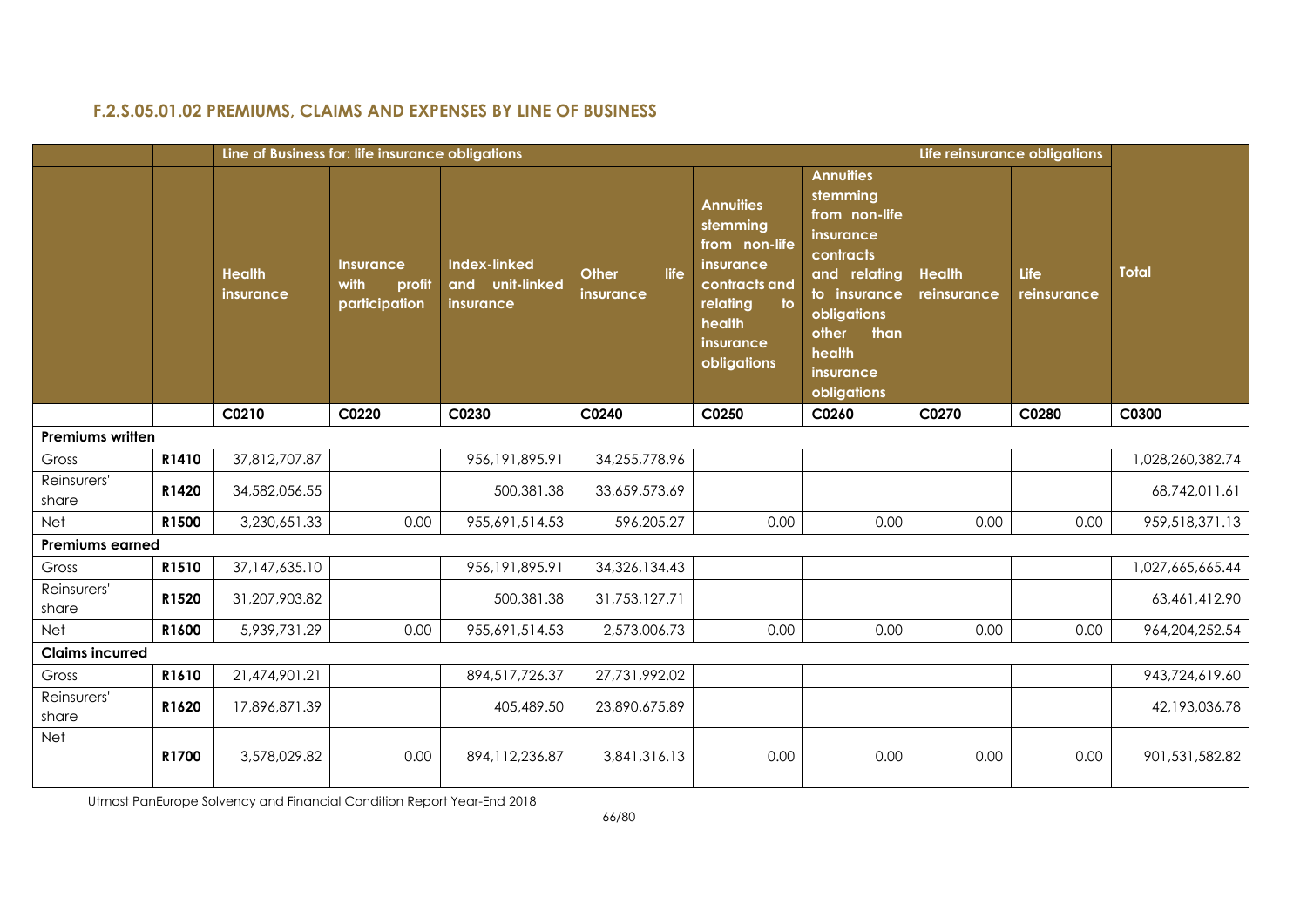|                                       |       | Line of Business for: life insurance obligations |                                                     |                                                               |                                   |                                                                                                                                                              |                                                                                                                                                                               | Life reinsurance obligations |                     |                 |
|---------------------------------------|-------|--------------------------------------------------|-----------------------------------------------------|---------------------------------------------------------------|-----------------------------------|--------------------------------------------------------------------------------------------------------------------------------------------------------------|-------------------------------------------------------------------------------------------------------------------------------------------------------------------------------|------------------------------|---------------------|-----------------|
|                                       |       | <b>Health</b><br>insurance                       | <b>Insurance</b><br>with<br>profit<br>participation | <b>Index-linked</b><br>unit-linked<br>and<br><b>insurance</b> | life<br><b>Other</b><br>insurance | <b>Annuities</b><br>stemming<br>from non-life<br>insurance<br>contracts and<br>$\overline{\phantom{a}}$ to<br>relating<br>health<br>insurance<br>obligations | <b>Annuities</b><br>stemming<br>from non-life<br>insurance<br>contracts<br>and relating<br>to insurance<br>obligations<br>other<br>than<br>health<br>insurance<br>obligations | <b>Health</b><br>reinsurance | Life<br>reinsurance | <b>Total</b>    |
| Changes in other technical provisions |       |                                                  |                                                     |                                                               |                                   |                                                                                                                                                              |                                                                                                                                                                               |                              |                     |                 |
| Gross                                 | R1710 | $-72,484.53$                                     |                                                     | 5,127,278.85                                                  | $-72,484.53$                      |                                                                                                                                                              |                                                                                                                                                                               |                              |                     | 4,982,309.79    |
| Reinsurers'<br>share                  | R1720 | 0.00                                             |                                                     | $-2,049,588.33$                                               | 0.00                              |                                                                                                                                                              |                                                                                                                                                                               |                              |                     | $-2,049,588.33$ |
| Net                                   | R1800 | $-72,484.53$                                     | 0.00                                                | 7,176,867.18                                                  | $-72,484.53$                      | 0.00                                                                                                                                                         | 0.00                                                                                                                                                                          | 0.00                         | 0.00                | 7,031,898.12    |
| <b>Expenses</b><br>incurred           | R1900 | 7,220,069.02                                     | 0.00                                                | 42,786,626.74                                                 | 6,303,223.59                      | 0.00                                                                                                                                                         | 0.00                                                                                                                                                                          | 0.00                         | 0.00                | 56,309,919.34   |
| <b>Administrative expenses</b>        |       |                                                  |                                                     |                                                               |                                   |                                                                                                                                                              |                                                                                                                                                                               |                              |                     |                 |
| Gross                                 | R1910 | 1,376,783.33                                     |                                                     | 4,404,156.81                                                  | 763,458.83                        |                                                                                                                                                              |                                                                                                                                                                               |                              |                     | 6,544,398.97    |
| Reinsurers'<br>share                  | R1920 |                                                  |                                                     |                                                               |                                   |                                                                                                                                                              |                                                                                                                                                                               |                              |                     | 0.00            |
| <b>Net</b>                            | R2000 | 1,376,783.33                                     | 0.00                                                | 4,404,156.81                                                  | 763,458.83                        | 0.00                                                                                                                                                         | 0.00                                                                                                                                                                          | 0.00                         | 0.00                | 6,544,398.97    |
| <b>Investment management expenses</b> |       |                                                  |                                                     |                                                               |                                   |                                                                                                                                                              |                                                                                                                                                                               |                              |                     |                 |
| Gross                                 | R2010 | 5,610.32                                         |                                                     | 22,613.73                                                     | 5,610.32                          |                                                                                                                                                              |                                                                                                                                                                               |                              |                     | 33,834.36       |
| Reinsurers'<br>share                  | R2020 |                                                  |                                                     |                                                               |                                   |                                                                                                                                                              |                                                                                                                                                                               |                              |                     | 0.00            |
| <b>Net</b>                            | R2100 | 5,610.32                                         | 0.00                                                | 22,613.73                                                     | 5,610.32                          | 0.00                                                                                                                                                         | 0.00                                                                                                                                                                          | 0.00                         | 0.00                | 33,834.36       |
| <b>Claims management expenses</b>     |       |                                                  |                                                     |                                                               |                                   |                                                                                                                                                              |                                                                                                                                                                               |                              |                     |                 |
| Gross                                 | R2110 |                                                  |                                                     |                                                               |                                   |                                                                                                                                                              |                                                                                                                                                                               |                              |                     | 0.00            |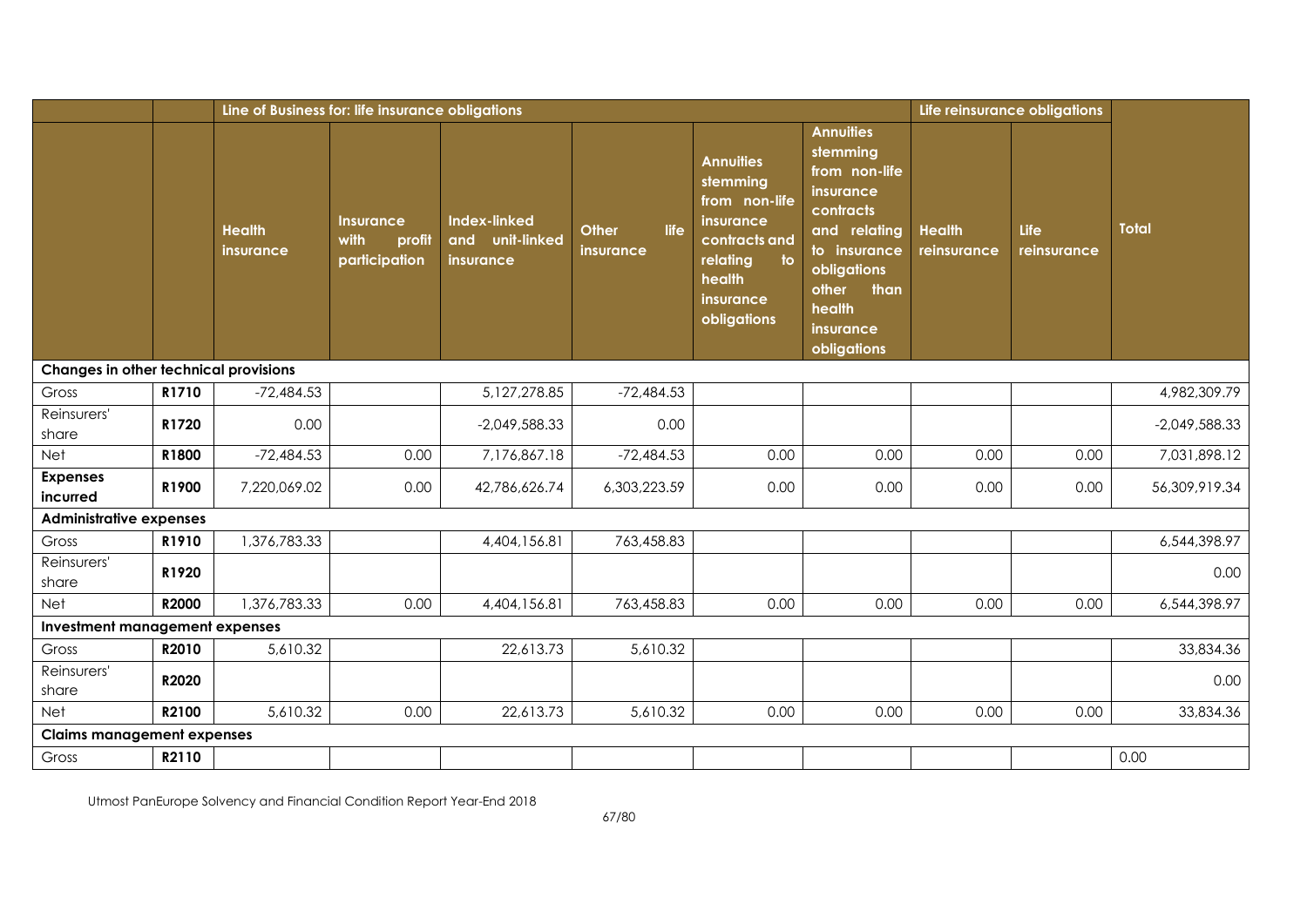|                                      |       |                                   | Line of Business for: life insurance obligations    |                                                     |                            |                                                                                                                                            |                                                                                                                                                                               |                              |                     |                  |
|--------------------------------------|-------|-----------------------------------|-----------------------------------------------------|-----------------------------------------------------|----------------------------|--------------------------------------------------------------------------------------------------------------------------------------------|-------------------------------------------------------------------------------------------------------------------------------------------------------------------------------|------------------------------|---------------------|------------------|
|                                      |       | <b>Health</b><br><b>insurance</b> | <b>Insurance</b><br>with<br>profit<br>participation | <b>Index-linked</b><br>and unit-linked<br>insurance | life<br>Other<br>insurance | <b>Annuities</b><br>stemming<br>from non-life<br><i>insurance</i><br>contracts and<br>to<br>relating<br>health<br>insurance<br>obligations | <b>Annuities</b><br>stemming<br>from non-life<br>insurance<br>contracts<br>and relating<br>to insurance<br>obligations<br>other<br>than<br>health<br>insurance<br>obligations | <b>Health</b><br>reinsurance | Life<br>reinsurance | <b>Total</b>     |
| Reinsurers'<br>share                 | R2120 |                                   |                                                     |                                                     |                            |                                                                                                                                            |                                                                                                                                                                               |                              |                     | 0.00             |
| <b>Net</b>                           | R2200 | 0.00                              | 0.00                                                | 0.00                                                | 0.00                       | 0.00                                                                                                                                       | 0.00                                                                                                                                                                          | 0.00                         | 0.00                | 0.00             |
| <b>Acquisition expenses</b>          |       |                                   |                                                     |                                                     |                            |                                                                                                                                            |                                                                                                                                                                               |                              |                     |                  |
| Gross                                | R2210 | 2,545,054.07                      |                                                     | 9,288,872.93                                        | 1,311,240.01               |                                                                                                                                            |                                                                                                                                                                               |                              |                     | 13,145,167.01    |
| Reinsurers'<br>share                 | R2220 | 1,846,073.45                      |                                                     | 0.00                                                | 915,780.32                 |                                                                                                                                            |                                                                                                                                                                               |                              |                     | 2,761,853.77     |
| <b>Net</b>                           | R2300 | 698,980.62                        | 0.00                                                | 9,288,872.93                                        | 395,459.69                 | 0.00                                                                                                                                       | 0.00                                                                                                                                                                          | 0.00                         | 0.00                | 10,383,313.24    |
| <b>Overhead expenses</b>             |       |                                   |                                                     |                                                     |                            |                                                                                                                                            |                                                                                                                                                                               |                              |                     |                  |
| Gross                                | R2310 | 5,138,694.75                      |                                                     | 29,070,983.27                                       | 5,138,694.75               |                                                                                                                                            |                                                                                                                                                                               |                              |                     | 39, 348, 372. 77 |
| Reinsurers'<br>share                 | R2320 |                                   |                                                     |                                                     |                            |                                                                                                                                            |                                                                                                                                                                               |                              |                     | 0.00             |
| Net                                  | R2400 | 5,138,694.75                      | 0.00                                                | 29,070,983.27                                       | 5,138,694.75               | 0.00                                                                                                                                       | 0.00                                                                                                                                                                          | 0.00                         | 0.00                | 39, 348, 372. 77 |
| Other<br>expenses                    | R2500 |                                   |                                                     |                                                     |                            |                                                                                                                                            |                                                                                                                                                                               |                              |                     | 8,570,261.80     |
| <b>Total expenses</b>                | R2600 |                                   |                                                     |                                                     |                            |                                                                                                                                            |                                                                                                                                                                               |                              |                     | 64,880,181.14    |
| <b>Total amount of</b><br>surrenders | R2700 |                                   |                                                     |                                                     |                            |                                                                                                                                            |                                                                                                                                                                               |                              |                     | 0.00             |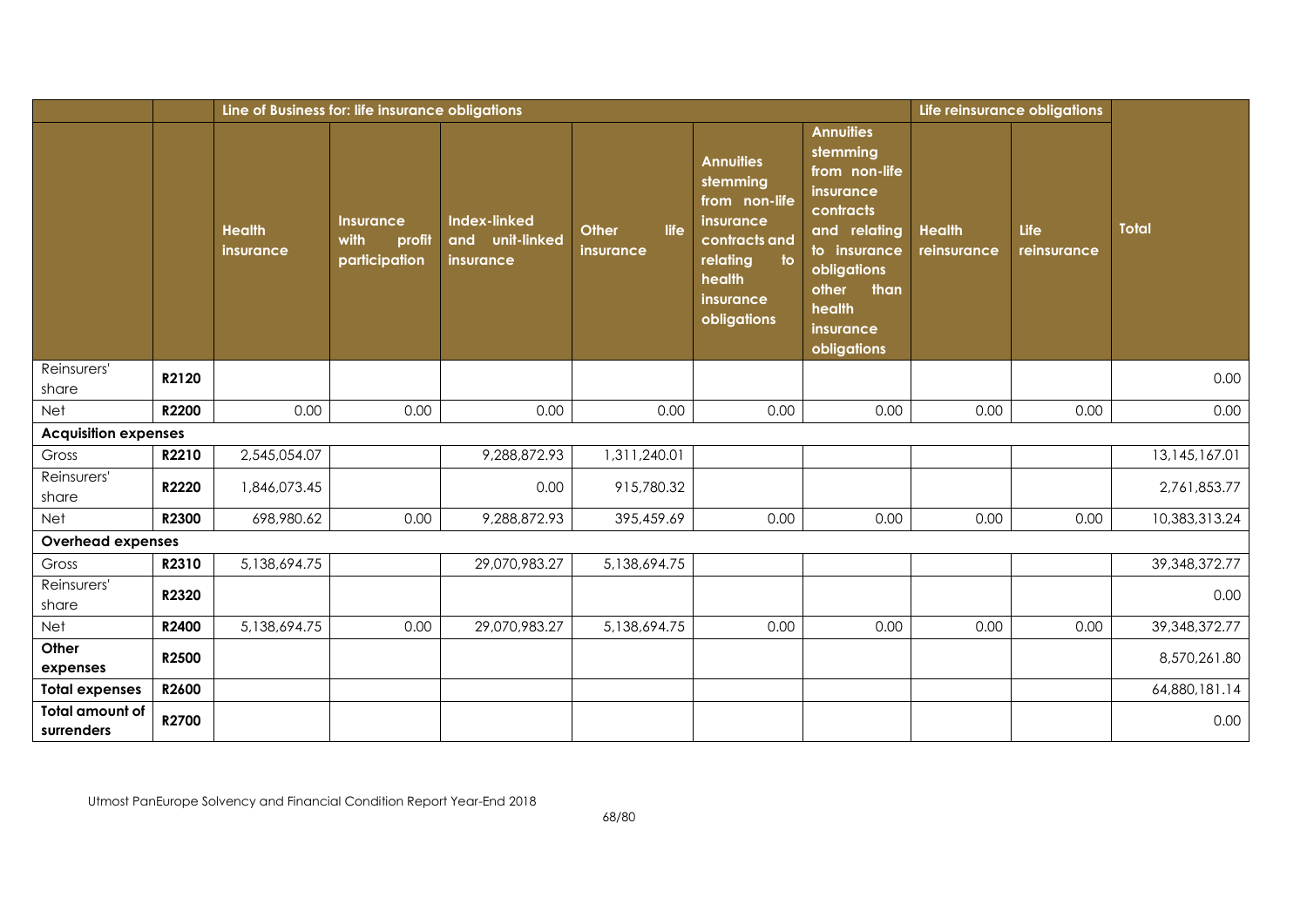# **F.3.S.05.02.01 PREMIUMS, CLAIMS AND EXPENSES BY COUNTRY**

|                                       |       | <b>Home country</b> | (by<br>Country<br>amount<br><b>of</b><br>gross<br>premiums<br>written) | Country<br>(by<br>amount<br><b>of</b><br>gross<br>premiums<br>written) | (by<br>Country<br>amount of gross<br>premiums<br>written) | (by<br>Country<br>amount of gross<br>premiums<br>written) | <b>Country</b><br>(by<br>amount<br><b>of</b><br>gross<br>premiums<br>written) | <b>Total</b><br>for<br>top 5<br>countries<br>and<br>home country (by<br>amount of gross<br>premiums written) |
|---------------------------------------|-------|---------------------|------------------------------------------------------------------------|------------------------------------------------------------------------|-----------------------------------------------------------|-----------------------------------------------------------|-------------------------------------------------------------------------------|--------------------------------------------------------------------------------------------------------------|
|                                       |       |                     | ES.                                                                    | F1                                                                     | GB                                                        | T                                                         | PT.                                                                           |                                                                                                              |
|                                       |       | C0220               | C0230                                                                  | C0230                                                                  | C0230                                                     | C0230                                                     | C0230                                                                         | C0280                                                                                                        |
| <b>Premiums written</b>               |       |                     |                                                                        |                                                                        |                                                           |                                                           |                                                                               |                                                                                                              |
| Gross                                 | R1410 | 61,969,536.76       | 64,372,894.72                                                          | 72,241,853.06                                                          | 112,016,113.02                                            | 648, 937, 857. 07                                         | 49,673,465.35                                                                 | 1,009,211,719.98                                                                                             |
| Reinsurers' share                     | R1420 | 53,945,805.20       | 0.00                                                                   | 0.00                                                                   | 8,295,596.96                                              | 974,509.58                                                | 0.00                                                                          | 63,215,911.74                                                                                                |
| <b>Net</b>                            | R1500 | 8,023,731.56        | 64,372,894.72                                                          | 72,241,853.06                                                          | 103,720,516.06                                            | 647, 963, 347. 49                                         | 49,673,465.35                                                                 | 945,995,808.24                                                                                               |
| Premiums earned                       |       |                     |                                                                        |                                                                        |                                                           |                                                           |                                                                               |                                                                                                              |
| Gross                                 | R1510 | 61,153,041.70       | 64,372,894.72                                                          | 72,241,853.06                                                          | 112,303,944.78                                            | 648, 937, 301.62                                          | 49,673,465.35                                                                 | 1,008,682,501.23                                                                                             |
| Reinsurers' share                     | R1520 | 48,443,428.73       | 0.00                                                                   | 0.00                                                                   | 8,583,428.72                                              | 973,954.13                                                | 0.00                                                                          | 58,000,811.58                                                                                                |
| Net                                   | R1600 | 12,709,612.97       | 64,372,894.72                                                          | 72,241,853.06                                                          | 103,720,516.06                                            | 647, 963, 347. 49                                         | 49,673,465.35                                                                 | 950,681,689.65                                                                                               |
| <b>Claims incurred</b>                |       |                     |                                                                        |                                                                        |                                                           |                                                           |                                                                               |                                                                                                              |
| Gross                                 | R1610 | 51,734,381.79       | 12,523,902.42                                                          | 5,662,309.69                                                           | 43,872,712.12                                             | 763,551,685.67                                            | 9,618,394.82                                                                  | 886,963,386.51                                                                                               |
| Reinsurers' share                     | R1620 | 36,683,495.03       | 0.00                                                                   | 0.00                                                                   | 3,831,217.64                                              | 387,143.38                                                | 0.00                                                                          | 40,901,856.05                                                                                                |
| <b>Net</b>                            | R1700 | 15,050,886.76       | 12,523,902.42                                                          | 5,662,309.69                                                           | 40,041,494.48                                             | 763,164,542.29                                            | 9,618,394.82                                                                  | 846,061,530.46                                                                                               |
| Changes in other technical provisions |       |                     |                                                                        |                                                                        |                                                           |                                                           |                                                                               |                                                                                                              |
| Gross                                 | R1710 | $-144,969.06$       | 0.00                                                                   | 0.00                                                                   | 0.00                                                      | 3,955,698.30                                              | 0.00                                                                          | 3,810,729.24                                                                                                 |
| Reinsurers' share                     | R1720 | 0.00                | 0.00                                                                   | 0.00                                                                   | 0.00                                                      | 0.00                                                      | 0.00                                                                          | 0.00                                                                                                         |
| Net                                   | R1800 | $-144,969.06$       | 0.00                                                                   | 0.00                                                                   | 0.00                                                      | 3,955,698.30                                              | 0.00                                                                          | 3,810,729.24                                                                                                 |
| <b>Expenses incurred</b>              | R1900 | 43,805,593.38       | 281,125.37                                                             | 6,513,860.37                                                           | 995,857.80                                                | 2,993,952.39                                              | 803,379.90                                                                    | 55,393,769.21                                                                                                |
| Other expenses                        | R2500 |                     |                                                                        |                                                                        |                                                           |                                                           |                                                                               | 1,538,261.80                                                                                                 |
| <b>Total expenses</b>                 | R2600 |                     |                                                                        |                                                                        |                                                           |                                                           |                                                                               | 56,932,031.01                                                                                                |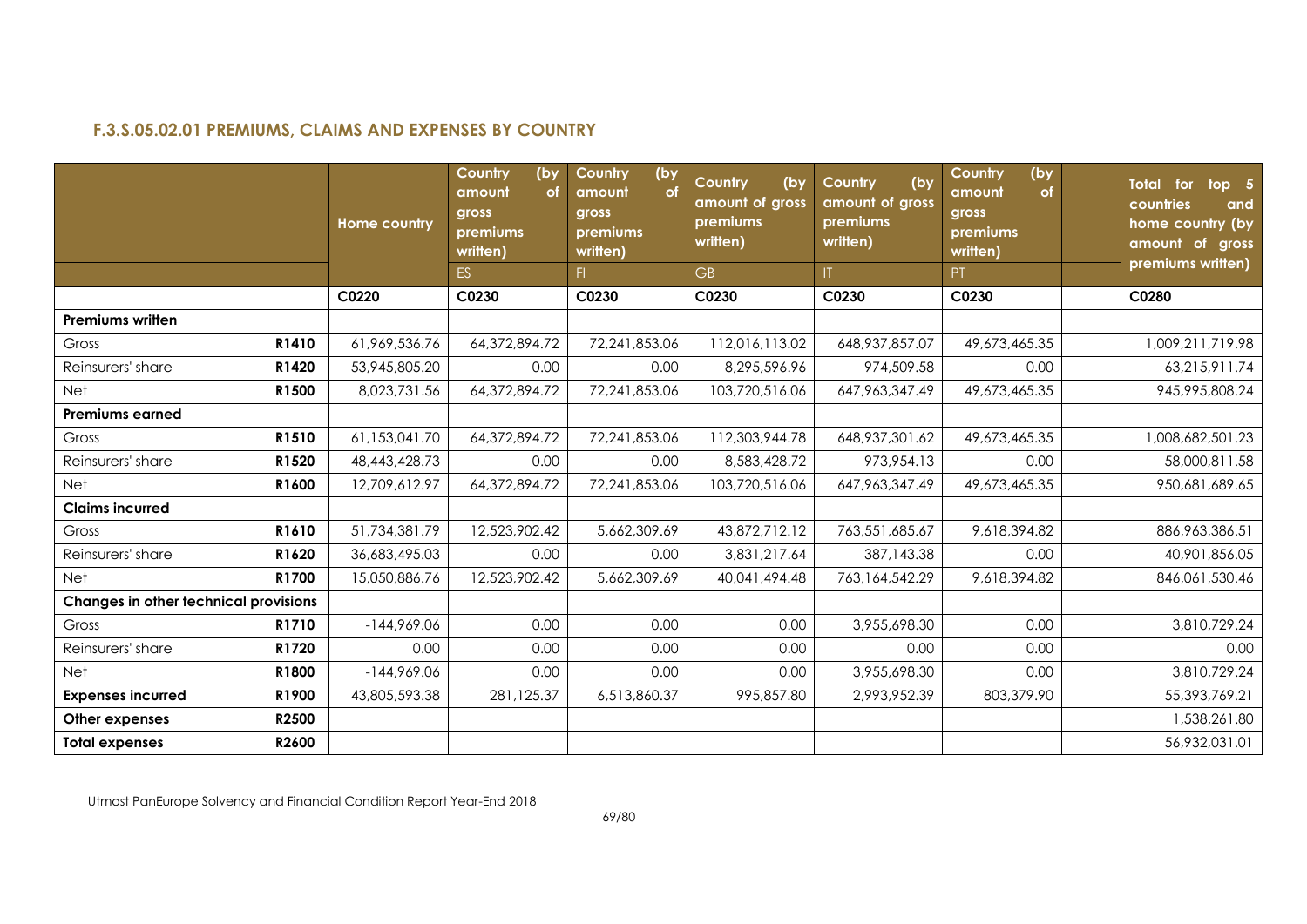# **F.4.S.12.01.02 LIFE AND HEALTH SLT TECHNICAL PROVISIONS**

|                                                                                                                                                                                                                     |              | Index-linked and unit-linked insurance |                                                          |                                                                | <b>Other life insurance</b> |                                                          |                                                             |                                                                         | Health insurance (direct<br>business) |                                                                                    |                                                   |
|---------------------------------------------------------------------------------------------------------------------------------------------------------------------------------------------------------------------|--------------|----------------------------------------|----------------------------------------------------------|----------------------------------------------------------------|-----------------------------|----------------------------------------------------------|-------------------------------------------------------------|-------------------------------------------------------------------------|---------------------------------------|------------------------------------------------------------------------------------|---------------------------------------------------|
|                                                                                                                                                                                                                     |              |                                        | <b>Contracts</b><br>without<br>options and<br>guarantees | with<br><b>Contracts</b><br>options<br><b>or</b><br>guarantees |                             | <b>Contracts</b><br>without<br>options and<br>guarantees | <b>Contracts</b><br>with options<br><b>or</b><br>guarantees | Total (Life other<br>than<br>health<br>insurance, incl.<br>Unit-Linked) |                                       | Contrac<br>$\overline{\phantom{a}}$<br>without<br>options<br>and<br>guarant<br>ees | Total<br>(Health<br>similar to life<br>insurance) |
|                                                                                                                                                                                                                     |              | C0030                                  | C0040                                                    | C0050                                                          | C0060                       | C0070                                                    | C0080                                                       | C0150                                                                   | C0160                                 | C0170                                                                              | C0210                                             |
| provisions<br>Technical<br>calculated as a whole                                                                                                                                                                    | R0010        |                                        |                                                          |                                                                |                             |                                                          |                                                             | 0.00                                                                    |                                       |                                                                                    | 0.00                                              |
| <b>Recoverables</b><br>Total<br>from reinsurance/SPV<br>and Finite Re after the<br>adjustment<br>for<br>expected losses due to<br>default<br>counterparty<br>associated<br>to<br><b>TP</b><br>calculated as a whole | <b>RO020</b> |                                        |                                                          |                                                                |                             |                                                          |                                                             | 0.00                                                                    |                                       |                                                                                    | 0.00                                              |
| <b>Technical provisions</b><br>calculated as a sum of<br><b>BE and RM</b>                                                                                                                                           |              |                                        |                                                          |                                                                |                             |                                                          |                                                             |                                                                         |                                       |                                                                                    |                                                   |
| <b>Best Estimate</b>                                                                                                                                                                                                |              |                                        |                                                          |                                                                |                             |                                                          |                                                             |                                                                         |                                       |                                                                                    |                                                   |
| <b>Gross Best Estimate</b>                                                                                                                                                                                          | <b>RO030</b> |                                        | 10,250,367,<br>256.75                                    | 2,139,588.33                                                   |                             | 41,749,040.<br>67                                        |                                                             | 10,294,255,885.75                                                       |                                       | 42,217,3<br>40.25                                                                  | 42,217,340.25                                     |
| recoverables<br>Total<br>from reinsurance/SPV<br>and Finite Re before<br>the adjustment for<br>expected losses due to<br>counterparty default                                                                       | <b>R0040</b> |                                        | $-516,579.91$                                            | 2,049,588.33                                                   |                             | 35,259,235.<br>54                                        | 0.00                                                        | 36,792,243.97                                                           |                                       | 27,616,7<br>94.79                                                                  | 27,616,794.79                                     |
| Recoverables<br>from<br>reinsurance<br>(except<br>SPV and Finite Re)                                                                                                                                                | <b>RO050</b> |                                        | $-516,579.91$                                            | 2,049,588.33                                                   |                             | 35,259,235.<br>54                                        |                                                             | 36,792,243.97                                                           |                                       | 27,616,7<br>94.79                                                                  | 27,616,794.79                                     |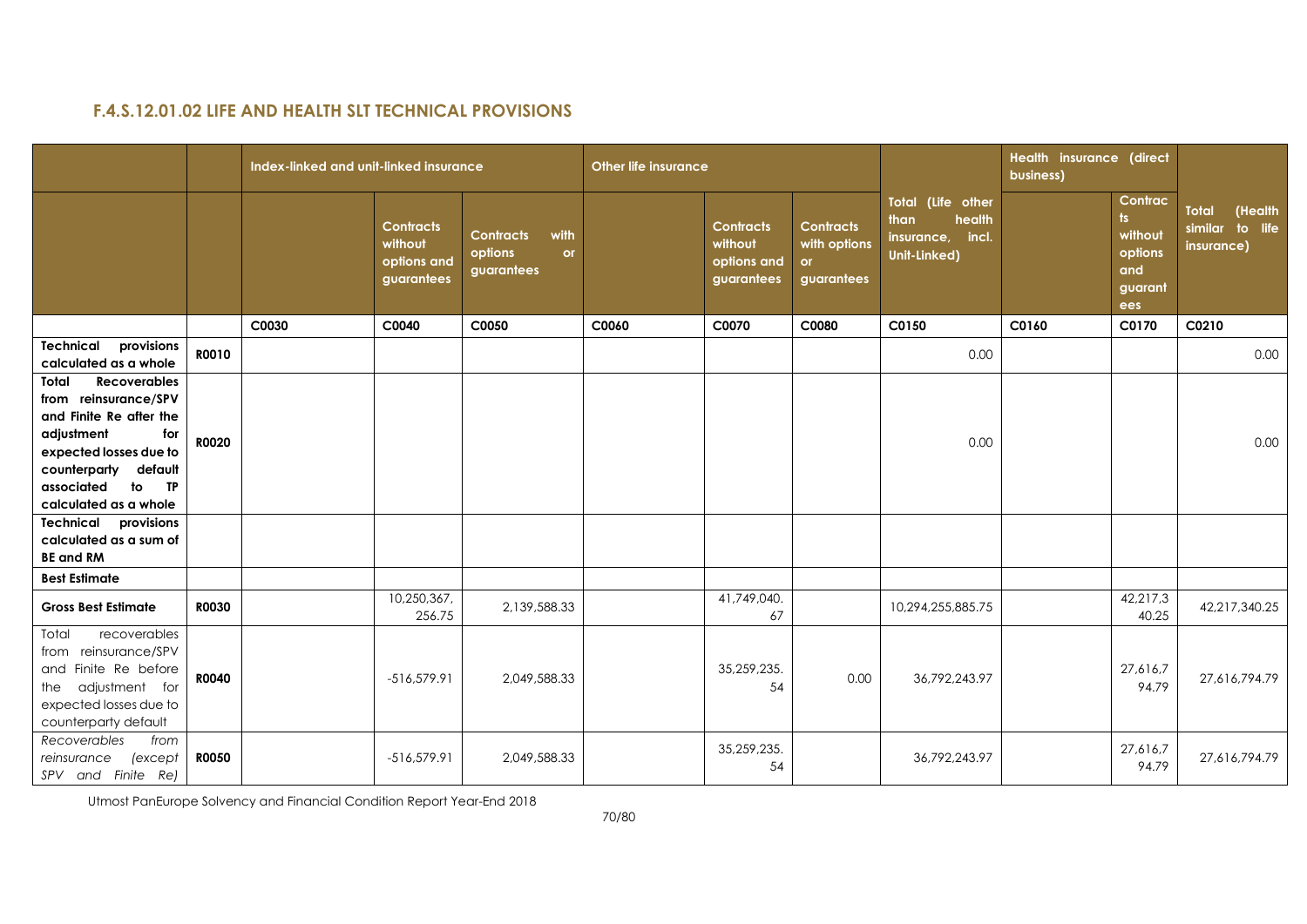|                                                                                                                                                 |              | Index-linked and unit-linked insurance |                                                          |                                                         | <b>Other life insurance</b> |                                                          |                                                       |                                                                            | Health insurance (direct<br>business) |                                                                         |                                                          |
|-------------------------------------------------------------------------------------------------------------------------------------------------|--------------|----------------------------------------|----------------------------------------------------------|---------------------------------------------------------|-----------------------------|----------------------------------------------------------|-------------------------------------------------------|----------------------------------------------------------------------------|---------------------------------------|-------------------------------------------------------------------------|----------------------------------------------------------|
|                                                                                                                                                 |              |                                        | <b>Contracts</b><br>without<br>options and<br>guarantees | with<br><b>Contracts</b><br>options<br>or<br>guarantees |                             | <b>Contracts</b><br>without<br>options and<br>guarantees | <b>Contracts</b><br>with options<br>or.<br>guarantees | Total (Life other<br>than<br>health<br>insurance,<br>incl.<br>Unit-Linked) |                                       | Contrac<br>$\mathsf{ts}$<br>without<br>options<br>and<br>guarant<br>ees | <b>Total</b><br>(Health<br>similar to life<br>insurance) |
| before adjustment for                                                                                                                           |              |                                        |                                                          |                                                         |                             |                                                          |                                                       |                                                                            |                                       |                                                                         |                                                          |
| expected<br>losses                                                                                                                              |              |                                        |                                                          |                                                         |                             |                                                          |                                                       |                                                                            |                                       |                                                                         |                                                          |
| Recoverables<br>from<br>SPV before adjustment<br>for expected losses                                                                            | <b>RO060</b> |                                        |                                                          |                                                         |                             |                                                          |                                                       | 0.00                                                                       |                                       |                                                                         | 0.00                                                     |
| Recoverables<br>from<br>Finite<br>Re<br>before<br>for<br>adjustment<br>expected losses                                                          | <b>R0070</b> |                                        |                                                          |                                                         |                             |                                                          |                                                       | 0.00                                                                       |                                       |                                                                         | 0.00                                                     |
| Recoverables<br>Total<br>from reinsurance/SPV<br>and Finite Re after the<br>adjustment<br>for<br>expected losses due to<br>counterparty default | <b>RO080</b> |                                        | $-516,579.91$                                            | 2,047,098.82                                            |                             | 35,216,433.<br>87                                        |                                                       | 36,746,952.78                                                              |                                       | 27,569,9<br>97.55                                                       | 27,569,997.55                                            |
| Best estimate minus<br>recoverables<br>from<br>reinsurance/SPV<br>and<br>Finite Re                                                              | R0090        |                                        | 10,250,883,<br>836.65                                    | 92,489.52                                               |                             | 6,532,606.8<br>$\Omega$                                  | 0.00                                                  | 10,257,508,932.97                                                          |                                       | 14,647,3<br>42.69                                                       | 14,647,342.69                                            |
| <b>Risk Margin</b>                                                                                                                              | R0100        | 58,203,935.45                          |                                                          |                                                         | 464,350.29                  |                                                          |                                                       | 58,668,285.74                                                              | 137,586.80                            |                                                                         | 137,586.80                                               |
| $\overline{of}$<br>Amount<br>the<br>transitional<br>on<br><b>Technical Provisions</b>                                                           |              |                                        |                                                          |                                                         |                             |                                                          |                                                       |                                                                            |                                       |                                                                         |                                                          |
| Technical<br>Provisions<br>calculated as a whole                                                                                                | R0110        |                                        |                                                          |                                                         |                             |                                                          |                                                       | 0.00                                                                       |                                       |                                                                         | 0.00                                                     |
| Best estimate                                                                                                                                   | R0120        |                                        |                                                          |                                                         |                             |                                                          |                                                       | 0.00                                                                       |                                       |                                                                         | 0.00                                                     |
| Risk margin                                                                                                                                     | R0130        |                                        |                                                          |                                                         |                             |                                                          |                                                       | 0.00                                                                       |                                       |                                                                         | 0.00                                                     |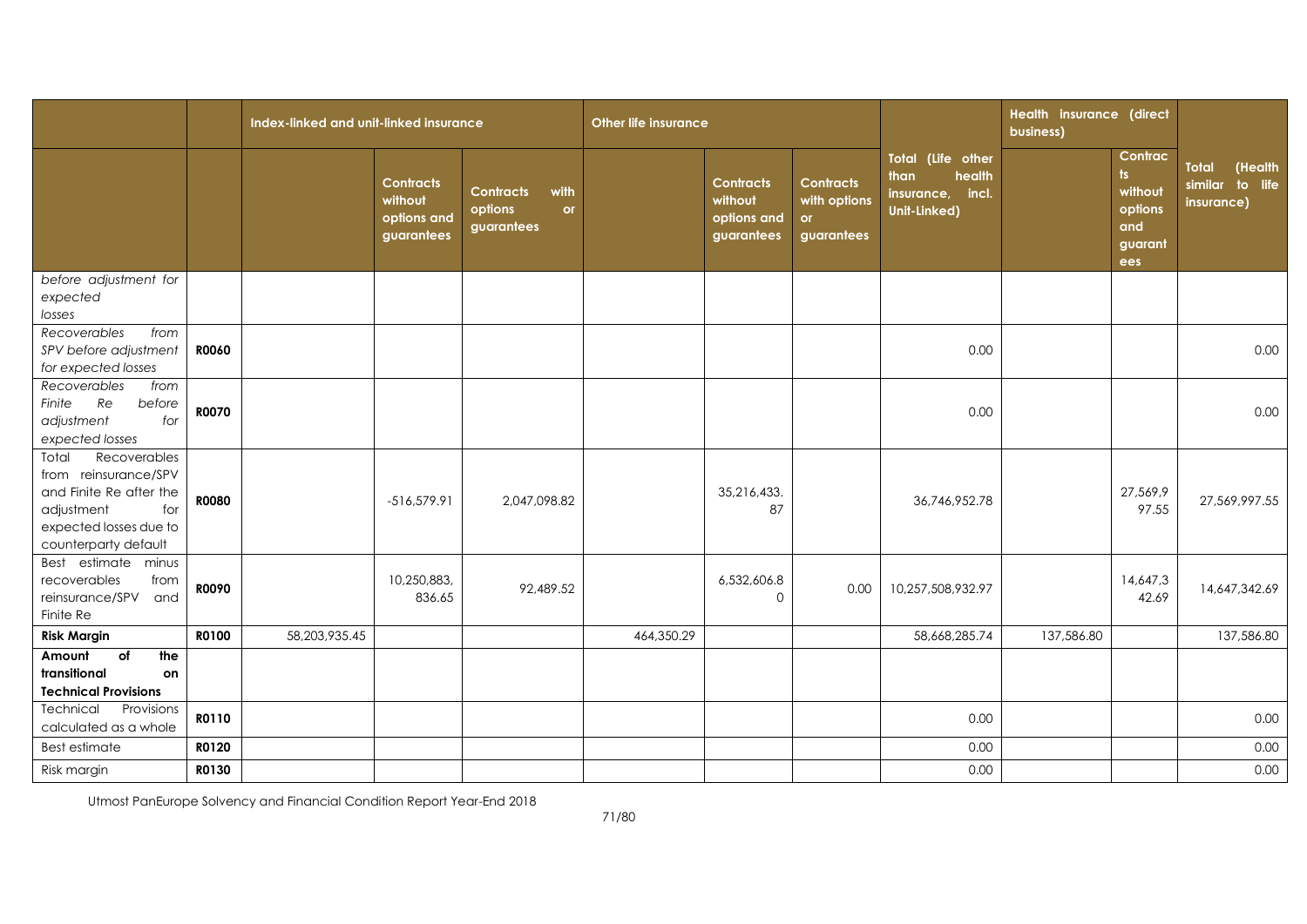|                                                                                                          |              | Index-linked and unit-linked insurance |                                                          |                                                                | <b>Other life insurance</b> |                                                          |                                                             |                                                                            | <b>Health insurance (direct</b><br>business) |                                                               |                                                          |
|----------------------------------------------------------------------------------------------------------|--------------|----------------------------------------|----------------------------------------------------------|----------------------------------------------------------------|-----------------------------|----------------------------------------------------------|-------------------------------------------------------------|----------------------------------------------------------------------------|----------------------------------------------|---------------------------------------------------------------|----------------------------------------------------------|
|                                                                                                          |              |                                        | <b>Contracts</b><br>without<br>options and<br>guarantees | <b>Contracts</b><br>with<br>options<br><b>or</b><br>guarantees |                             | <b>Contracts</b><br>without<br>options and<br>guarantees | <b>Contracts</b><br>with options<br><b>or</b><br>guarantees | Total (Life other<br>health<br>than<br>insurance,<br>incl.<br>Unit-Linked) |                                              | Contrac<br>ts.<br>without<br>options<br>and<br>guarant<br>ees | <b>Total</b><br>(Health<br>similar to life<br>insurance) |
| <b>Technical provisions</b><br>total                                                                     | <b>R0200</b> | 10,310,710,780.53                      |                                                          |                                                                | 42,213,390.97               |                                                          |                                                             | 10,352,924,171.49                                                          | 42,354,927.05                                |                                                               | 42,354,927.05                                            |
| <b>Technical</b><br>provisions<br>recoverables<br>minus<br>from reinsurance/SPV<br>and Finite Re - total | R0210        | 10,309,180,261.62                      |                                                          |                                                                | 6,996,957.09                |                                                          |                                                             | 10,316,177,218.71                                                          | 14,784,929.50                                |                                                               | 14,784,929.50                                            |
| Estimate<br>of<br><b>Best</b><br>with<br>products<br>$\mathbf a$<br>surrender option                     | R0220        | 10,252,506,845.08                      |                                                          |                                                                | 41,749,040.67               |                                                          |                                                             | 10,294,255,885.75                                                          | 42,217,340.25                                |                                                               | 42,217,340.25                                            |
| <b>Gross BE for Cash flow</b>                                                                            |              |                                        |                                                          |                                                                |                             |                                                          |                                                             |                                                                            |                                              |                                                               |                                                          |
| Cash out-flows                                                                                           |              |                                        |                                                          |                                                                |                             |                                                          |                                                             |                                                                            |                                              |                                                               |                                                          |
| Future<br>guaranteed<br>and<br>discretionary<br>benefits                                                 | <b>R0230</b> | 9,821,335,066.00                       |                                                          |                                                                | 40.910.110.13               |                                                          |                                                             | 9,862,245,176.13                                                           | 41,391,445.61                                |                                                               | 41,391,445.61                                            |
| Future<br>guaranteed<br>benefits                                                                         | R0240        |                                        |                                                          |                                                                |                             |                                                          |                                                             | 0.00                                                                       |                                              |                                                               |                                                          |
| discretionary<br>Future<br>benefits                                                                      | R0250        |                                        |                                                          |                                                                |                             |                                                          |                                                             | 0.00                                                                       |                                              |                                                               |                                                          |
| Future expenses and<br>other cash out-flows                                                              | R0260        | 735,736,684.00                         |                                                          |                                                                | 838,943.14                  |                                                          |                                                             | 736,575,627.14                                                             | 825,907.03                                   |                                                               | 825,907.03                                               |
| Cash in-flows                                                                                            |              |                                        |                                                          |                                                                |                             |                                                          |                                                             |                                                                            |                                              |                                                               |                                                          |
| Future premiums                                                                                          | R0270        | -290,781,965.10                        |                                                          |                                                                | 0.00                        |                                                          |                                                             | -290,781,965.10                                                            |                                              |                                                               | 0.00                                                     |
| Other cash in-flows                                                                                      | <b>R0280</b> | -13,782,939.89                         |                                                          |                                                                | 0.00                        |                                                          |                                                             | -13,782,939.89                                                             |                                              |                                                               | 0.00                                                     |
| Percentage of<br>gross<br>Estimate<br><b>Best</b><br>calculated<br>using<br>approximations               | R0290        | 0.0000                                 |                                                          |                                                                | 0.0000                      |                                                          |                                                             |                                                                            | 0.0000                                       |                                                               |                                                          |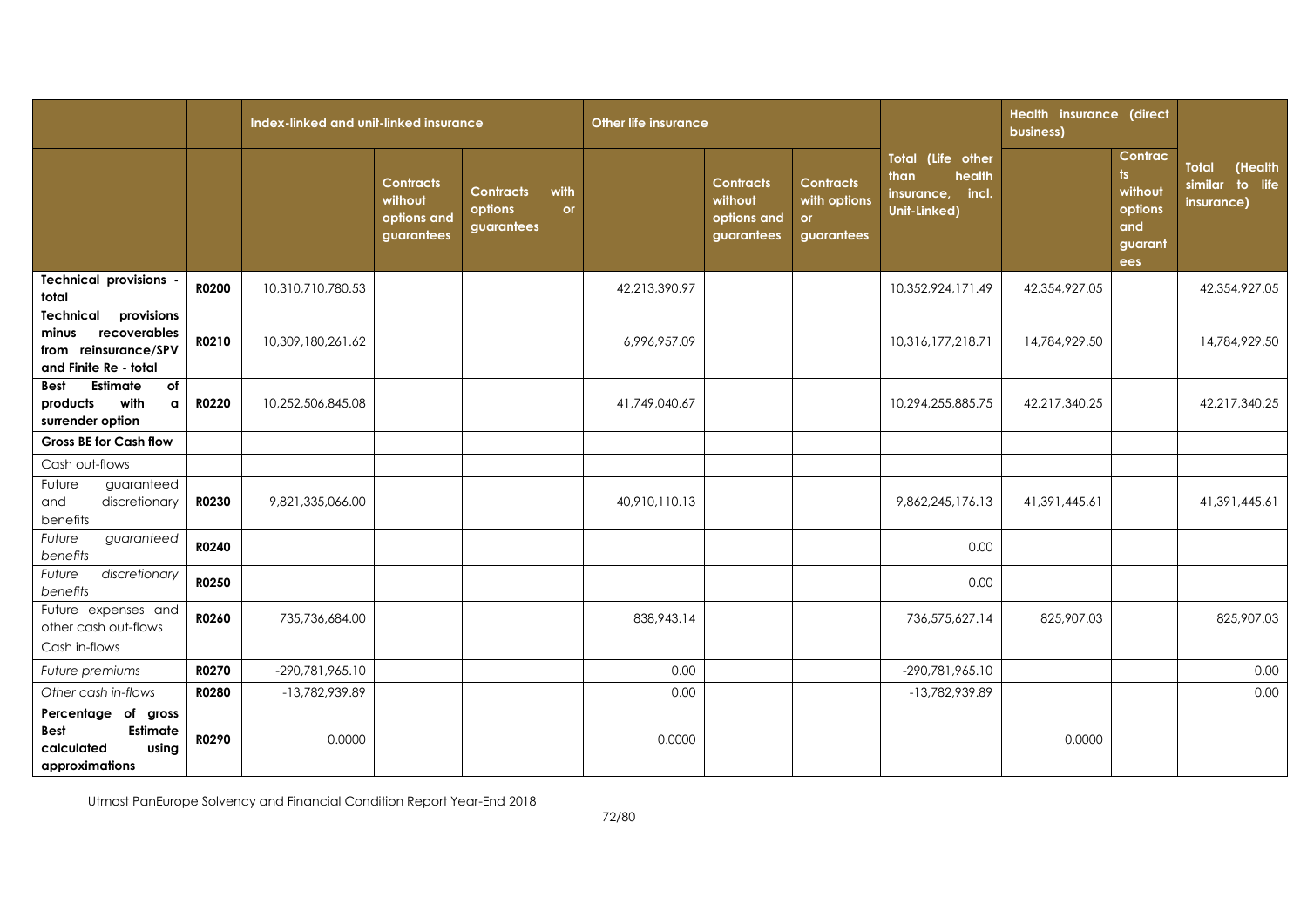|                                                                                                                     |              | Index-linked and unit-linked insurance |                                                          | <b>Other life insurance</b>                             |  |                                                          |                                                       | Health insurance (direct<br>business)                                   |      |                                                                         |                                                             |
|---------------------------------------------------------------------------------------------------------------------|--------------|----------------------------------------|----------------------------------------------------------|---------------------------------------------------------|--|----------------------------------------------------------|-------------------------------------------------------|-------------------------------------------------------------------------|------|-------------------------------------------------------------------------|-------------------------------------------------------------|
|                                                                                                                     |              |                                        | <b>Contracts</b><br>without<br>options and<br>guarantees | with<br><b>Contracts</b><br>options<br>or<br>guarantees |  | <b>Contracts</b><br>without<br>options and<br>guarantees | <b>Contracts</b><br>with options<br>or.<br>guarantees | Total (Life other<br>than<br>health<br>insurance, incl.<br>Unit-Linked) |      | Contrac<br>$\mathsf{ts}$<br>without<br>options<br>and<br>guarant<br>ees | <b>Total</b><br>(Health<br>similar<br>to life<br>insurance) |
| Surrender value                                                                                                     | <b>R0300</b> | 10,413,422,972.38                      |                                                          |                                                         |  |                                                          |                                                       | 10,413,422,972.38                                                       | 0.00 |                                                                         | 0.00                                                        |
| Best estimate subject<br>to transitional of the<br>interest rate                                                    | <b>RO310</b> |                                        |                                                          |                                                         |  |                                                          |                                                       | 0.00                                                                    |      |                                                                         | 0.00                                                        |
| provisions<br>Technical<br>without transitional on<br>interest rate                                                 | R0320        |                                        |                                                          |                                                         |  |                                                          |                                                       | 0.00                                                                    |      |                                                                         | 0.00                                                        |
| Best estimate subject<br>to volatility adjustment                                                                   | R0330        |                                        |                                                          |                                                         |  |                                                          |                                                       | 0.00                                                                    |      |                                                                         | 0.00                                                        |
| Technical<br>provisions<br>volatility<br>without<br>adjustment<br>and<br>without<br>others<br>transitional measures | R0340        |                                        |                                                          |                                                         |  |                                                          |                                                       | 0.00                                                                    |      |                                                                         | 0.00                                                        |
| Best estimate subject<br>matching<br>to<br>adjustment                                                               | R0350        |                                        |                                                          |                                                         |  |                                                          |                                                       | 0.00                                                                    |      |                                                                         | 0.00                                                        |
| Technical<br>provisions<br>matching<br>without<br>adjustment<br>and<br>without all the others                       | R0360        |                                        |                                                          |                                                         |  |                                                          |                                                       | 0.00                                                                    |      |                                                                         | 0.00                                                        |
| TP<br>Gross<br>Amount<br>calculated<br>using<br>simplified methods                                                  | RTT01        |                                        |                                                          |                                                         |  |                                                          |                                                       |                                                                         |      |                                                                         |                                                             |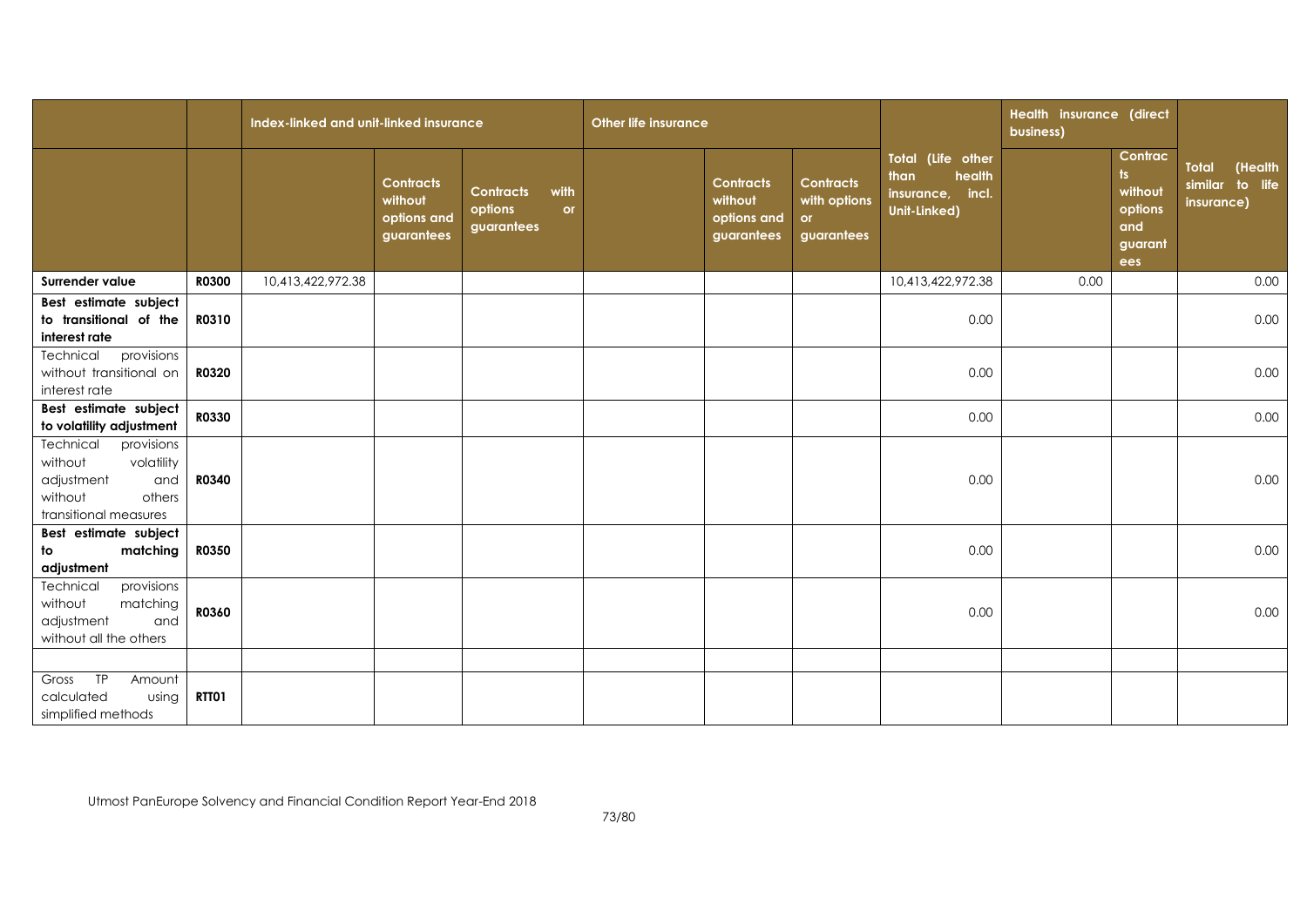## **F.5.S.23.01.01 OWN FUNDS**

|                                                                                                 |              | <b>Total</b>   | <b>Tier</b><br>unrestricted | Tier 1 - restricted | Tier <sub>2</sub> | Tier <sub>3</sub> |
|-------------------------------------------------------------------------------------------------|--------------|----------------|-----------------------------|---------------------|-------------------|-------------------|
|                                                                                                 |              | C0010          | C0020                       | C0030               | C0040             | C0050             |
| Basic own funds before deduction for participations in other                                    |              |                |                             |                     |                   |                   |
| financial sector as foreseen in article 68 of Delegated Regulation                              |              |                |                             |                     |                   |                   |
| 2015/35                                                                                         |              |                |                             |                     |                   |                   |
| Ordinary share capital (gross of own shares)                                                    | R0010        | 61,134,869.00  | 61,134,869.00               |                     | 0.00              |                   |
| Share premium account related to ordinary share<br>capital                                      | <b>R0030</b> | 0.00           | 0.00                        |                     | 0.00              |                   |
| Initial funds, members' contributions or the                                                    |              |                |                             |                     |                   |                   |
| equivalent basic own - fund item for mutual and<br>mutual-type undertakings                     | <b>R0040</b> | 0.00           | 0.00                        |                     | 0.00              |                   |
| Subordinated mutual member accounts                                                             | <b>R0050</b> | 0.00           |                             | 0.00                | 0.00              | 0.00              |
| Surplus funds                                                                                   | <b>R0070</b> | 0.00           | 0.00                        |                     |                   |                   |
| Preference shares                                                                               | <b>ROO90</b> | 0.00           |                             | 0.00                | 0.00              | 0.00              |
| Share premium account related to preference                                                     | R0110        | 0.00           |                             | 0.00                | 0.00              | 0.00              |
| shares                                                                                          |              |                |                             |                     |                   |                   |
| Reconciliation reserve                                                                          | R0130        | 183,491,167.08 | 183,491,167.08              |                     |                   |                   |
| Subordinated liabilities                                                                        | R0140        | 22,261,427.07  |                             | 0.00                | 22,261,427.07     | 0.00              |
| An amount equal to the value of net deferred tax<br>assets                                      | R0160        | 0.00           |                             |                     |                   | 0.00              |
| Other own fund items approved by the supervisory                                                | R0180        | 93,970,743.97  | 93,970,743.97               | 0.00                | 0.00              | 0.00              |
| authority as basic own funds not specified above                                                |              |                |                             |                     |                   |                   |
| Own funds from the financial statements that should not be                                      |              |                |                             |                     |                   |                   |
| represented by the reconciliation reserve and do not meet the                                   |              |                |                             |                     |                   |                   |
| criteria to be classified as Solvency II own funds                                              |              |                |                             |                     |                   |                   |
| Own funds from the financial statements that<br>should not be represented by the reconciliation |              |                |                             |                     |                   |                   |
| and<br>do<br><b>R0220</b><br>not<br>meet<br>reserve                                             |              |                |                             |                     |                   |                   |
| the criteria to be classified as Solvency II own                                                |              |                |                             |                     |                   |                   |
| funds                                                                                           |              |                |                             |                     |                   |                   |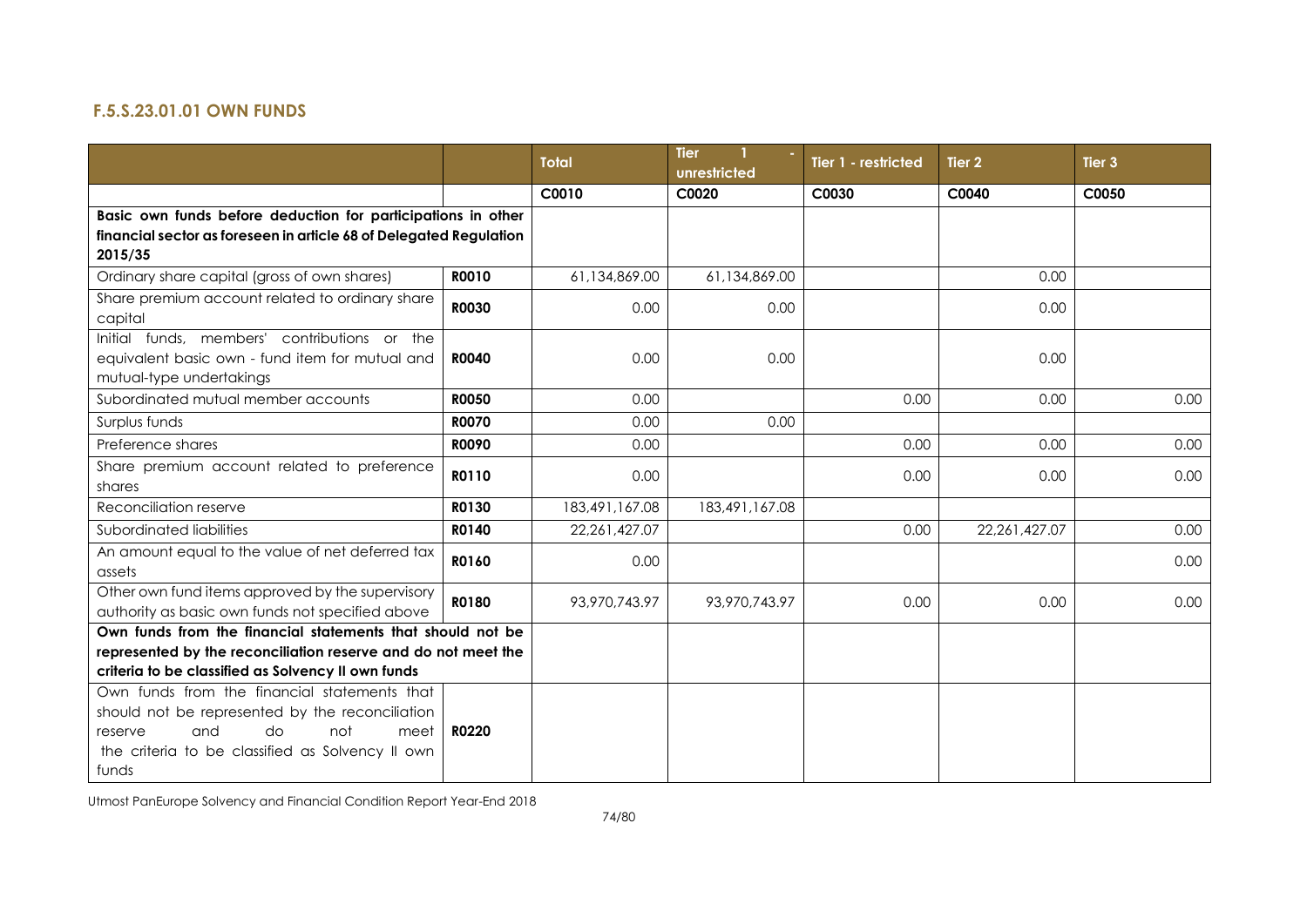|                                                                                                                                                                        |              | <b>Total</b>   | <b>Tier</b><br>unrestricted | Tier 1 - restricted | Tier <sub>2</sub> | Tier <sub>3</sub> |
|------------------------------------------------------------------------------------------------------------------------------------------------------------------------|--------------|----------------|-----------------------------|---------------------|-------------------|-------------------|
| <b>Deductions</b>                                                                                                                                                      |              |                |                             |                     |                   |                   |
| Deductions for participations in financial and<br>credit institutions                                                                                                  | R0230        | 0.00           |                             |                     |                   |                   |
| <b>Total basic own funds after deductions</b>                                                                                                                          | R0290        | 360,858,207.12 | 338,596,780.05              | 0.00                | 22,261,427.07     | 0.00              |
| <b>Ancillary own funds</b>                                                                                                                                             |              |                |                             |                     |                   |                   |
| Unpaid and uncalled ordinary share capital<br>callable<br>on<br>demand                                                                                                 | <b>R0300</b> | 0.00           |                             |                     |                   |                   |
| Unpaid and uncalled initial funds, members'<br>contributions or the equivalent basic own fund<br>item for mutual and mutual - type undertakings,<br>callable on demand | R0310        | 0.00           |                             |                     |                   |                   |
| Unpaid and uncalled preference shares callable<br>on demand                                                                                                            | R0320        | 0.00           |                             |                     |                   |                   |
| A legally binding commitment to subscribe and<br>pay for subordinated liabilities on demand                                                                            | <b>R0330</b> | 0.00           |                             |                     |                   |                   |
| Letters of credit and guarantees under Article<br>96(2) of the Directive 2009/138/EC                                                                                   | R0340        | 0.00           |                             |                     |                   |                   |
| Letters of credit and guarantees other than under<br>Article<br>96(2) of the Directive 2009/138/EC                                                                     | <b>R0350</b> | 0.00           |                             |                     |                   |                   |
| Supplementary members calls<br>under<br>first<br>subparagraph of Article 96(3) of the Directive<br>2009/138/EC                                                         | <b>R0360</b> | 0.00           |                             |                     |                   |                   |
| Supplementary members calls - other than under<br>first subparagraph of Article 96(3) of the Directive<br>2009/138/EC                                                  | <b>R0370</b> | 0.00           |                             |                     |                   |                   |
| Other ancillary own funds                                                                                                                                              | R0390        | 0.00           |                             |                     |                   |                   |
| <b>Total ancillary own funds</b>                                                                                                                                       | <b>R0400</b> | 0.00           |                             |                     | 0.00              | 0.00              |
| Available and eligible own funds                                                                                                                                       |              |                |                             |                     |                   |                   |
| Total available own funds to meet the SCR                                                                                                                              | <b>R0500</b> | 360,858,207.12 | 338,596,780.05              | 0.00                | 22,261,427.07     | 0.00              |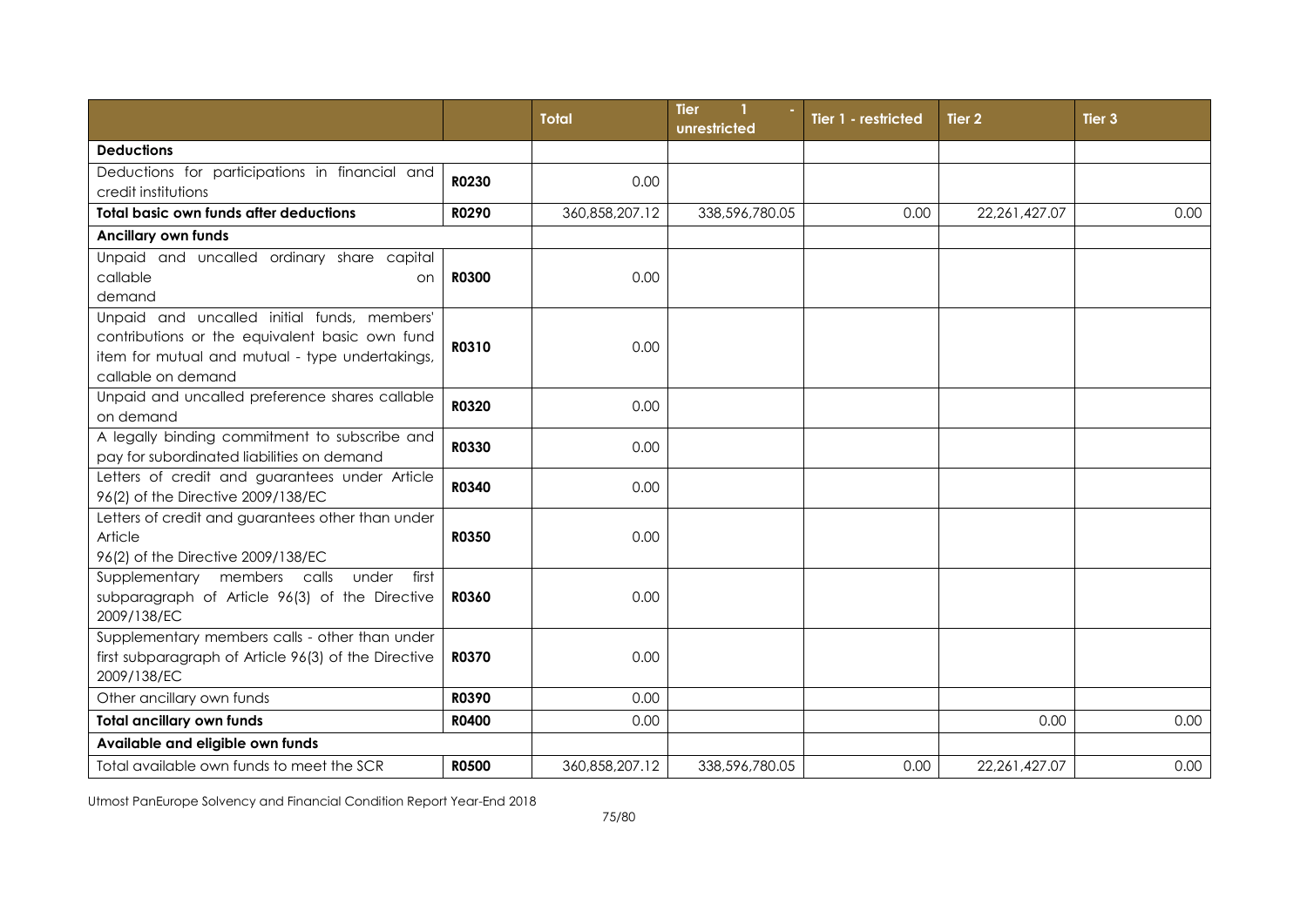|                                                                                                                   |              | <b>Total</b>     | <b>Tier</b><br>-1<br>unrestricted | Tier 1 - restricted | Tier 2        | Tier <sub>3</sub> |
|-------------------------------------------------------------------------------------------------------------------|--------------|------------------|-----------------------------------|---------------------|---------------|-------------------|
| Total available own funds to meet the MCR                                                                         | <b>R0510</b> | 360,858,207.12   | 338,596,780.05                    | 0.00                | 22,261,427.07 |                   |
| Total eligible own funds to meet the SCR                                                                          | <b>R0540</b> | 360,858,207.12   | 338,596,780.05                    | 0.00                | 22,261,427.07 | 0.00              |
| Total eligible own funds to meet the MCR                                                                          | <b>R0550</b> | 351,009,329.32   | 338,596,780.05                    | 0.00                | 12,412,549.28 |                   |
| <b>SCR</b>                                                                                                        | <b>R0580</b> | 137,917,214.21   |                                   |                     |               |                   |
| <b>MCR</b>                                                                                                        | <b>R0600</b> | 62,062,746.40    |                                   |                     |               |                   |
| Ratio of Eligible own funds to SCR                                                                                | R0620        | 2.616484165      |                                   |                     |               |                   |
| Ratio of Eligible own funds to MCR                                                                                | R0640        | 5.655716991      |                                   |                     |               |                   |
|                                                                                                                   |              |                  |                                   |                     |               |                   |
| <b>Reconciliation reserve</b>                                                                                     |              |                  |                                   |                     |               |                   |
|                                                                                                                   |              |                  |                                   |                     |               |                   |
|                                                                                                                   |              | C0060            |                                   |                     |               |                   |
| <b>Reconciliation reserve</b>                                                                                     |              | C0060            |                                   |                     |               |                   |
| Excess of assets over liabilities                                                                                 | <b>R0700</b> | 338,596,780.05   |                                   |                     |               |                   |
| Own shares (held directly and indirectly)                                                                         | R0710        |                  |                                   |                     |               |                   |
| Foreseeable dividends, distributions and charges                                                                  | R0720        |                  |                                   |                     |               |                   |
| Other basic own fund items                                                                                        | R0730        | 155, 105, 612.97 |                                   |                     |               |                   |
| Adjustment for restricted own fund items in respect<br>of matching adjustment portfolios and ring fenced<br>funds | R0740        |                  |                                   |                     |               |                   |
| <b>Reconciliation reserve</b>                                                                                     | <b>R0760</b> | 183,491,167.08   |                                   |                     |               |                   |
| <b>Expected profits</b>                                                                                           |              |                  |                                   |                     |               |                   |
| Expected profits included in future premiums<br>(EPIFP) - Life business                                           | <b>R0770</b> | 12,104,738.46    |                                   |                     |               |                   |
| Expected profits included in future premiums<br>(EPIFP)<br>Non-life business                                      | <b>R0780</b> |                  |                                   |                     |               |                   |
| Total Expected profits included in future premiums<br>(EPIFP)                                                     | R0790        | 12,104,738.46    |                                   |                     |               |                   |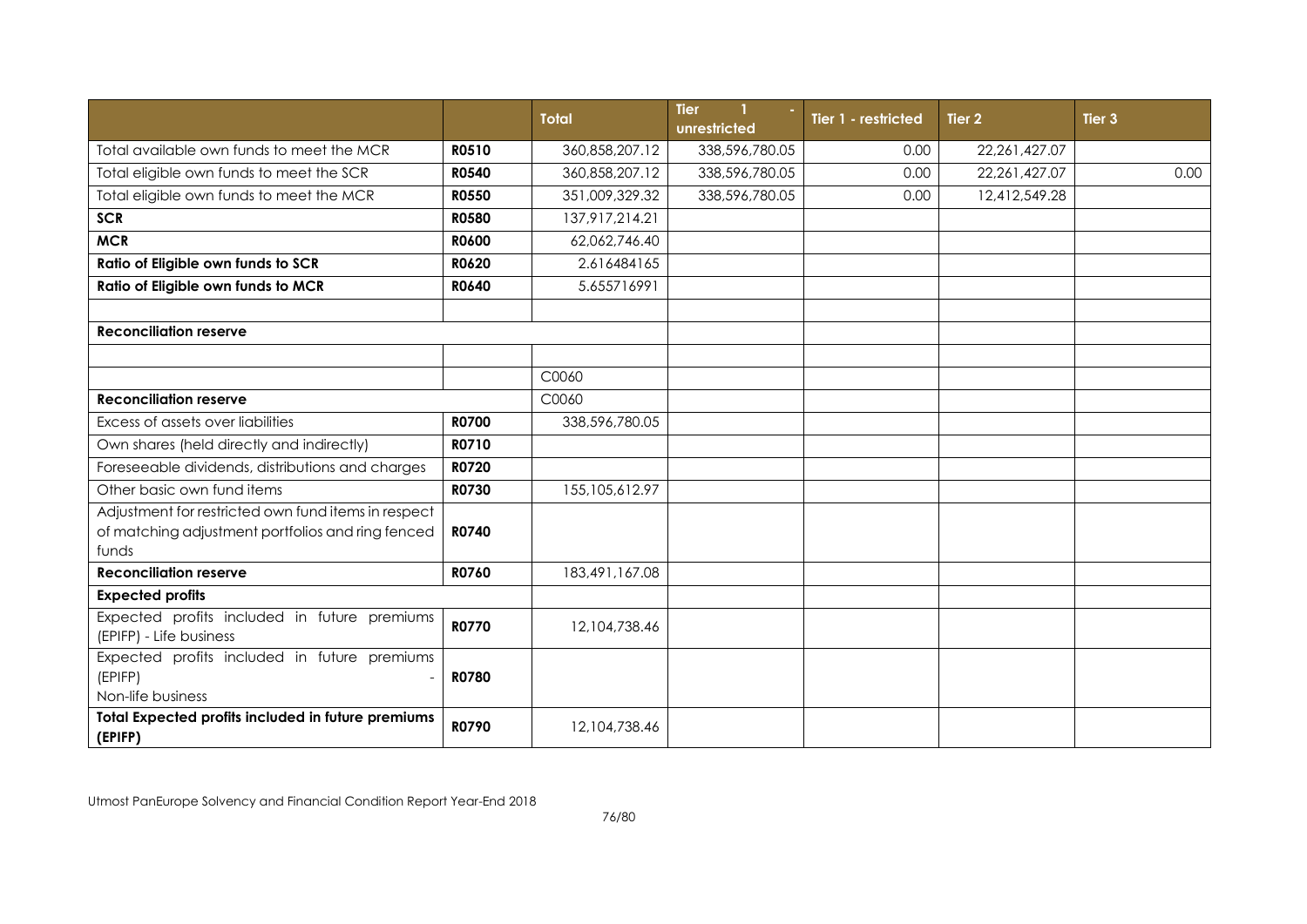## **F.6.S.25.01.21 SOLVENCY CAPITAL REQUIREMENT – STANDARD FORMULA**

|                                                                                                |              | Net solvency capital<br>requirement | solvency<br><b>Gross</b><br>capital requirement | <b>Allocation</b><br>from<br>adjustments due to<br><b>RFF</b> and Matching<br>adjustments portfolios |
|------------------------------------------------------------------------------------------------|--------------|-------------------------------------|-------------------------------------------------|------------------------------------------------------------------------------------------------------|
|                                                                                                |              | C0030                               | C0040                                           | C0050                                                                                                |
| Market risk                                                                                    | <b>ROO10</b> | 79,344,107.23                       | 79,344,107.23                                   |                                                                                                      |
| Counterparty default risk                                                                      | <b>R0020</b> | 26,936,977.27                       | 26,936,977.27                                   |                                                                                                      |
| Life underwriting risk                                                                         | <b>R0030</b> | 88,395,433.52                       | 88,395,433.52                                   |                                                                                                      |
| Health underwriting risk                                                                       | <b>R0040</b> | 2,443,789.93                        | 2,443,789.93                                    |                                                                                                      |
| Non-life underwriting risk                                                                     | <b>R0050</b> |                                     |                                                 |                                                                                                      |
| Diversification                                                                                | <b>R0060</b> | $-52,743,323.62$                    | $-52,743,323.62$                                |                                                                                                      |
| Intangible asset risk                                                                          | <b>R0070</b> | 0.00                                | 0.00                                            |                                                                                                      |
| <b>Basic Solvency Capital Requirement</b>                                                      | R0100        | 144,376,984.34                      | 144,376,984.34                                  |                                                                                                      |
| <b>Calculation of Solvency Capital Requirement</b>                                             |              |                                     |                                                 |                                                                                                      |
|                                                                                                |              | Value                               |                                                 |                                                                                                      |
|                                                                                                |              | C0100                               |                                                 |                                                                                                      |
| Adjustment due to RFF/MAP nSCR aggregation                                                     | R0120        |                                     |                                                 |                                                                                                      |
| Operational risk                                                                               | R0130        | 7,109,375.28                        |                                                 |                                                                                                      |
| Loss-absorbing capacity of technical provisions                                                | R0140        |                                     |                                                 |                                                                                                      |
| Loss-absorbing capacity of deferred taxes                                                      | R0150        | $-13,569,145.41$                    |                                                 |                                                                                                      |
| Capital requirement for business operated in accordance with Art. 4<br>of Directive 2003/41/EC | R0160        |                                     |                                                 |                                                                                                      |
| Solvency Capital Requirement excluding capital add-on                                          | <b>R0200</b> | 137,917,214.21                      |                                                 |                                                                                                      |
| Capital add-on already set                                                                     | R0210        |                                     |                                                 |                                                                                                      |
| Solvency capital requirement                                                                   | R0220        | 137,917,214.21                      |                                                 |                                                                                                      |
| Other information on SCR                                                                       |              |                                     |                                                 |                                                                                                      |
|                                                                                                |              |                                     |                                                 |                                                                                                      |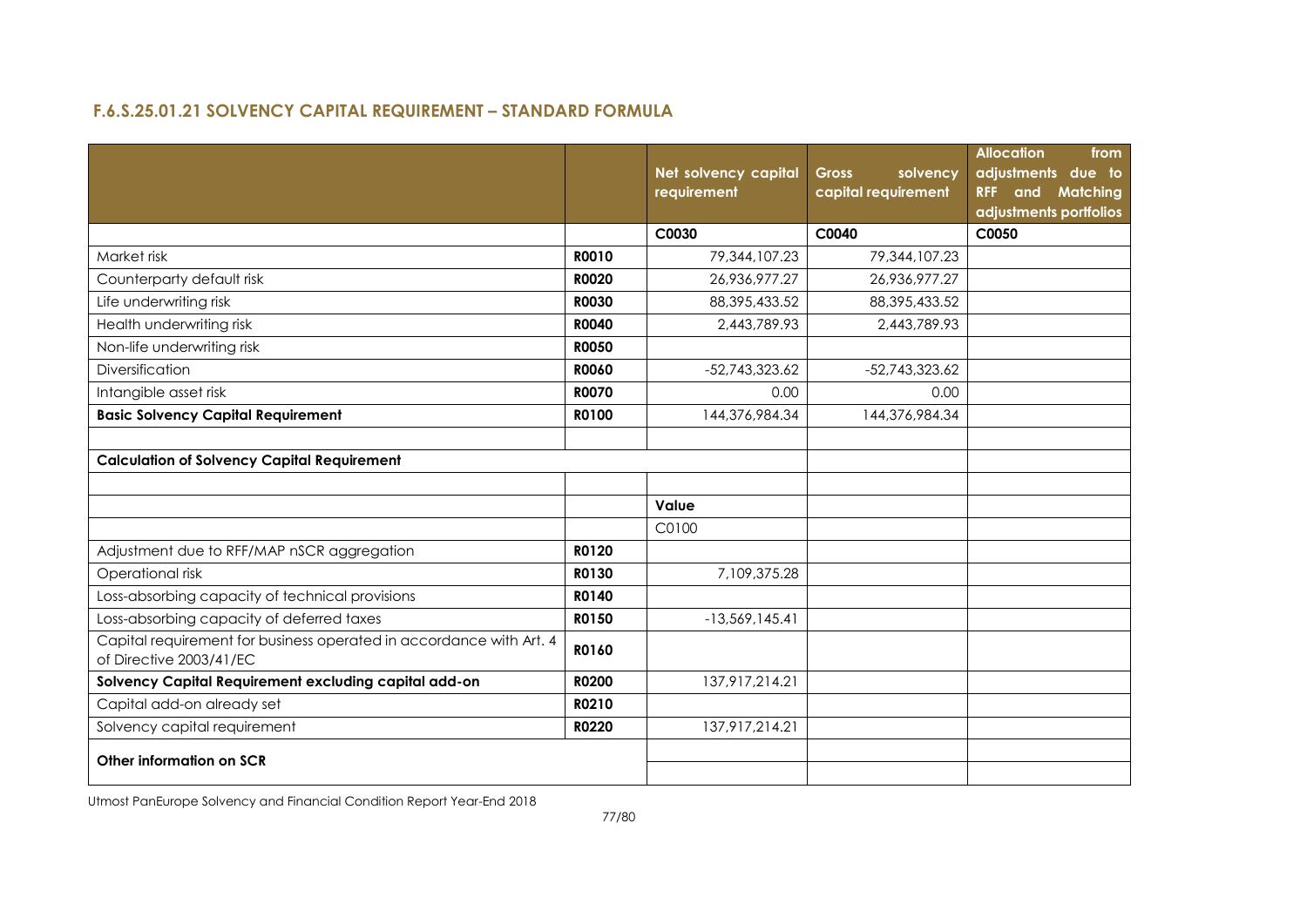|                                                                                              |              | Net solvency capital<br>requirement | <b>Gross</b><br>solvency<br>capital requirement     | <b>Allocation</b><br>from<br>adjustments due to<br>Matching<br><b>RFF</b><br>and<br>adjustments portfolios |
|----------------------------------------------------------------------------------------------|--------------|-------------------------------------|-----------------------------------------------------|------------------------------------------------------------------------------------------------------------|
| Capital requirement for duration-based equity risk sub-module                                | <b>R0400</b> |                                     |                                                     |                                                                                                            |
| Total amount of Notional Solvency Capital Requirements for<br>remaining part                 | R0410        | 137,917,214.21                      |                                                     |                                                                                                            |
| Total amount of Notional Solvency Capital Requirements for ring<br>fenced funds              | R0420        |                                     |                                                     |                                                                                                            |
| Total amount of Notional Solvency Capital Requirements for<br>matching adjustment portfolios | R0430        |                                     |                                                     |                                                                                                            |
| Diversification effects due to RFF nSCR aggregation for article 304                          | <b>R0440</b> |                                     |                                                     |                                                                                                            |
| Method used to calculate the adjustment due to RFF/MAP nSCR<br>aggregation (*)               | <b>R0450</b> |                                     | $\star$<br>Full<br>3<br>$\sim$<br>4 - No adjustment | recalculation<br>Simplification at risk sub-module level<br>Simplification at risk module<br>level         |
| Net future discretionary benefits                                                            | <b>R0460</b> |                                     |                                                     |                                                                                                            |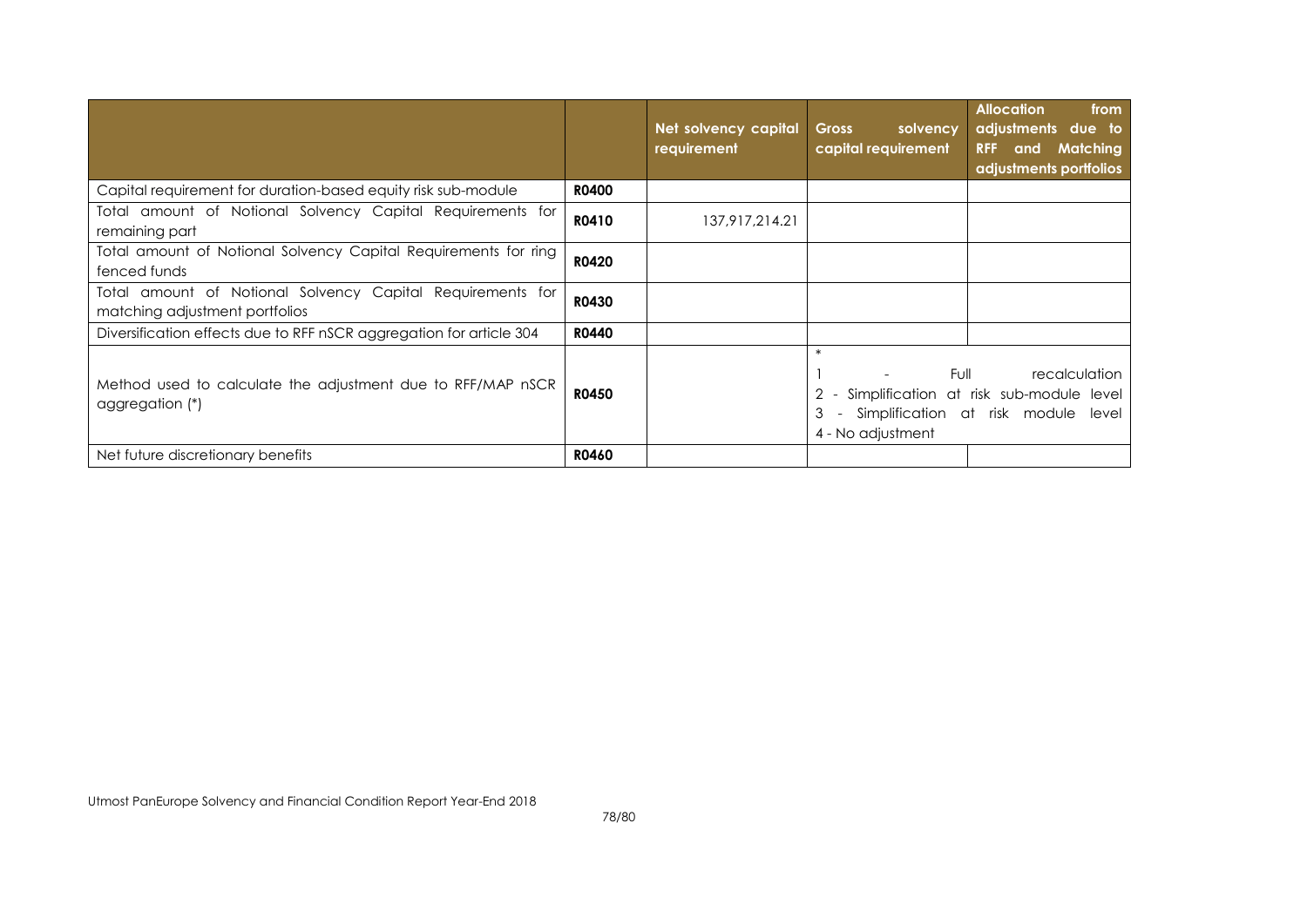## **F.7.S.28.01.01 LINEAR FORMULA COMPONENT FOR LIFE INSURANCE AND REINSURANCE OBLIGATIONS**

| Linear formula component for non-life insurance and reinsurance obligations | <b>MCR</b> components |                                                                                                        |                                                                                |
|-----------------------------------------------------------------------------|-----------------------|--------------------------------------------------------------------------------------------------------|--------------------------------------------------------------------------------|
|                                                                             |                       | C0010                                                                                                  |                                                                                |
| <b>MCRNL Result</b>                                                         | R0010                 |                                                                                                        |                                                                                |
|                                                                             |                       | <b>Background information</b>                                                                          |                                                                                |
| <b>Background information</b>                                               |                       | <b>Net</b><br>(of<br>reinsurance/SPV)<br>best<br>estimate<br><b>TP</b><br>and<br>calculated as a whole | (of<br>reinsurance)<br><b>Net</b><br>written premiums in the<br>last 12 months |
|                                                                             |                       | C0020                                                                                                  | C0030                                                                          |
| Medical expense insurance and proportional reinsurance                      | <b>R0020</b>          |                                                                                                        |                                                                                |
| Income protection insurance and proportional reinsurance                    | <b>R0030</b>          |                                                                                                        |                                                                                |
| Workers' compensation insurance and proportional reinsurance                | <b>R0040</b>          |                                                                                                        |                                                                                |
| Motor vehicle liability insurance and proportional reinsurance              | <b>RO050</b>          |                                                                                                        |                                                                                |
| Other motor insurance and proportional reinsurance                          | <b>ROO60</b>          |                                                                                                        |                                                                                |
| Marine, aviation and transport insurance and proportional reinsurance       | <b>R0070</b>          |                                                                                                        |                                                                                |
| Fire and other damage to property insurance and proportional reinsurance    | <b>R0080</b>          |                                                                                                        |                                                                                |
| General liability insurance and proportional reinsurance                    | <b>ROO90</b>          |                                                                                                        |                                                                                |
| Credit and suretyship insurance and proportional reinsurance                | R0100                 |                                                                                                        |                                                                                |
| Legal expenses insurance and proportional reinsurance                       | R0110                 |                                                                                                        |                                                                                |
| Assistance and proportional reinsurance                                     | R0120                 |                                                                                                        |                                                                                |
| Miscellaneous financial loss insurance and proportional reinsurance         | R0130                 |                                                                                                        |                                                                                |
| Non-proportional health reinsurance                                         | R0140                 |                                                                                                        |                                                                                |
| Non-proportional casualty reinsurance                                       | R0150                 |                                                                                                        |                                                                                |
| Non-proportional marine, aviation and transport reinsurance                 | R0160                 |                                                                                                        |                                                                                |
| Non-proportional property reinsurance                                       | R0170                 |                                                                                                        |                                                                                |
|                                                                             |                       |                                                                                                        |                                                                                |
|                                                                             |                       |                                                                                                        |                                                                                |
| Linear formula component for life insurance and reinsurance obligations     |                       | C0040                                                                                                  |                                                                                |
| <b>MCRL Result</b>                                                          | R0200                 | 73,925,536.19                                                                                          |                                                                                |